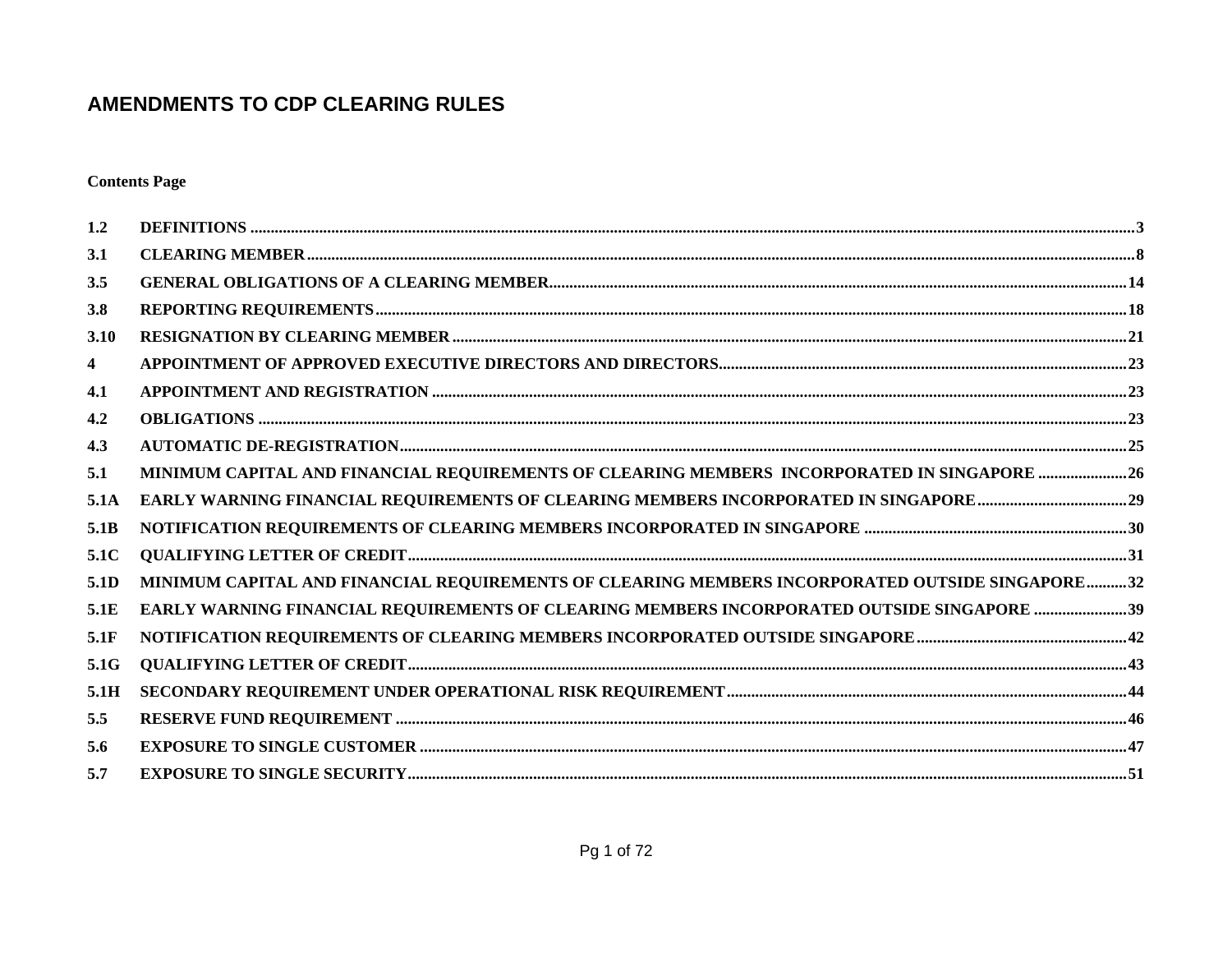| 5.8  |                                                                                               |  |
|------|-----------------------------------------------------------------------------------------------|--|
| 5.9  |                                                                                               |  |
| 5.11 |                                                                                               |  |
| 7.2  |                                                                                               |  |
| 7.3  |                                                                                               |  |
| 7.10 |                                                                                               |  |
| 8.1  |                                                                                               |  |
| 8.8  | APPLICATION OF CASH AND GOVERNMENT SECURITIES DEPOSITED BY BANK CLEARING MEMBERS INCORPORATED |  |
| 9.1  |                                                                                               |  |
| 11.2 |                                                                                               |  |
| 11.5 |                                                                                               |  |
|      |                                                                                               |  |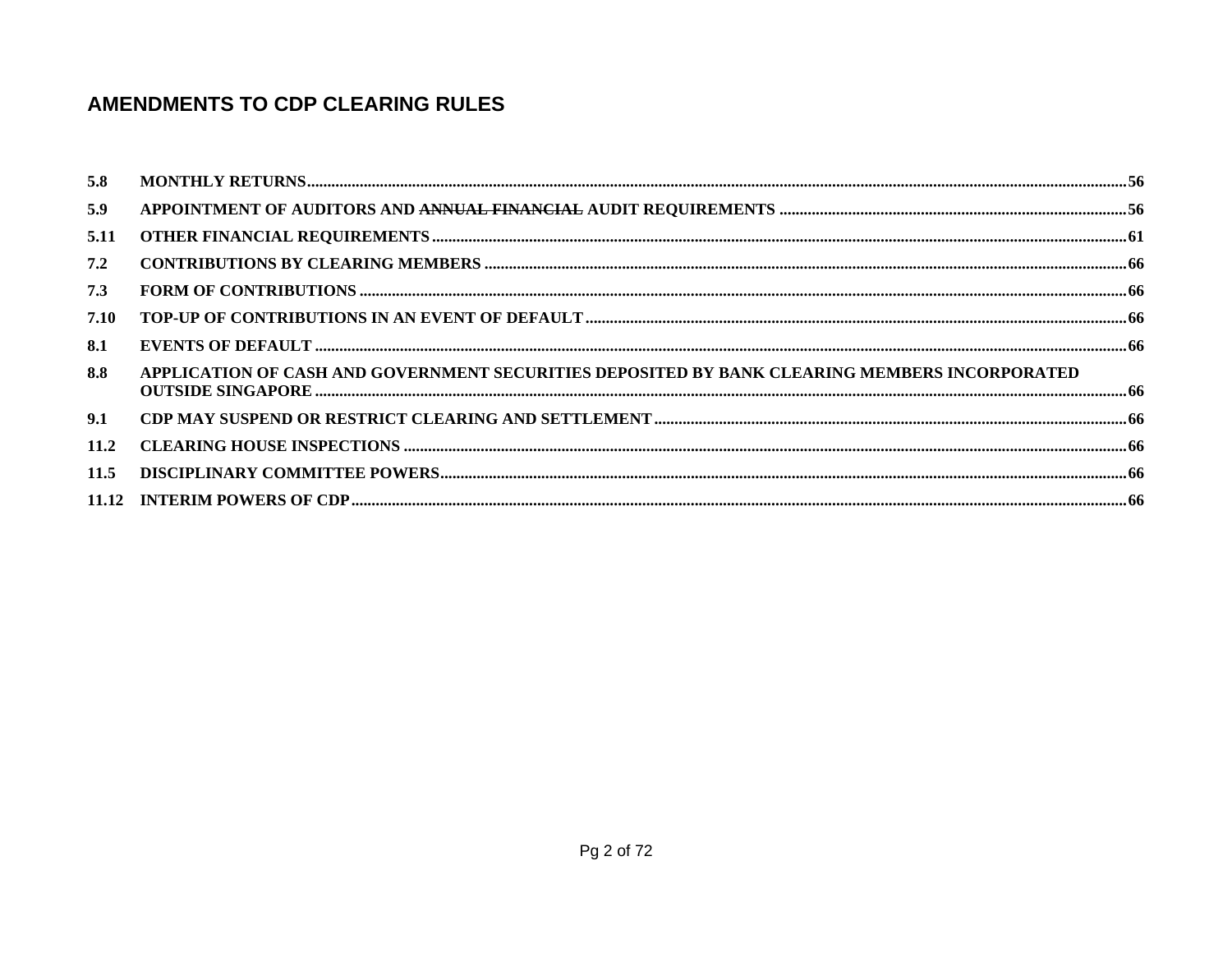| <b>Old Rules</b>                                                                                                                                                                                          | <b>New Rules</b>                                                                                                                                                                                                                                                                             |  |  |
|-----------------------------------------------------------------------------------------------------------------------------------------------------------------------------------------------------------|----------------------------------------------------------------------------------------------------------------------------------------------------------------------------------------------------------------------------------------------------------------------------------------------|--|--|
| <b>DEFINITIONS</b><br>1.2                                                                                                                                                                                 | <b>DEFINITIONS</b><br>1.2                                                                                                                                                                                                                                                                    |  |  |
|                                                                                                                                                                                                           | "acceptable government securities" means securities issued by a government<br>with a Moody's Investors Service sovereign rating of at least Aaa, Standard &<br>Poor's Corporation sovereign rating of at least AAA or Fitch, Inc sovereign<br>rating of at least AAA.                        |  |  |
| "Adjusted Net Head Office Funds" has the meaning ascribed to it in paragraph 2<br>of Second Schedule of the SFR (Financial and Margin Requirements).                                                      | "adjusted net head office funds" has the meaning ascribed to it in paragraph 2<br>of Second Schedule of the SFR (Financial and Margin Requirements) when<br>used in reference to:-                                                                                                           |  |  |
|                                                                                                                                                                                                           | a General Clearing Member incorporated outside Singapore, has the<br>(1)<br>meaning ascribed to it in paragraph 2 of the Second Schedule of the<br>SFR (Financial and Margin Requirements); and                                                                                              |  |  |
|                                                                                                                                                                                                           | a Bank Clearing Member incorporated outside Singapore which has<br>(2)<br>satisfied Rule $3.1.3(11)(c)$ , has the meaning ascribed to it in paragraph 2<br>of the Second Schedule of the SFR (Financial and Margin<br>Requirements), less the capital requirements for its banking business. |  |  |
| "Aggregate Indebtedness" has the meaning ascribed to it in Regulation 2 of the<br>SFR (Financial and Margin Requirements).                                                                                | "aggregate indebtedness" has the meaning ascribed to it in Regulation 2 of the<br>SFR (Financial and Margin Requirements).                                                                                                                                                                   |  |  |
| "Aggregate Resources" means                                                                                                                                                                               | "aggregate resources" means when used in reference to:-                                                                                                                                                                                                                                      |  |  |
| in the case of a Clearing Member incorporated in Singapore, its<br>(1)<br>financial resources (including qualifying letters of credit referred to in<br>Rule 5.2.11) less its total risk requirement; and | in the case of a Clearing Member incorporated in Singapore, means its<br>(1)<br>financial resources (including qualifying letters of credit referred to in<br>Rule $5.1C$ ) less its total risk requirement;                                                                                 |  |  |
| in the case of a Clearing Member incorporated outside Singapore, its<br>(2)                                                                                                                               | in the case of a General Clearing Member incorporated outside<br>(2)                                                                                                                                                                                                                         |  |  |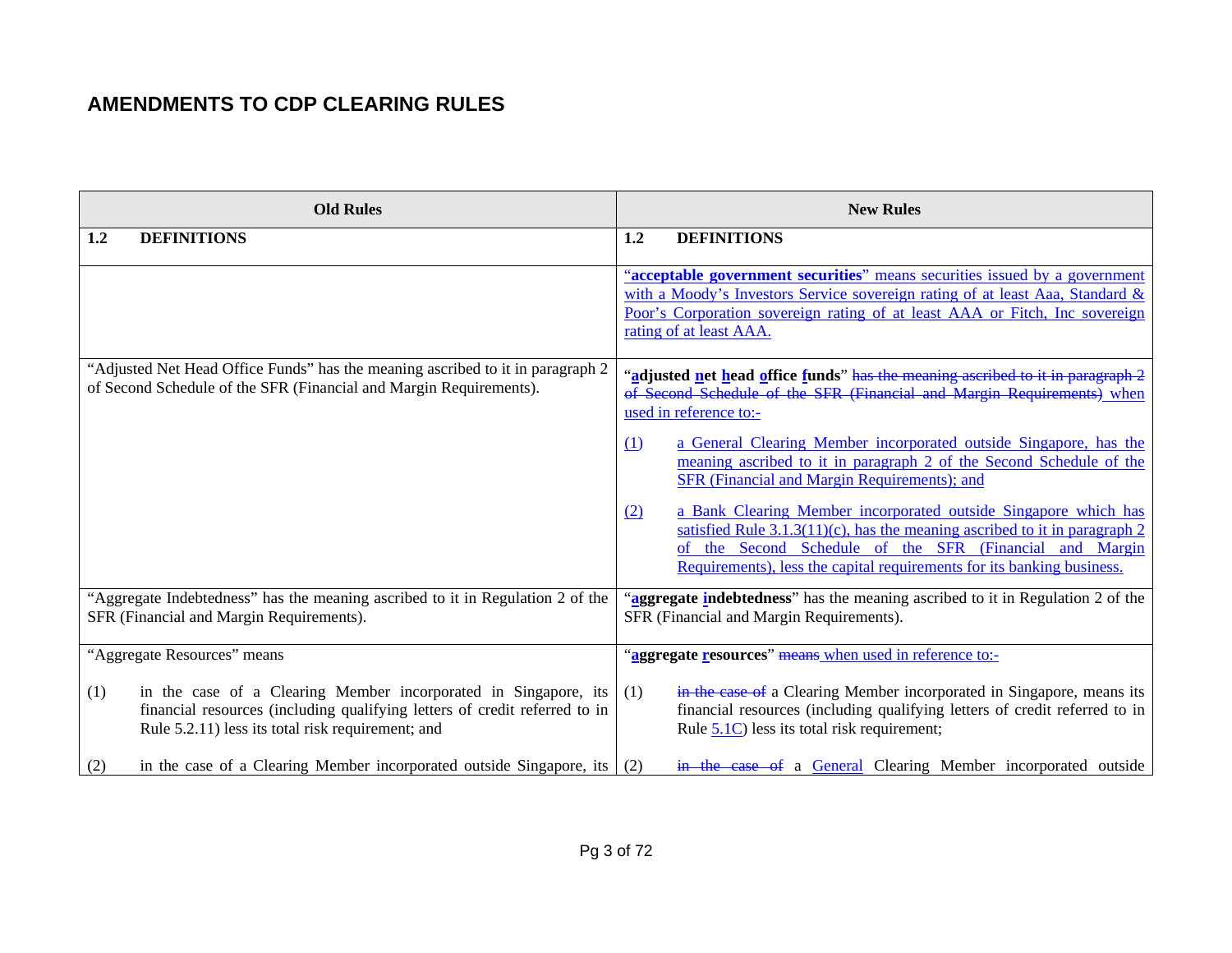| <b>Old Rules</b>                                                                                                                        | <b>New Rules</b>                                                                                                                                                                                                                                                                                                                                                                                      |
|-----------------------------------------------------------------------------------------------------------------------------------------|-------------------------------------------------------------------------------------------------------------------------------------------------------------------------------------------------------------------------------------------------------------------------------------------------------------------------------------------------------------------------------------------------------|
|                                                                                                                                         |                                                                                                                                                                                                                                                                                                                                                                                                       |
| adjusted net head office funds (including qualifying letters of credit<br>referred to in Rule 5.2.11) less its total risk requirement.  | Singapore or a Bank Clearing Member incorporated outside Singapore<br>which has satisfied Rule $3.1.3(11)(c)$ , means its adjusted net head office<br>funds (including qualifying letters of credit referred to in Rule 5.2.11<br>5.1G) less its total risk requirement; and                                                                                                                          |
|                                                                                                                                         | a Bank Clearing Member incorporated outside Singapore which has<br>(3)<br>satisfied Rule $3.1.3(11)(a)$ or (b), means its cash and/or acceptable<br>government securities deposited with CDP pursuant to Rule 5.1D.2(1)<br>less its total risk requirement.                                                                                                                                           |
| "Approved Executive Director" means a full-time employee of the Clearing<br>Member and who has been approved by CDP pursuant to Rule 4. | "Approved Executive Director" means a full-time employee of the Clearing<br>Member and who has been approved by CDP when used in reference to:-                                                                                                                                                                                                                                                       |
|                                                                                                                                         | a General Clearing Member, means any person appointed and registered<br>(1)<br>as an Approved Executive Director pursuant to Rule 4; and                                                                                                                                                                                                                                                              |
|                                                                                                                                         | a Bank Clearing Member, means any person, by whatever name<br>(2)<br>described, who is in the direct employment of, or acting for or by<br>arrangement with, the Bank Clearing Member and is principally<br>responsible for the management and conduct of the business of the Bank<br>Clearing Member and is appointed and registered as an Approved<br><b>Executive Director pursuant to Rule 4.</b> |
|                                                                                                                                         | "Bank Clearing Member" means a Clearing Member who has such rights and<br>obligations as set out in Chapter 3. For the avoidance of doubt, a reference to a<br>Bank Clearing Member incorporated outside Singapore shall refer to the branch<br>located in Singapore, of a parent bank incorporated outside Singapore.                                                                                |
| "Base Capital" has the meaning ascribed to it in Regulation 2 of the SFR<br>(Financial and Margin Requirements).                        | "base capital" has the meaning ascribed to it in Regulation 2 of the SFR<br>(Financial and Margin Requirements).                                                                                                                                                                                                                                                                                      |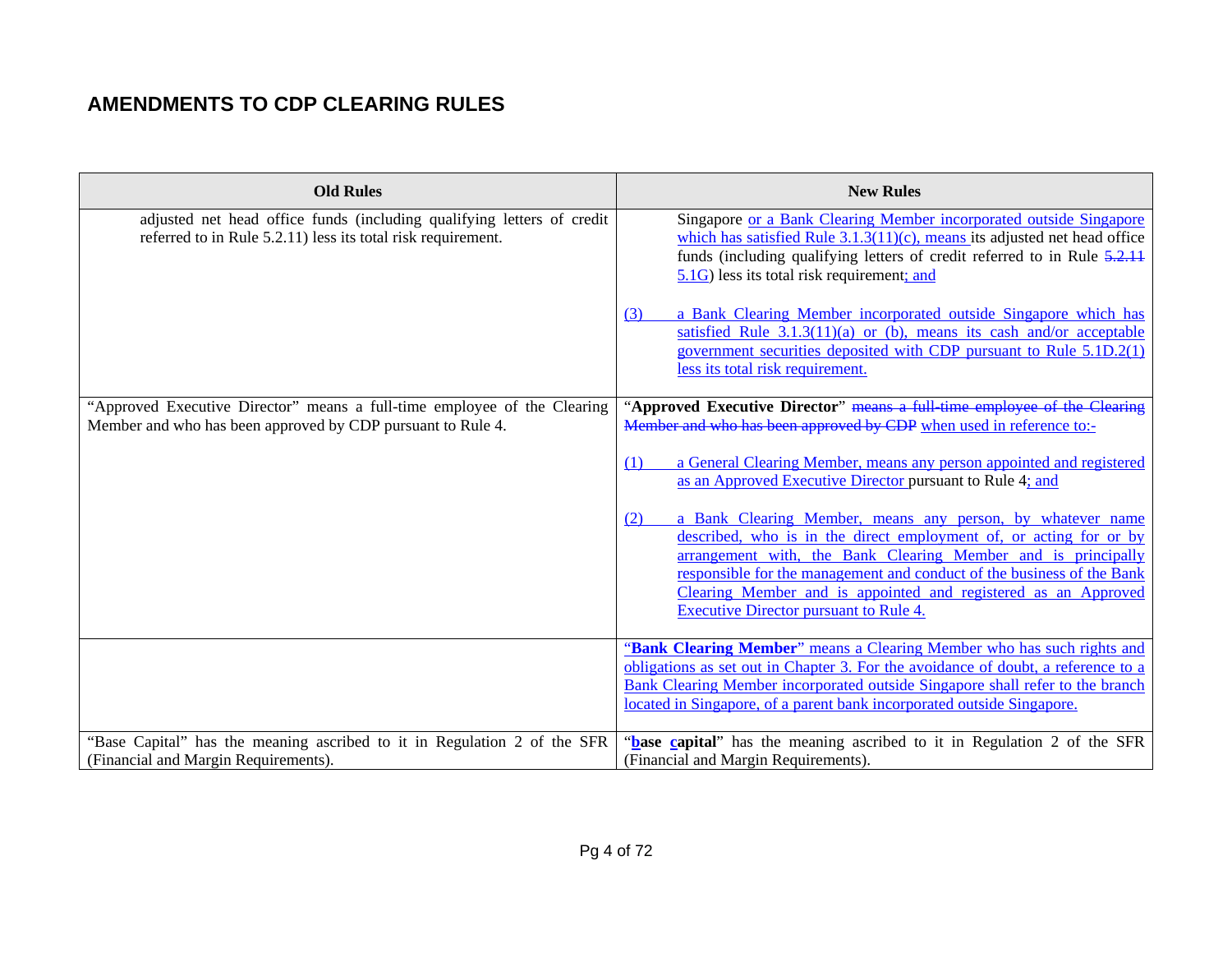| <b>Old Rules</b>                                                                                                                         | <b>New Rules</b>                                                                                                                                                                                                                                                                                                  |
|------------------------------------------------------------------------------------------------------------------------------------------|-------------------------------------------------------------------------------------------------------------------------------------------------------------------------------------------------------------------------------------------------------------------------------------------------------------------|
|                                                                                                                                          | "business governed by this Clearing Rules" or "operations governed by this<br>Clearing Rules" when used in reference to:-<br>a Bank Clearing Member incorporated in Singapore or a Bank Clearing<br>(1)<br>Member incorporated outside Singapore which has satisfied Rule                                         |
|                                                                                                                                          | 3.1.3(11)(c), means its business or operations (whichever is applicable)<br>involving all securities and derivatives contracts traded on any exchange<br>and OTC Contracts novated to any clearing facility; and                                                                                                  |
|                                                                                                                                          | a Bank Clearing Member incorporated outside Singapore which has<br>(2)<br>satisfied Rule $3.1.3(11)(a)$ or (b), means its business or operations<br>(whichever is applicable) involving securities and derivatives contracts<br>traded on the Exchange and SGX-DT and OTC Contracts novated to<br>CDP and SGX-DC. |
| "Clearing Member" means a person admitted as such in accordance with Rule 3.                                                             | "Clearing Member" means a person admitted as such in accordance with Rule<br>3-a corporation granted or admitted to be a member of CDP pursuant to this<br>Clearing Rules and shall include a General Clearing Member and a Bank<br><b>Clearing Member.</b>                                                       |
|                                                                                                                                          | "Clearing Membership" means membership of CDP pursuant to this Clearing<br>Rules.                                                                                                                                                                                                                                 |
| "Clearing Rules" means the rules as set out herein as the same may be varied,<br>amended or supplemented from time to time.              | "Clearing Rules" or "this Clearing Rules" means the rules of CDP as set out<br>herein as the same may be varied and as amended or supplemented from time to<br>time by CDP.                                                                                                                                       |
| "Financial Resources" has the meaning ascribed to it in paragraph 1 of Second<br>Schedule of the SFR (Financial and Margin Requirements) | "financial resources" when used in reference to:-<br>a General Clearing Member incorporated in Singapore, has the meaning<br>(1)                                                                                                                                                                                  |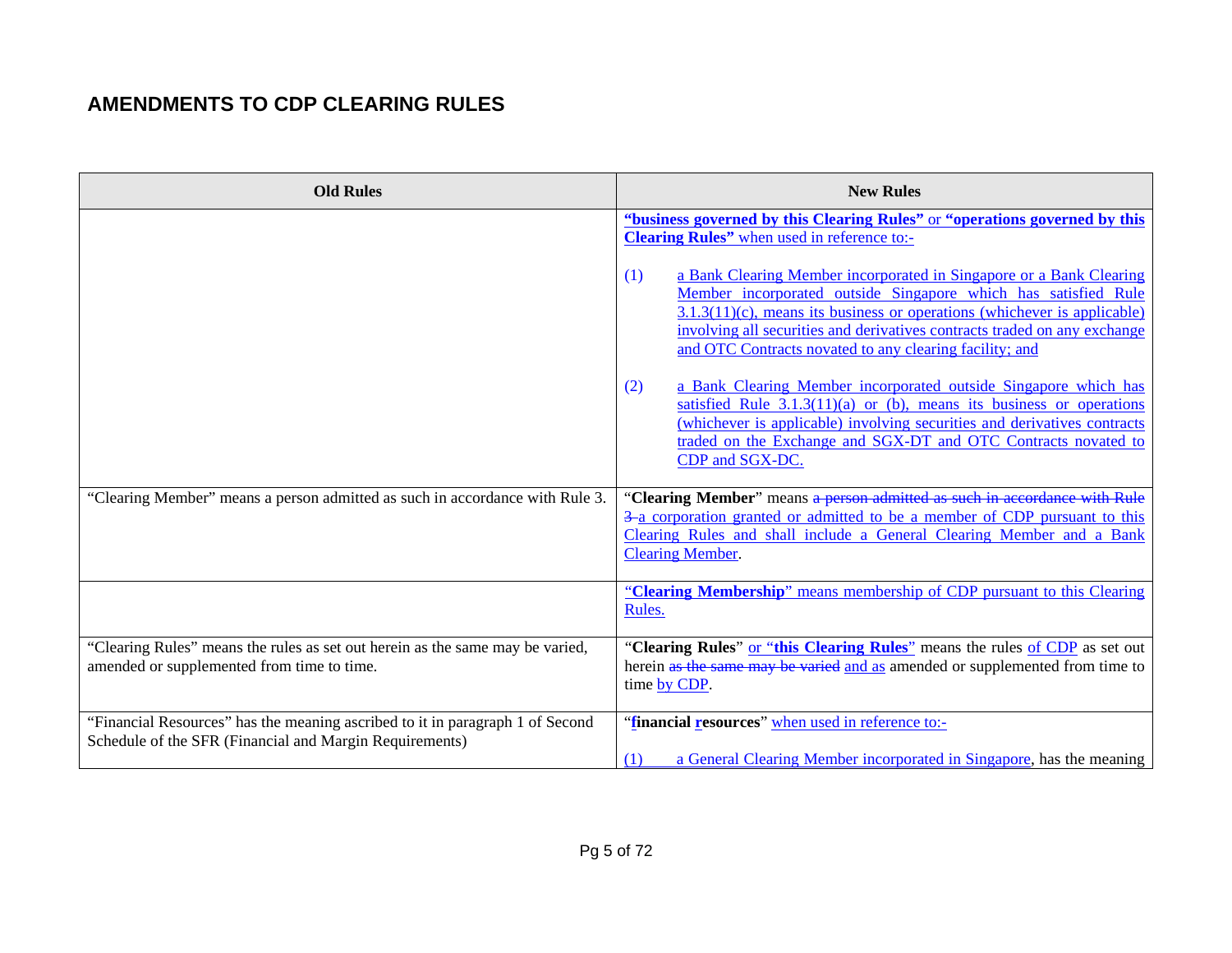| <b>Old Rules</b>                                                                                                          | <b>New Rules</b>                                                                                                                                                                                                                                                                                                                                                                                                                                                        |
|---------------------------------------------------------------------------------------------------------------------------|-------------------------------------------------------------------------------------------------------------------------------------------------------------------------------------------------------------------------------------------------------------------------------------------------------------------------------------------------------------------------------------------------------------------------------------------------------------------------|
|                                                                                                                           | ascribed to it in paragraph 1 of the Second Schedule of the SFR<br>(Financial and Margin Requirements); and                                                                                                                                                                                                                                                                                                                                                             |
|                                                                                                                           | a Bank Clearing Member incorporated in Singapore, has the meaning<br>(2)<br>ascribed to it in paragraph 1 of the Second Schedule of the SFR<br>(Financial and Margin Requirements), less the capital requirements for<br>its banking business.                                                                                                                                                                                                                          |
|                                                                                                                           | "General Clearing Member" means a Clearing Member who has such rights<br>and obligations as set out in Chapter 3.                                                                                                                                                                                                                                                                                                                                                       |
| "Net Head Office Funds" has the meaning ascribed to it in Regulation 2 of the<br>SFR (Financial and Margin Requirements). | "net head office funds" has the meaning ascribed to it in Regulation 2 of the<br>SFR (Financial and Margin Requirements) means with respect to a corporation<br>incorporated or established outside Singapore, the net liability of the Singapore<br>branch to its head office and any other branches outside of Singapore. In the<br>case of a Bank Clearing Member, its net liability shall include, without<br>limitation, the liability of its Asian Currency Unit. |
|                                                                                                                           | "OTC Contracts" means contracts that are not listed or quoted for trading on<br>any exchange, market or organisation (whether an exchange, association,<br>corporation or otherwise) responsible for administering a futures, options or<br>stock market.                                                                                                                                                                                                               |
|                                                                                                                           | "SFR" means any regulation promulgated under the SFA or any statutory<br>modification, amendment or re-enactment of such regulation for the time being<br>in force, and any reference to any provision of the SFR is to that provision as so<br>modified, amended or re-enacted (or as contained in any subsequent regulation<br>which may replace the SFR).                                                                                                            |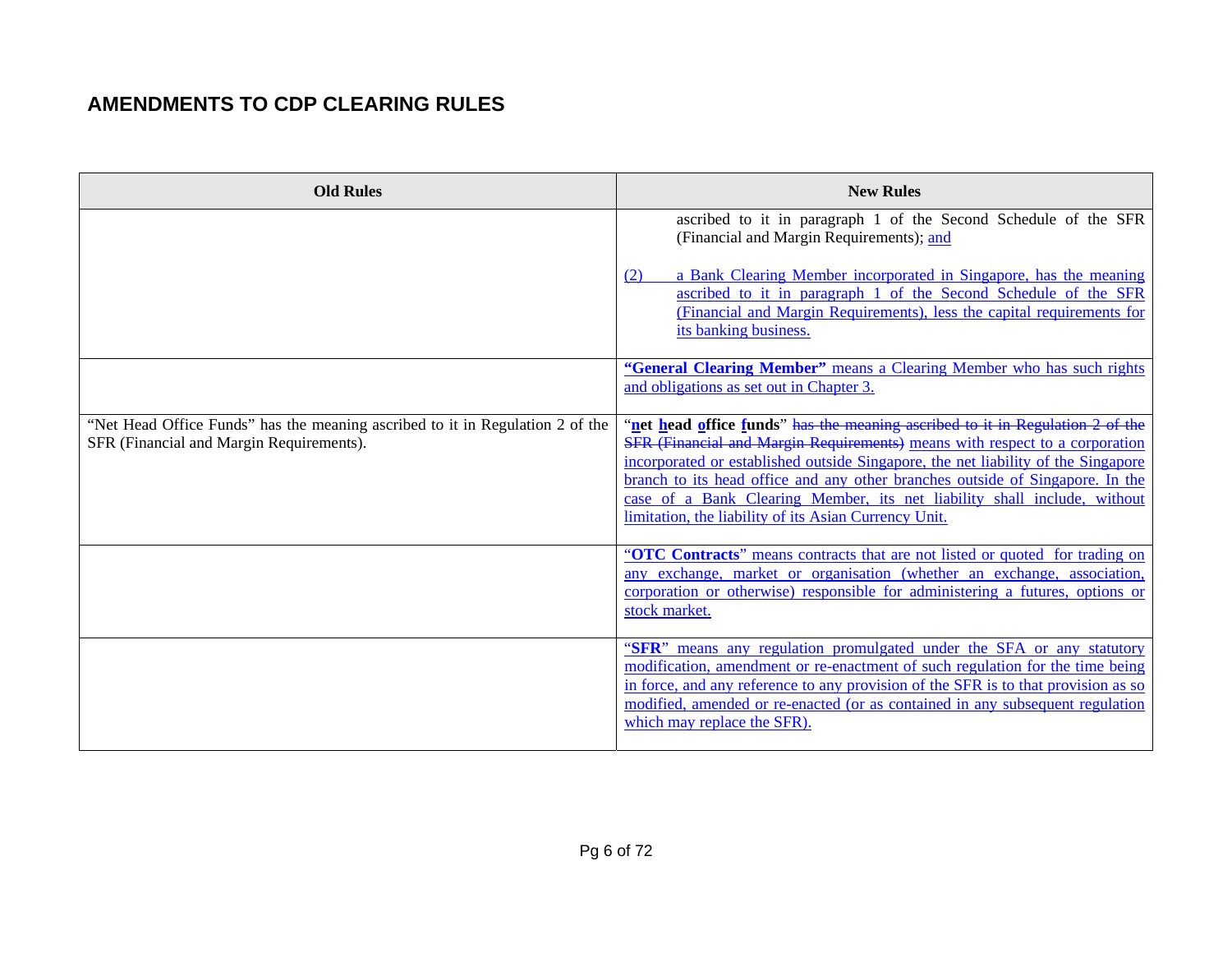| <b>Old Rules</b>                                                                                                                                                                                                                                                                                                                                                                                                                                                                                                                                                                                                                                   | <b>New Rules</b>                                                                                                                                                                                                                                                                                                                                                                                                                                                                                                                                                                                                                                   |
|----------------------------------------------------------------------------------------------------------------------------------------------------------------------------------------------------------------------------------------------------------------------------------------------------------------------------------------------------------------------------------------------------------------------------------------------------------------------------------------------------------------------------------------------------------------------------------------------------------------------------------------------------|----------------------------------------------------------------------------------------------------------------------------------------------------------------------------------------------------------------------------------------------------------------------------------------------------------------------------------------------------------------------------------------------------------------------------------------------------------------------------------------------------------------------------------------------------------------------------------------------------------------------------------------------------|
| "SFR (Financial and Margin Requirements)" means the Securities and Futures<br>(Financial and Margin Requirements for Holders of Capital Markets Services<br>Licences) Regulations 2002 or any statutory modification, amendment or re-<br>enactment thereof for the time being in force, or any regulations which may<br>replace the SFR (Financial and Margin Requirements), and any reference to any<br>provision of the SFR (Financial and Margin Requirements) is to that provision<br>as so modified, amended or re-enacted (or as contained in any subsequent<br>regulations which may replace the SFR (Financial and Margin Requirements)). | "SFR (Financial and Margin Requirements)" means the Securities and Futures<br>(Financial and Margin Requirements for Holders of Capital Markets Services<br>Licences) Regulations 2002 or any statutory modification, amendment or re-<br>enactment thereof for the time being in force, or any regulations which may<br>replace the SFR (Financial and Margin Requirements), and any reference to any<br>provision of the SFR (Financial and Margin Requirements) is to that provision<br>as so modified, amended or re-enacted (or as contained in any subsequent<br>regulations which may replace the SFR (Financial and Margin Requirements)). |
|                                                                                                                                                                                                                                                                                                                                                                                                                                                                                                                                                                                                                                                    | "SFR (Licensing and Conduct of Business)" means the Securities and Futures<br>(Licensing and Conduct of Business) Regulations or any statutory modification,<br>amendment or re-enactment thereof for the time being in force, or any<br>regulation which may replace the SFR (Licensing and Conduct of Business).                                                                                                                                                                                                                                                                                                                                 |
|                                                                                                                                                                                                                                                                                                                                                                                                                                                                                                                                                                                                                                                    | and any reference to any provision of the SFR (Licensing and Conduct of<br>Business) is to that provision as so modified, amended or re-enacted (or as<br>contained in any subsequent regulation which may replace the SFR (Licensing<br>and Conduct of Business).                                                                                                                                                                                                                                                                                                                                                                                 |
| "Total Risk Requirement" has the meaning ascribed to it in paragraph 1 of Third<br>Schedule of the SFR (Financial and Margin Requirements).                                                                                                                                                                                                                                                                                                                                                                                                                                                                                                        | "total risk requirement" when used in reference to:-                                                                                                                                                                                                                                                                                                                                                                                                                                                                                                                                                                                               |
|                                                                                                                                                                                                                                                                                                                                                                                                                                                                                                                                                                                                                                                    | a General Clearing Member, has the meaning ascribed to it in paragraph<br>(1)<br>1 of the Third Schedule of the SFR (Financial and Margin<br>Requirements);                                                                                                                                                                                                                                                                                                                                                                                                                                                                                        |
|                                                                                                                                                                                                                                                                                                                                                                                                                                                                                                                                                                                                                                                    | a Bank Clearing Member incorporated in Singapore or a Bank Clearing<br>(2)<br>Member incorporated outside Singapore which has satisfied Rule<br>$3.1.3(11)(c)$ , has the meaning ascribed to it in paragraph 1 of the Third<br>Schedule of the SFR (Financial and Margin Requirements), except that<br>such Bank Clearing Member shall only compute the total risk<br>requirement for all Customers' and proprietary positions in securities                                                                                                                                                                                                       |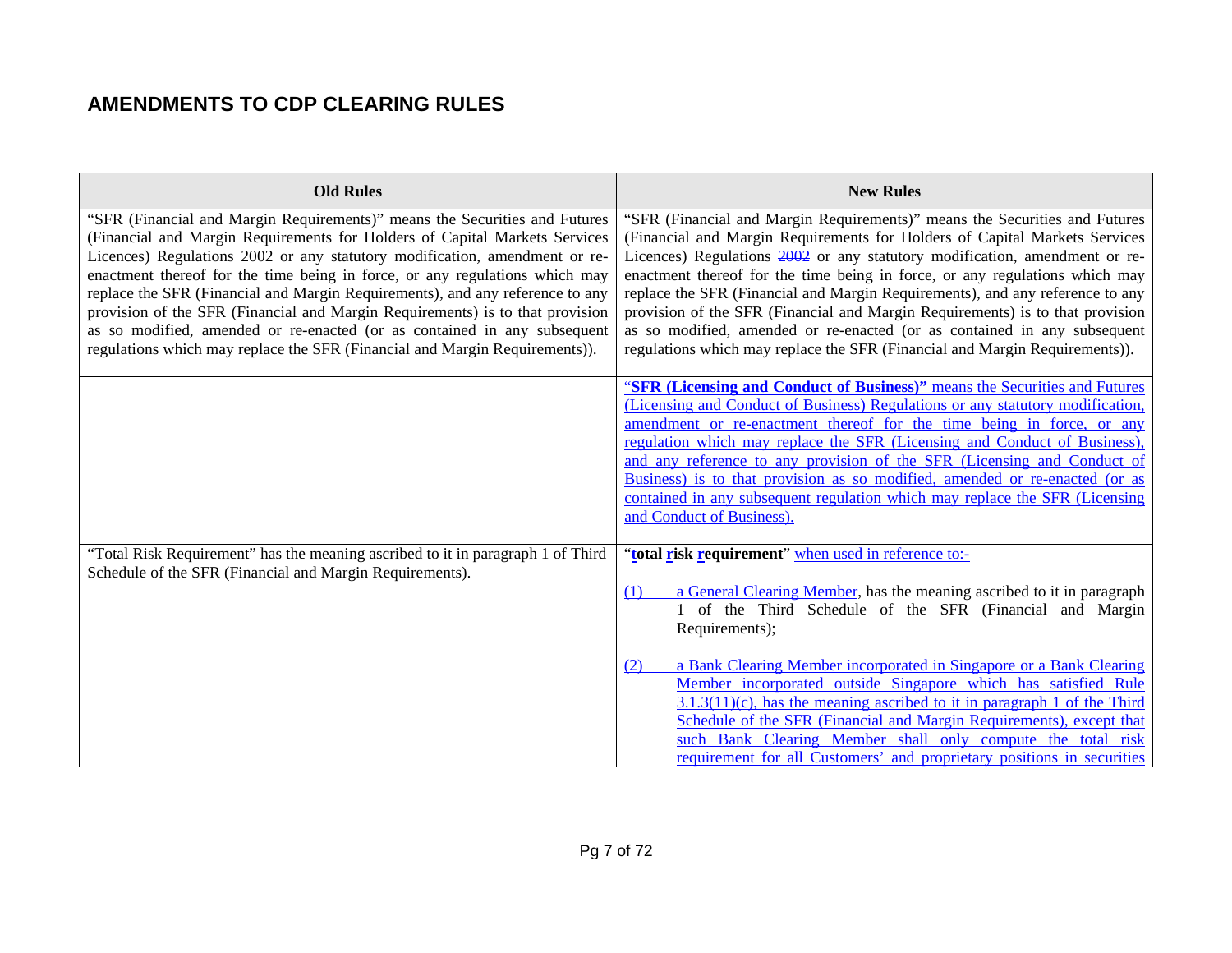|       | <b>Old Rules</b>                                                        |        | <b>New Rules</b>                                                                                                                                                                                                                                                                                                                                                                                                                                                                                                                                                                                               |
|-------|-------------------------------------------------------------------------|--------|----------------------------------------------------------------------------------------------------------------------------------------------------------------------------------------------------------------------------------------------------------------------------------------------------------------------------------------------------------------------------------------------------------------------------------------------------------------------------------------------------------------------------------------------------------------------------------------------------------------|
|       |                                                                         | (3)    | and derivatives contracts traded on any exchange, and OTC Contracts<br>novated to any clearing facility; and<br>a Bank Clearing Member incorporated outside Singapore which has<br>satisfied Rule $3.1.3(11)(a)$ or (b), has the meaning ascribed to it in<br>paragraph 1 of the Third Schedule of the SFR (Financial and Margin<br>Requirements), except that such Bank Clearing Member shall only<br>compute the total risk requirement for all Customers' and proprietary<br>positions in securities and derivatives contracts traded on SGX-ST and<br>SGX-DT, and OTC Contracts novated to CDP and SGX-DC. |
| 3.1   | <b>CLEARING MEMBER</b>                                                  | 3.1    | <b>CLEARING MEMBER</b>                                                                                                                                                                                                                                                                                                                                                                                                                                                                                                                                                                                         |
|       |                                                                         |        |                                                                                                                                                                                                                                                                                                                                                                                                                                                                                                                                                                                                                |
|       |                                                                         | 3.1.1  | Clearing Membership in CDP shall comprise such classes of<br>membership as may from time to time be provided in this Clearing<br>Rules. All memberships to CDP are granted pursuant, and subject, to<br>this Clearing Rules and such other terms and conditions as may be<br>prescribed at CDP's discretion.                                                                                                                                                                                                                                                                                                   |
| 3.1.1 | <b>Admission Criteria</b>                                               | 3.1.12 | Admission Criteria Eligibility Criteria for General Clearing<br><b>Member</b>                                                                                                                                                                                                                                                                                                                                                                                                                                                                                                                                  |
|       | To be eligible for admission as a Clearing Member, an applicant shall:- |        | Unless otherwise prescribed by CDP, Tto be eligible for admission<br>Clearing Membership as a General Clearing Member, an applicant shall<br>must satisfy CDP that:-                                                                                                                                                                                                                                                                                                                                                                                                                                           |
|       | be a corporation carrying on business in Singapore;<br>(1)              |        | be it is a corporation with the requisite financial and business<br>(1)<br>standing and repute and is or will upon admission be carrying<br>on the business whether in Singapore;                                                                                                                                                                                                                                                                                                                                                                                                                              |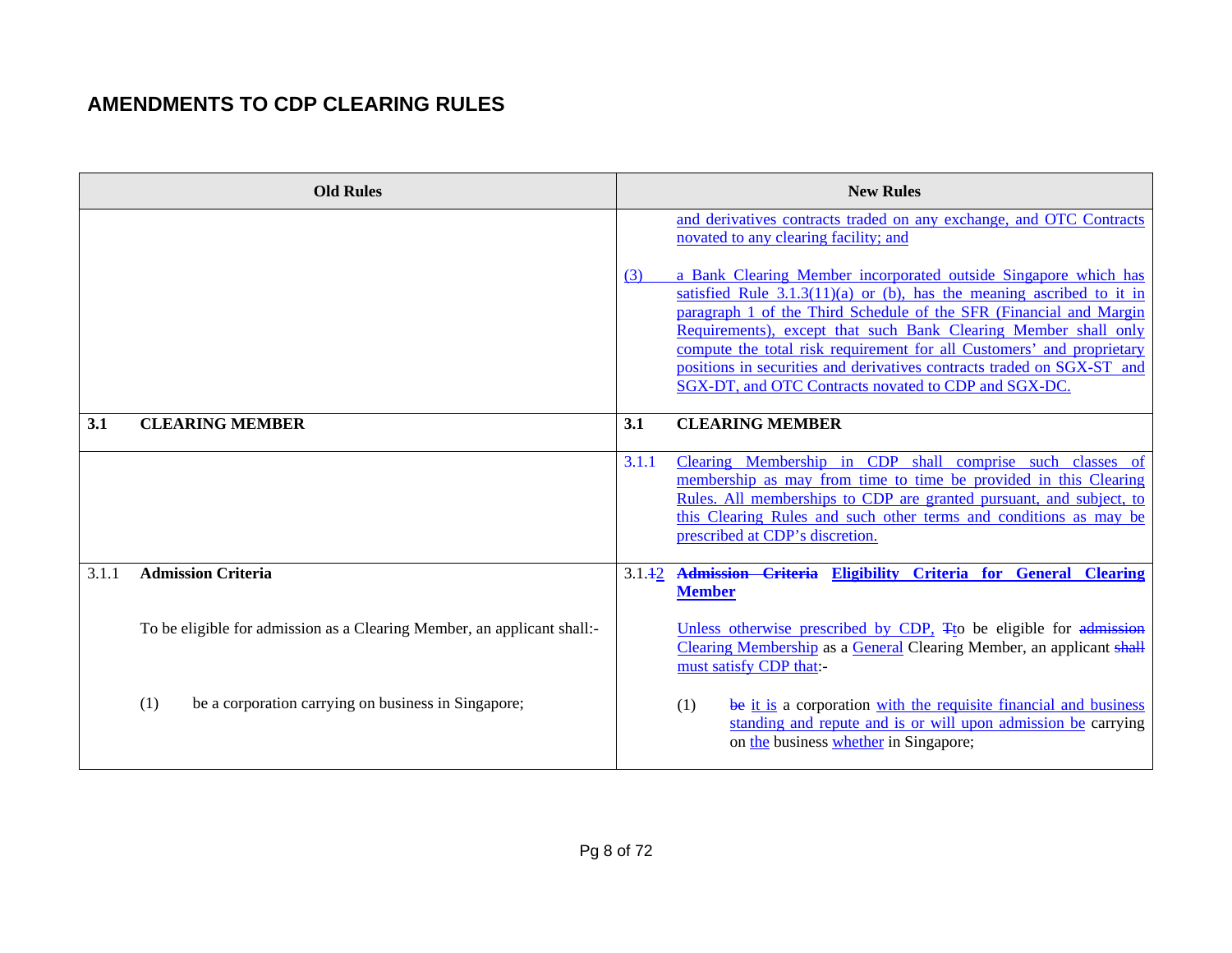|     | <b>Old Rules</b>                                                                                                                                                                                                               |      | <b>New Rules</b>                                                                                                                                                                                                                                                                              |
|-----|--------------------------------------------------------------------------------------------------------------------------------------------------------------------------------------------------------------------------------|------|-----------------------------------------------------------------------------------------------------------------------------------------------------------------------------------------------------------------------------------------------------------------------------------------------|
|     |                                                                                                                                                                                                                                |      | it has a base capital of not less than S\$5,000,000; or<br>(a)<br>in the case of an applicant admitted as a clearing member<br>(b)<br>of CDP and SGX-DC, it has a base capital of not less<br>than S\$8,000,000;                                                                              |
|     |                                                                                                                                                                                                                                |      | or such other amount as may be prescribed by CDP hereafter<br>and from time to time;                                                                                                                                                                                                          |
| (2) | upon admission, appoint at least 1 Approved Executive Director<br>who has been approved in accordance with the SFA and<br>Securities and Futures Regulations;                                                                  | (2)  | upon admission, it shall appoint at least one (1) Approved<br>Executive Director who has been approved in accordance with<br>the SFA and Securities and Futures Regulations pursuant to<br>Rule $4$ ;                                                                                         |
| (3) | unless exempt under the SFA or Securities and Futures<br>Regulations, hold a Capital Markets Services Licence to engage<br>in the relevant regulated activities, including where appropriate,<br>trading in futures contracts; | (3)  | unless exempt under the SFA or Securities and Futures<br>Regulations, holds a capital markets services licence to engage<br>in the relevant regulated activities, including where appropriate,<br>trading in futures contracts;                                                               |
| (4) | have satisfied or will satisfy upon admission, all the financial<br>requirements of the Clearing Rules applicable to the Clearing<br>Members;                                                                                  | (4)  | have satisfied or will satisfy it has, and upon admission, all the<br>financial requirements of the Clearing Rules applicable to the<br>Clearing Members will maintain, minimum capital and financial<br>requirements pursuant to Rules 5.1.1 or 5.1D.1 (whichever is<br>applicable) and 5.4; |
|     |                                                                                                                                                                                                                                | (4A) | it has, and upon admission will maintain, a special reserve fund<br>pursuant to Rule 5.5;                                                                                                                                                                                                     |
| (5) | maintain or will maintain facilities upon admission and staff                                                                                                                                                                  | (5)  | maintain or will maintain facilities upon admission and its                                                                                                                                                                                                                                   |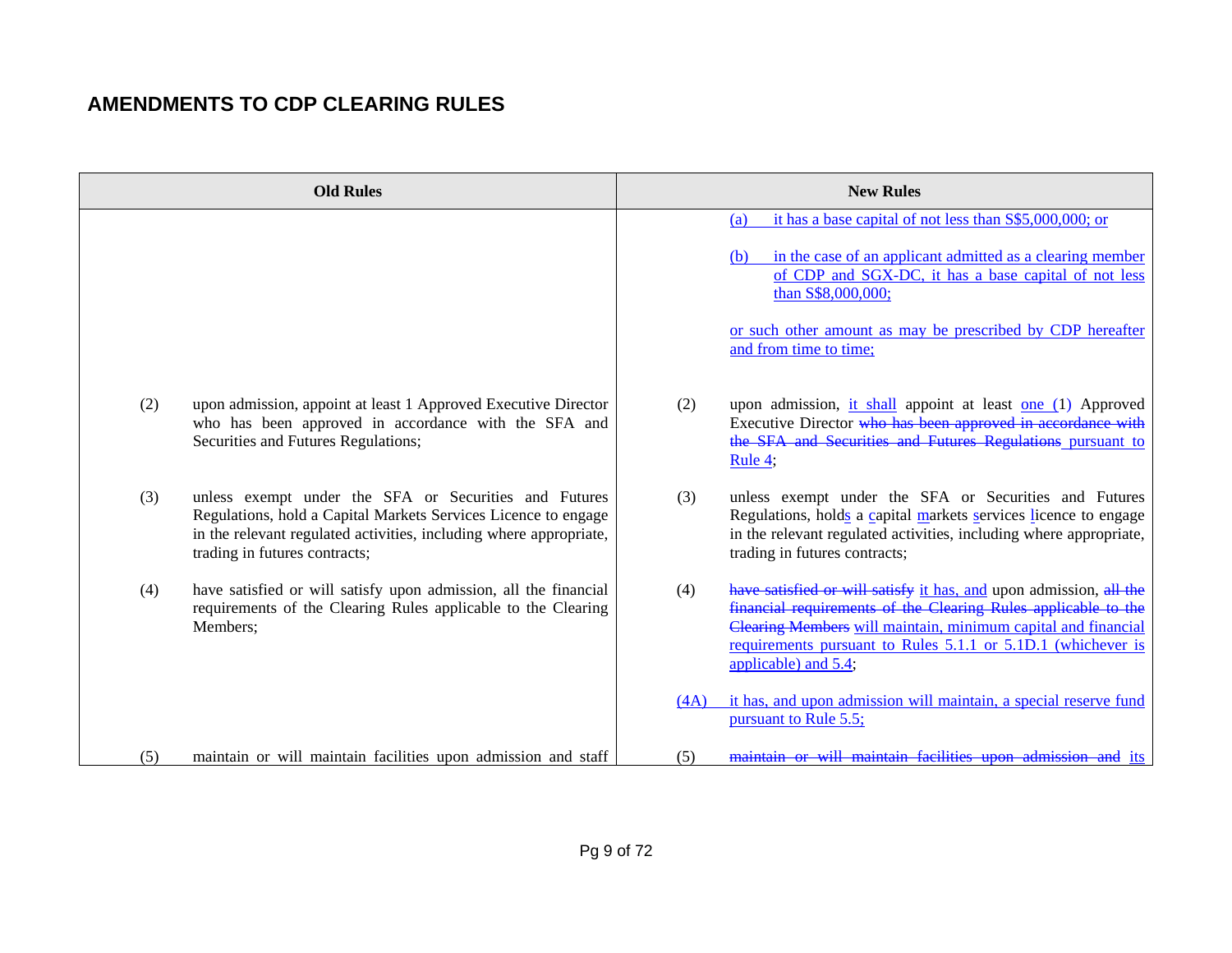|     | <b>Old Rules</b>                                                                                                                                                                                        |       | <b>New Rules</b> |                                                                                                                                                                                                                                                                                                                                                                                                                                                                                                                                       |
|-----|---------------------------------------------------------------------------------------------------------------------------------------------------------------------------------------------------------|-------|------------------|---------------------------------------------------------------------------------------------------------------------------------------------------------------------------------------------------------------------------------------------------------------------------------------------------------------------------------------------------------------------------------------------------------------------------------------------------------------------------------------------------------------------------------------|
|     | adequate for the expeditious and orderly maintenance of<br>clearing operations and activities;                                                                                                          |       |                  | managerial or executive staff adequate for the expeditious and<br>orderly maintenance of clearing operations and activities have a<br>high standard of integrity and a level of knowledge (as may be<br>deemed acceptable by CDP) on the nature, risks and obligations<br>in respect of the market or contracts that it wishes to clear;                                                                                                                                                                                              |
| (6) | establish and maintain adequate internal control and risk<br>management policies, procedures and systems as CDP may<br>deem acceptable from time to time for its clearing operations<br>and activities; |       | (6)              | it must have in place sufficient resources and establish and<br>maintain adequate internal control and risk management<br>policies, procedures and systems as CDP may deem acceptable<br>from time to time for its clearing operations and activities<br>systems for preserving a sound liquidity and financial position<br>at all times including the maintaining of adequate staff and<br>facilities for monitoring its cashflow and funding requirements<br>and maintaining sufficient liquidity for its day to day<br>operations; |
| (7) | maintain segregated and adequate back-office functions to<br>CDP's satisfaction; and                                                                                                                    |       | (7)              | it must maintain segregated and adequate back-office functions<br>to CDP's satisfaction: and                                                                                                                                                                                                                                                                                                                                                                                                                                          |
| (8) | comply with such other conditions for membership as CDP may<br>from time to time prescribe either generally or in the case of any<br>specific applicant.                                                |       | (8)              | comply with such other conditions for membership as it<br>satisfies any and all other requirements and criteria for such<br>Clearing Membership, which CDP may from time to time<br>hereafter prescribe either generally or in the case of any specific<br>applicant.                                                                                                                                                                                                                                                                 |
|     |                                                                                                                                                                                                         | 3.1.3 |                  | <b>Eligibility Criteria for Bank Clearing Members</b>                                                                                                                                                                                                                                                                                                                                                                                                                                                                                 |
|     |                                                                                                                                                                                                         |       |                  | Unless otherwise prescribed by CDP, to be eligible for Clearing<br>Membership as a Bank Clearing Member, an applicant must satisfy<br>CDP that:-                                                                                                                                                                                                                                                                                                                                                                                      |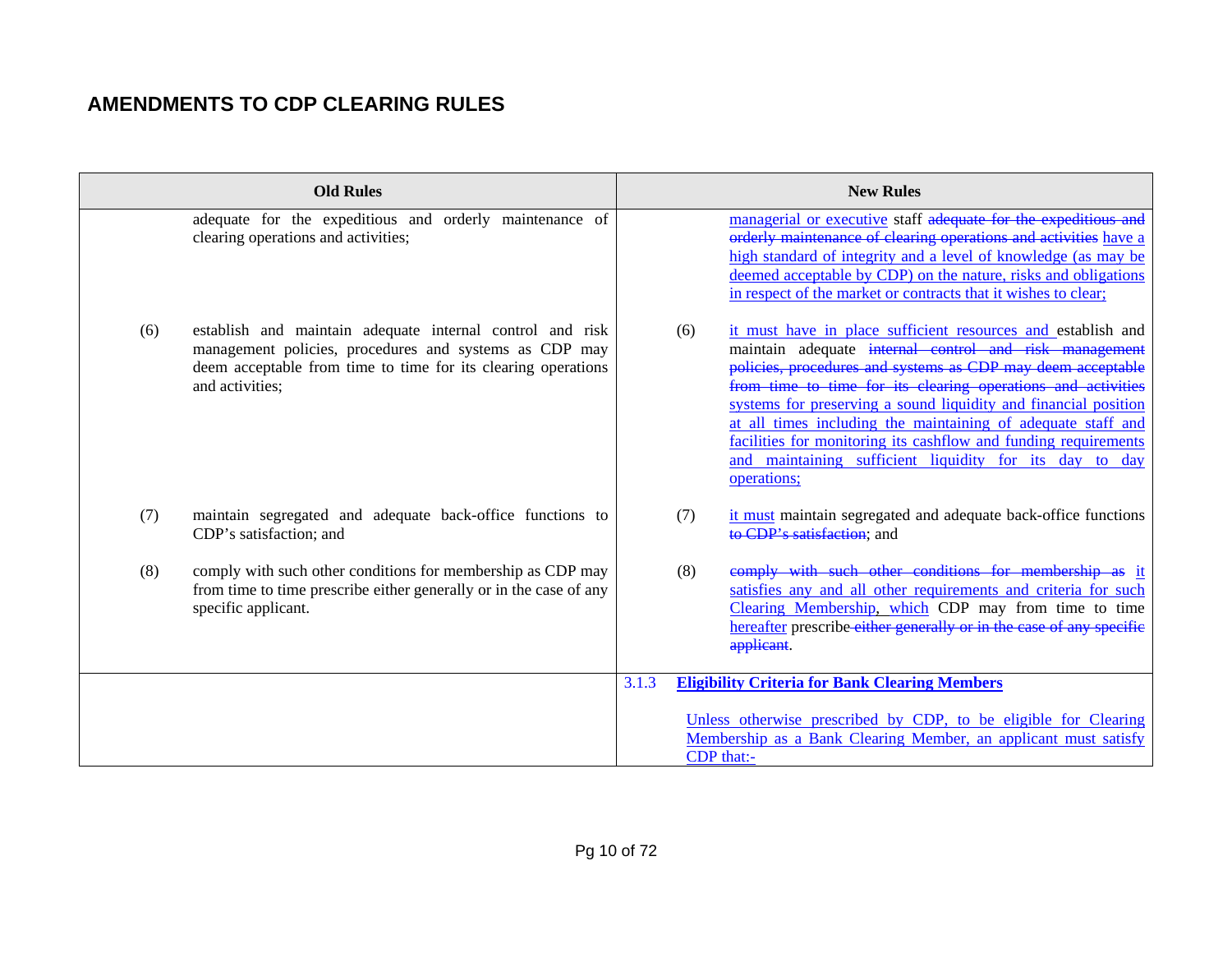| <b>Old Rules</b> | <b>New Rules</b>                                                                                                                                                                                                                                                                                                                                                                                      |
|------------------|-------------------------------------------------------------------------------------------------------------------------------------------------------------------------------------------------------------------------------------------------------------------------------------------------------------------------------------------------------------------------------------------------------|
|                  | it is authorized to conduct banking business in Singapore<br>(1)<br>pursuant to section 4 of the Banking Act (Chapter 19);                                                                                                                                                                                                                                                                            |
|                  | it or its parent bank has a financial strength rating of at least C<br>(2)<br>from Moody's Investors Service, a bank fundamental strength<br>rating of at least C from Standard & Poor's Corporation, a<br>bank individual rating of at least C from Fitch, Inc.<br>or an<br>equivalent rating<br>from any other international rating<br>agency deemed acceptable by CDP;                             |
|                  | upon admission, it shall appoint at least one (1) Approved<br>(3)<br><b>Executive Director pursuant to Rule 4;</b>                                                                                                                                                                                                                                                                                    |
|                  | it has, and upon admission will maintain, minimum capital and<br>(4)<br>financial requirements pursuant to Rules 5.1.1A or 5.1D.2<br>(whichever is applicable) and 5.4;                                                                                                                                                                                                                               |
|                  | its managerial or executive staff have a high standard of<br>(5)<br>integrity and a level of knowledge (as may be deemed<br>acceptable by CDP) on the nature, risks and obligations in<br>respect of the market or contracts that it wishes to clear;                                                                                                                                                 |
|                  | it must have in place sufficient resources and establish and<br>(6)<br>maintain adequate systems for preserving a sound liquidity<br>and financial position at all times including the maintaining of<br>adequate staff and facilities for monitoring its cashflow and<br>funding requirements and maintaining sufficient liquidity for<br>its day to day operations governed by this Clearing Rules; |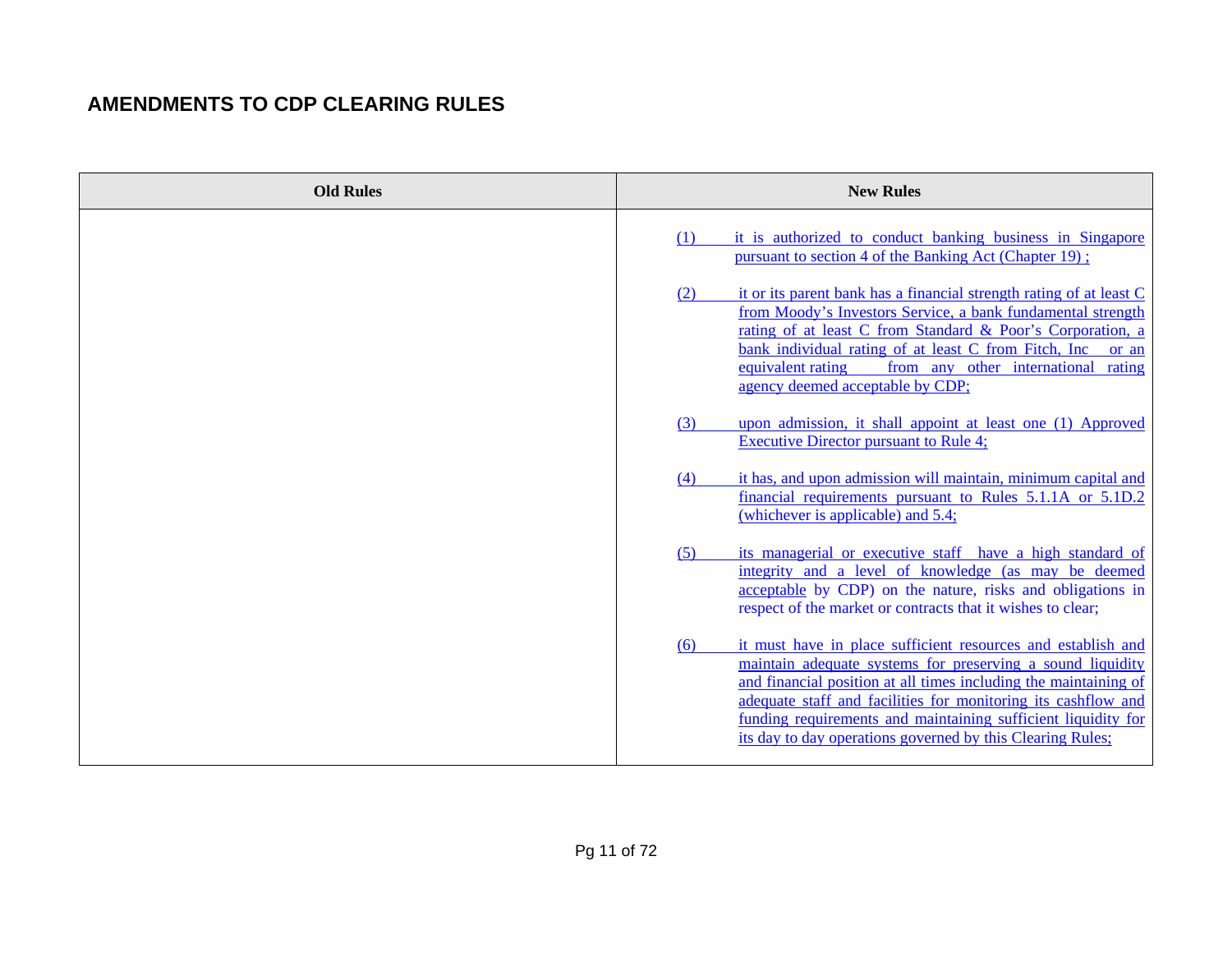| <b>Old Rules</b> | <b>New Rules</b>                                                                                                                                                                                                                               |
|------------------|------------------------------------------------------------------------------------------------------------------------------------------------------------------------------------------------------------------------------------------------|
|                  | it must maintain segregated<br>and adequate<br>(7)<br>back-office<br>functions in respect of its operations governed by this Clearing<br>Rules;                                                                                                |
|                  | it satisfies any and all other requirements and criteria for such<br>(8)<br>Clearing Membership, which CDP may from time to time<br>hereafter prescribe; and                                                                                   |
|                  | where it is incorporated in Singapore,<br>(9)                                                                                                                                                                                                  |
|                  | it has a base capital of not less than S\$5,000,000; or<br>(a)                                                                                                                                                                                 |
|                  | in the case of an applicant admitted as a clearing<br>(b)<br>member of CDP and SGX-DC, it has a base capital of<br>not less than S\$8,000,000;                                                                                                 |
|                  | or such other amount as may be prescribed by CDP hereafter<br>and from time to time; or                                                                                                                                                        |
|                  | (10)<br>where it is incorporated outside Singapore,                                                                                                                                                                                            |
|                  | it has deposited, as security for its obligations to CDP,<br>(a)<br>cash and/or acceptable government securities of not less<br>than S\$5,000,000 with CDP; or                                                                                 |
|                  | in the case of an applicant admitted as a clearing<br>(b)<br>member of CDP and SGX-DC, it has deposited, as<br>security for its obligations to CDP, cash and/or<br>acceptable government securities of not less than<br>S\$8,000,000 with CDP; |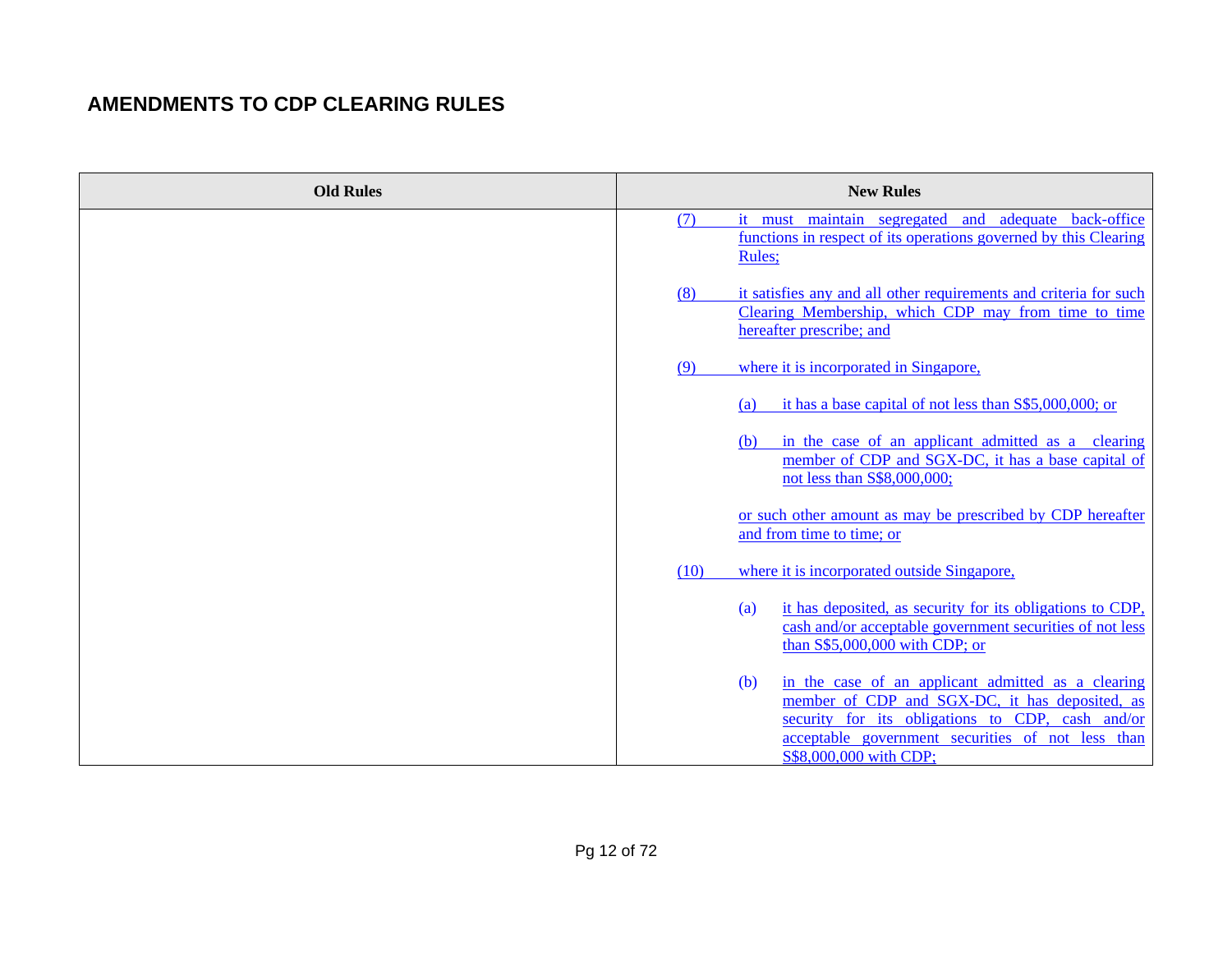| <b>Old Rules</b> | <b>New Rules</b>                                                                                                                                                                                                                                                                                                                                                                                                                                                                                                                                       |
|------------------|--------------------------------------------------------------------------------------------------------------------------------------------------------------------------------------------------------------------------------------------------------------------------------------------------------------------------------------------------------------------------------------------------------------------------------------------------------------------------------------------------------------------------------------------------------|
|                  | or such other amount as may be prescribed by CDP hereafter<br>and from time to time, PROVIDED ALWAYS THAT:-                                                                                                                                                                                                                                                                                                                                                                                                                                            |
|                  | if the Bank Clearing Member<br>has deposited<br>(i)<br>S\$8,000,000 with SGX-DC or such other amount as<br>prescribed, pursuant to the corresponding provision<br>relating to the prescribed minimum capital and financial<br>requirements, in the SGX-DC Clearing Rules, it need<br>not deposit a further S\$8,000,000 with CDP or such<br>other amount as may be prescribed by CDP; and                                                                                                                                                              |
|                  | CDP shall have the discretion to utilize or apportion in<br>(ii)<br>any manner, the S\$8,000,000 or such other amount as<br>may be prescribed by CDP and/or SGX-DC, to satisfy<br>the Bank Clearing Member's obligations to CDP and/or<br>SGX-DC under this Clearing Rules and the SGX-DC<br>Clearing Rules respectively. In deciding on the<br>apportionment, CDP may, in consultation with SGX-<br>DC, take into account factors, including but not limited<br>to, the amount owed by the Bank Clearing Member to<br>CDP and SGX-DC respectively; or |
|                  | it has net head office funds of not less than \$\$5,000,000<br>(c)<br>or in the case of an applicant admitted as a clearing<br>member of CDP and SGX-DC, it has net head office<br>funds of not less than S\$8,000,000, or such other<br>amount as may be prescribed by CDP hereafter and<br>from time to time, PROVIDED ALWAYS THAT CDP                                                                                                                                                                                                               |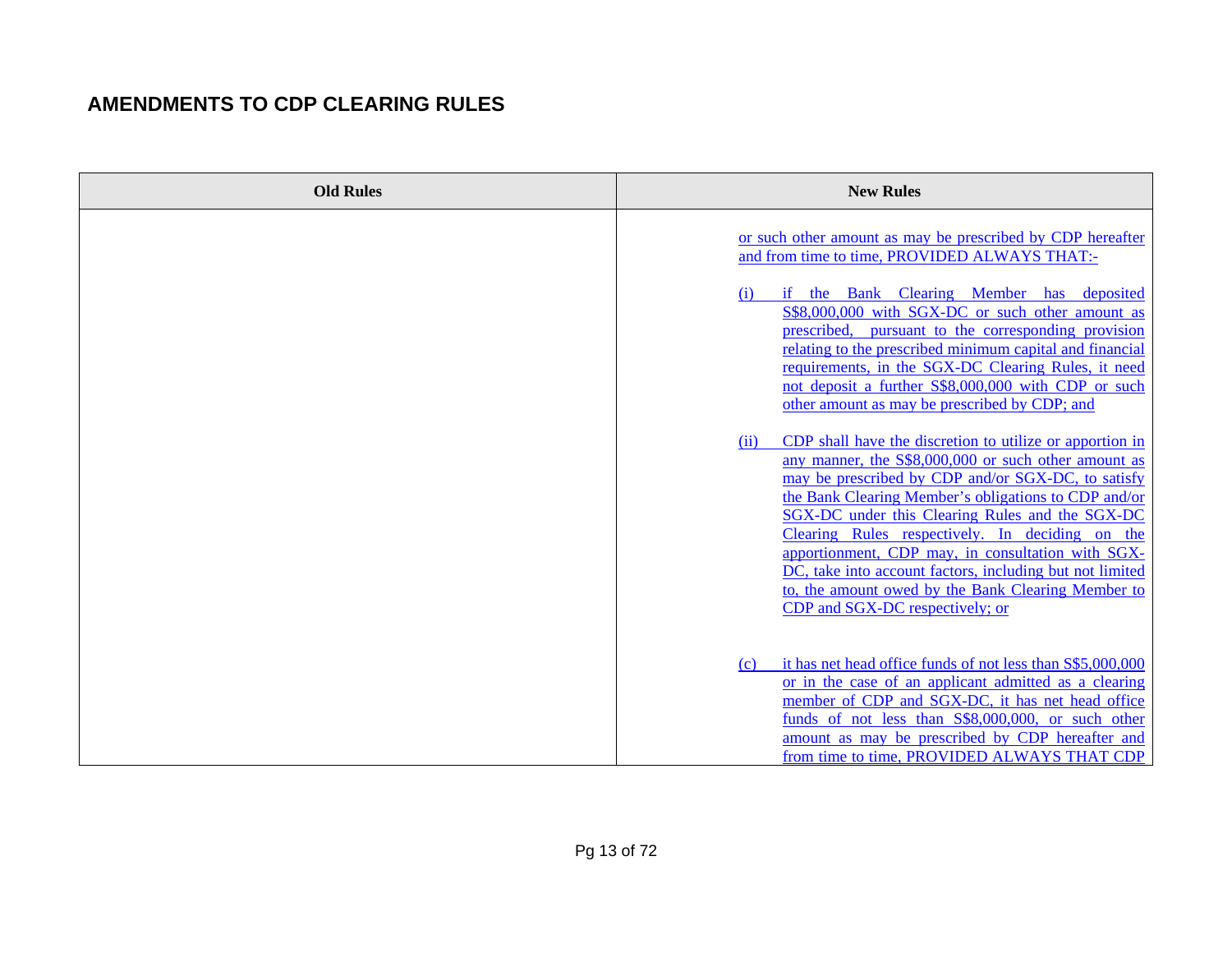|       |     | <b>Old Rules</b>                                                                                                                                                                                                                  |        |     | <b>New Rules</b>                                                                                                                                                                                                                                                                                                                                                               |
|-------|-----|-----------------------------------------------------------------------------------------------------------------------------------------------------------------------------------------------------------------------------------|--------|-----|--------------------------------------------------------------------------------------------------------------------------------------------------------------------------------------------------------------------------------------------------------------------------------------------------------------------------------------------------------------------------------|
|       |     |                                                                                                                                                                                                                                   |        |     | has the discretion to decide if an applicant may seek to<br>rely on its net head office funds pursuant to this Rule<br>$3.1.3(11)(c)$ instead of depositing cash and/or<br>acceptable government securities pursuant to Rule<br>$3.1.3(11)(a)$ or (b).                                                                                                                         |
|       |     |                                                                                                                                                                                                                                   | 3.1.3A |     | Upon admission as a Bank Clearing Member, if there is any<br>downgrade in the rating of the Bank Clearing Member or its parent<br>bank such that it falls below the minimum prescribed rating, CDP<br>may, at its absolute discretion, impose additional conditions as it<br>deems fit, for permitting the Bank Clearing Member to continue to<br>clear contracts through CDP. |
| 3.5   |     | <b>GENERAL OBLIGATIONS OF A CLEARING MEMBER</b>                                                                                                                                                                                   | 3.5    |     | <b>GENERAL OBLIGATIONS OF A CLEARING MEMBER</b>                                                                                                                                                                                                                                                                                                                                |
| 3.5.1 |     | Each Clearing Member undertakes and agrees to:-                                                                                                                                                                                   | 3.5.1  |     | Each Clearing Member undertakes and agrees to:-                                                                                                                                                                                                                                                                                                                                |
|       | (1) | comply at all times with the admission criteria set out in Rule<br>3.1.1;                                                                                                                                                         |        | (1) | comply at all times with the admission applicable eligibility<br>criteria set out in Rule 3.1.1 this Chapter 3;                                                                                                                                                                                                                                                                |
|       | (2) | clear and settle any Exchange Trade transacted by it through CDP<br>in accordance with these Clearing Rules and the Clearing<br>Directives;                                                                                       |        | (2) | clear and settle any Exchange Trade transacted by it through<br>CDP in accordance with these this Clearing Rules and the<br>Clearing Directives (where applicable);                                                                                                                                                                                                            |
|       | (3) | clear and settle any Exchange Trade transacted by a Trading<br>Member qualified by it as a principal obligor and not merely as a<br>guarantor through CDP in accordance with these Clearing Rules<br>and the Clearing Directives; |        | (3) | clear and settle any Exchange Trade transacted by a Trading<br>Member qualified by it as a principal obligor and not merely as<br>a guarantor through CDP in accordance with these this<br>Clearing Rules and the Clearing Directives (where applicable);                                                                                                                      |
|       | (4) | comply with these Clearing Rules and the Clearing Directives;                                                                                                                                                                     |        | (4) | comply with these this Clearing Rules and the Clearing                                                                                                                                                                                                                                                                                                                         |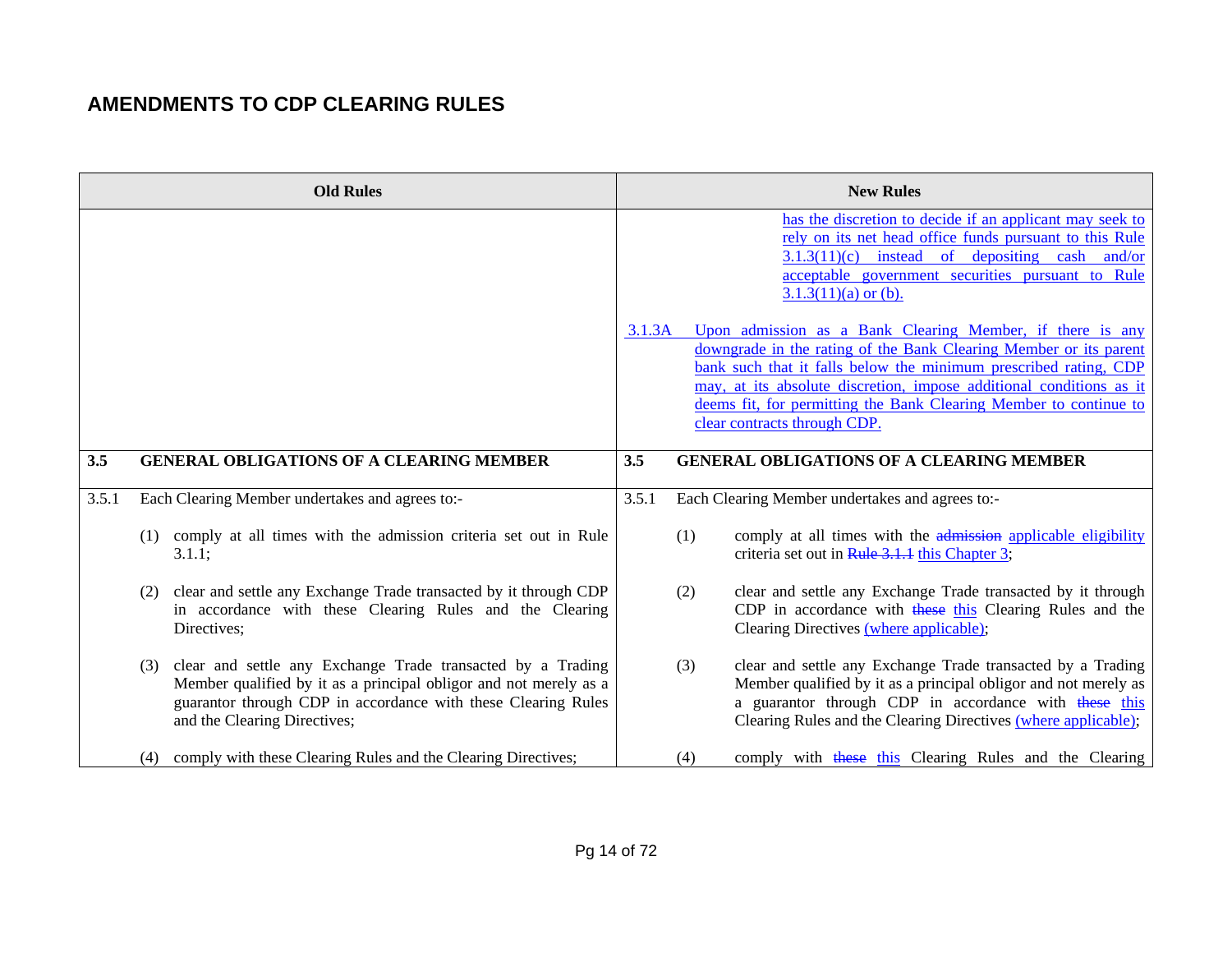|     | <b>Old Rules</b>                                                                                                                                                                                                                                            |     | <b>New Rules</b>                                                                                                                                                                                                                                                                                                     |
|-----|-------------------------------------------------------------------------------------------------------------------------------------------------------------------------------------------------------------------------------------------------------------|-----|----------------------------------------------------------------------------------------------------------------------------------------------------------------------------------------------------------------------------------------------------------------------------------------------------------------------|
| (5) | grant CDP all rights and remedies as set forth in these Clearing<br>Rules and the Clearing Directives;                                                                                                                                                      | (5) | Directives (where applicable);<br>grant CDP all rights and remedies as set forth in these this<br>Clearing Rules and the Clearing Directives (where applicable);                                                                                                                                                     |
| (6) | pay CDP all fees, charges, costs, compensation and other sums as<br>provided in these Clearing Rules and the Clearing Directives;                                                                                                                           | (6) | pay CDP all fees, charges, costs, compensation and other sums<br>as provided in these this Clearing Rules and the Clearing<br>Directives (where applicable);                                                                                                                                                         |
| (7) | make such contributions or payments to the Clearing Fund as may<br>be required in these Clearing Rules;                                                                                                                                                     | (7) | make such contributions or payments to the Clearing Fund as<br>may be required in these this Clearing Rules;                                                                                                                                                                                                         |
| (8) | generally take or refrain from taking such action as may be<br>required in relation to the Clearing Fund;                                                                                                                                                   | (8) | generally take or refrain from taking such action as may be<br>required in relation to the Clearing Fund;                                                                                                                                                                                                            |
| (9) | exercise reasonable supervision over its employees and agents with<br>a view to preventing any violation of SFA, the Clearing Rules and<br>Clearing Directives. For this purpose, a Clearing Member shall be<br>deemed to have complied with this Rule if:- | (9) | exercise reasonable supervision over its employees and agents<br>with a view to preventing any violation of SFA (where<br>applicable), the this Clearing Rules and Clearing Directives<br>(where applicable). For this purpose, a Clearing Member shall<br>be deemed to have complied with this Rule $3.5.1(9)$ if:- |
|     | (a) it has established and maintained proper procedures and<br>systems to prevent any such violations by its directors,<br>officers, employees and agents;                                                                                                  |     | it has established and maintained proper procedures and<br>(a)<br>systems for its business, and in the case of a Bank<br>Clearing Member, its business governed by this Clearing<br>Rules, to prevent any such violations by its directors,<br>officers, employees and agents;                                       |
|     | (b) it has established and maintained adequate internal control<br>systems; and                                                                                                                                                                             |     | it has in place sufficient resources and established and<br>(b)<br>adequate internal control<br>maintained<br>and risk<br>management systems for its business, and in the case of a<br>Bank Clearing Member, its business governed by this                                                                           |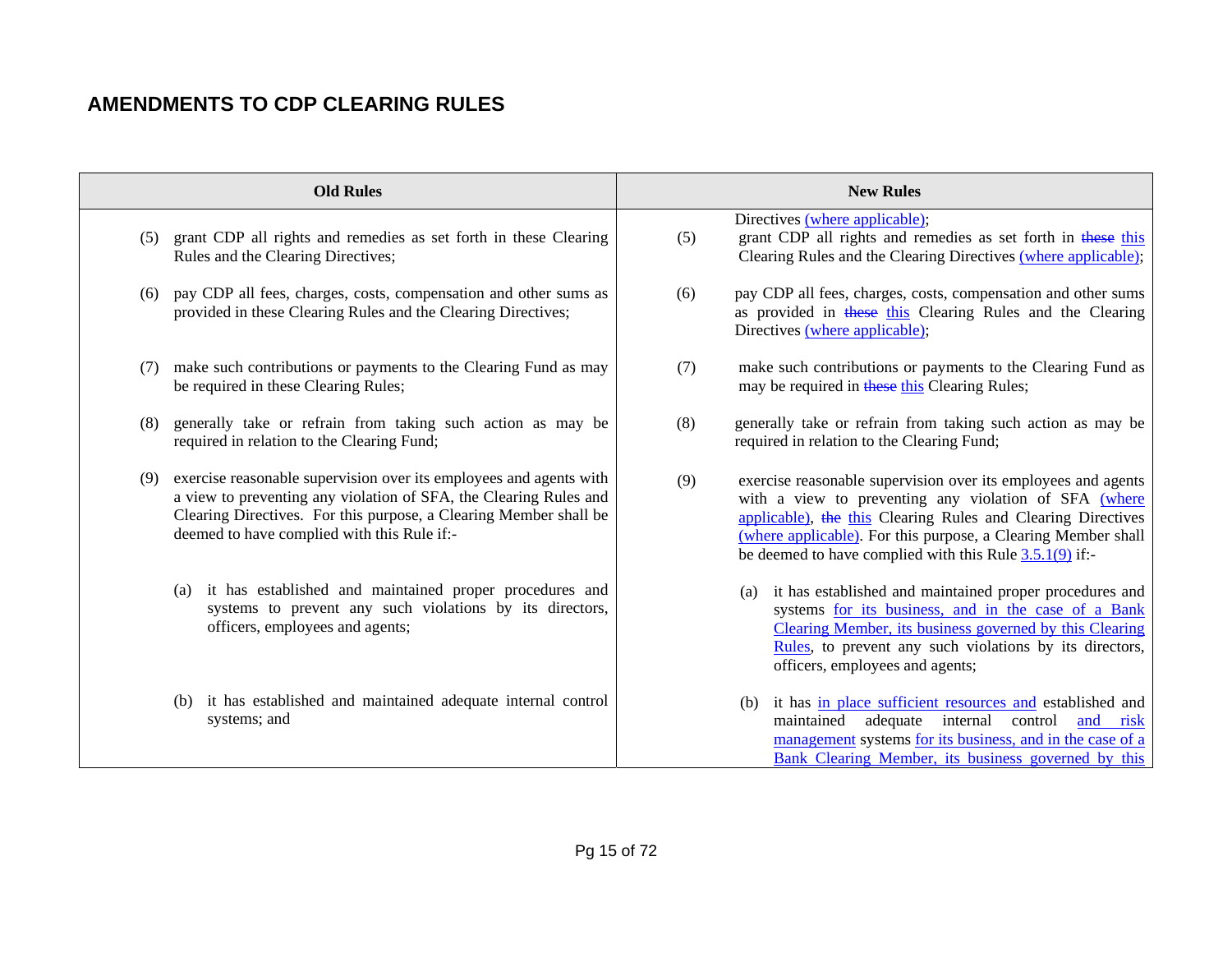|       | <b>Old Rules</b>                                                                                                                                                                                                                                                                                                                                |       | <b>New Rules</b>                                                                                                                                                                                                                                                                                                                                                                                      |
|-------|-------------------------------------------------------------------------------------------------------------------------------------------------------------------------------------------------------------------------------------------------------------------------------------------------------------------------------------------------|-------|-------------------------------------------------------------------------------------------------------------------------------------------------------------------------------------------------------------------------------------------------------------------------------------------------------------------------------------------------------------------------------------------------------|
|       | the Clearing Member's employees or agents, enforcing its<br>(c)<br>procedures and systems, reasonably discharge their duties and<br>obligations;                                                                                                                                                                                                |       | <b>Clearing Rules; and</b><br>the Clearing Member's employees or agents, enforcing<br>(c)<br>its procedures and systems, have reasonably discharged<br>their duties and obligations in enforcing the procedures<br>and systems for its business, and in the case of a Bank<br>Clearing Member, its business governed by this Clearing<br>Rules;                                                       |
|       | (10) comply with the clearing limits as CDP may prescribe from time<br>to time;                                                                                                                                                                                                                                                                 |       | comply with the clearing limits as CDP may prescribe from<br>(10)<br>time to time;                                                                                                                                                                                                                                                                                                                    |
|       | (11) maintain accounts in the currencies that incur settlement and with a<br>bank acceptable to CDP; and                                                                                                                                                                                                                                        |       | (11)<br>maintain <b>bank</b> accounts in the currencies that may incur<br>settlement and with a banks acceptable to CDP; and                                                                                                                                                                                                                                                                          |
|       | (12) ensure that its Memorandum and Articles of Association or its<br>constitution shall at all times conform to the Clearing Rules and<br>the Clearing Directives so as to enable it to observe and perform<br>fully the covenants, terms, stipulations, conditions and other<br>provisions of the Clearing Rules and the Clearing Directives. |       | ensure that its Memorandum and Articles of Association or its<br>(12)<br>constitution shall at all times conform to the this Clearing<br>Rules and the Clearing Directives (where applicable) so as to<br>enable it to observe and perform fully the covenants, terms,<br>stipulations, conditions and other provisions of the this<br>Clearing Rules and the Clearing Directives (where applicable). |
|       | A Clearing Member shall inform CDP in writing at least 7 days before<br>any change to its Memorandum and Articles of Association takes effect.                                                                                                                                                                                                  |       | A Clearing Member shall inform CDP in writing at least 7 days before<br>any change to its Memorandum and Articles of Association takes                                                                                                                                                                                                                                                                |
| 3.5.2 | <b>Provision of Information</b>                                                                                                                                                                                                                                                                                                                 | 3.5.2 | <b>Provision of Information</b>                                                                                                                                                                                                                                                                                                                                                                       |
|       | A Clearing Member shall promptly submit to CDP and/or such<br>(1)<br>party as directed by CDP such information, electronic records,<br>returns or documents as and when such information, electronic                                                                                                                                            |       | A Clearing Member shall promptly submit to CDP and/or such<br>(1)<br>party as directed by CDP such information, electronic records,<br>returns or documents as and when such information, electronic                                                                                                                                                                                                  |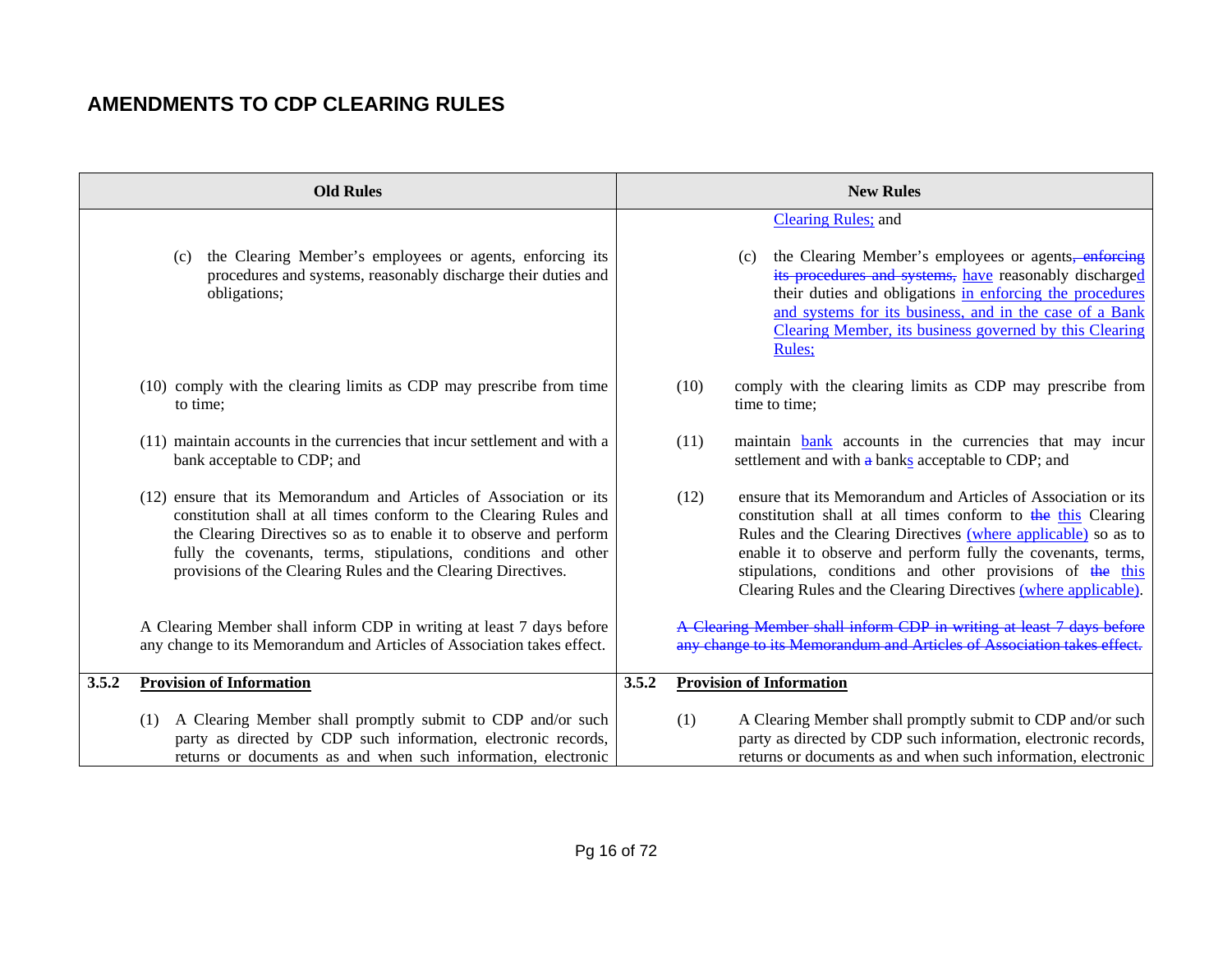|       |     | <b>Old Rules</b>                                                                                                                                                                                                                                                                                                                                                                                                                                                                            |       |     | <b>New Rules</b>                                                                                                                                                                                                                                                                                                                                                                                                                                                                                                                                                                                                                                                                                                                                                                                                 |
|-------|-----|---------------------------------------------------------------------------------------------------------------------------------------------------------------------------------------------------------------------------------------------------------------------------------------------------------------------------------------------------------------------------------------------------------------------------------------------------------------------------------------------|-------|-----|------------------------------------------------------------------------------------------------------------------------------------------------------------------------------------------------------------------------------------------------------------------------------------------------------------------------------------------------------------------------------------------------------------------------------------------------------------------------------------------------------------------------------------------------------------------------------------------------------------------------------------------------------------------------------------------------------------------------------------------------------------------------------------------------------------------|
|       |     | records, returns or documents are required by CDP, provided that<br>any information, electronic records, returns or documents shall be<br>deemed not to have been duly submitted if it contains materially<br>untrue statements or omits material statements or is otherwise<br>misleading. Where any information, electronic records, returns or<br>documents are deemed not to have been duly submitted, the<br>Clearing Member shall promptly resubmit the same upon notice<br>from CDP. |       |     | records, returns or documents are required by CDP, provided<br>that any information, electronic records, returns or documents<br>shall be deemed not to have been duly submitted if it contains<br>materially untrue statements or omits material statements or is<br>otherwise misleading. Where any information, electronic<br>records, returns or documents are deemed not to have been<br>duly submitted, the Clearing Member shall promptly resubmit<br>the same upon notice from CDP. For the avoidance of doubt,<br>reference to "information, electronic records, returns or<br>documents" in relation to a Bank Clearing Member, shall refer<br>to such information, electronic records, returns or documents<br>falling within the Bank Clearing Member's business governed<br>by this Clearing Rules. |
| 3.5.3 |     | A Clearing Member must;-                                                                                                                                                                                                                                                                                                                                                                                                                                                                    | 3.5.3 |     | A Clearing Member must;-                                                                                                                                                                                                                                                                                                                                                                                                                                                                                                                                                                                                                                                                                                                                                                                         |
|       | (1) | maintain complete and accurate records in accordance with the<br>SFA and/or Regulations or the Clearing Rules and the Clearing<br>Directives;                                                                                                                                                                                                                                                                                                                                               |       | (1) | maintain complete and accurate records, or in the case of a Bank<br>Clearing Member, records in relation to the Bank Clearing<br>Member's business governed by this Clearing Rules, in<br>accordance with the SFA, and/or SFR, the this Clearing Rules and<br>the Clearing Directives (where applicable);                                                                                                                                                                                                                                                                                                                                                                                                                                                                                                        |
|       | (2) | not make, or cause to be made, a false or misleading entry, in<br>hardcopy or electronic form, in any books, records, reports, slips,<br>documents, statements relating to the business, affairs,<br>transactions, conditions, assets or accounts ("the Documents") of a<br>Clearing Member;                                                                                                                                                                                                |       | (2) | not make, or cause to be made, a false or misleading entry, in<br>hardcopy or electronic form, in any books, records, reports, slips,<br>documents, statements relating to the business,<br>affairs.<br>transactions, conditions, assets or accounts ("the Documents") of a<br>Clearing Member's business, or in the case of a Bank Clearing<br>Member, its business governed by this Clearing Rules;                                                                                                                                                                                                                                                                                                                                                                                                            |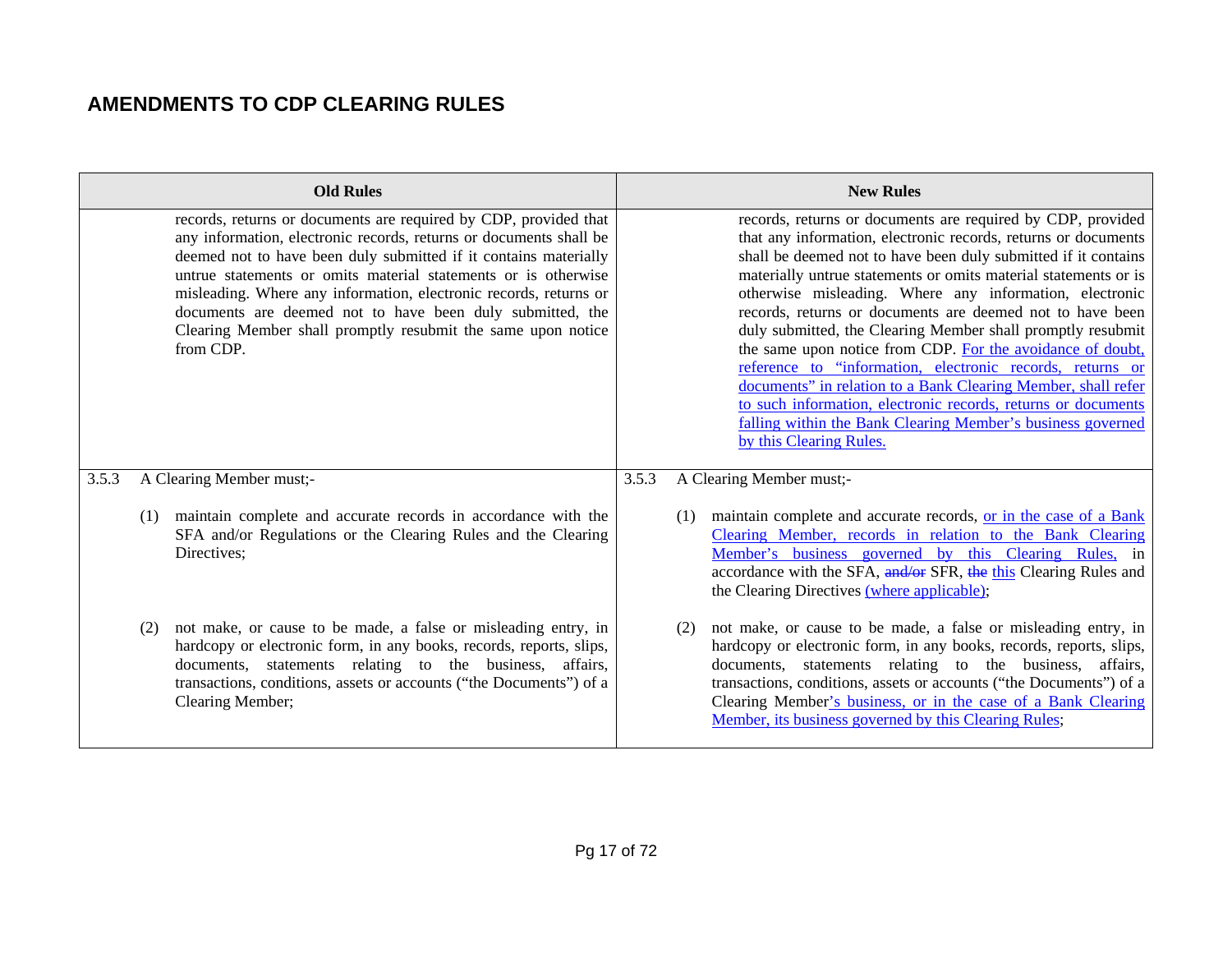|     |     | <b>Old Rules</b>                                                                                                                                                                                                                                                                                                                                                                                     | <b>New Rules</b> |                               |                                                                                                                                                                                                                                                                                                                                                                                                                                                                                                                                                                                                                                    |
|-----|-----|------------------------------------------------------------------------------------------------------------------------------------------------------------------------------------------------------------------------------------------------------------------------------------------------------------------------------------------------------------------------------------------------------|------------------|-------------------------------|------------------------------------------------------------------------------------------------------------------------------------------------------------------------------------------------------------------------------------------------------------------------------------------------------------------------------------------------------------------------------------------------------------------------------------------------------------------------------------------------------------------------------------------------------------------------------------------------------------------------------------|
| 3.8 |     | REPORTING REQUIREMENTS                                                                                                                                                                                                                                                                                                                                                                               | 3.8              | <b>REPORTING REQUIREMENTS</b> |                                                                                                                                                                                                                                                                                                                                                                                                                                                                                                                                                                                                                                    |
|     |     | A Clearing Member shall notify CDP in writing upon the happening of<br>all or any of the following events and supply full particulars thereof<br>together with such further information as CDP may require:-                                                                                                                                                                                         |                  |                               | A Clearing Member shall notify CDP in writing upon or where<br>practicable, pre-notify CDP of, the happening of all or any of the<br>following events and supply full particulars thereof together with such<br>further information as CDP may require:-                                                                                                                                                                                                                                                                                                                                                                           |
|     | (1) | when the Clearing Member, any of its directors, Approved<br>Executive Director, officers, employees or agents has violated<br>any provision of the SFA, and the Securities and Futures<br>Regulations, or the rules of any exchange or clearing house of<br>which the Clearing Member is a participant or member or<br>otherwise engaged in conduct which is detrimental to the<br>interests of CDP; |                  | (1)                           | when the Clearing Member, any of its directors, Approved<br>Executive Director, officers, employees or agents has violated<br>any provision of the SFA, and the SFR, this Clearing Rules,<br>Clearing Directives (where applicable) or relevant law or<br>regulation which governs that Clearing Member's other<br>business activities, or the rules of any exchange or clearing<br>house of which the Clearing Member is a participant or member<br>or otherwise engaged in conduct which is detrimental to the<br>financial integrity, reputation or interests of CDP, or clearing<br>facilities established or operated by CDP; |
|     | (2) | when the Clearing Member, or any of its directors, Approved<br>Executive Director, officers, employees or agents is<br>investigated, arrested, charged convicted, suspended or pleads<br>guilty to any criminal offence involving fraud or dishonesty,<br>whether in or out of Singapore;                                                                                                            |                  | (2)                           | when the Clearing Member, or any of its directors, Approved<br>Executive Director, officers, employees or agents is<br>investigated, arrested, charged convicted, suspended or pleads<br>guilty to any criminal offence involving fraud or dishonesty,<br>whether in or out of Singapore;                                                                                                                                                                                                                                                                                                                                          |
|     | (3) | when the Clearing Member, any of its directors, Approved<br>Executive Director, officers, employees or agents, is the subject<br>of any written complaint involving allegations of theft or<br>misappropriation of funds or securities or of forgery, or of any<br>offence involving fraud or dishonesty, and such complaint or<br>allegations may have a material impact on the financial position  |                  | (3)                           | when the Clearing Member, any of its directors, Approved<br>Executive Director, officers, employees or agents, is the subject<br>of any written complaint involving an allegation of theft or<br>misappropriation of funds or securities, or of forgery, or of any<br>offence involving fraud or dishonesty, whether in or out of<br>Singapore, and such complaint or allegation may have an                                                                                                                                                                                                                                       |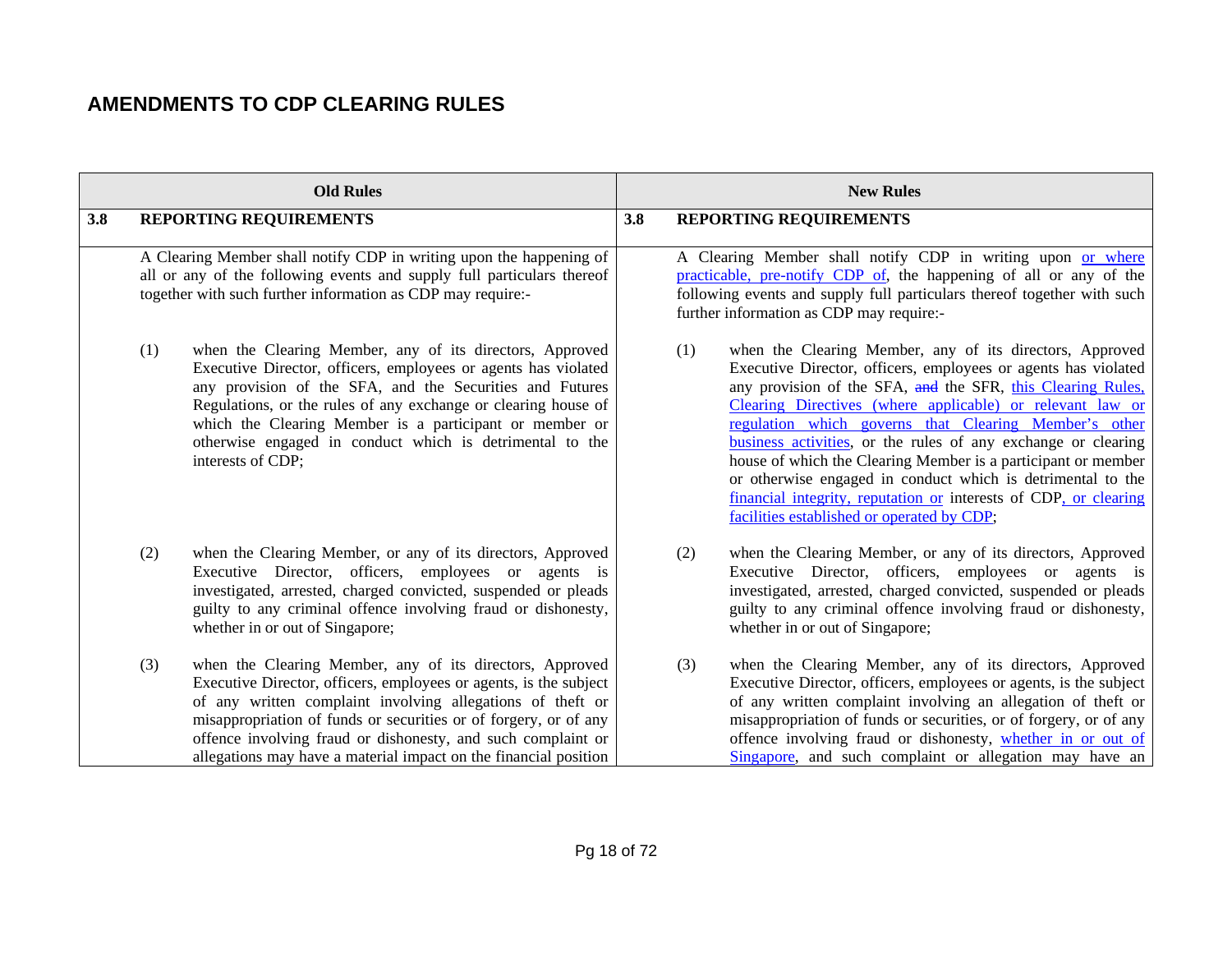|     | <b>Old Rules</b>                                                                                                                                                                                                                                                                                                                                                                                                                                                                                                                    |             | <b>New Rules</b>                                                                                                                                                                                                                                                                                                                                                                                                                                                                                                                                                                                                                                                                                                                                                                                                                                                                                                                                                  |
|-----|-------------------------------------------------------------------------------------------------------------------------------------------------------------------------------------------------------------------------------------------------------------------------------------------------------------------------------------------------------------------------------------------------------------------------------------------------------------------------------------------------------------------------------------|-------------|-------------------------------------------------------------------------------------------------------------------------------------------------------------------------------------------------------------------------------------------------------------------------------------------------------------------------------------------------------------------------------------------------------------------------------------------------------------------------------------------------------------------------------------------------------------------------------------------------------------------------------------------------------------------------------------------------------------------------------------------------------------------------------------------------------------------------------------------------------------------------------------------------------------------------------------------------------------------|
|     | on the Clearing Member or of the other Clearing Members;                                                                                                                                                                                                                                                                                                                                                                                                                                                                            |             | material impact, or in the case of a Bank Clearing Member,<br>material impact, on the financial position on such Clearing<br>Member or of the other Clearing Members;                                                                                                                                                                                                                                                                                                                                                                                                                                                                                                                                                                                                                                                                                                                                                                                             |
| (4) | when any of its directors, Approved Executive Director,<br>officers, employees or agents commits or is involved in, or is<br>the subject of any disciplinary proceeding or action taken by the<br>Clearing Member in respect of, any violation or contravention<br>(whether criminal, contractual or of internal policies or<br>otherwise) or any acts giving rise to such violation or<br>contravention, which may have a material impact on the<br>financial position of the Clearing Member or of the other<br>Clearing Members; | (4)<br>(4A) | when any of its directors, Approved Executive Director,<br>officers, employees or agents commits or is involved in is the<br>subject of any <i>investigations</i> , disciplinary proceeding or action<br>taken by the Clearing Member in respect of, any violation or<br>contravention (whether criminal, contractual or of internal<br>policies or otherwise) or any acts giving rise to such violation or<br>contravention, which may have a material impact on the<br>financial position of the Clearing Member or of the other<br><b>Clearing Members</b><br>involving suspension, termination,<br>withholding of commissions, fines or any other significant<br>limitation of activities;<br>when the Clearing Member, or any of its directors, Approved<br>Executive Director, officers, employees or agents engages in<br>conduct, that has the effect of circumventing the SFA, SFR, this<br>Clearing Rules or Clearing Directives (where applicable), or |
|     |                                                                                                                                                                                                                                                                                                                                                                                                                                                                                                                                     |             | which is inconsistent with the principles of good business<br>practice;                                                                                                                                                                                                                                                                                                                                                                                                                                                                                                                                                                                                                                                                                                                                                                                                                                                                                           |
|     |                                                                                                                                                                                                                                                                                                                                                                                                                                                                                                                                     | (4B)        | when the Clearing Member is insolvent, or is engaged in<br>bankruptcy or winding up proceedings;                                                                                                                                                                                                                                                                                                                                                                                                                                                                                                                                                                                                                                                                                                                                                                                                                                                                  |
| (5) | when there are any changes to its corporate or business name as<br>registered with CDP;                                                                                                                                                                                                                                                                                                                                                                                                                                             | (5)         | when there are any changes to its corporate or business name as<br>registered with CDP;                                                                                                                                                                                                                                                                                                                                                                                                                                                                                                                                                                                                                                                                                                                                                                                                                                                                           |
| (6) | when there is any change that may have the effect of altering                                                                                                                                                                                                                                                                                                                                                                                                                                                                       | (6)         | when there is any change that may have the effect of altering                                                                                                                                                                                                                                                                                                                                                                                                                                                                                                                                                                                                                                                                                                                                                                                                                                                                                                     |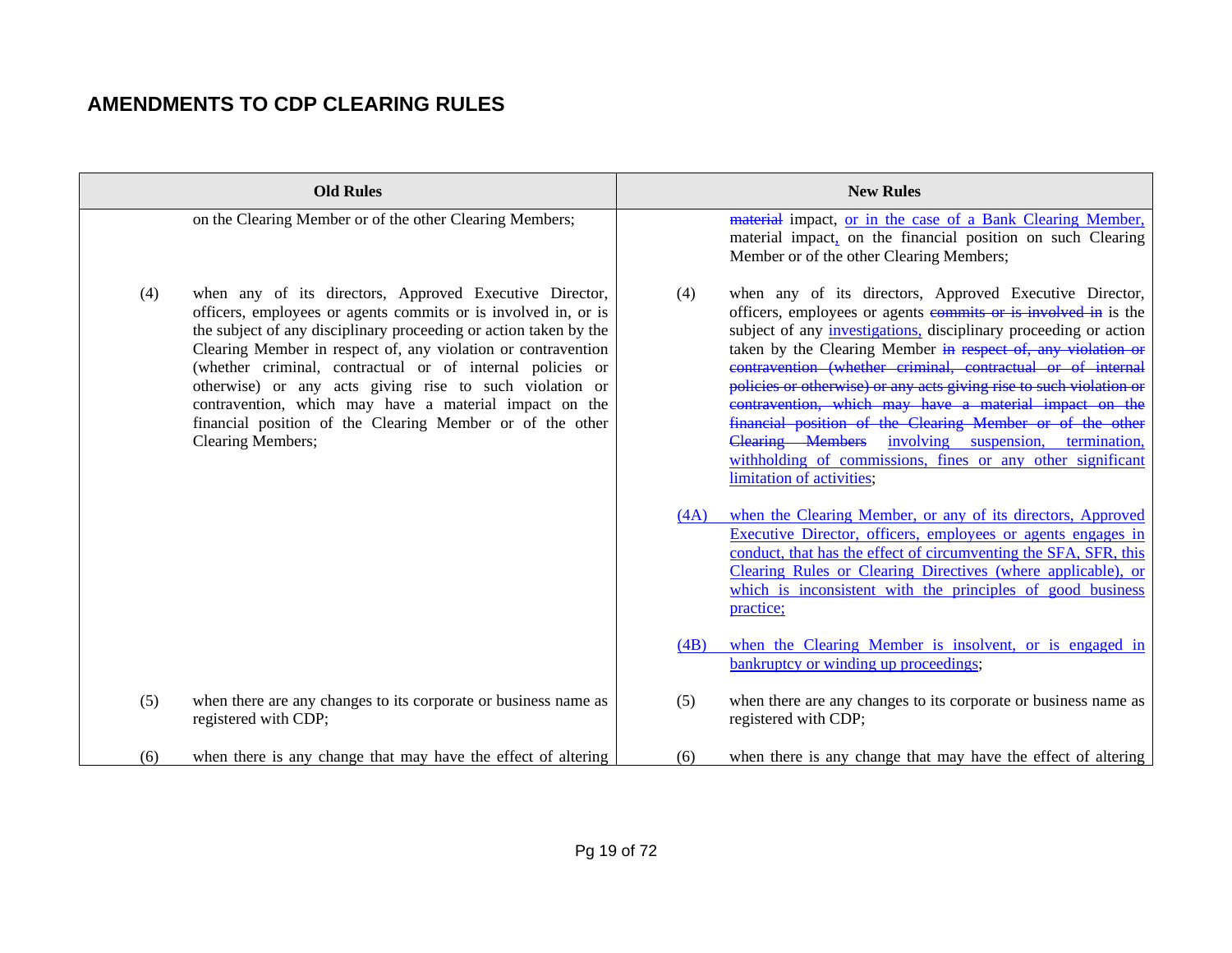|     | <b>Old Rules</b>                                                                                                                                                                                                                                                                                      |      | <b>New Rules</b>                                                                                                                                                                                                                                                                                                                                                                                                                                                                                                                                                                           |
|-----|-------------------------------------------------------------------------------------------------------------------------------------------------------------------------------------------------------------------------------------------------------------------------------------------------------|------|--------------------------------------------------------------------------------------------------------------------------------------------------------------------------------------------------------------------------------------------------------------------------------------------------------------------------------------------------------------------------------------------------------------------------------------------------------------------------------------------------------------------------------------------------------------------------------------------|
|     | control in the Clearing Member, or the change in composition,<br>death, legal incapacity or bankruptcy of its directors, CDP<br>reserves the right to terminate an entity's clearing membership<br>in such an event if the new management does not meet the<br>necessary membership requirements; and |      | control in the Clearing Member <del>, or the change in composition</del> .<br>death, legal incapacity or bankruptcy of its directors,<br>reserves the right to terminate an entity's clearing membership<br>in such an event if the new management does not meet the<br>necessary membership requirements; and                                                                                                                                                                                                                                                                             |
| (7) | for any transaction that will result in a change in the legal or<br>beneficial ownership of 20 percent or more of the Clearing<br>Member's issued share capital, and any subsequent increase of<br>5 percent or more of the Clearing Member's issued share<br>capital.                                | (7)  | for any transaction that will result in a change in the legal or<br>beneficial ownership of $20\%$ percent or more of the Clearing<br>Member's issued share capital, and any subsequent increase of<br>5% percent or more of the Clearing Member's issued share<br>capital;                                                                                                                                                                                                                                                                                                                |
|     |                                                                                                                                                                                                                                                                                                       | (8)  | when there is any change in the composition of its board of<br>directors or of any director, or in the case of a Bank Clearing<br>Member, any change in the composition of its board of directors<br>or of any director, who are/is resident in Singapore and/or<br>responsible for its business governed by this Clearing Rules,<br>due to the appointment, removal or resignation of any of its<br>directors. For the purpose of this Rule $3.8(8)$ , a change of<br>director includes a change in the director's appointment from a<br>non-executive director to an executive director; |
|     |                                                                                                                                                                                                                                                                                                       | (9)  | when there is any change or amendment to its Memorandum or<br>Articles of Association or constitutive documents except in the<br>case of a Bank Clearing Member, notification will be furnished<br>to CDP by such times that a Bank Clearing Member has to<br>notify MAS under the Banking Act, or any regulation or<br>directive issued thereunder;                                                                                                                                                                                                                                       |
|     |                                                                                                                                                                                                                                                                                                       | (10) | when there is any death or bankruptcy of any of its directors or                                                                                                                                                                                                                                                                                                                                                                                                                                                                                                                           |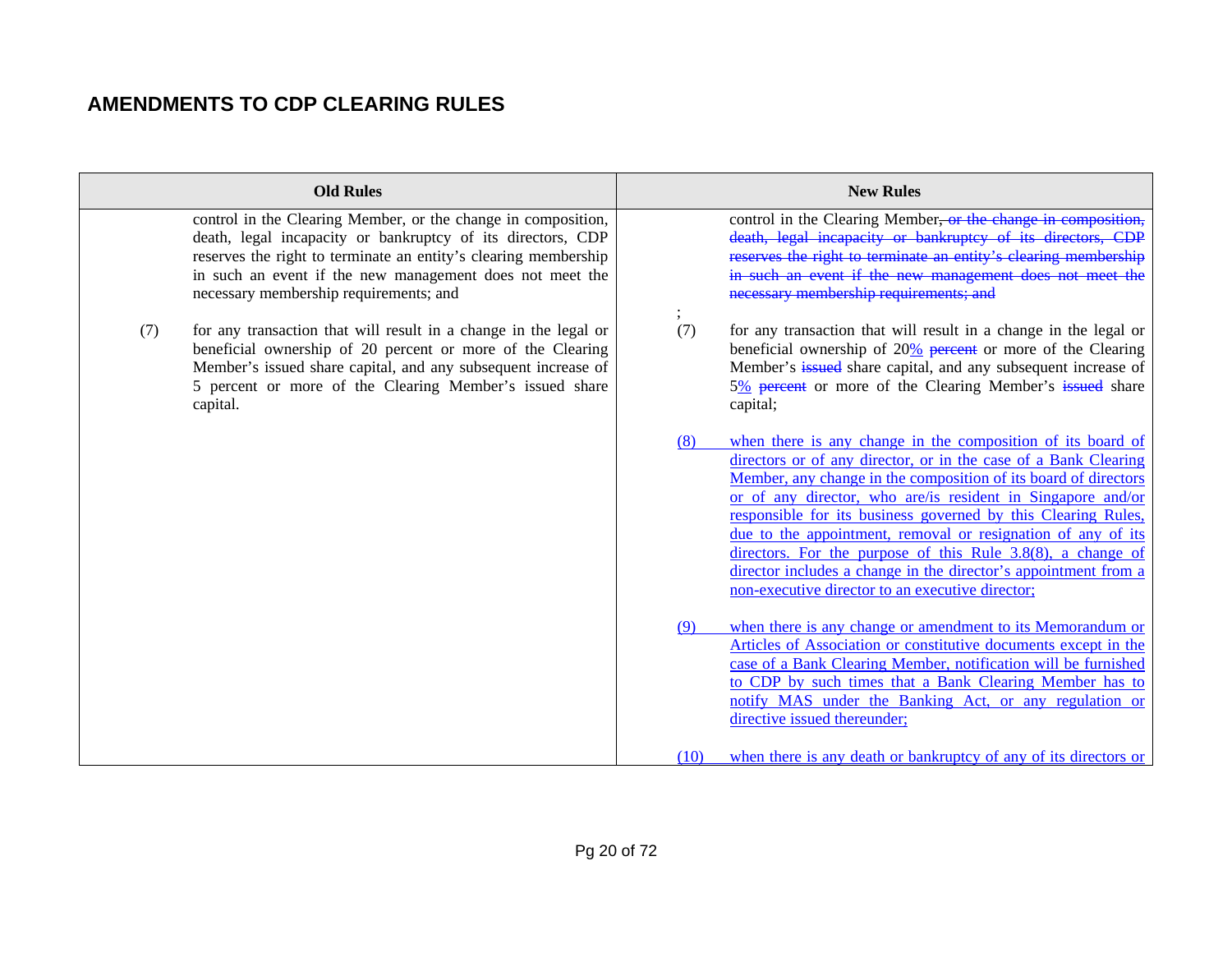|      | <b>Old Rules</b>                                                                                                                                                        |      | <b>New Rules</b>                                                                                                                                                                                                                                          |
|------|-------------------------------------------------------------------------------------------------------------------------------------------------------------------------|------|-----------------------------------------------------------------------------------------------------------------------------------------------------------------------------------------------------------------------------------------------------------|
|      |                                                                                                                                                                         |      | in the case of a Bank Clearing Member, its directors who are<br>resident in Singapore and/or responsible for its business<br>governed by this Clearing Rules;                                                                                             |
|      |                                                                                                                                                                         |      | when there is any engagement or involvement or proposed<br>(11)<br>engagement or involvement in any new business or any change<br>in any of the Clearing Member's business(es) or in the case of a                                                        |
|      |                                                                                                                                                                         |      | Bank Clearing Member, its business governed by this Clearing<br>Rules. For the purpose of this Rule $3.8(11)$ , examples of such<br>new business or change in business include, without limitation,<br>market making and securities financing activities; |
|      |                                                                                                                                                                         |      | (12)<br>when there is any change in the Clearing Member's senior<br>management, or in the case of a Bank Clearing Member, its<br>senior management responsible for the Bank Clearing<br>Member's business governed by this Clearing Rules; and            |
|      |                                                                                                                                                                         |      | when there is any breach of directors' duties.<br>(13)                                                                                                                                                                                                    |
| 3.10 | <b>RESIGNATION BY CLEARING MEMBER</b>                                                                                                                                   | 3.10 | <b>RESIGNATION BY CLEARING MEMBER</b>                                                                                                                                                                                                                     |
|      | 3.10.2 Acceptance of Resignation by CDP                                                                                                                                 |      | 3.10.2 Acceptance of Resignation by CDP                                                                                                                                                                                                                   |
|      | CDP need not accept the resignation of a Clearing Member if it is:-                                                                                                     |      | CDP need not accept the resignation of a Clearing Member if it is:-                                                                                                                                                                                       |
|      | conducting an investigation under the Clearing Rules,<br>(1)<br>investigating a complaint, or has initiated disciplinary<br>proceedings against the Clearing Member; or |      | conducting an investigation under the this Clearing Rules,<br>(1)<br>investigating a complaint, or has initiated disciplinary<br>proceedings against the Clearing Member; or                                                                              |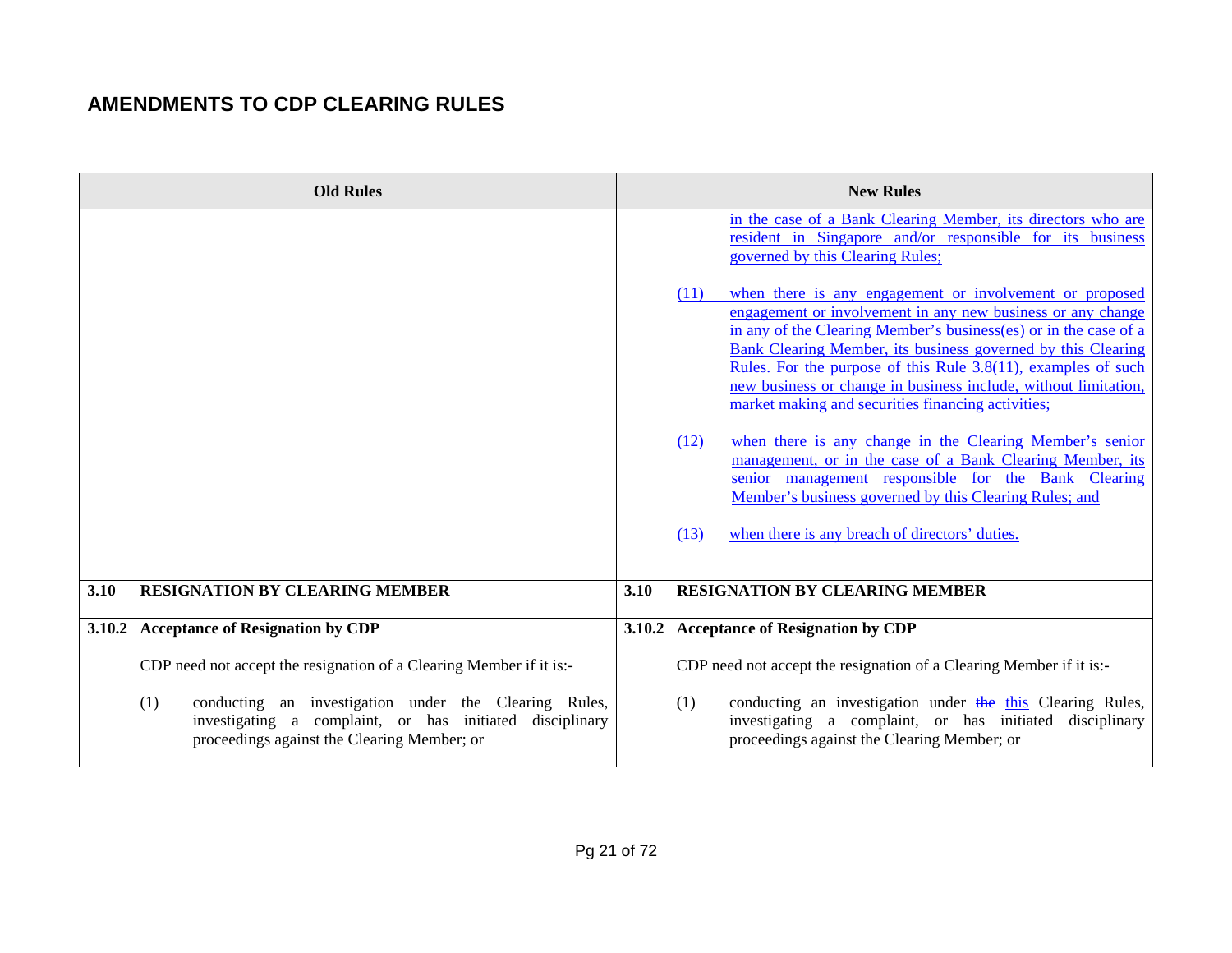|     | <b>Old Rules</b>                                                                                                                                                                                                                                                                                                                                                                                                                                                                                                                                                                                                                           |     | <b>New Rules</b>                                                                                                                                                                                                                                                                                                                                                                                                                                                                                                                                                                                                                           |
|-----|--------------------------------------------------------------------------------------------------------------------------------------------------------------------------------------------------------------------------------------------------------------------------------------------------------------------------------------------------------------------------------------------------------------------------------------------------------------------------------------------------------------------------------------------------------------------------------------------------------------------------------------------|-----|--------------------------------------------------------------------------------------------------------------------------------------------------------------------------------------------------------------------------------------------------------------------------------------------------------------------------------------------------------------------------------------------------------------------------------------------------------------------------------------------------------------------------------------------------------------------------------------------------------------------------------------------|
| (2) | not satisfied that the Clearing Member has fulfilled or is able to<br>fulfill:-                                                                                                                                                                                                                                                                                                                                                                                                                                                                                                                                                            | (2) | not satisfied that the Clearing Member has fulfilled or is able to<br>fulfill:-                                                                                                                                                                                                                                                                                                                                                                                                                                                                                                                                                            |
|     | its obligations to CDP; and<br>(a)<br>its obligation to its customers as CDP may specify.<br>(b)                                                                                                                                                                                                                                                                                                                                                                                                                                                                                                                                           |     | its obligations to CDP; and<br>(a)<br>its obligation to its customers, or in the case of a Bank<br>(b)<br>Clearing Member, its customers in relation to its<br>business governed by this Clearing Rules, as CDP may<br>specify.                                                                                                                                                                                                                                                                                                                                                                                                            |
|     | 3.10.5 Cessation of Clearing Rights                                                                                                                                                                                                                                                                                                                                                                                                                                                                                                                                                                                                        |     | 3.10.5 Cessation of Clearing Rights                                                                                                                                                                                                                                                                                                                                                                                                                                                                                                                                                                                                        |
| (1) | A Clearing Member's right to clear and settle its Exchange<br>Trades (including Exchange Trades of any Trading Member<br>qualified by the Clearing Member) shall cease on the tenth<br>Settlement Day (or such other Settlement Day as CDP may<br>from time to time prescribe, either generally or in any particular<br>case) from the date of the resignation notice. The Clearing<br>Member shall therefore not transact nor accept for clearing and<br>settlement from the Trading Members qualified by it, any<br>Exchange Trade that is due for settlement after the tenth<br>Settlement Day from the date of the resignation notice. | (1) | A Clearing Member's right to clear and settle its Exchange<br>Trades (including Exchange Trades of any Trading Member<br>qualified by the Clearing Member) shall cease on the tenth<br>Settlement Day (or such other Settlement Day as CDP may<br>from time to time prescribe, either generally or in any particular<br>case) from the date of the resignation notice. The Clearing<br>Member shall therefore not transact nor accept for clearing and<br>settlement from the Trading Members qualified by it, any<br>Exchange Trade that is due for settlement after the tenth<br>Settlement Day from the date of the resignation notice. |
| (2) | Notwithstanding the aforesaid, CDP may, prior to the date of<br>cessation of the Clearing Member's right to clear and settle its<br>Exchange Trades, impose such restrictions on the clearing rights<br>and other rights of the Clearing Member as it may, in its<br>absolute discretion, deem fit.                                                                                                                                                                                                                                                                                                                                        | (2) | Notwithstanding the aforesaid, CDP may, prior to the date of<br>cessation of the Clearing Member's right to clear and settle its<br>Exchange Trades, impose such restrictions on the clearing rights<br>and other rights of the Clearing Member, or in the case of a<br>Bank Clearing Member, the clearing rights and other rights<br>conferred under this Clearing Rules, as it CDP may, in its<br>absolute discretion, deem fit.                                                                                                                                                                                                         |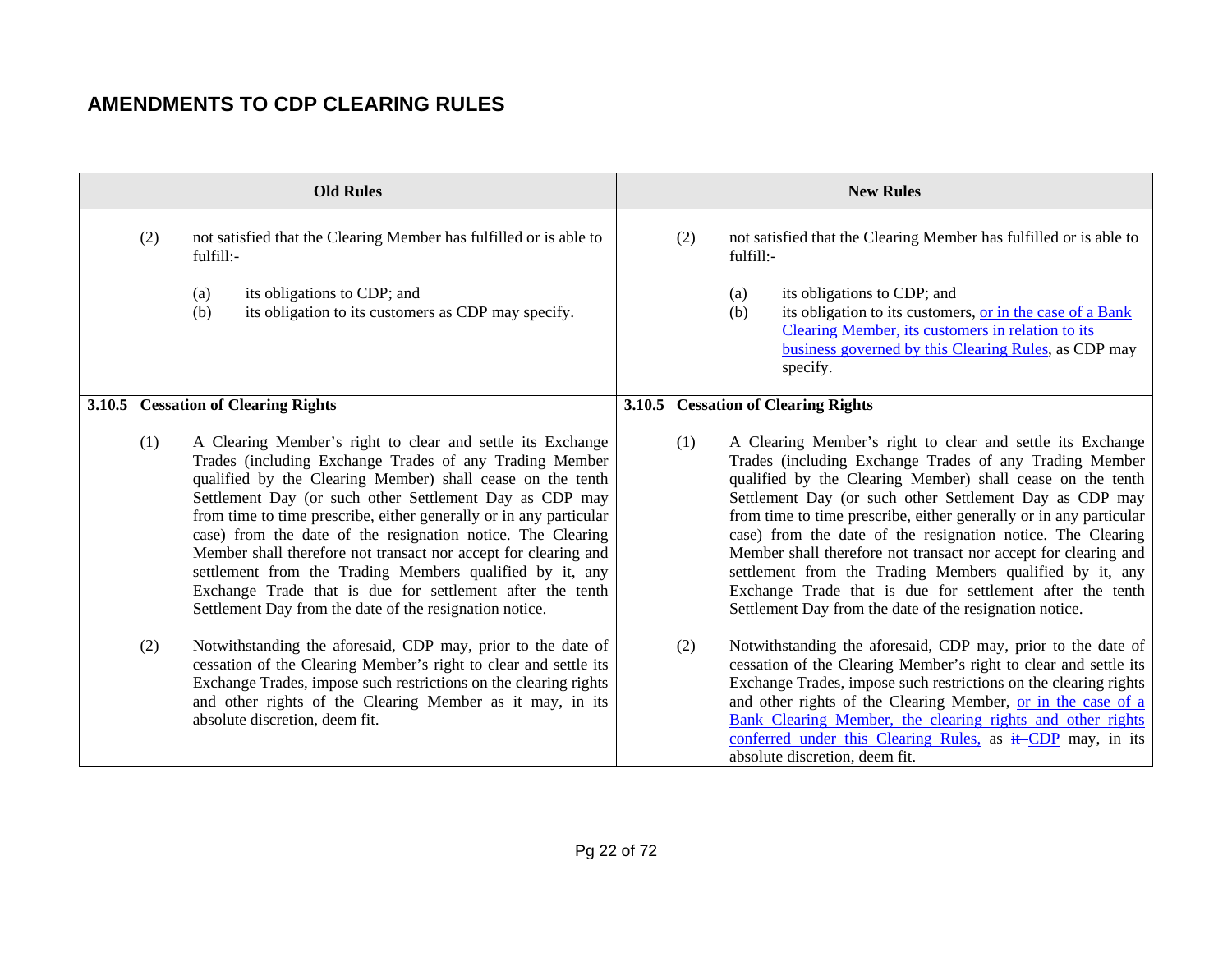| <b>Old Rules</b>   |                                                                                                                                                                                                                                                                                               |                         | <b>New Rules</b>                                                                                                                                                                                                                                                                                                      |  |
|--------------------|-----------------------------------------------------------------------------------------------------------------------------------------------------------------------------------------------------------------------------------------------------------------------------------------------|-------------------------|-----------------------------------------------------------------------------------------------------------------------------------------------------------------------------------------------------------------------------------------------------------------------------------------------------------------------|--|
| $\boldsymbol{4}$ . | <b>APPROVED EXECUTIVE DIRECTORS</b>                                                                                                                                                                                                                                                           | $\overline{\mathbf{4}}$ | <b>APPOINTMENT OF APPROVED EXECUTIVE DIRECTORS</b><br><b>AND DIRECTORS</b>                                                                                                                                                                                                                                            |  |
| 4.1                | <b>APPOINTMENT AND REGISTRATION</b>                                                                                                                                                                                                                                                           | 4.1                     | <b>APPOINTMENT AND REGISTRATION</b>                                                                                                                                                                                                                                                                                   |  |
| 4.1.1              | A Clearing Member shall appoint at least 1 person as<br>(1)<br>Approved Executive Director.                                                                                                                                                                                                   | 4.1.1                   | A Clearing Member shall appoint at least one (1) person as<br>(1)<br>Approved Executive Director.                                                                                                                                                                                                                     |  |
|                    | (2)<br>The Approved Executive Director shall be approved by the<br>Authority as a director in accordance with the Securities and<br>Futures Act.                                                                                                                                              |                         | The Approved Executive Director of a General Clearing<br>(2)<br>Member shall be approved by the Authority as a director in<br>accordance with the Securities and Futures Aet SFA.                                                                                                                                     |  |
|                    | CDP shall admit an Approved Executive Director into the<br>(3)<br>register of Approved Executive Directors. The Approved<br>Executive Director is to be responsible for ensuring that the<br>Clearing Member complies with the Clearing Rules, and any<br>Clearing Directives CDP prescribes. |                         | CDP shall admit an Approved Executive Director into the<br>(3)<br>register of Approved Executive Directors. The Approved<br>Executive Director is to be responsible for ensuring that the<br>Clearing Member complies with the this Clearing Rules, and<br>any Clearing Directives CDP prescribes (where applicable). |  |
| 4.1.2              | Upon registration, an Approved Executive Director is deemed to have<br>agreed to be bound by the Clearing Rules, or any Clearing Directives<br>CDP prescribes.                                                                                                                                | 4.1.2                   | Upon registration, an Approved Executive Director is deemed to have<br>agreed to be bound by the this Clearing Rules, or any Clearing<br>Directives CDP prescribes (where applicable).                                                                                                                                |  |
| 4.2                | <b>OBLIGATIONS</b>                                                                                                                                                                                                                                                                            | 4.2                     | <b>OBLIGATIONS</b>                                                                                                                                                                                                                                                                                                    |  |
| 4.2.3              | <b>Other Business</b>                                                                                                                                                                                                                                                                         | 4.2.3                   | <b>Other Business</b>                                                                                                                                                                                                                                                                                                 |  |
|                    | An Approved Executive Director shall inform CDP in writing at<br>(1)<br>least 14 days before he or she engages in, or holds any<br>substantial shareholding in, any other business that might                                                                                                 |                         | An Approved Executive Director shall inform CDP in writing at<br>(1)<br>least <u>fourteen</u> (14) days before he or she engages in, or holds<br>any substantial shareholding in, any other business that might                                                                                                       |  |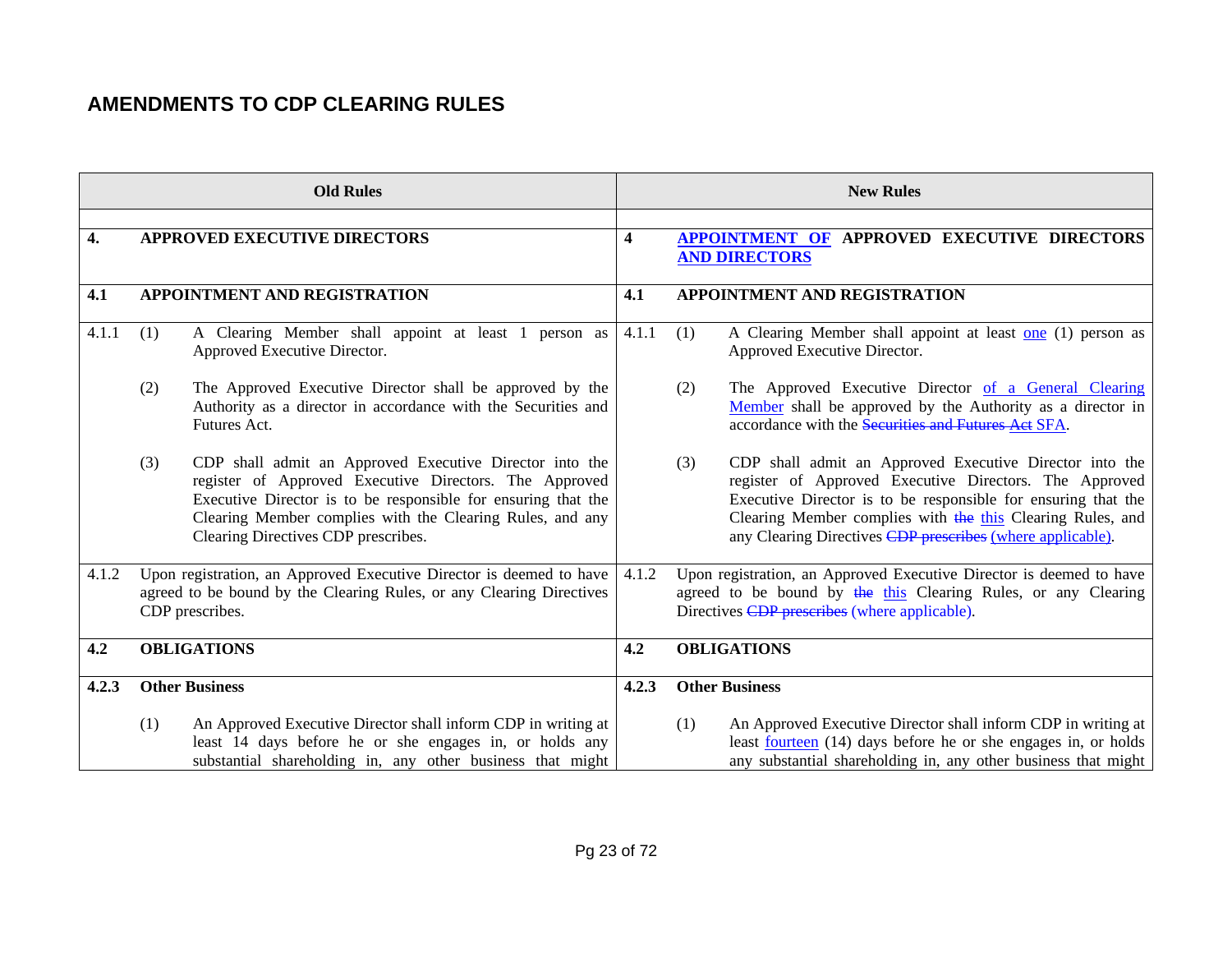|     | <b>Old Rules</b>                                                                                                                                                                                                                                                                                                                                            |     | <b>New Rules</b>                                                                                                                                                                                                                                                                                                                                                                              |
|-----|-------------------------------------------------------------------------------------------------------------------------------------------------------------------------------------------------------------------------------------------------------------------------------------------------------------------------------------------------------------|-----|-----------------------------------------------------------------------------------------------------------------------------------------------------------------------------------------------------------------------------------------------------------------------------------------------------------------------------------------------------------------------------------------------|
|     | potentially conflict with being an Approved Executive Director.<br>The Approved Executive Director shall ensure that the proposed<br>engagement or shareholding is agreed to by his or her Clearing<br>Member.                                                                                                                                              |     | potentially conflict with being an Approved Executive Director.<br>The Approved Executive Director shall ensure that the proposed<br>engagement or shareholding is agreed to by his or her Clearing<br>Member.                                                                                                                                                                                |
| (2) | The engagement (and any actions taken under it) or<br>shareholding shall not breach the SFA, Securities and Futures<br>Regulations, the Clearing Rules, any Clearing Directives or any<br>relevant law or regulation.                                                                                                                                       | (2) | The engagement (and any actions taken under it) or<br>shareholding shall not breach the SFA, SFR, the this Clearing<br>Rules, any Clearing Directives (where applicable), or any<br>relevant law or regulation.                                                                                                                                                                               |
| (3) | An Approved Executive Director shall supply CDP with any<br>information it requires regarding the engagement or acquisition<br>of shareholding.                                                                                                                                                                                                             | (3) | An Approved Executive Director shall supply CDP with any<br>information it requires regarding the engagement or acquisition<br>of shareholding.                                                                                                                                                                                                                                               |
| (4) | If CDP objects to the engagement or acquisition of<br>shareholding, an Approved Executive Director shall not proceed<br>with it. CDP may extend the period specified in Rule 4.2.3(1). If<br>extended, the Approved Executive Director shall not proceed<br>with the engagement or acquisition of shareholding before the<br>expiry of the extended period. | (4) | If CDP objects to the engagement or acquisition of<br>shareholding, an Approved Executive Director shall not proceed<br>with it. CDP may extend the period specified in Rule 4.2.3(1). If<br>extended, the Approved Executive Director shall not proceed<br>with the engagement or acquisition of shareholding before the<br>expiry of the extended period.                                   |
| (5) | If an engagement or shareholding, in CDP's opinion, is<br>detrimental to the financial integrity, reputation or interests of<br>CDP, the Clearing Member or its customers, CDP may require<br>the Approved Executive Director to end it.                                                                                                                    | (5) | If an engagement or shareholding, in CDP's opinion, is<br>detrimental to the financial integrity, reputation or interests of<br>CDP, the Clearing Member or its customers, or in the case of a<br>Bank Clearing Member, the Bank Clearing Member's<br>customers in relation to its business governed by this Clearing<br>Rules, CDP may require the Approved Executive Director to<br>end it. |
| (6) | If CDP objects to the engagement or acquisition or shareholding                                                                                                                                                                                                                                                                                             | (6) | If CDP objects to the engagement or acquisition or shareholding                                                                                                                                                                                                                                                                                                                               |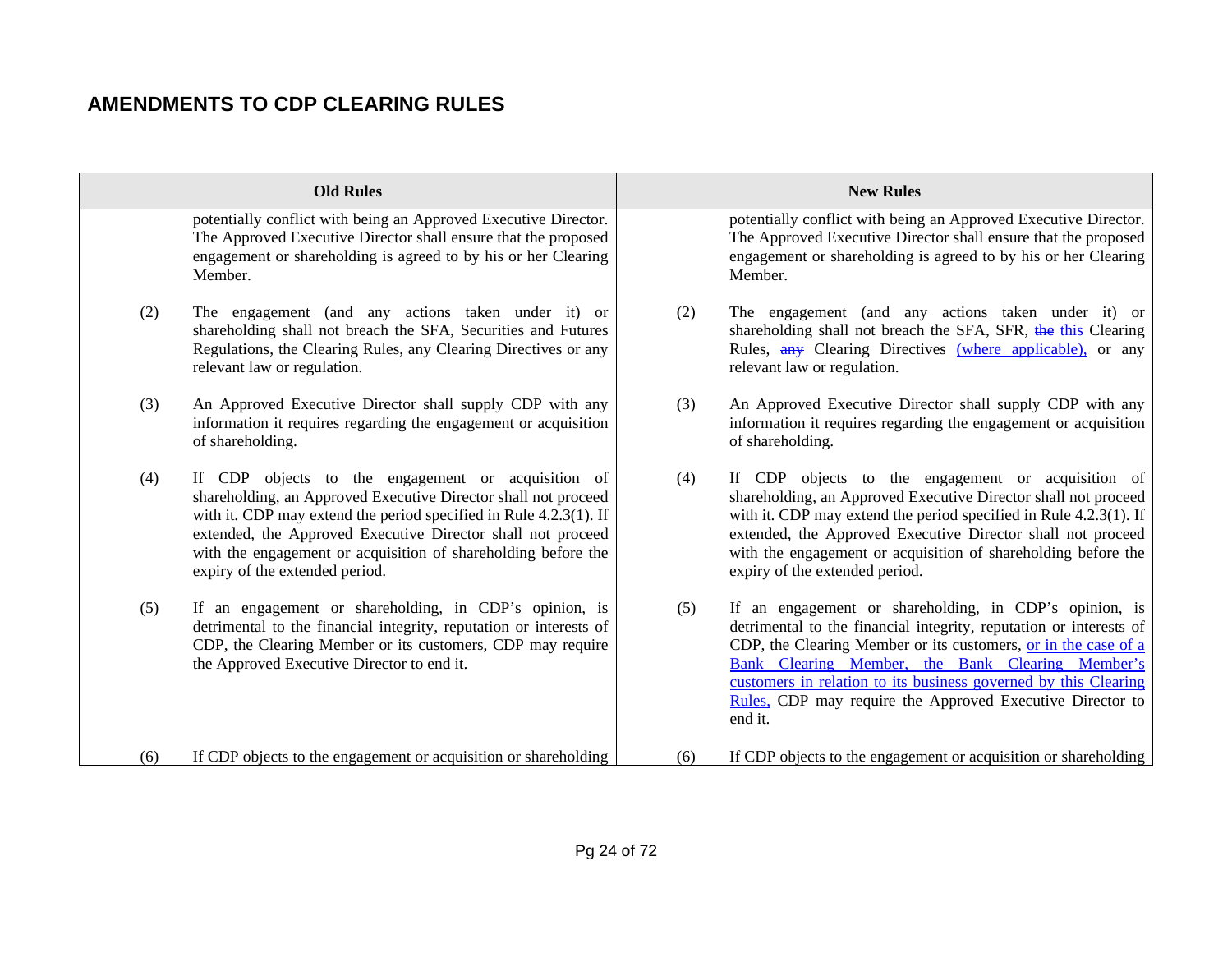|     |     | <b>Old Rules</b>                                                                                                                                                                                                         |     |     | <b>New Rules</b>                                                                                                                                                                                                                                                                                                                                                                                    |
|-----|-----|--------------------------------------------------------------------------------------------------------------------------------------------------------------------------------------------------------------------------|-----|-----|-----------------------------------------------------------------------------------------------------------------------------------------------------------------------------------------------------------------------------------------------------------------------------------------------------------------------------------------------------------------------------------------------------|
|     |     | or requires an Approved Executive Director to end it, the<br>Approved Executive Director may, within 14 days after it is<br>notified of CDP's decision, appeal in writing to the Board<br>whose decision shall be final. |     |     | or requires an Approved Executive Director to end it, the<br>Approved Executive Director may, within <b>fourteen</b> (14) days<br>after it is notified of CDP's decision, appeal in writing to the<br>Board whose decision shall be final.                                                                                                                                                          |
| 4.3 |     | <b>AUTOMATIC DE-REGISTRATION</b>                                                                                                                                                                                         | 4.3 |     | <b>AUTOMATIC DE-REGISTRATION</b>                                                                                                                                                                                                                                                                                                                                                                    |
|     |     | An Approved Executive Director shall automatically cease to be<br>registered as an Approved Executive Director if he or she:-                                                                                            |     |     | An Approved Executive Director shall automatically cease to be<br>registered as an Approved Executive Director if he or she:-                                                                                                                                                                                                                                                                       |
|     | (1) | becomes of unsound mind;                                                                                                                                                                                                 |     | (1) | becomes of unsound mind;                                                                                                                                                                                                                                                                                                                                                                            |
|     | (2) | is made bankrupt, whether in or out of Singapore;                                                                                                                                                                        |     | (2) | is made bankrupt, whether in or out of Singapore;                                                                                                                                                                                                                                                                                                                                                   |
|     | (3) | is disqualified from holding office as a director under the SFA<br>or the Companies Act (Cap. 50);                                                                                                                       |     | (3) | is disqualified from holding office as a director under the SFA<br>or the Companies Act (Chapter 50), or in the case of a Bank<br>Clearing Member, if he or she is no longer in the direct<br>employment of, or acting for or by arrangement with, the Bank<br>Clearing Member or is no longer principally responsible for the<br>management and conduct of the Bank Clearing Member's<br>business; |
|     | (4) | ceases to be an Approved Executive Director of the Clearing<br>Member;                                                                                                                                                   |     | (4) | ceases to be an Approved Executive Director of the Clearing<br>Member;                                                                                                                                                                                                                                                                                                                              |
|     | (5) | is subject to a compromise or scheme of arrangement with his<br>or her creditors, whether in or out of Singapore;                                                                                                        |     | (5) | is subject to a compromise or scheme of arrangement with his<br>or her creditors, whether in or out of Singapore;                                                                                                                                                                                                                                                                                   |
|     | (6) | has execution in respect of a judgment debt returned unsatisfied<br>in whole or in part; or;                                                                                                                             |     | (6) | has execution in respect of a judgment debt returned unsatisfied<br>in whole or in part; or;                                                                                                                                                                                                                                                                                                        |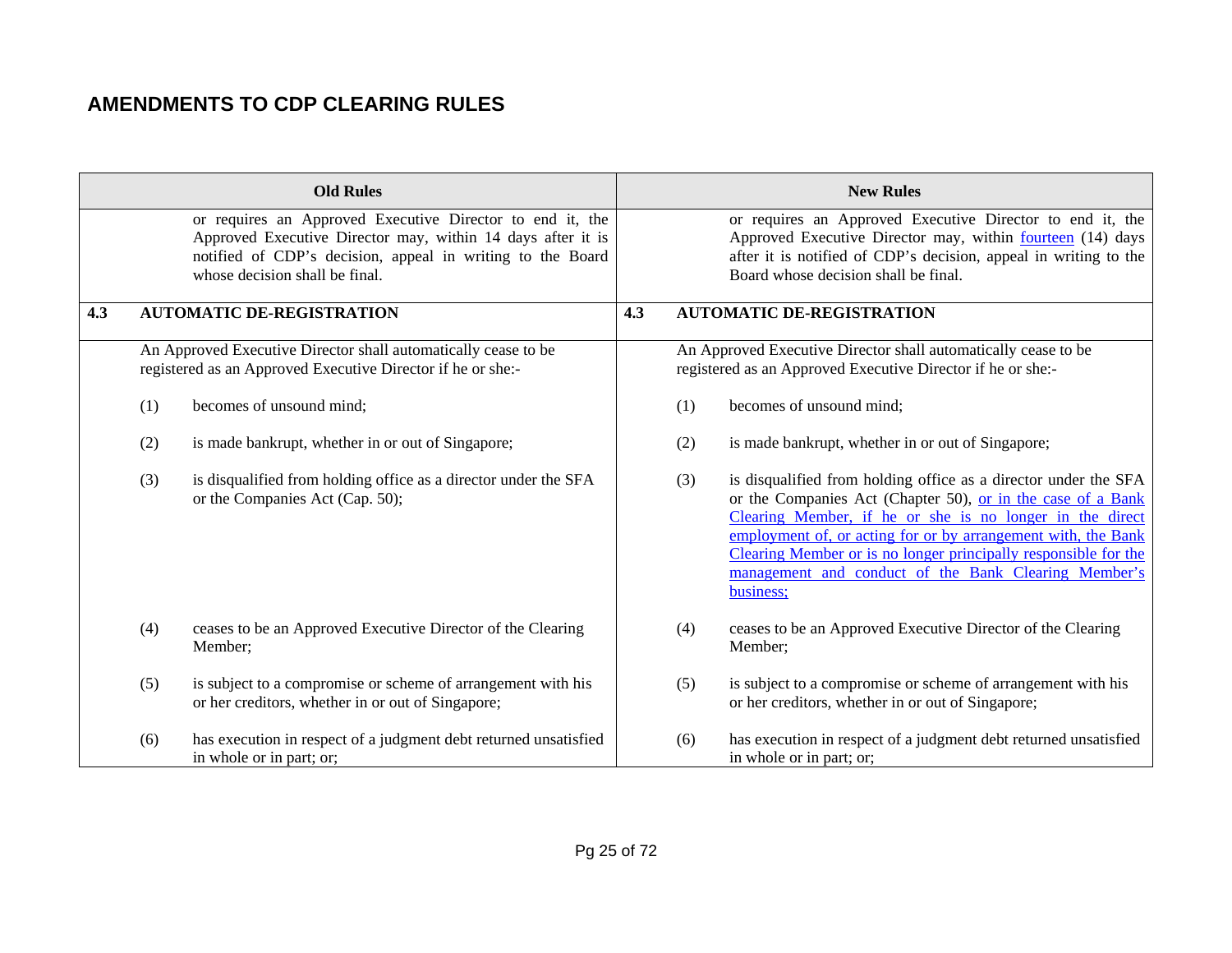|       | <b>Old Rules</b>                                                                                |       | <b>New Rules</b>                                                                                                                                                                                                          |
|-------|-------------------------------------------------------------------------------------------------|-------|---------------------------------------------------------------------------------------------------------------------------------------------------------------------------------------------------------------------------|
|       | breaches any provision involving fraud or dishonesty, whether<br>(7)<br>in or out of Singapore. |       | breaches any provision involving fraud or dishonesty, whether<br>(7)<br>in or out of Singapore.                                                                                                                           |
| 5.1   | <b>BASE CAPITAL REQUIREMENT</b>                                                                 | 5.1   | BASE CAPITAL REQUIREMENT MINIMUM CAPITAL AND<br>FINANCIAL REQUIREMENTS OF CLEARING MEMBERS<br><b>INCORPORATED IN SINGAPORE</b>                                                                                            |
| 5.1.1 | A Clearing Member shall not cause or permit:-                                                   | 5.1.1 | A-Each General Clearing Member incorporated in Singapore shall not<br>eause or permit at all times:-                                                                                                                      |
|       | where the corporation is incorporated in Singapore, its base<br>(1)<br>capital; or              |       | (1) where the corporation is incorporated in Singapore, its base capital;<br><b>ex Base Capital Requirement</b>                                                                                                           |
|       |                                                                                                 |       | maintain a base capital of not less than S\$5,000,000; or<br>(a)<br>in the case of a General Clearing Member who is also a<br>(b)<br>clearing member of SGX-DC, maintain a base capital<br>of not less than S\$8,000,000; |
|       | where the corporation is incorporated outside Singapore, its net<br>(2)<br>head office funds,   |       | (2) where the corporation is incorporated outside Singapore, its net head<br>office funds, Financial Resources Requirement                                                                                                |
|       | to fall below the base capital requirement.                                                     |       | not cause or permit its financial resources to fall below the base capital<br>requirement its total risk requirement;                                                                                                     |
|       |                                                                                                 |       | <b>Aggregate Indebtedness Requirement</b><br>(3)                                                                                                                                                                          |
|       |                                                                                                 |       | not cause or permit its aggregate indebtedness to exceed<br>1,200% of its aggregate resources; and                                                                                                                        |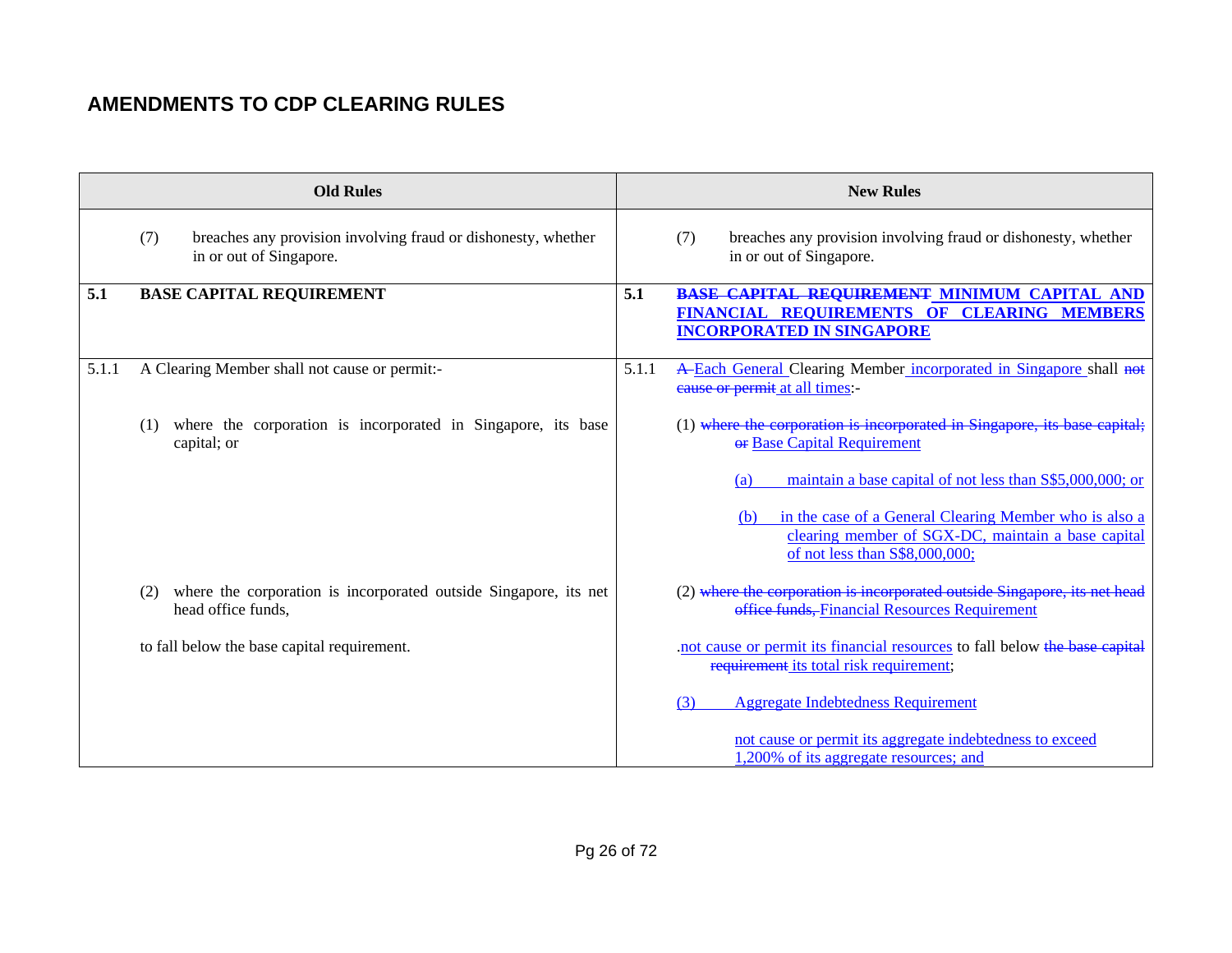| <b>Old Rules</b> | <b>New Rules</b>                                                                                                                                                                                                        |
|------------------|-------------------------------------------------------------------------------------------------------------------------------------------------------------------------------------------------------------------------|
|                  | <b>Other Requirements</b><br>(4)                                                                                                                                                                                        |
|                  | comply with the accounting, reporting, book-keeping and any<br>other financial and operational requirements prescribed by<br>CDP.                                                                                       |
|                  | 5.1.1A Each Bank Clearing Member incorporated in Singapore shall at all<br>times:-                                                                                                                                      |
|                  | <b>Base Capital Requirement</b><br>(1)                                                                                                                                                                                  |
|                  | maintain a base capital of not less than S\$5,000,000;<br>(a)<br>$or$                                                                                                                                                   |
|                  | in the case of a Bank Clearing Member who is also a<br>(b)<br>clearing member of SGX-DC, maintain a base capital<br>of not less than S\$8,000,000;                                                                      |
|                  | <b>Financial Resources Requirement</b><br>(2)                                                                                                                                                                           |
|                  | not cause or permit its financial resources to fall below its total<br>risk requirement; and                                                                                                                            |
|                  | <b>Other Requirements</b><br>(3)                                                                                                                                                                                        |
|                  | comply with the accounting, reporting, book-keeping and any<br>other financial and operational requirements prescribed by<br>CDP in relation to the Bank Clearing Member's business<br>governed by this Clearing Rules. |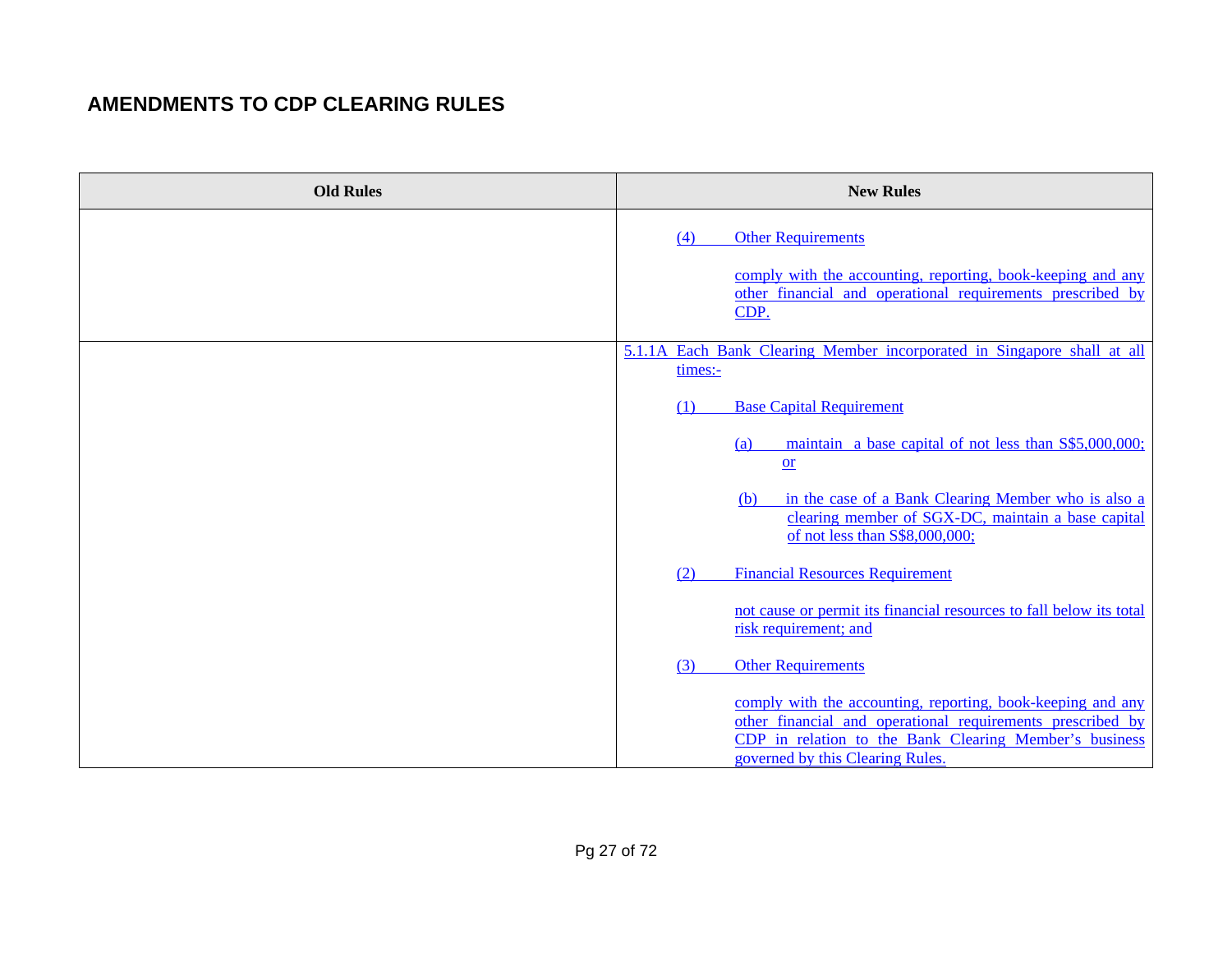| <b>Old Rules</b>                           | <b>New Rules</b>                                                                                                                                                                                                                                                                                                                                                                                                                                                                                                                                                                                                                                                                                                                                                                                                                                                                                                                                                                                                                                                                                                                                                                                                             |
|--------------------------------------------|------------------------------------------------------------------------------------------------------------------------------------------------------------------------------------------------------------------------------------------------------------------------------------------------------------------------------------------------------------------------------------------------------------------------------------------------------------------------------------------------------------------------------------------------------------------------------------------------------------------------------------------------------------------------------------------------------------------------------------------------------------------------------------------------------------------------------------------------------------------------------------------------------------------------------------------------------------------------------------------------------------------------------------------------------------------------------------------------------------------------------------------------------------------------------------------------------------------------------|
|                                            | 5.1.1B A Clearing Member shall immediately notify CDP if it fails to comply<br>with the minimum capital and financial requirements prescribed in the<br>preceding paragraphs or becomes aware that it will fail to comply with<br>such requirements.                                                                                                                                                                                                                                                                                                                                                                                                                                                                                                                                                                                                                                                                                                                                                                                                                                                                                                                                                                         |
|                                            | 5.1.1C If CDP is notified by a Clearing Member under Rule 5.1.1B or becomes<br>aware (whether or not there has been any notification by the Clearing<br>Member under Rule 5.1.1B) that such Clearing Member has failed to<br>comply with the minimum capital and financial requirements prescribed<br>in the preceding paragraphs, CDP may direct the Clearing Member to<br>$\phi$ one (1) or more of the following actions:-<br>liquidate or cease any increase in positions for any account<br>(1)<br>carried by the Clearing Member;<br>liquidate or transfer all or part of any customer's positions,<br>(2)<br>securities margins, collateral, assets and accounts to one (1) or<br>more other Clearing Members. For the avoidance of doubt,<br>reference to "customer's positions, securities margins, collateral<br>assets and accounts" in relation to a Bank Clearing Member.<br>shall refer to customer's positions, securities margins, collateral,<br>assets and accounts falling within the Bank Clearing Member's<br>business governed by this Clearing Rules;<br>operate its business or in the case of a Bank Clearing Member, its<br>(3)<br>business governed by this Clearing Rules, in such manner and on |
| The base capital requirement of:-<br>5.1.2 | such conditions as CDP may impose.<br>To delete.                                                                                                                                                                                                                                                                                                                                                                                                                                                                                                                                                                                                                                                                                                                                                                                                                                                                                                                                                                                                                                                                                                                                                                             |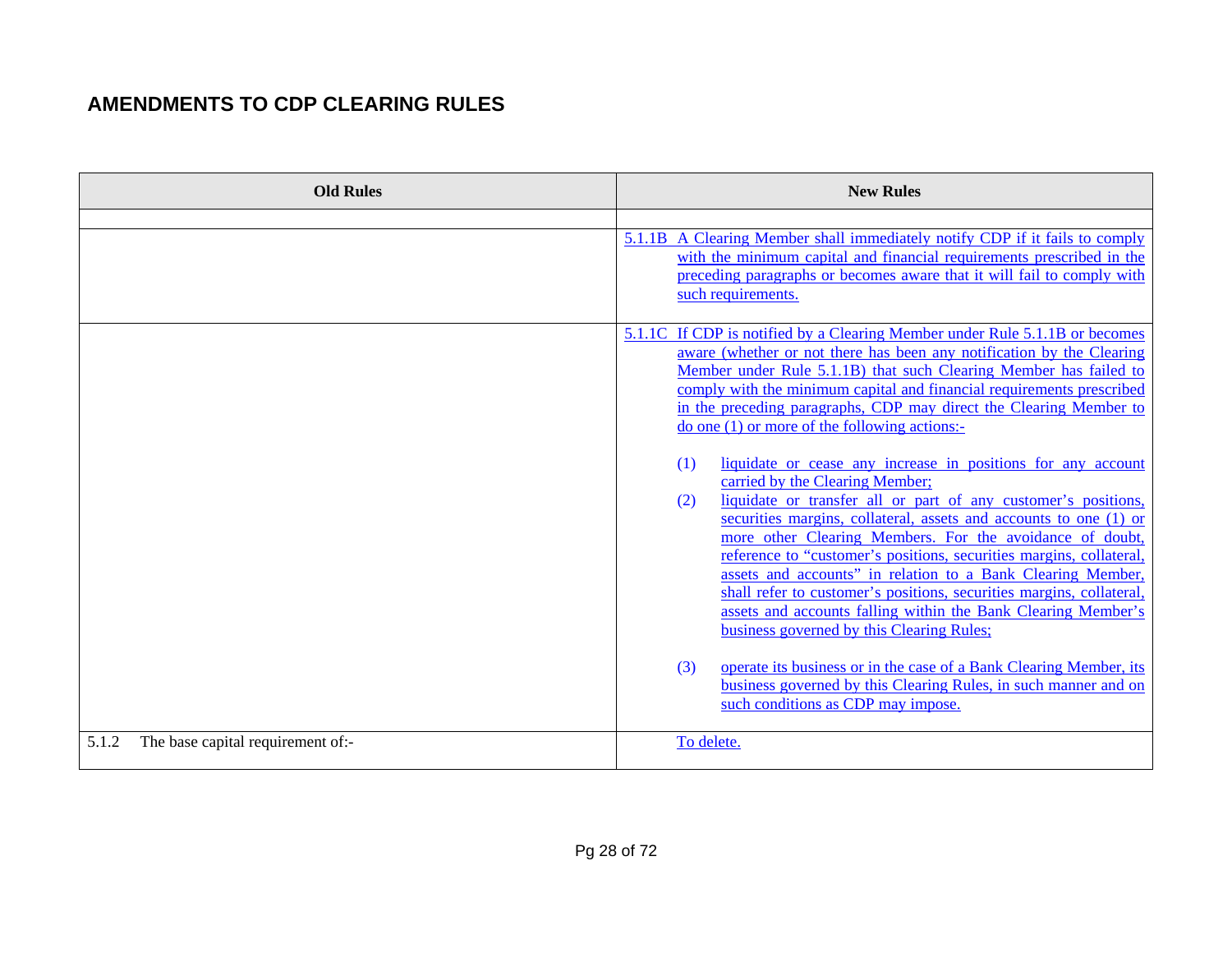| <b>Old Rules</b>                                                                            | <b>New Rules</b>                                                                                                                                                                                                                                                                                                    |
|---------------------------------------------------------------------------------------------|---------------------------------------------------------------------------------------------------------------------------------------------------------------------------------------------------------------------------------------------------------------------------------------------------------------------|
| a Clearing Member shall be at least \$5 million,<br>(1)                                     |                                                                                                                                                                                                                                                                                                                     |
| a Clearing Member which is also a member of SGX-DC shall be at<br>(2)<br>least \$8 million. |                                                                                                                                                                                                                                                                                                                     |
|                                                                                             | EARLY WARNING FINANCIAL<br><b>REQUIREMENTS</b><br>5.1A<br>OF<br><b>CLEARING MEMBERS INCORPORATED IN SINGAPORE</b>                                                                                                                                                                                                   |
|                                                                                             | 5.1A.1 Each Clearing Member incorporated in Singapore shall immediately<br>notify CDP:-                                                                                                                                                                                                                             |
|                                                                                             | if its financial resources fall below 120% of its total risk<br>(1)<br>requirement; or                                                                                                                                                                                                                              |
|                                                                                             | in the case of a General Clearing Member, if its aggregate<br>(2)<br>indebtedness exceeds 600% of its aggregate resources.                                                                                                                                                                                          |
|                                                                                             | 5.1A.2 If CDP is notified by a Clearing Member under Rule 5.1A.1(1) or<br>becomes aware (whether or not there has been any notification by the<br>Clearing Member under Rule 5.1A.1(1)) that such Clearing Member's<br>financial resources have fallen below 120% of its total risk requirement,<br>CDP may direct: |
|                                                                                             | where such Clearing Member is a General Clearing Member,<br>(1)<br>to comply with one (1) or more of the directions prescribed<br>under Regulation 7(3) of the SFR (Financial and Margin<br>Requirements);                                                                                                          |
|                                                                                             | where such Clearing Member is a Bank Clearing Member, to<br>(2)                                                                                                                                                                                                                                                     |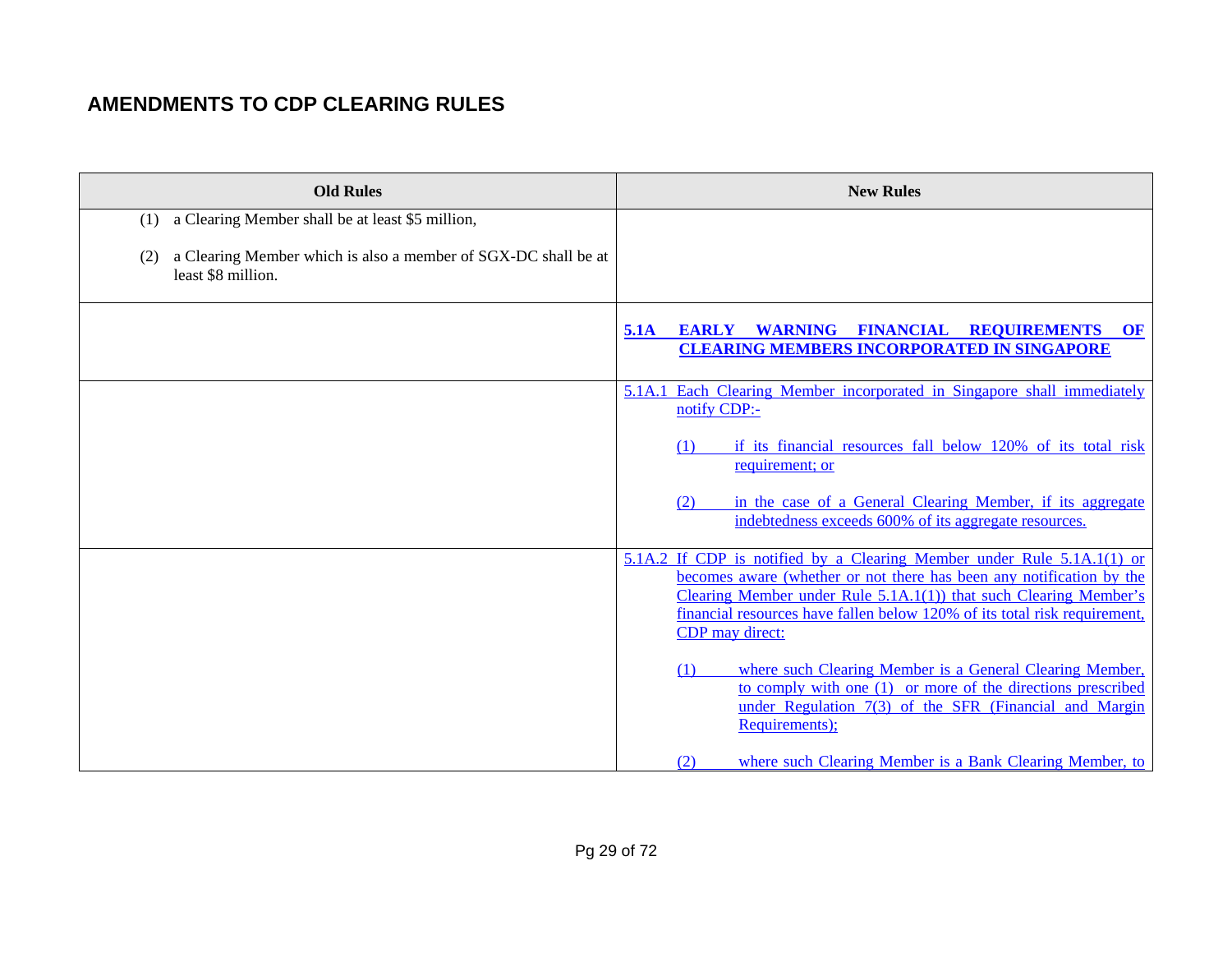| <b>Old Rules</b> | <b>New Rules</b>                                                                                                                                                                                                                                                                                                                                                                                                                                                                                                                                                                                                                                        |
|------------------|---------------------------------------------------------------------------------------------------------------------------------------------------------------------------------------------------------------------------------------------------------------------------------------------------------------------------------------------------------------------------------------------------------------------------------------------------------------------------------------------------------------------------------------------------------------------------------------------------------------------------------------------------------|
|                  | comply with one (1) or more of the directions described under<br>Regulation 7(3) of the SFR (Financial<br>and Margin<br>Requirements). For the avoidance of doubt, reference in<br>Regulation 7(3) of the SFR (Financial<br>and Margin<br>Requirements) to:-<br>"customer's positions, margins, collateral, assets and<br>(a)<br>accounts" shall be read to mean customer's positions,<br>margins, collateral, assets and accounts falling within the<br>Bank Clearing Member's business governed by this<br><b>Clearing Rules; and</b><br>(b) "business" shall be read to mean the Bank Clearing<br>Member's business governed by this Clearing Rules. |
|                  | 5.1A.3 If CDP is notified by a General Clearing Member under Rule 5.1A.1(2)<br>or becomes aware (whether or not there has been any notification by<br>such General Clearing Member under Rule 5.1A.1(2)) that such General<br>Clearing Member's aggregate indebtedness has exceeded 600% of its<br>aggregate resources, CDP may direct such General Clearing Member to<br>comply with one (1) or more of the directions prescribed under<br>Regulation 17(2) of the SFR (Financial and Margin Requirements).<br>NOTIFICATION REQUIREMENTS OF CLEARING MEMBERS<br><b>5.1B</b><br><b>INCORPORATED IN SINGAPORE</b>                                        |
|                  | 5.1B.1 Each Clearing Member incorporated in Singapore shall immediately<br>notify CDP if its financial resources fall below 150% of its total risk                                                                                                                                                                                                                                                                                                                                                                                                                                                                                                      |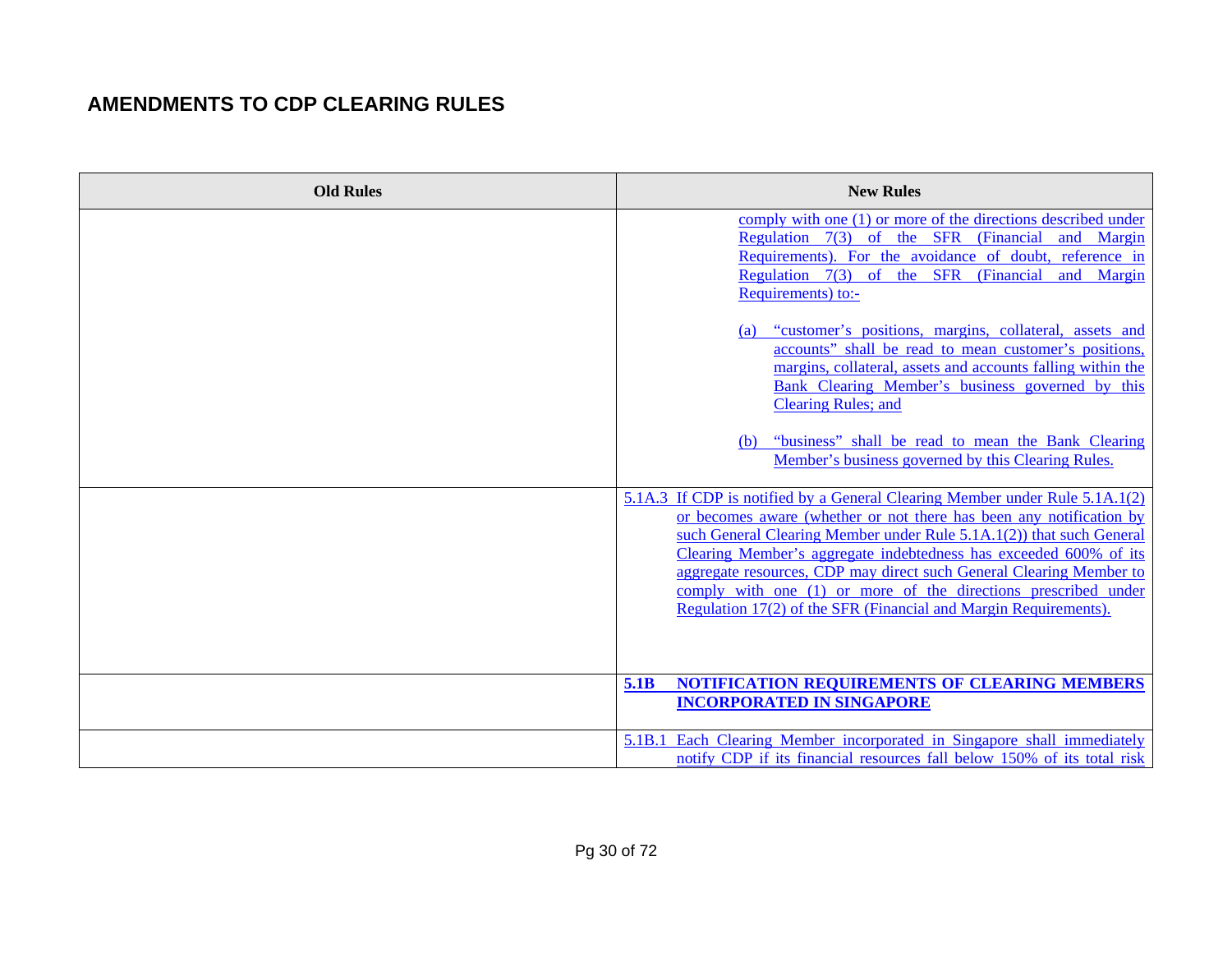| <b>Old Rules</b> | <b>New Rules</b>                                                                                                                                                                                                                                                                                                                                                                                                                                                                                                                                                                                                                                                                                                                                                                                                                                           |
|------------------|------------------------------------------------------------------------------------------------------------------------------------------------------------------------------------------------------------------------------------------------------------------------------------------------------------------------------------------------------------------------------------------------------------------------------------------------------------------------------------------------------------------------------------------------------------------------------------------------------------------------------------------------------------------------------------------------------------------------------------------------------------------------------------------------------------------------------------------------------------|
|                  | requirement.                                                                                                                                                                                                                                                                                                                                                                                                                                                                                                                                                                                                                                                                                                                                                                                                                                               |
|                  | 5.1B.2 CDP may from time to time prescribe other notification requirements<br>and conditions for exemptions or exceptions therefrom on all or any of<br>the Clearing Members.                                                                                                                                                                                                                                                                                                                                                                                                                                                                                                                                                                                                                                                                              |
|                  | 5.1B.3 If CDP is notified by a Clearing Member under Rule 5.1B.1 or becomes<br>aware (whether or not there has been any notification by the Clearing<br>Member under Rule 5.1B.1) that such Clearing Member's financial<br>resources have fallen below 150% of its total risk requirement, , CDP<br>may direct such Clearing Member to do one (1) or more of the<br>following actions:-<br>submit (where applicable), the statements of assets and<br>(1)<br>liabilities, financial resources, total risk requirement,<br>aggregate indebtedness, and such other statements as required<br>by CDP at such interval and for such time frame as determined<br>by CDP;<br>operate its business, or in the case of a Bank Clearing Member,<br>(2)<br>its business governed by this Clearing Rules, in such manner<br>and on such conditions as CDP may impose. |
|                  | <b>QUALIFYING LETTER OF CREDIT</b><br><b>5.1C</b>                                                                                                                                                                                                                                                                                                                                                                                                                                                                                                                                                                                                                                                                                                                                                                                                          |
|                  | 5.1C.1 For the purpose of Rules 5.1, 5.1A and 5.1B, a Clearing Member may<br>include one (1) or more qualifying letter(s) of credit deposited with CDP<br>in its calculation of financial resources, subject to the total amount<br>payable under the qualifying letter(s) of credit or 50% of its total risk<br>requirement, whichever is lower. In the case of a Clearing Member                                                                                                                                                                                                                                                                                                                                                                                                                                                                         |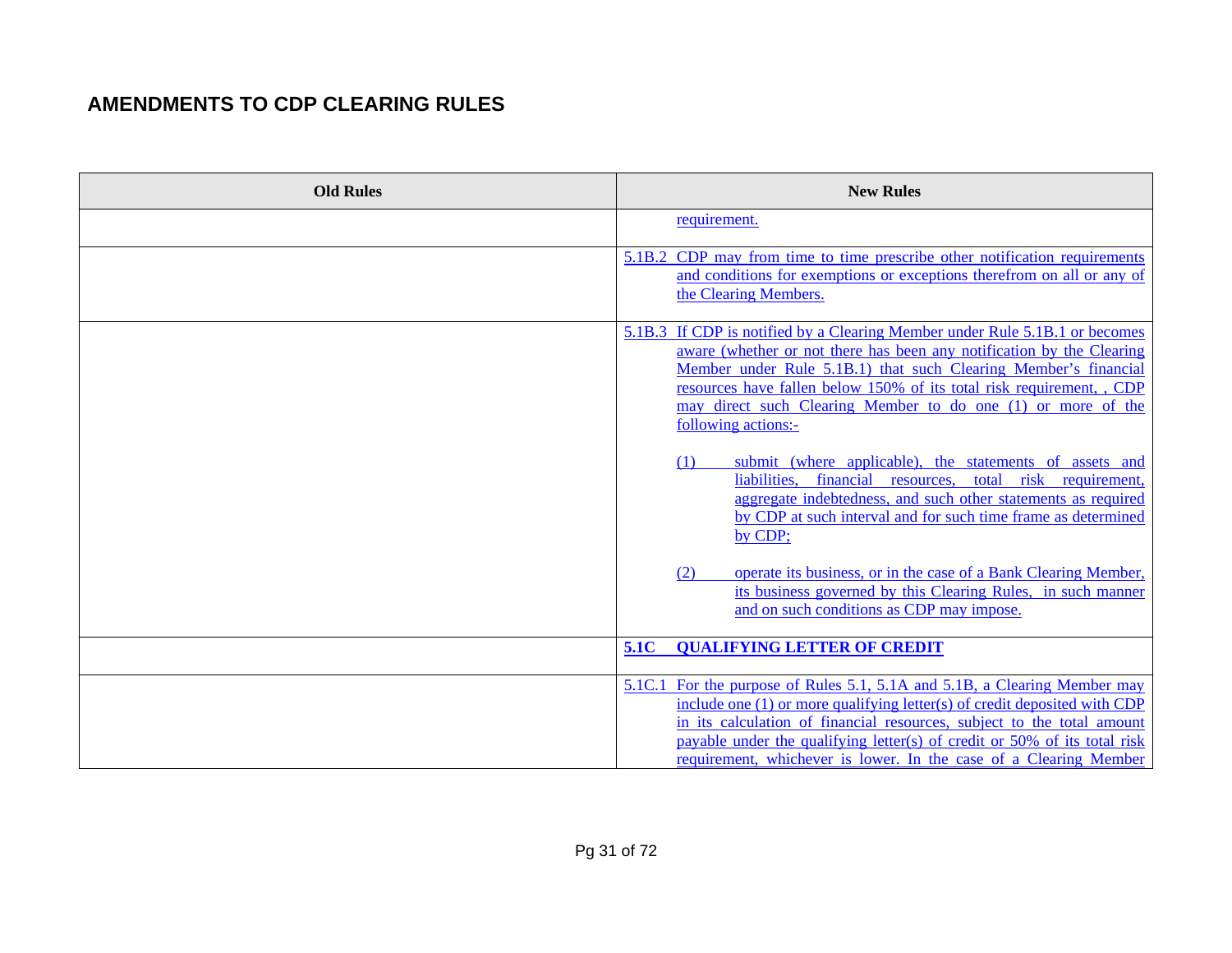| <b>Old Rules</b> | <b>New Rules</b>                                                                                                                                                                                                                                                                                                                                                                                                                                                                                                                                                                                                                          |
|------------------|-------------------------------------------------------------------------------------------------------------------------------------------------------------------------------------------------------------------------------------------------------------------------------------------------------------------------------------------------------------------------------------------------------------------------------------------------------------------------------------------------------------------------------------------------------------------------------------------------------------------------------------------|
|                  | admitted as a clearing member of CDP and SGX-DC, and which has<br>deposited such qualifying letter(s) of credit with SGX-DC, pursuant to<br>the corresponding provision in the SGX-DC Clearing Rules, it need not<br>deposit another qualifying letter(s) of credit with CDP.                                                                                                                                                                                                                                                                                                                                                             |
|                  | 5.1C.2 For the purpose of Rule 5.1C.1, a qualifying letter of credit is a legally<br>enforceable and irrevocable letter of credit that:-                                                                                                                                                                                                                                                                                                                                                                                                                                                                                                  |
|                  | (1)<br>is made in favour of CDP;                                                                                                                                                                                                                                                                                                                                                                                                                                                                                                                                                                                                          |
|                  | is issued by a bank approved by, and in a form acceptable to<br>(2)<br>CDP; and                                                                                                                                                                                                                                                                                                                                                                                                                                                                                                                                                           |
|                  | does not include any letters of credit provided by the Clearing<br>(3)<br>Member to satisfy any other requirement imposed by CDP.                                                                                                                                                                                                                                                                                                                                                                                                                                                                                                         |
|                  | 5.1C.3 CDP reserves the right to call on any of the qualifying letters of credit<br>furnished pursuant to this Clearing Rules and apply the proceeds thereof<br>in respect of the Clearing Member's default to CDP. In the case of a<br>Clearing Member admitted as a clearing member of CDP and SGX-DC,<br>CDP shall have the discretion to apportion in any manner, the use of the<br>proceeds between CDP and SGX-DC. In deciding on the apportionment.<br>CDP may, in consultation with SGX-DC, take into account factors,<br>including but not limited to, the amount owed by the Clearing Member<br>to CDP and SGX-DC respectively. |
|                  | MINIMUM CAPITAL AND FINANCIAL REQUIREMENTS OF<br>5.1D<br><b>CLEARING</b><br><b>MEMBERS</b><br><b>INCORPORATED</b><br><b>OUTSIDE</b><br><b>SINGAPORE</b>                                                                                                                                                                                                                                                                                                                                                                                                                                                                                   |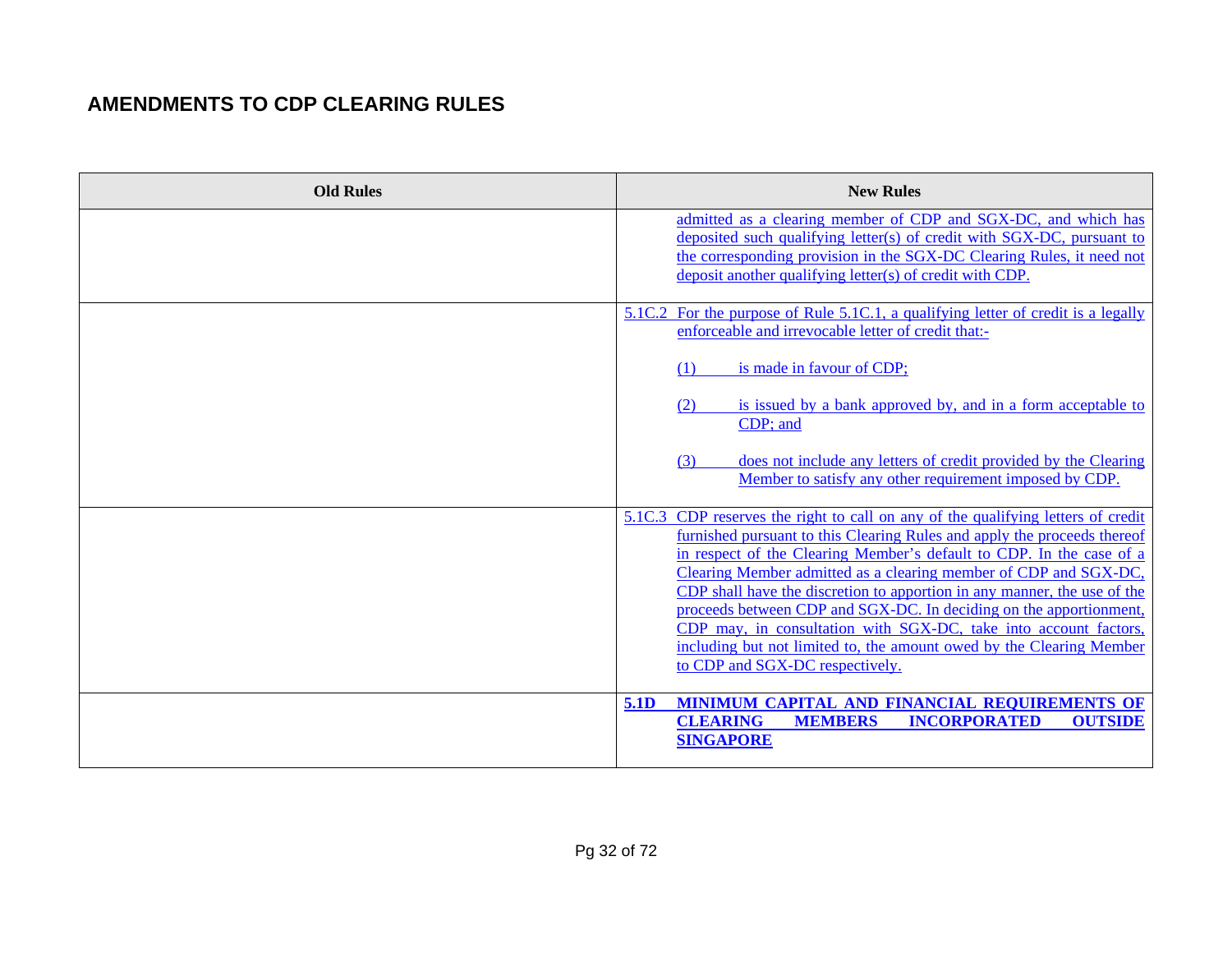| <b>Old Rules</b> | <b>New Rules</b>                                                                                                          |
|------------------|---------------------------------------------------------------------------------------------------------------------------|
|                  | 5.1D.1 Each General Clearing Member incorporated outside Singapore shall at                                               |
|                  | all times:-                                                                                                               |
|                  | <b>Base Capital Requirement</b><br>(1)                                                                                    |
|                  | maintain net head office funds of not less than<br>(a)                                                                    |
|                  | S\$5,000,000; or                                                                                                          |
|                  | in the case of a General Clearing Member who is also<br>(b)                                                               |
|                  | a clearing member of SGX-DC, maintain net head<br>office funds of not less than S\$8,000,000;                             |
|                  | <b>Adjusted Net Head Office Funds Requirement</b><br>(2)                                                                  |
|                  |                                                                                                                           |
|                  | not cause or permit its adjusted net head office funds to fall<br>below its total risk requirement;                       |
|                  | <b>Aggregate Indebtedness</b><br>(3)                                                                                      |
|                  |                                                                                                                           |
|                  | not cause or permit its aggregate indebtedness to exceed<br>1,200% of its aggregate resources; and                        |
|                  | <b>Other Requirements</b><br>(4)                                                                                          |
|                  |                                                                                                                           |
|                  | comply with the accounting, reporting, book-keeping and any<br>other financial and operational requirements prescribed by |
|                  | CDP.                                                                                                                      |
|                  | 5.1D.2 Each Bank Clearing Member incorporated outside Singapore shall at all                                              |
|                  | times:-                                                                                                                   |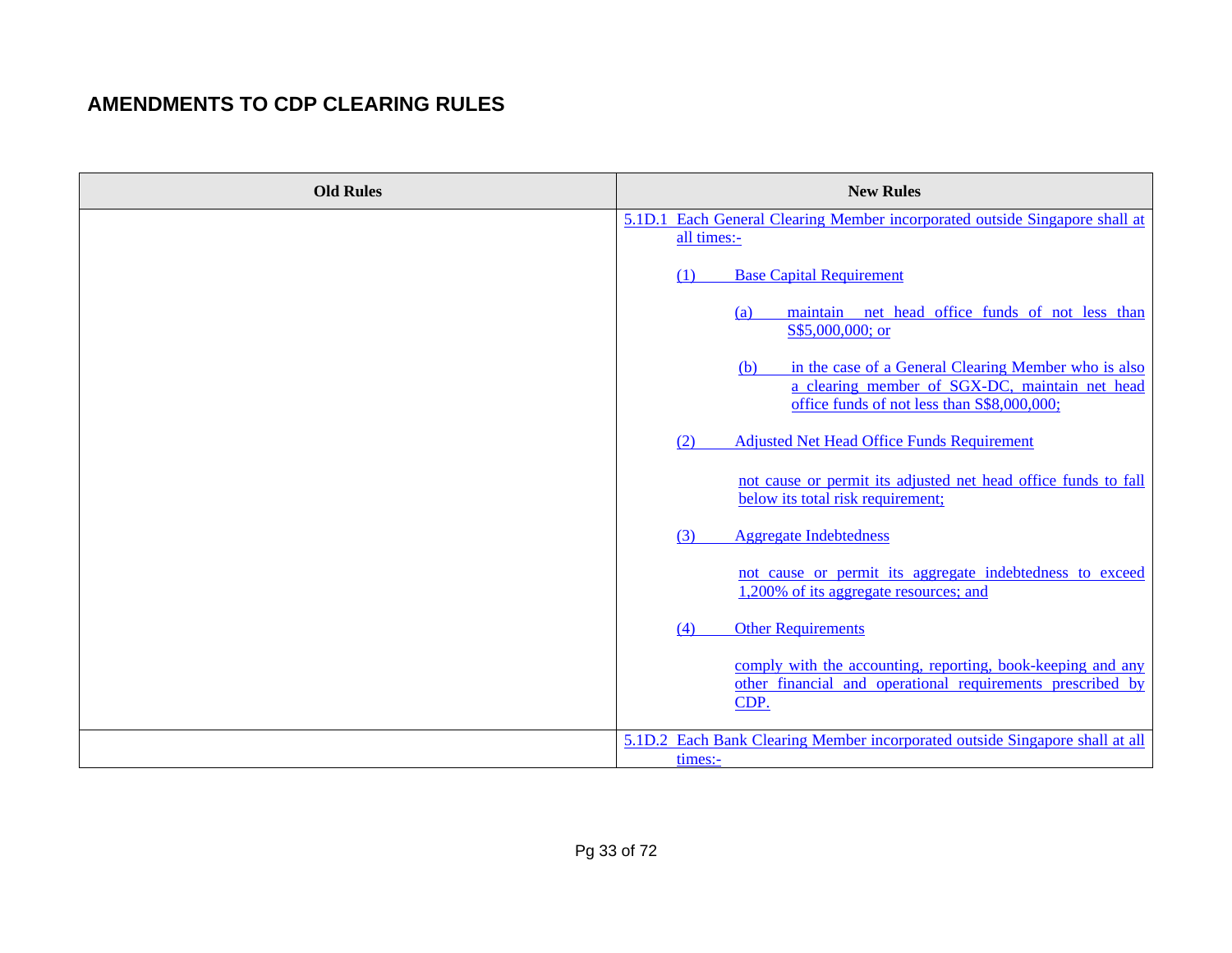| <b>Old Rules</b> | <b>New Rules</b>                                                                                                                                                                                                                                                                                                                                                                                                                                                                                                                                                                                                                                                                                                                                           |
|------------------|------------------------------------------------------------------------------------------------------------------------------------------------------------------------------------------------------------------------------------------------------------------------------------------------------------------------------------------------------------------------------------------------------------------------------------------------------------------------------------------------------------------------------------------------------------------------------------------------------------------------------------------------------------------------------------------------------------------------------------------------------------|
|                  | where it has satisfied Rule $3.1.3(11)(a)$ or (b),<br>(1)<br>Cash and/or Acceptable Government Securities Requirement<br>deposit, as security for its obligations to CDP, cash<br>(a)<br>and/or acceptable government securities of not less<br>than S\$5,000,000 with CDP; or<br>in the case of a Bank Clearing Member who is also a<br>(b)<br>clearing member of SGX-DC, deposit, as security for<br>its obligations to CDP, cash and/or acceptable<br>government securities of not less than S\$8,000,000<br>with CDP;<br>PROVIDED ALWAYS THAT:<br>if the Bank Clearing Member has deposited<br>(1)<br>S\$8,000,000 with SGX-DC or such other amount<br>as prescribed, pursuant to the corresponding<br>provision in the SGX-DC Clearing Rules, it need |
|                  | not deposit a further S\$8,000,000 with CDP or<br>such other amount as may be prescribed by CDP;<br>and<br>CDP shall have the discretion to utilize or<br>(ii)<br>apportion in any manner, the S\$8,000,000 or<br>such other amount as may be prescribed by CDP<br>and/or SGX-DC, to satisfy the Bank Clearing<br>Member's obligations to CDP and/or SGX-DC                                                                                                                                                                                                                                                                                                                                                                                                |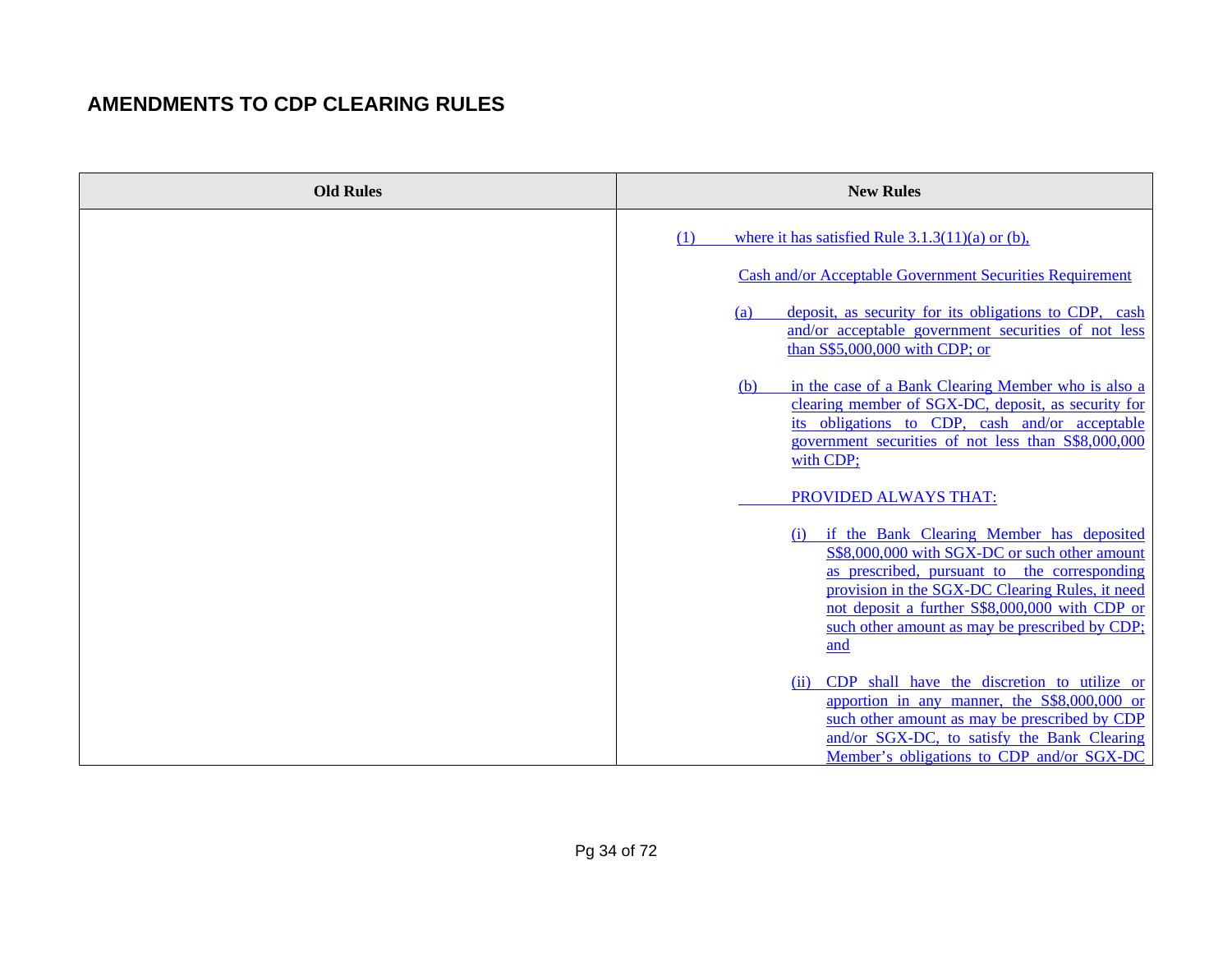| <b>Old Rules</b> | <b>New Rules</b>                                                                                                                                                                                                                                                                                          |
|------------------|-----------------------------------------------------------------------------------------------------------------------------------------------------------------------------------------------------------------------------------------------------------------------------------------------------------|
|                  | under this Clearing Rules and the SGX-DC<br>Clearing Rules respectively. In deciding on the<br>apportionment, CDP may, in consultation with<br>SGX-DC, take into account factors, including<br>but not limited to, the amount owed by the Bank<br>Clearing Member to CDP and SGX-DC<br>respectively.; and |
|                  | not cause or permit its cash and/or acceptable<br>(c)<br>government securities deposited with CDP to fall below<br>its total risk requirement; or                                                                                                                                                         |
|                  | where it has satisfied Rule $3.1.3(11)(c)$ ,<br>(2)<br><b>Net Head Office Funds Requirement</b>                                                                                                                                                                                                           |
|                  | maintain net head office funds of not less than<br>(a)<br>S\$5,000,000 or in the case of a Bank Clearing Member<br>who is also a clearing member of SGX-DC, maintain<br>net head office funds of not less than S\$8,000,000; and                                                                          |
|                  | <b>Adjusted Net Head Office Funds Requirement</b>                                                                                                                                                                                                                                                         |
|                  | not cause or permit its adjusted net head office funds to<br>(b)<br>fall below its total risk requirement; and                                                                                                                                                                                            |
|                  | <b>Other Requirements</b><br>(3)                                                                                                                                                                                                                                                                          |
|                  | comply with the accounting, reporting, book-keeping and any<br>other financial and operational requirements prescribed by<br>CDP in relation to the Bank Clearing Member's business<br>governed by this Clearing Rules.                                                                                   |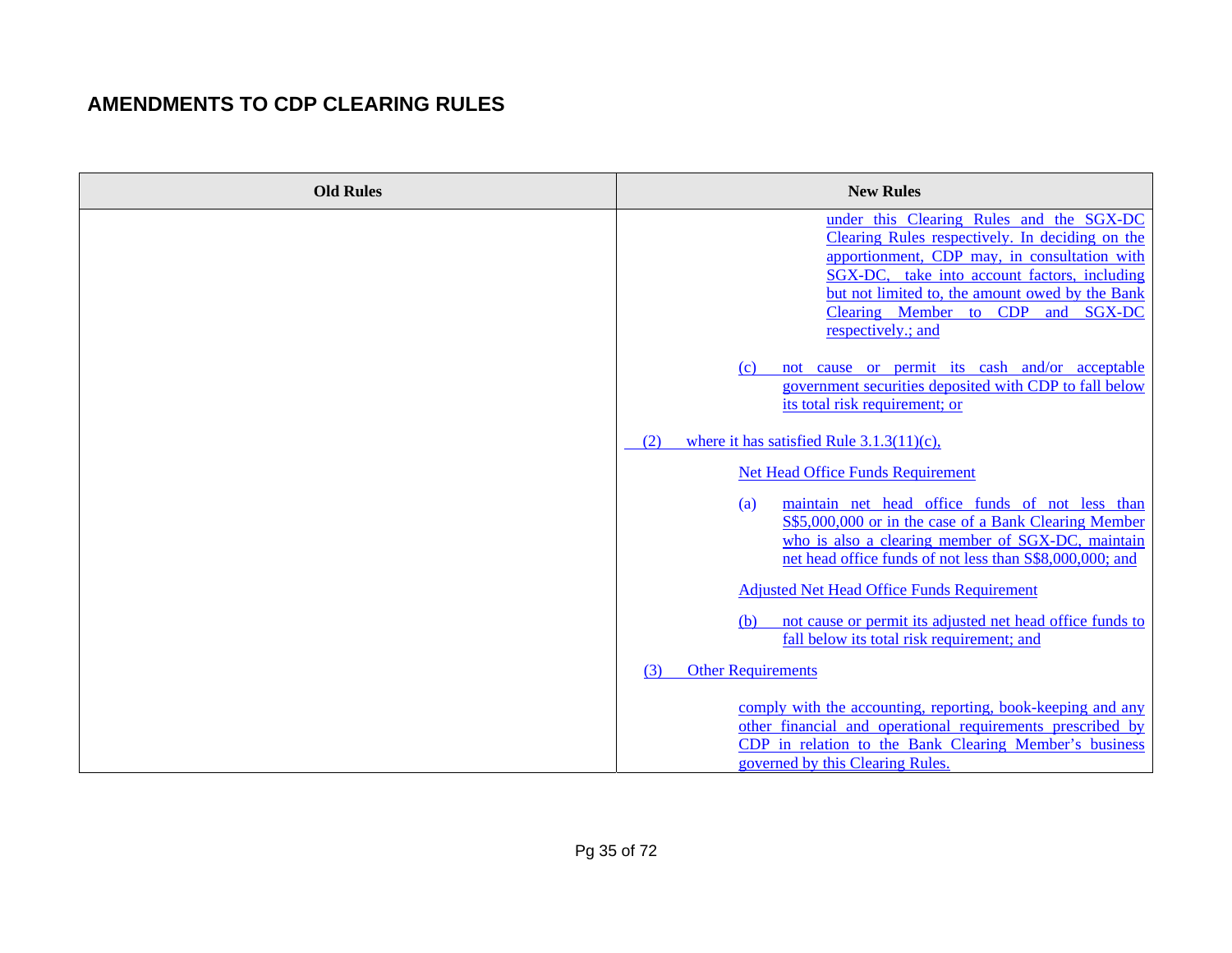| 5.1D.3 A Clearing Member shall immediately notify CDP if it fails to meet the<br>minimum capital and financial requirements prescribed in the preceding<br>paragraphs or becomes aware that it will fail to comply with such<br>requirements.<br>5.1D.4 If CDP is notified by a Clearing Member under Rule 5.1D.3 or becomes<br>aware (whether or not there has been any notification by the Clearing<br>Member under Rule 5.1D.3) that such Clearing Member has failed to<br>comply with the minimum capital and financial requirements prescribed<br>in the preceding paragraphs, CDP may direct the Clearing Member to<br>$\phi$ one (1) or more of the following actions:-<br>liquidate or cease any increase in positions for any account<br>(1)<br>carried by the Clearing Member;<br>liquidate or transfer all or part of any customer's positions,<br>(2)<br>securities margins, collateral, assets and accounts to one (1) or<br>more other Clearing Members. For the avoidance of doubt.<br>reference to "customer's positions, securities margins<br>collateral, assets and accounts" in relation to a Bank Clearing<br>Member, shall refer to customer's positions, securities<br>margins, collateral, assets and accounts falling within the Bank<br>Clearing Member's business governed by this Clearing Rules;<br>operate its business or in the case of a Bank Clearing Member,<br>(3)<br>its business governed by this Clearing Rules, in such manner<br>and on such conditions as CDP may impose. | <b>Old Rules</b> | <b>New Rules</b> |
|---------------------------------------------------------------------------------------------------------------------------------------------------------------------------------------------------------------------------------------------------------------------------------------------------------------------------------------------------------------------------------------------------------------------------------------------------------------------------------------------------------------------------------------------------------------------------------------------------------------------------------------------------------------------------------------------------------------------------------------------------------------------------------------------------------------------------------------------------------------------------------------------------------------------------------------------------------------------------------------------------------------------------------------------------------------------------------------------------------------------------------------------------------------------------------------------------------------------------------------------------------------------------------------------------------------------------------------------------------------------------------------------------------------------------------------------------------------------------------------------------------------------|------------------|------------------|
|                                                                                                                                                                                                                                                                                                                                                                                                                                                                                                                                                                                                                                                                                                                                                                                                                                                                                                                                                                                                                                                                                                                                                                                                                                                                                                                                                                                                                                                                                                                     |                  |                  |
|                                                                                                                                                                                                                                                                                                                                                                                                                                                                                                                                                                                                                                                                                                                                                                                                                                                                                                                                                                                                                                                                                                                                                                                                                                                                                                                                                                                                                                                                                                                     |                  |                  |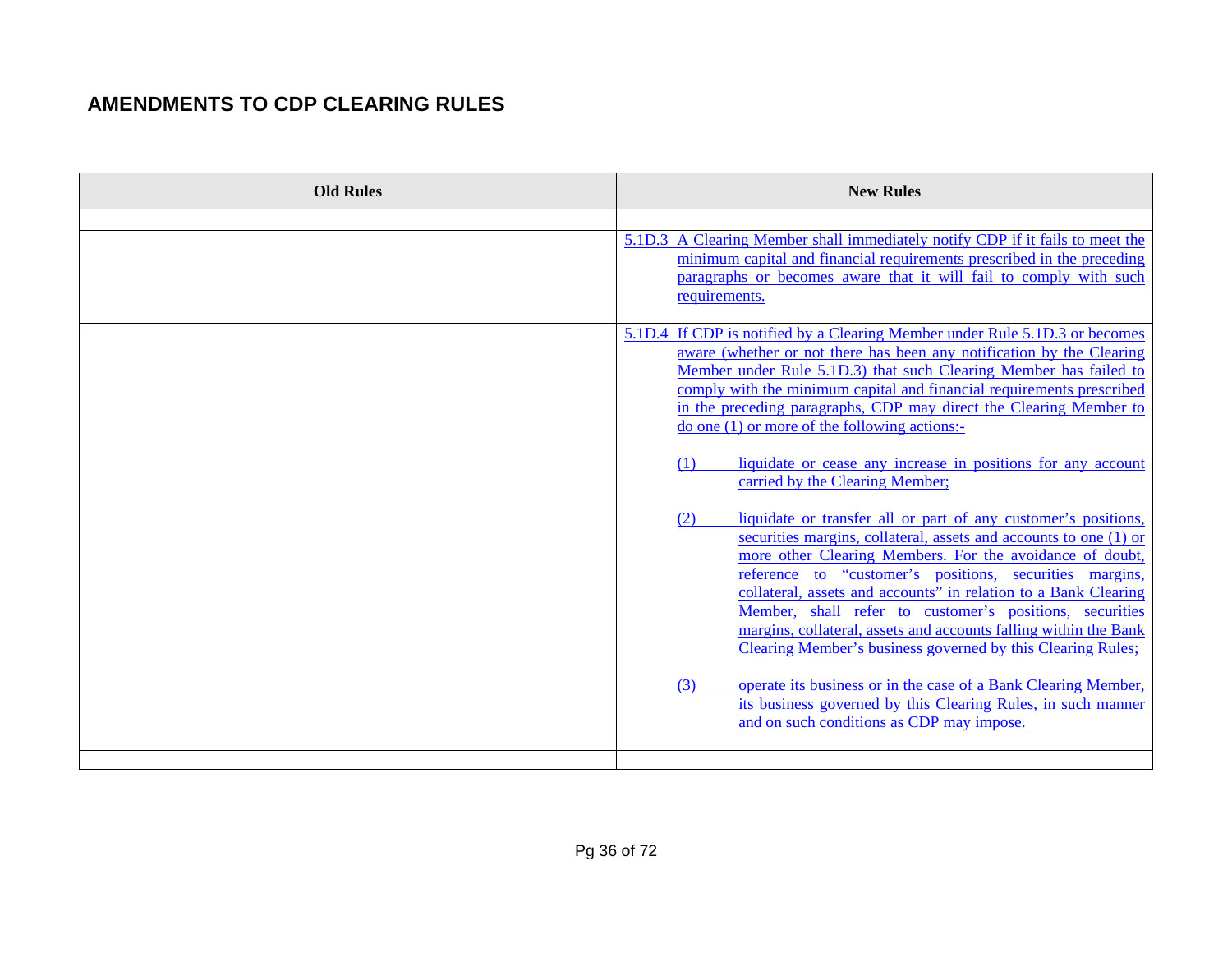|       | <b>Old Rules</b>                                                                                                                                                                                                                                                                                                                                                                                                                                             | <b>New Rules</b> |
|-------|--------------------------------------------------------------------------------------------------------------------------------------------------------------------------------------------------------------------------------------------------------------------------------------------------------------------------------------------------------------------------------------------------------------------------------------------------------------|------------------|
|       |                                                                                                                                                                                                                                                                                                                                                                                                                                                              |                  |
| 5.1.3 | If a Clearing Member fails to comply or becomes aware that it will fail<br>to comply with the base capital requirement prescribed under Rule 5.1,<br>or such higher base capital requirement as CDP may have imposed<br>under Rule 5.4, it shall immediately notify CDP.                                                                                                                                                                                     | To delete.       |
| 5.1.4 | Regardless of whether or not there has been any notification by a<br>Clearing Member under Rule 5.1.3, if the base capital or net head office<br>funds of the Clearing Member, as the case may be, is/are below the base<br>capital requirement prescribed under Rule 5.1, or such higher base<br>capital requirement as CDP may have imposed under Rule 5.4, it shall<br>be deemed a breach of a provision of the Clearing Rules by the Clearing<br>Member. | To delete.       |
| 5.2   | FINANCIAL RESOURCES REQUIREMENT                                                                                                                                                                                                                                                                                                                                                                                                                              |                  |
| 5.2.1 | A Clearing Member shall not cause or permit:-<br>where it is incorporated in Singapore, its financial resources; or<br>(1)<br>where it is incorporated outside Singapore, its adjusted net head<br>(2)<br>office funds,<br>to fall below its total risk requirement.                                                                                                                                                                                         | To delete.       |
| 5.2.2 | Financial resources and adjusted net head office funds shall be<br>calculated in the same manner as prescribed in paragraph 1 and<br>paragraph 2 respectively of Second Schedule of the SFR (Financial and                                                                                                                                                                                                                                                   | To delete.       |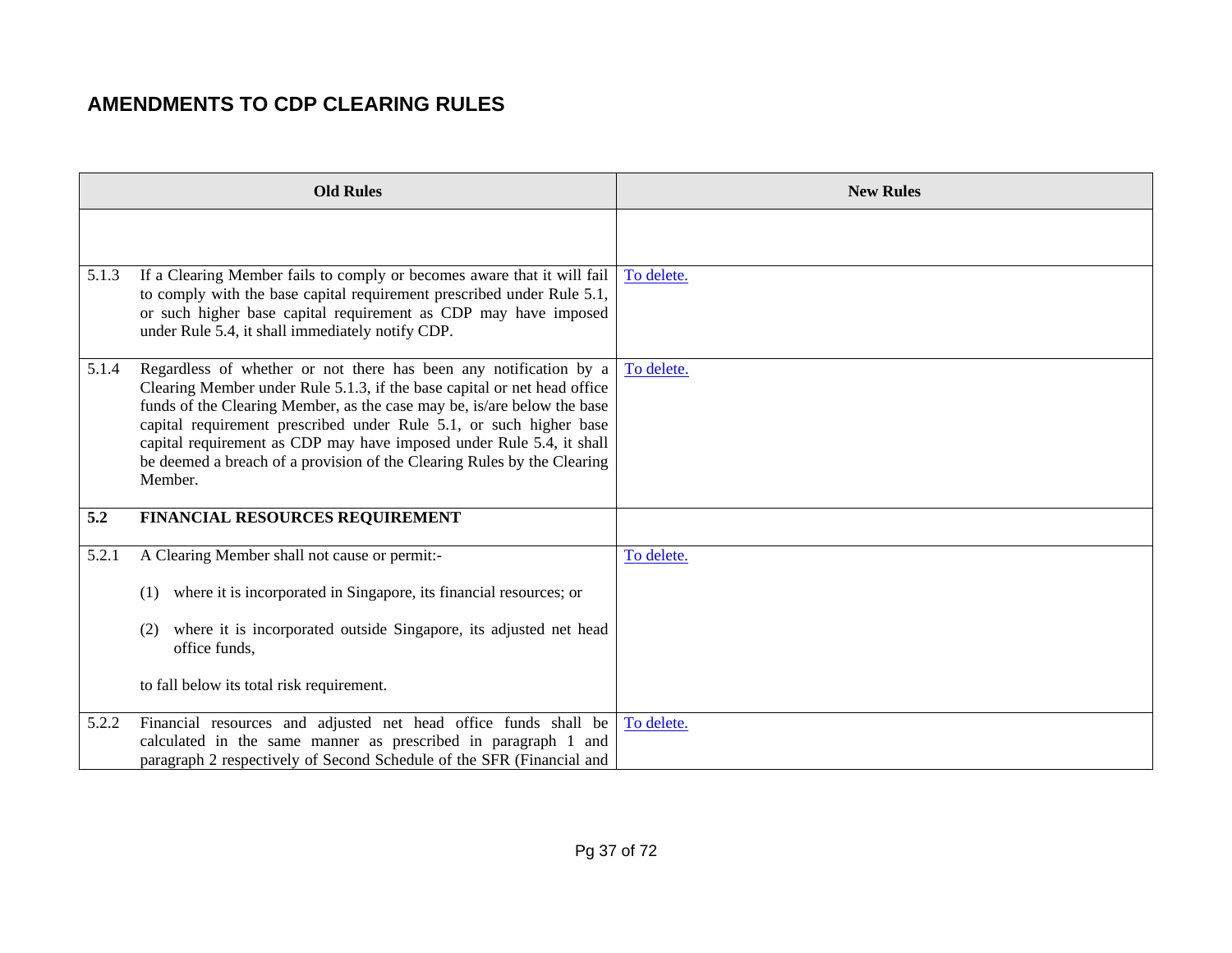|       | <b>Old Rules</b>                                                                                                                                                                                                                                     | <b>New Rules</b>               |
|-------|------------------------------------------------------------------------------------------------------------------------------------------------------------------------------------------------------------------------------------------------------|--------------------------------|
|       | Margin Requirements).                                                                                                                                                                                                                                |                                |
| 5.2.3 | (1) Total risk requirement shall be calculated in the same manner as<br>prescribed in the Third Schedule of the SFR (Financial and Margin<br>Requirements).                                                                                          | To be renumbered as Rule 5.1I. |
|       | (2) For the purposes of calculating total risk requirement under rule<br>$5.2.3(1)$ :                                                                                                                                                                |                                |
|       | (a) structured warrants must be treated according to their classification<br>under the SFA;                                                                                                                                                          |                                |
| 5.2.4 | <b>Secondary Requirement under Operational Risk Requirement</b>                                                                                                                                                                                      | To be renumbered as Rule 5.1H. |
|       | For the purposes of calculating the operational risk requirement as<br>prescribed in Third Schedule of the SFR (Financial and Margin<br>Requirements), a Clearing Member shall include a secondary<br>requirement computed in the following manner:- |                                |
|       | \$250,000 x number of Trading Members qualified by the<br>(1)<br>Clearing Member, if the Clearing Member clears its own trades<br>executed on the Exchange; or                                                                                       |                                |
|       | \$250,000 x (number of Trading Members qualified by the<br>(2)<br>Clearing Member minus 1), if the Clearing Member does not<br>clear its own trades executed on the Exchange.                                                                        |                                |
| 5.2.5 | If a Clearing Member fails to comply or becomes aware that it will fail<br>to comply with the financial resources requirement prescribed under<br>Rule 5.2, or such higher financial resources requirement as CDP may                                | To delete.                     |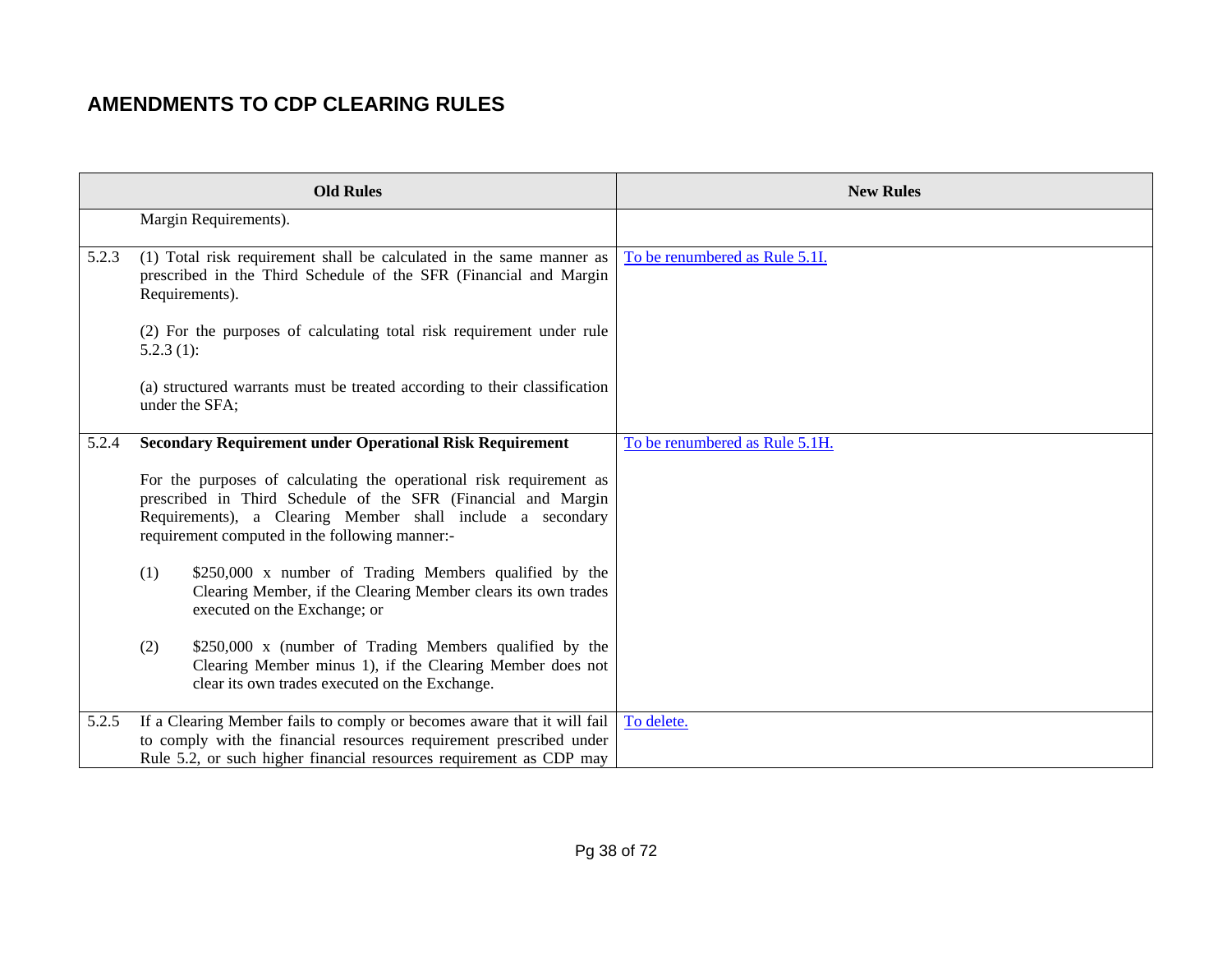| <b>Old Rules</b>                                                                                                                                                                                                                                                                                                                                                                                                                                                                                | <b>New Rules</b>                                                                                                                                                                          |
|-------------------------------------------------------------------------------------------------------------------------------------------------------------------------------------------------------------------------------------------------------------------------------------------------------------------------------------------------------------------------------------------------------------------------------------------------------------------------------------------------|-------------------------------------------------------------------------------------------------------------------------------------------------------------------------------------------|
| have imposed under Rule 5.4, it shall immediately notify CDP.                                                                                                                                                                                                                                                                                                                                                                                                                                   |                                                                                                                                                                                           |
| Regardless of whether or not there has been any notification by a<br>5.2.6<br>Clearing Member under Rule 5.2.5, if the financial resources or adjusted<br>net head office funds of the Clearing Member, as the case may be, are<br>below the total risk requirement prescribed under Rule 5.2 or such<br>higher percentage of the total risk requirement as CDP may have<br>imposed under Rule 5.4, it shall be deemed a breach of a provision of<br>the Clearing Rules by the Clearing Member. | To delete.                                                                                                                                                                                |
| <b>Early Warning Requirement on Financial Resources</b><br>5.2.7                                                                                                                                                                                                                                                                                                                                                                                                                                | To delete.                                                                                                                                                                                |
| A Clearing Member shall immediately notify CDP if:-                                                                                                                                                                                                                                                                                                                                                                                                                                             |                                                                                                                                                                                           |
| in the case where the Clearing Member is incorporated in<br>(1)<br>Singapore, its financial resources; or                                                                                                                                                                                                                                                                                                                                                                                       |                                                                                                                                                                                           |
| in the case where the Clearing Member is incorporated outside<br>(2)<br>Singapore, its adjusted net head office funds,                                                                                                                                                                                                                                                                                                                                                                          |                                                                                                                                                                                           |
| fall below 120% of its total risk requirement.                                                                                                                                                                                                                                                                                                                                                                                                                                                  |                                                                                                                                                                                           |
|                                                                                                                                                                                                                                                                                                                                                                                                                                                                                                 | <b>WARNING</b><br><b>FINANCIAL</b><br><b>REQUIREMENTS</b><br>5.1E<br><b>EARLY</b><br>OF<br><b>CLEARING</b><br><b>INCORPORATED</b><br><b>OUTSIDE</b><br><b>MEMBERS</b><br><b>SINGAPORE</b> |
|                                                                                                                                                                                                                                                                                                                                                                                                                                                                                                 | 5.1E.1 Each Clearing Member incorporated outside Singapore shall<br>immediately notify CDP:-                                                                                              |
|                                                                                                                                                                                                                                                                                                                                                                                                                                                                                                 | if its adjusted net head office funds or cash and/or acceptable<br>(1)                                                                                                                    |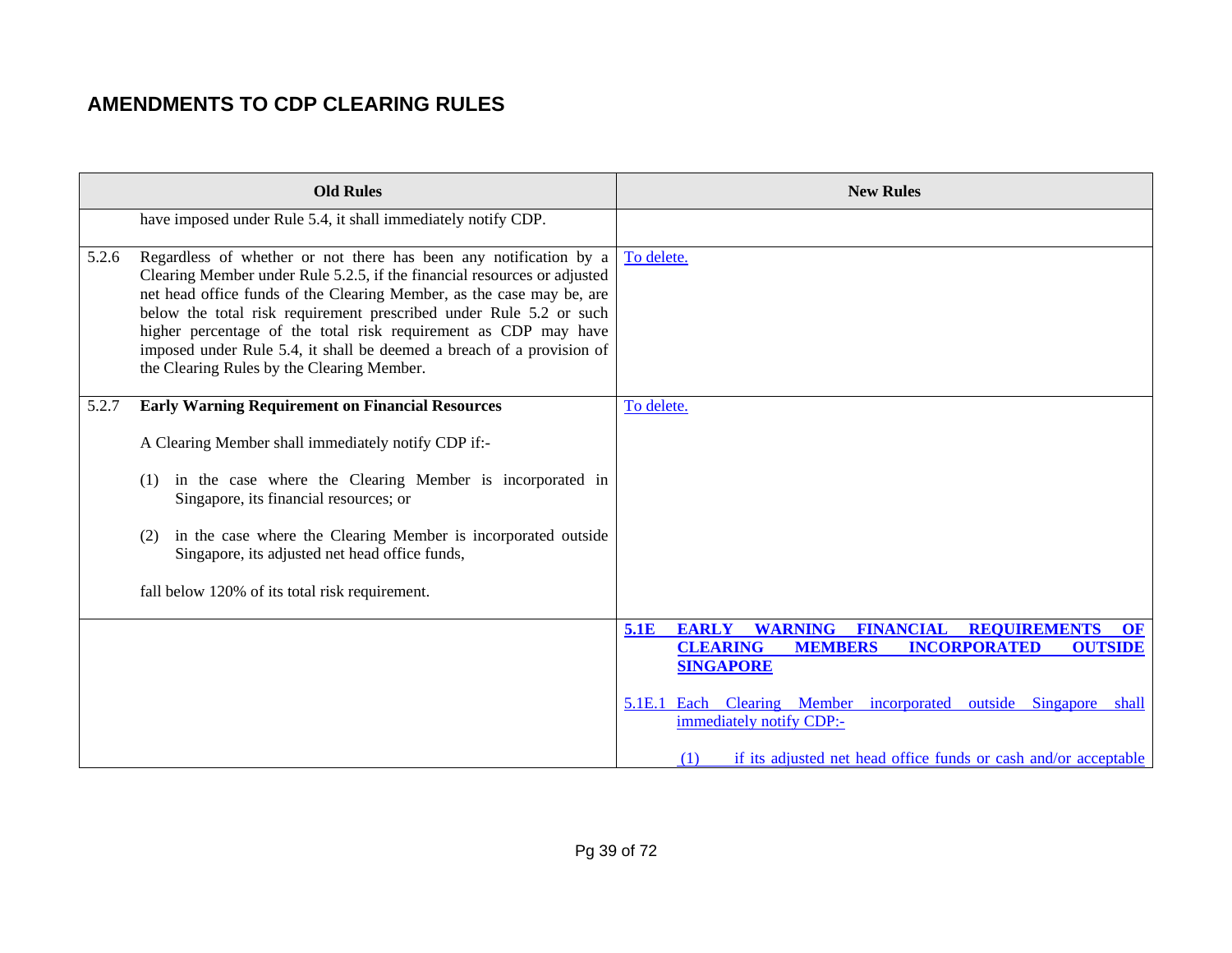| <b>Old Rules</b>                                                                                                                                                                                                                                                                                                                                                                                                                                                                                                                                                                                                                   | <b>New Rules</b>                                                                                                                                                                                                                                                                                                                                                                                                                                                                                                                                                                                                                                                                                                                                                                                                                                                                                                                                                                                                                                                                                                                                                                                                                                                                              |
|------------------------------------------------------------------------------------------------------------------------------------------------------------------------------------------------------------------------------------------------------------------------------------------------------------------------------------------------------------------------------------------------------------------------------------------------------------------------------------------------------------------------------------------------------------------------------------------------------------------------------------|-----------------------------------------------------------------------------------------------------------------------------------------------------------------------------------------------------------------------------------------------------------------------------------------------------------------------------------------------------------------------------------------------------------------------------------------------------------------------------------------------------------------------------------------------------------------------------------------------------------------------------------------------------------------------------------------------------------------------------------------------------------------------------------------------------------------------------------------------------------------------------------------------------------------------------------------------------------------------------------------------------------------------------------------------------------------------------------------------------------------------------------------------------------------------------------------------------------------------------------------------------------------------------------------------|
|                                                                                                                                                                                                                                                                                                                                                                                                                                                                                                                                                                                                                                    | government securities deposited with CDP pursuant to Rule<br>5.1D.2 (whichever is applicable), fall below 120% of its total<br>risk requirement; or<br>in the case of a General Clearing Member, if its aggregate<br>(2)<br>indebtedness exceeds 600% of its aggregate resources.                                                                                                                                                                                                                                                                                                                                                                                                                                                                                                                                                                                                                                                                                                                                                                                                                                                                                                                                                                                                             |
| 5.2.8<br>If CDP is notified by a Clearing Member under Rule 5.2.7 or becomes<br>aware (whether or not there has been any notification by the Clearing<br>Member under Rule 5.2.7) that the Clearing Member's financial<br>resources or adjusted net head office funds, as the case may be, have<br>fallen or will fall below 120% of its total risk requirement, or such<br>higher percentage as CDP may have imposed under Rule 5.4, CDP shall<br>be entitled to require the Clearing Member to comply with any or all of<br>the directions prescribed under Regulation $7(3)$ of the SFR (Financial<br>and Margin Requirements). | If CDP is notified by a Clearing Member under Rule $5.2.7$<br>5.2.85.1E.2<br>$5.1E.1(1)$ or becomes aware (whether or not there has been any<br>notification by the Clearing Member under Rule $\frac{5.2.7}{5.1E.1(1)}$ that<br>such the Clearing Member's financial resources or adjusted net head<br>office funds as the case may be, or cash and/or acceptable government<br>securities deposited with CDP pursuant to Rule 5.1D.2(1) (whichever is<br>applicable), have fallen or will fall below 120% of its total risk<br>requirement, or such higher percentage as CDP may have imposed<br>under Rule 5.4, CDP shall be entitled to require the Clearing Member<br>may direct:<br>where such Clearing Member is a General Clearing Member,<br>(1)<br>to comply with $\frac{any}{any}$ or $\frac{all}{only}$ on $(1)$ or more of the directions<br>prescribed under Regulation 7(3) of the SFR (Financial and<br>Margin Requirements);<br>where such Clearing Member is a Bank Clearing Member, to<br>(2)<br>comply with one (1) or more of the directions described under<br>7(3) of the SFR (Financial<br><b>Regulation</b><br>and Margin<br>Requirements). For the avoidance of doubt, reference in<br>Regulation 7(3) of the SFR (Financial<br>and<br>Margin<br>Requirements) to:- |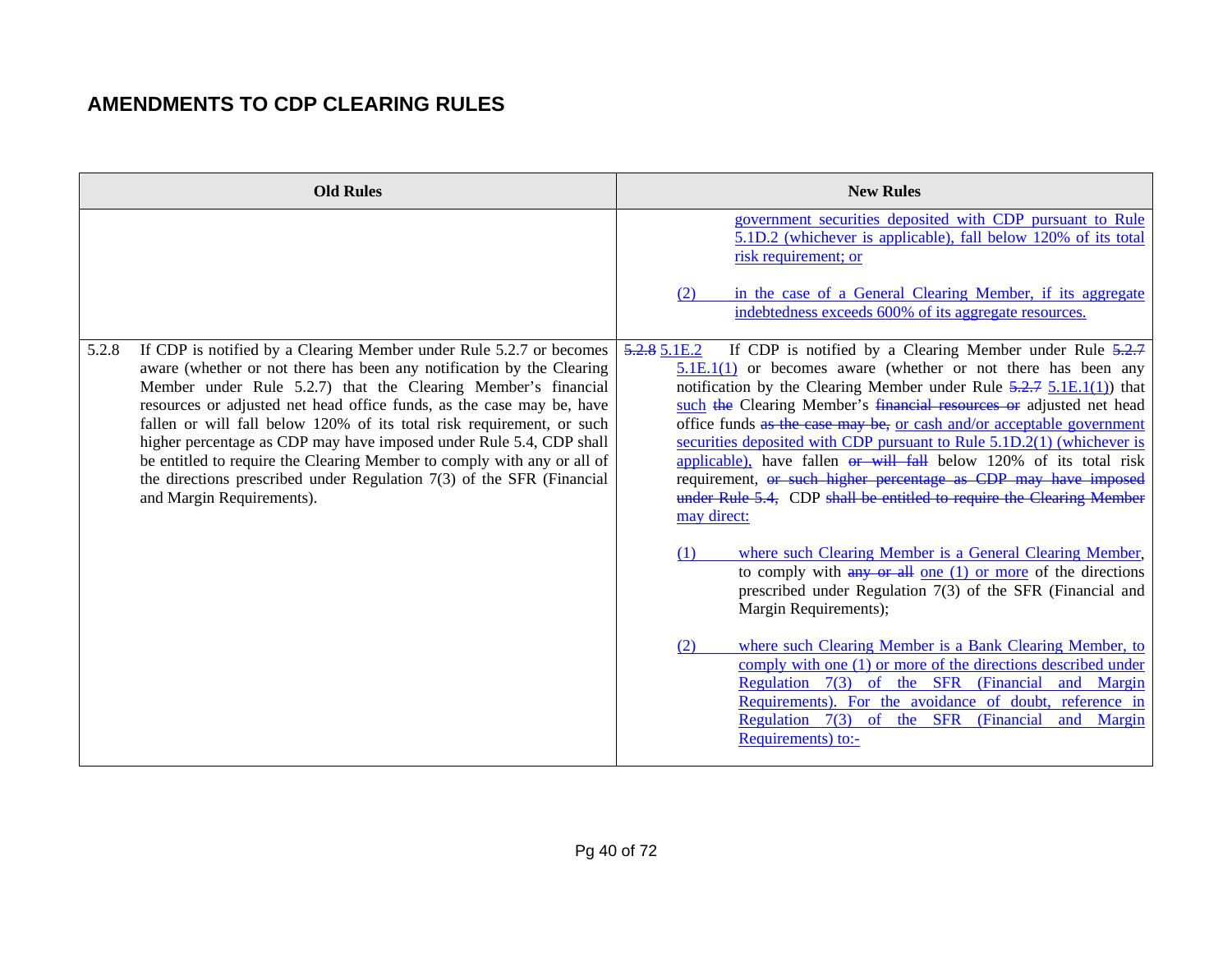| <b>Old Rules</b>                                                                                                       | <b>New Rules</b>                                                                                                                                                                                                                                                                                                                                                                                                                                                                                             |
|------------------------------------------------------------------------------------------------------------------------|--------------------------------------------------------------------------------------------------------------------------------------------------------------------------------------------------------------------------------------------------------------------------------------------------------------------------------------------------------------------------------------------------------------------------------------------------------------------------------------------------------------|
|                                                                                                                        | "customer's positions, margins, collateral, assets and<br>(a)<br>accounts" shall be read to mean customer's positions,<br>margins, collateral, assets and accounts falling within the<br>Bank Clearing Member's business governed by this<br><b>Clearing Rules; and</b>                                                                                                                                                                                                                                      |
|                                                                                                                        | "business" shall be read to mean the Bank Clearing<br>(b)<br>Member's business governed by this Clearing Rules.                                                                                                                                                                                                                                                                                                                                                                                              |
|                                                                                                                        | 5.1E.3 If CDP is notified by a General Clearing Member under Rule 5.1E.1(2)<br>or becomes aware (whether or not there has been any notification by<br>such General Clearing Member under Rule 5.1E.1(2)) that such General<br>Clearing Member's aggregate indebtedness has exceeded 600% of its<br>aggregate resources, CDP may direct such General Clearing Member to<br>comply with one (1) or more of the directions prescribed under<br>Regulation 17(2) of the SFR (Financial and Margin Requirements). |
| <b>Notification Requirement on Financial Resources</b><br>5.2.9                                                        | To delete.                                                                                                                                                                                                                                                                                                                                                                                                                                                                                                   |
| A Clearing Member shall immediately notify CDP if:-                                                                    |                                                                                                                                                                                                                                                                                                                                                                                                                                                                                                              |
| in the case where the Clearing Member is incorporated in<br>(1)<br>Singapore, its financial resources; or              |                                                                                                                                                                                                                                                                                                                                                                                                                                                                                                              |
| in the case where the Clearing Member is incorporated outside<br>(2)<br>Singapore, its adjusted net head office funds, |                                                                                                                                                                                                                                                                                                                                                                                                                                                                                                              |
| fall below 150% of its total risk requirement.                                                                         |                                                                                                                                                                                                                                                                                                                                                                                                                                                                                                              |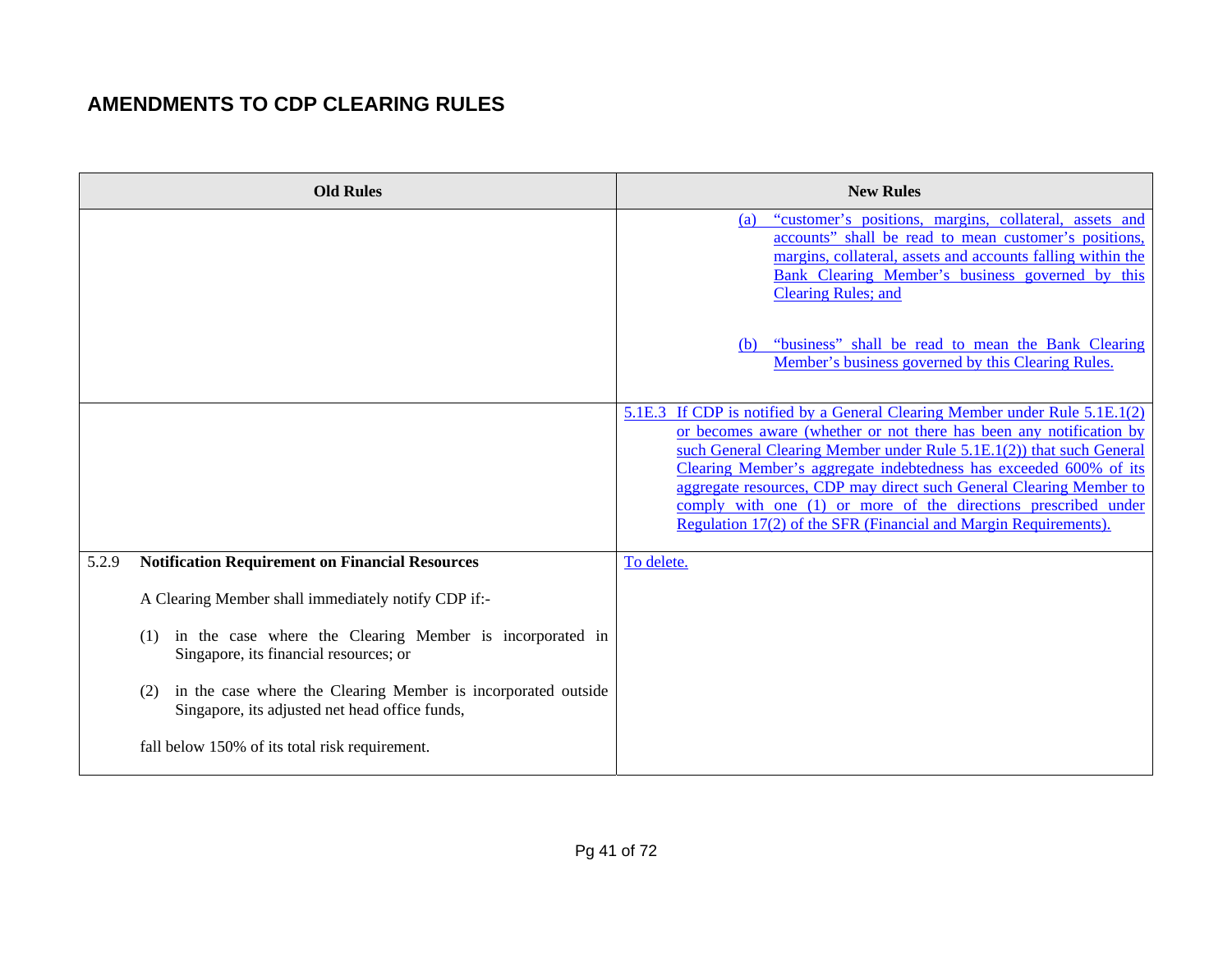| <b>Old Rules</b>                                                                                                                                                                                                                                                                                                                                                                                                                                                                                 | <b>New Rules</b>                                                                                                                                                                                                                                                                                                                                                                                                                                                                                                                                                                                                                                                                                     |
|--------------------------------------------------------------------------------------------------------------------------------------------------------------------------------------------------------------------------------------------------------------------------------------------------------------------------------------------------------------------------------------------------------------------------------------------------------------------------------------------------|------------------------------------------------------------------------------------------------------------------------------------------------------------------------------------------------------------------------------------------------------------------------------------------------------------------------------------------------------------------------------------------------------------------------------------------------------------------------------------------------------------------------------------------------------------------------------------------------------------------------------------------------------------------------------------------------------|
|                                                                                                                                                                                                                                                                                                                                                                                                                                                                                                  | NOTIFICATION REQUIREMENTS OF CLEARING MEMBERS<br>5.1F<br><b>INCORPORATED OUTSIDE SINGAPORE</b>                                                                                                                                                                                                                                                                                                                                                                                                                                                                                                                                                                                                       |
|                                                                                                                                                                                                                                                                                                                                                                                                                                                                                                  | 5.1F.1<br>Each<br>Member incorporated<br>outside<br>Singapore<br><b>Clearing</b><br>shall<br>immediately notify CDP if its adjusted net head office funds or cash<br>and/or acceptable government securities deposited with CDP pursuant<br>to Rule 5.1D.2 (whichever is applicable), fall below 150% of its total<br>risk requirement.                                                                                                                                                                                                                                                                                                                                                              |
|                                                                                                                                                                                                                                                                                                                                                                                                                                                                                                  | 5.1F.2 CDP may from time to time prescribe other notification requirements<br>and conditions for exemptions or exceptions therefrom on all or any of<br>the Clearing Members.                                                                                                                                                                                                                                                                                                                                                                                                                                                                                                                        |
| 5.2.10 If CDP is notified by a Clearing Member under Rule 5.2.9 or becomes<br>aware (whether or not there has been any notification by the Clearing<br>Member under Rule 5.2.9) that the Clearing Member's financial<br>resources or adjusted net head office funds, as the case may be, have<br>fallen or will fall below 150% of its total risk requirement, or such<br>higher percentage as CDP may have imposed under Rule 5.4, CDP shall<br>be entitled to require the Clearing Member to:- | 5.2.10 5.1F.3 If CDP is notified by a Clearing Member under Rule 5.2.9<br>5.1F.1 or becomes aware (whether or not there has been any notification<br>by the Clearing Member under Rule 5.2.9 5.1F.1) that such the<br>Clearing Member's financial resources or adjusted net head office<br>funds, as the case may be, or cash and/or acceptable government<br>securities deposited with CDP pursuant to Rule 5.1D.2(1) (whichever is<br>applicable), have fallen below 150% of its total risk requirement, $\theta$<br>such higher percentage as CDP may have imposed under Rule 5.4, CDP<br>shall be entitled to may direct such Clearing Member to do one (1) or<br>more of the following actions: |
| submit the statements of assets and liabilities, financial resources,<br>(1)<br>total risk requirement, aggregate indebtedness, and such other<br>statements as required by CDP at such interval and for such time<br>frame as determined by CDP; and                                                                                                                                                                                                                                            | (1)<br>submit (where applicable), the statements of assets and<br>liabilities, financial resources, adjusted net head office funds,<br>cash and/or acceptable government securities deposited with<br>CDP, aggregate indebtedness, total risk requirement, and such<br>other statements as required by CDP at such interval and for                                                                                                                                                                                                                                                                                                                                                                  |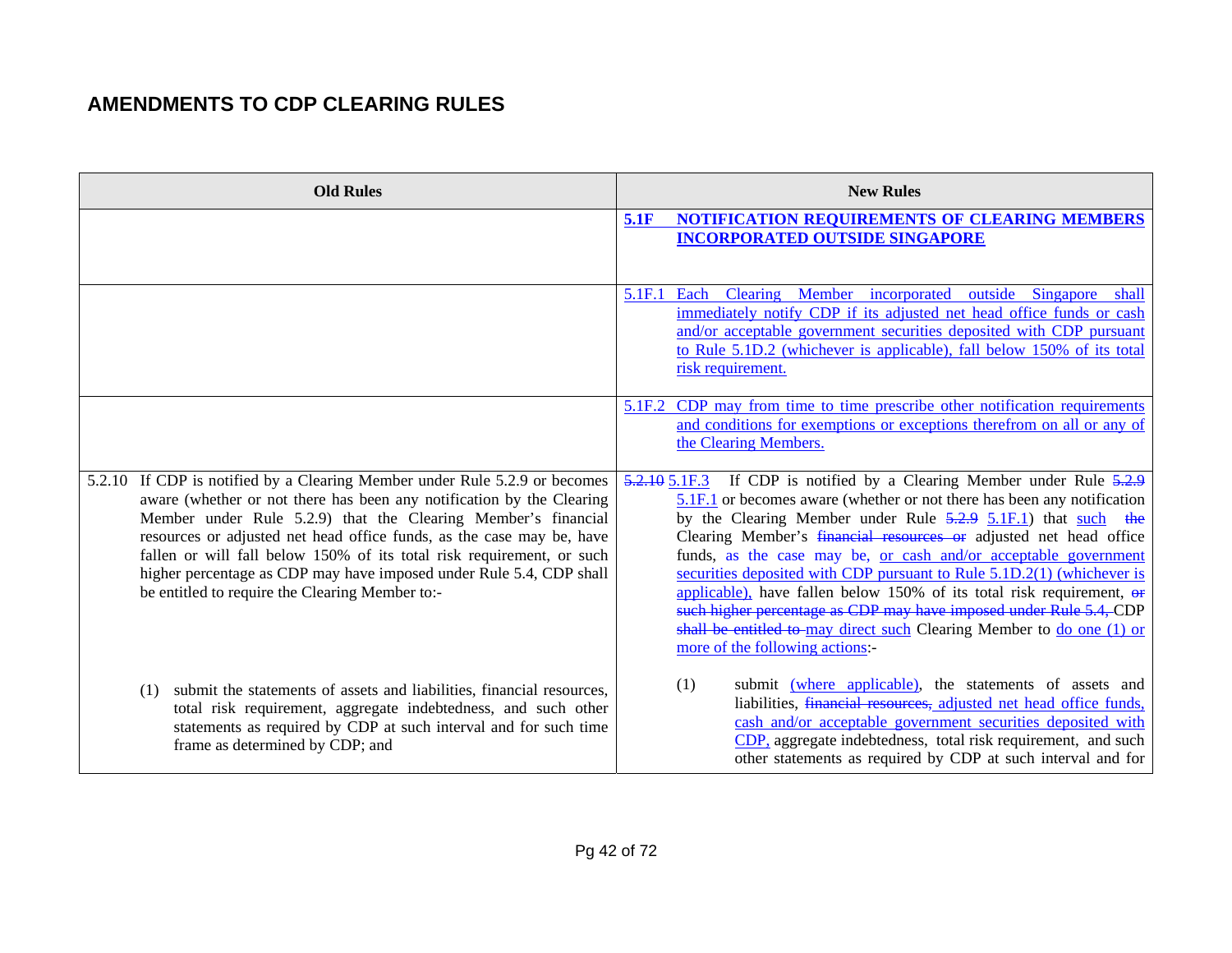| <b>Old Rules</b>                                                                                                                                                                                                                                                                                                                                                                  | <b>New Rules</b>                                                                                                                                                                                                                                                                                                                                                                                                                                                                                                                                                                                                                                                                                                                                                                            |
|-----------------------------------------------------------------------------------------------------------------------------------------------------------------------------------------------------------------------------------------------------------------------------------------------------------------------------------------------------------------------------------|---------------------------------------------------------------------------------------------------------------------------------------------------------------------------------------------------------------------------------------------------------------------------------------------------------------------------------------------------------------------------------------------------------------------------------------------------------------------------------------------------------------------------------------------------------------------------------------------------------------------------------------------------------------------------------------------------------------------------------------------------------------------------------------------|
| operate its business in such manner and on such conditions as CDP<br>(2)                                                                                                                                                                                                                                                                                                          | such time frame as may be determined by CDP; and<br>operate its business, or in the case of a Bank Clearing Member,<br>(2)                                                                                                                                                                                                                                                                                                                                                                                                                                                                                                                                                                                                                                                                  |
| may impose.                                                                                                                                                                                                                                                                                                                                                                       | its business governed by this Clearing Rules, in such manner<br>and on such conditions as CDP may impose.                                                                                                                                                                                                                                                                                                                                                                                                                                                                                                                                                                                                                                                                                   |
| 5.2.11 Qualifying Letter of Credit                                                                                                                                                                                                                                                                                                                                                | <b>QUALIFYING LETTER OF CREDIT</b><br>5.2.11 5.1G                                                                                                                                                                                                                                                                                                                                                                                                                                                                                                                                                                                                                                                                                                                                           |
| (1)<br>For the purpose of Rule 5.2, a Clearing Member may include 1 or more<br>qualifying letter(s) of credit in its calculation of financial resources, or adjusted<br>net head office funds, as the case may be, subject to the total amount payable<br>under the qualifying letter(s) of credit or 50% of the Clearing Member's total<br>risk requirement, whichever is lower. | $(4)$ 5.1G.1<br>For the purpose of Rule 5.2 Rules 5.1D, 5.1E and 5.1F, a<br>Clearing Member may include <u>one</u> $(1)$ or more qualifying letter(s) of credit<br>deposited with CDP in its calculation of financial resources, or adjusted net head<br>office funds <del>, as the case may be,</del> subject to the total amount payable under the<br>qualifying letter(s) of credit or 50% of the Clearing Member's its total risk<br>requirement, whichever is lower. In the case of a Clearing Member admitted as a<br>clearing member of CDP and SGX-DC, and which has deposited such<br>qualifying letter(s) of credit with SGX-DC, pursuant to the corresponding<br>provision in the SGX-DC Clearing Rules, it need not deposit another qualifying<br>letter(s) of credit with CDP. |
| For the purpose of Rule $5.2.11(1)$ , a qualifying letter of credit is a<br>(2)<br>legally enforceable and irrevocable letter of credit that is made:-<br>in favour of CDP;<br>(a)                                                                                                                                                                                                | $(2)$ 5.1G.2<br>For the purpose of Rule $\frac{5.2.11(1)}{2.1.6}$ 5.1G.1, a qualifying letter of<br>credit is a legally enforceable and irrevocable letter of credit that is made:-                                                                                                                                                                                                                                                                                                                                                                                                                                                                                                                                                                                                         |
| issued by a bank approved by, and in a form acceptable to CDP; and<br>(b)                                                                                                                                                                                                                                                                                                         | $\left(\frac{a}{b}\right)$ (1) is made in favour of CDP;                                                                                                                                                                                                                                                                                                                                                                                                                                                                                                                                                                                                                                                                                                                                    |
| does not include any letters of credit provided by the Clearing Member<br>(c)<br>to satisfy Rule 7 or any other requirement imposed by CDP.                                                                                                                                                                                                                                       | $\frac{1}{2}$ (2) is issued by a bank approved by, and in a form acceptable to CDP; and<br>$\overline{(e)}$ (3) does not include any letters of credit provided by the Clearing Member<br>to satisfy any other requirement imposed by CDP.                                                                                                                                                                                                                                                                                                                                                                                                                                                                                                                                                  |
| CDP shall reserve the right to call on any of the letter(s) of credit made<br>(3)                                                                                                                                                                                                                                                                                                 |                                                                                                                                                                                                                                                                                                                                                                                                                                                                                                                                                                                                                                                                                                                                                                                             |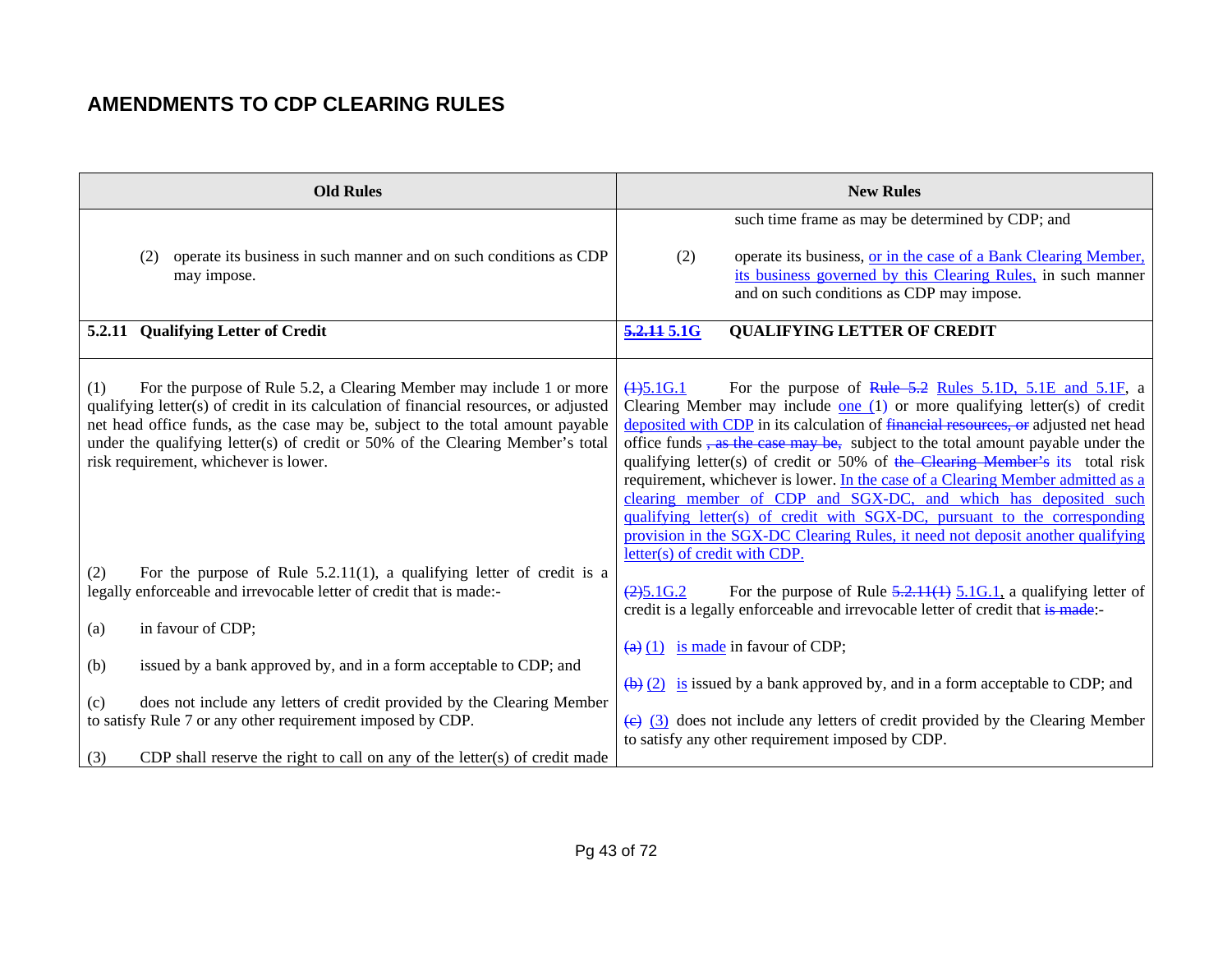| <b>Old Rules</b>                                                                                                               | <b>New Rules</b>                                                                                                                                                                                                                                                                                                                                                                                                                                                                                                                                                                                                                                                                                                                                                                     |
|--------------------------------------------------------------------------------------------------------------------------------|--------------------------------------------------------------------------------------------------------------------------------------------------------------------------------------------------------------------------------------------------------------------------------------------------------------------------------------------------------------------------------------------------------------------------------------------------------------------------------------------------------------------------------------------------------------------------------------------------------------------------------------------------------------------------------------------------------------------------------------------------------------------------------------|
| in favour of CDP pursuant to Rule 5.2.11 and apply the proceeds thereof in<br>respect of the Clearing Member's default to CDP. | CDP shall reserves the right to call on any of the qualifying<br>(3)5.1G.3<br>letter (s) of credit made in favour of CDP pursuant to Rule 5.2.11 furnished<br>pursuant to this Clearing Rules and apply the proceeds thereof in respect of the<br>Clearing Member's default to CDP. In the case of a Clearing Member admitted<br>as a clearing member of CDP and SGX-DC, CDP shall have the discretion to<br>apportion in any manner, the use of the proceeds between CDP and SGX-DC. In<br>deciding on the apportionment, CDP may, in consultation with SGX-DC, take<br>into account factors, including but not limited to, the amount owed by the<br>Clearing Member to CDP and SGX-DC respectively.<br>SECONDARY REQUIREMENT UNDER OPERATIONAL RISK<br>5.1H<br><b>REQUIREMENT</b> |
|                                                                                                                                | For the purposes of calculating the operational risk requirement as<br>5.1H.1<br>prescribed in Third Schedule of the SFR (Financial and Margin<br>Requirements), a Clearing Member shall include a secondary<br>requirement computed in the following manner:-<br>(1) S\$250,000 x number of Trading Members qualified by the Clearing<br>Member, if the Clearing Member clears its own trades executed on<br>the Exchange; or<br>$(2)$ $S\$ 250,000 x (number of Trading Members qualified by the<br>Clearing Member minus 1), if the Clearing Member does not clear<br>its own trades executed on the Exchange.                                                                                                                                                                    |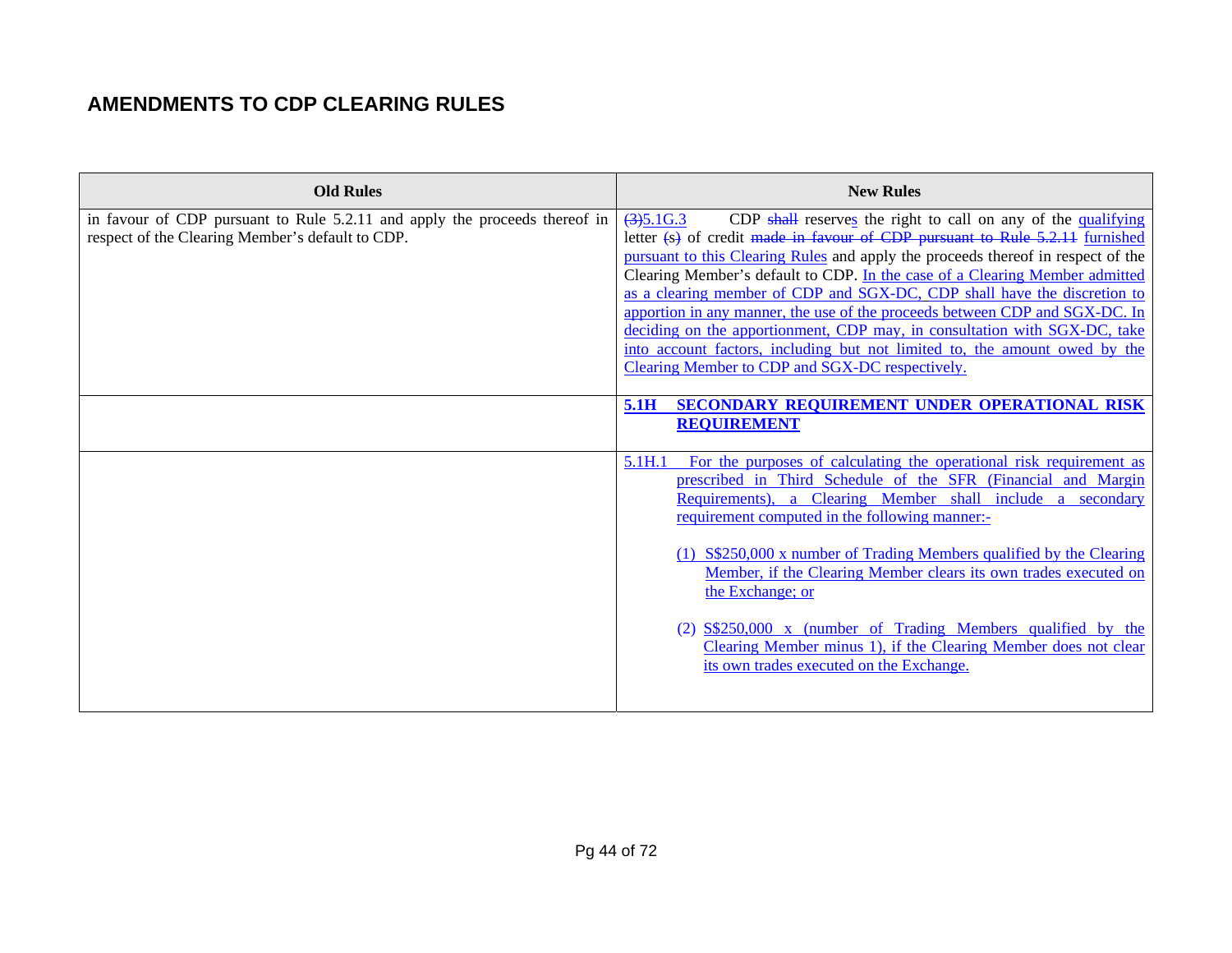|       | <b>Old Rules</b>                                                                                                                                                                                                                                                                                                                                                                                                                                             | <b>New Rules</b>                                                                                                                                                                                                                                                                                                                                                                 |
|-------|--------------------------------------------------------------------------------------------------------------------------------------------------------------------------------------------------------------------------------------------------------------------------------------------------------------------------------------------------------------------------------------------------------------------------------------------------------------|----------------------------------------------------------------------------------------------------------------------------------------------------------------------------------------------------------------------------------------------------------------------------------------------------------------------------------------------------------------------------------|
|       |                                                                                                                                                                                                                                                                                                                                                                                                                                                              | <b>TOTAL RISK REQUIREMENT</b><br><b>5.1I</b>                                                                                                                                                                                                                                                                                                                                     |
|       |                                                                                                                                                                                                                                                                                                                                                                                                                                                              | 5.11.1 5.2.3 (1) Total risk requirement shall be calculated in the<br>prescribed in the Third Schedule of the SFR (Financial and Margin<br>Requirements).<br>$\left(\frac{2}{2}\right)$ For the purposes of calculating total risk requirement under rule<br>$5.2.3(1)$ :<br>$(1)(a)$ structured warrants must be treated according to<br>their<br>classification under the SFA; |
| 5.3   | AGGREGATE INDEBTEDNESS REQUIREMENT                                                                                                                                                                                                                                                                                                                                                                                                                           | To delete                                                                                                                                                                                                                                                                                                                                                                        |
|       |                                                                                                                                                                                                                                                                                                                                                                                                                                                              |                                                                                                                                                                                                                                                                                                                                                                                  |
| 5.3.1 | A Clearing Member shall not cause or permit its aggregate indebtedness<br>to exceed 1,200% of its aggregate resources.                                                                                                                                                                                                                                                                                                                                       | To delete.                                                                                                                                                                                                                                                                                                                                                                       |
| 5.3.2 | If a Clearing Member fails to comply or becomes aware that it will fail<br>to comply with the aggregate indebtedness requirement prescribed<br>under Rule 5.3, or such lower percentage of aggregate indebtedness<br>over aggregate resources as CDP may have imposed under Rule 5.4, it<br>shall immediately notify CDP.                                                                                                                                    | To delete.                                                                                                                                                                                                                                                                                                                                                                       |
| 5.3.3 | Regardless of whether or not there has been any notification by a<br>Clearing Member under Rule 5.3.2, if the aggregate indebtedness of the<br>Clearing Member exceeds 1,200% of its aggregate resources prescribed<br>under Rule 5.3, or such lower percentage of aggregate indebtedness<br>over aggregate resources as CDP may have imposed under Rule 5.4, it<br>shall be deemed a breach of a provision of the Clearing Rules by the<br>Clearing Member. | To delete.                                                                                                                                                                                                                                                                                                                                                                       |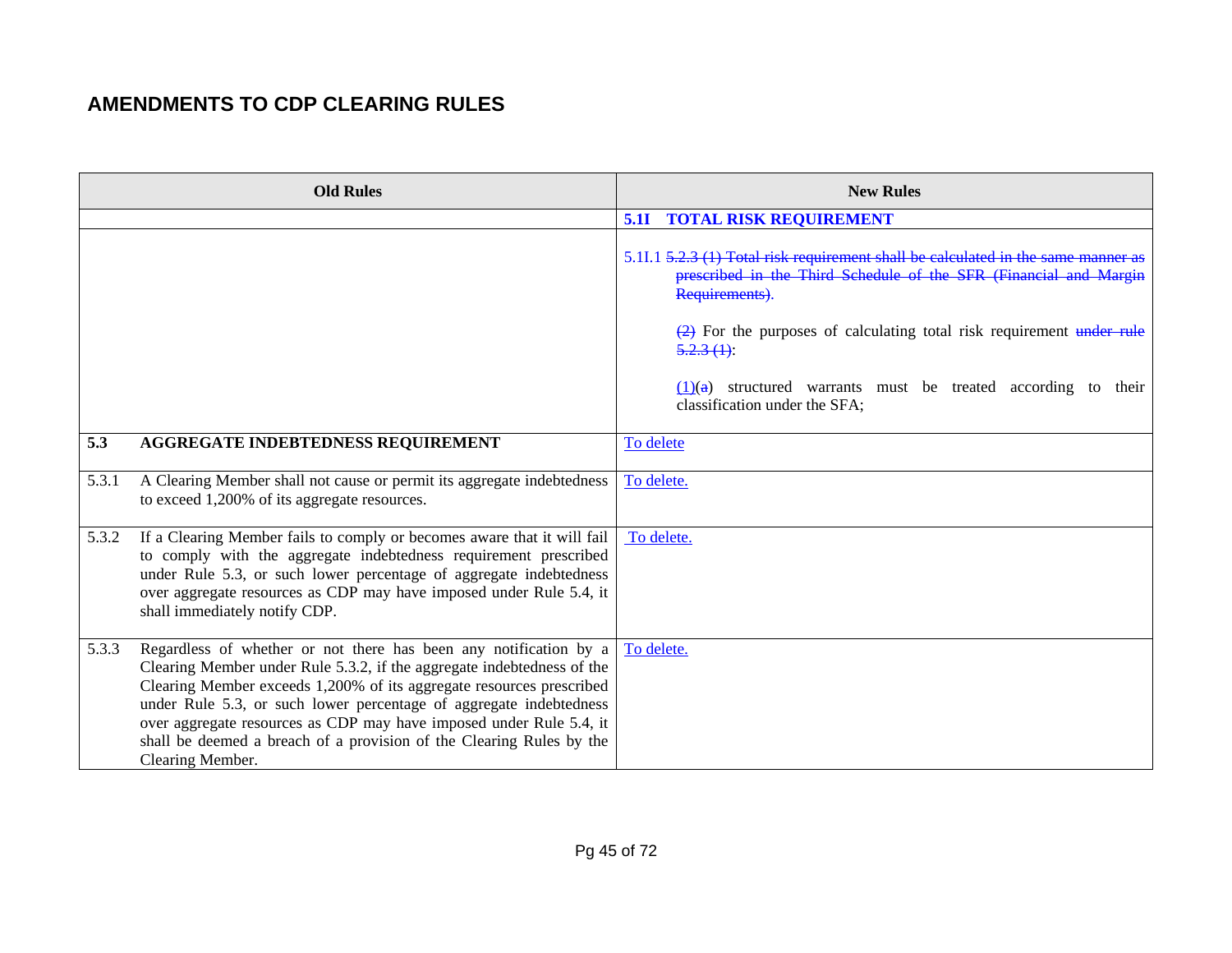| <b>Old Rules</b> |                                                                                                                                                                                                                                                                                                                                                                                                                                                                                                                                                            | <b>New Rules</b>                                                                                                                                                                                                                                                   |  |
|------------------|------------------------------------------------------------------------------------------------------------------------------------------------------------------------------------------------------------------------------------------------------------------------------------------------------------------------------------------------------------------------------------------------------------------------------------------------------------------------------------------------------------------------------------------------------------|--------------------------------------------------------------------------------------------------------------------------------------------------------------------------------------------------------------------------------------------------------------------|--|
| 5.3.4            | <b>Early Warning for Aggregate Indebtedness Requirement</b>                                                                                                                                                                                                                                                                                                                                                                                                                                                                                                | To delete.                                                                                                                                                                                                                                                         |  |
|                  | A Clearing Member shall immediately notify CDP if its aggregate<br>indebtedness exceeds 600% of its aggregate resources.                                                                                                                                                                                                                                                                                                                                                                                                                                   |                                                                                                                                                                                                                                                                    |  |
| 5.3.5            | If CDP is notified by a Clearing Member under Rule 5.3.4 or becomes<br>aware (whether or not there has been any notification by the Clearing<br>Member under Rule 5.3.4) that the Clearing Member's aggregate<br>indebtedness has exceeded or will exceed 600% of its aggregate<br>resources, or such lower percentage as CDP may have imposed under<br>Rule 5.4, CDP shall be entitled to require the Clearing Member to<br>comply with any or all of the directions prescribed under Regulation<br>17(2) of the SFR (Financial and Margin Requirements). | To delete.                                                                                                                                                                                                                                                         |  |
| 5.5              | <b>RESERVE FUND REQUIREMENT</b>                                                                                                                                                                                                                                                                                                                                                                                                                                                                                                                            | 5.5<br><b>RESERVE FUND REQUIREMENT</b>                                                                                                                                                                                                                             |  |
| 5.5.1            | A Clearing Member shall maintain a reserve fund to which a sum of not<br>less than 30% of the audited net profits of each year shall be transferred<br>out of the net profits after due provision has been made for taxation, so<br>long $as:-$                                                                                                                                                                                                                                                                                                            | A General Clearing Member shall maintain a reserve fund to which a<br>5.5.1<br>sum of not less than 30% of the audited net profits of each year shall be<br>transferred out of the its net profits after due provision has been made<br>for taxation, so long as:- |  |
|                  | where it is incorporated in Singapore, the base capital less<br>(1)<br>inappropriate profits in the latest audited accounts of the Clearing<br>Member; or                                                                                                                                                                                                                                                                                                                                                                                                  | where it is incorporated in Singapore, the base capital less<br>(1)<br>inappropriate unappropriated profits in the its latest audited<br>accounts of the Clearing Member; or                                                                                       |  |
|                  | where it is incorporated outside Singapore, the net head office<br>(2)<br>funds of the Clearing Member,                                                                                                                                                                                                                                                                                                                                                                                                                                                    | where it is incorporated outside Singapore, the its net head office<br>(2)<br>funds of the Clearing Member,                                                                                                                                                        |  |
|                  | is less than \$15 million.                                                                                                                                                                                                                                                                                                                                                                                                                                                                                                                                 | is less than $S$15,000,000$ million.                                                                                                                                                                                                                               |  |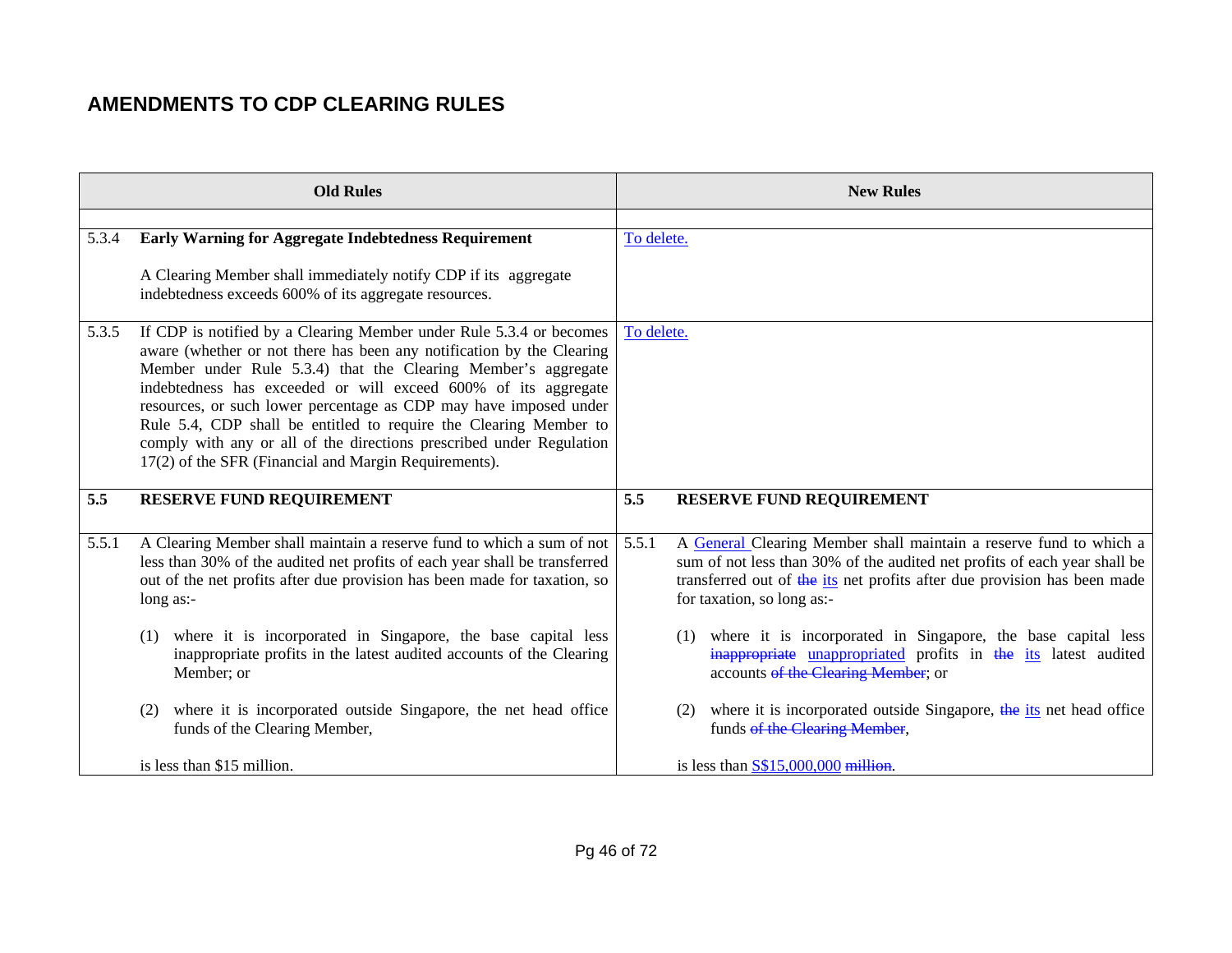|       | <b>Old Rules</b>                                                                                                                                                                                                                                                                                                                                                                          |       | <b>New Rules</b>                                                                                                                                                                                                                                                                                                                                                                                                 |
|-------|-------------------------------------------------------------------------------------------------------------------------------------------------------------------------------------------------------------------------------------------------------------------------------------------------------------------------------------------------------------------------------------------|-------|------------------------------------------------------------------------------------------------------------------------------------------------------------------------------------------------------------------------------------------------------------------------------------------------------------------------------------------------------------------------------------------------------------------|
|       |                                                                                                                                                                                                                                                                                                                                                                                           |       |                                                                                                                                                                                                                                                                                                                                                                                                                  |
| 5.6   | <b>EXPOSURE TO SINGLE CUSTOMER</b>                                                                                                                                                                                                                                                                                                                                                        | 5.6   | <b>EXPOSURE TO SINGLE CUSTOMER</b>                                                                                                                                                                                                                                                                                                                                                                               |
| 5.6.1 | A Clearing Member shall immediately notify CDP if the Clearing<br>Member's exposure to a single customer exceeds 20% of its average<br>aggregate resources. To reduce the Clearing Member's risk exposure to<br>a single customer, CDP shall have the right to impose on the Clearing<br>Member such risk management measures as it deems necessary.                                      | 5.6.1 | A General Clearing Member shall immediately notify CDP if the<br>General Clearing Member's exposure to a single customer exceeds 20%<br>of its average aggregate resources. To reduce the General Clearing<br>Member's risk exposure to a single customer, CDP shall have the right<br>to impose on the General Clearing Member such risk management<br>measures as it deems necessary.                          |
| 5.6.2 | For the purpose of Rule 5.6.1, the full amount of the letter(s) of credit or<br>any part thereof deposited pursuant to Rule 5.2.11 may be taken into<br>account for the calculation of aggregate resources.                                                                                                                                                                               | 5.6.2 | For the purpose of Rule 5.6.1, the full amount of the letter(s) of credit or<br>any part thereof deposited pursuant to Rules 5.2.11 5.1C or 5.1G may be<br>taken into account for the calculation of aggregate resources.                                                                                                                                                                                        |
| 5.6.3 | In Rule 5.6.1, "exposure to a single customer" means:-                                                                                                                                                                                                                                                                                                                                    | 5.6.3 | In Rule 5.6.1, "exposure to a single customer" means:-                                                                                                                                                                                                                                                                                                                                                           |
|       | in the case of securities carried in a customer's account (other than<br>(1)<br>a margin account):-                                                                                                                                                                                                                                                                                       |       | in the case of securities carried in a customer's account (other than<br>(1)<br>a margin account):-                                                                                                                                                                                                                                                                                                              |
|       | for purchase contracts that remain unpaid:-<br>(a)                                                                                                                                                                                                                                                                                                                                        |       | for purchase contracts that remain unpaid:-<br>(a)                                                                                                                                                                                                                                                                                                                                                               |
|       | where the securities purchased have not been delivered<br>(i)<br>to the customer, the excess of the contracted price of the<br>securities purchased by the single customer over the<br>aggregate market value of the securities purchased and<br>such other securities held by the Clearing Member as<br>collateral less any amount due and payable by the<br>Clearing Member to him; and |       | where the securities purchased have not been delivered<br>(i)<br>to the customer, the excess of the contracted price of the<br>securities purchased by the single customer over the<br>aggregate market value of the securities purchased and<br>such other securities held by the <b>General Clearing</b><br>Member as collateral less any amount due and payable<br>by the General Clearing Member to him; and |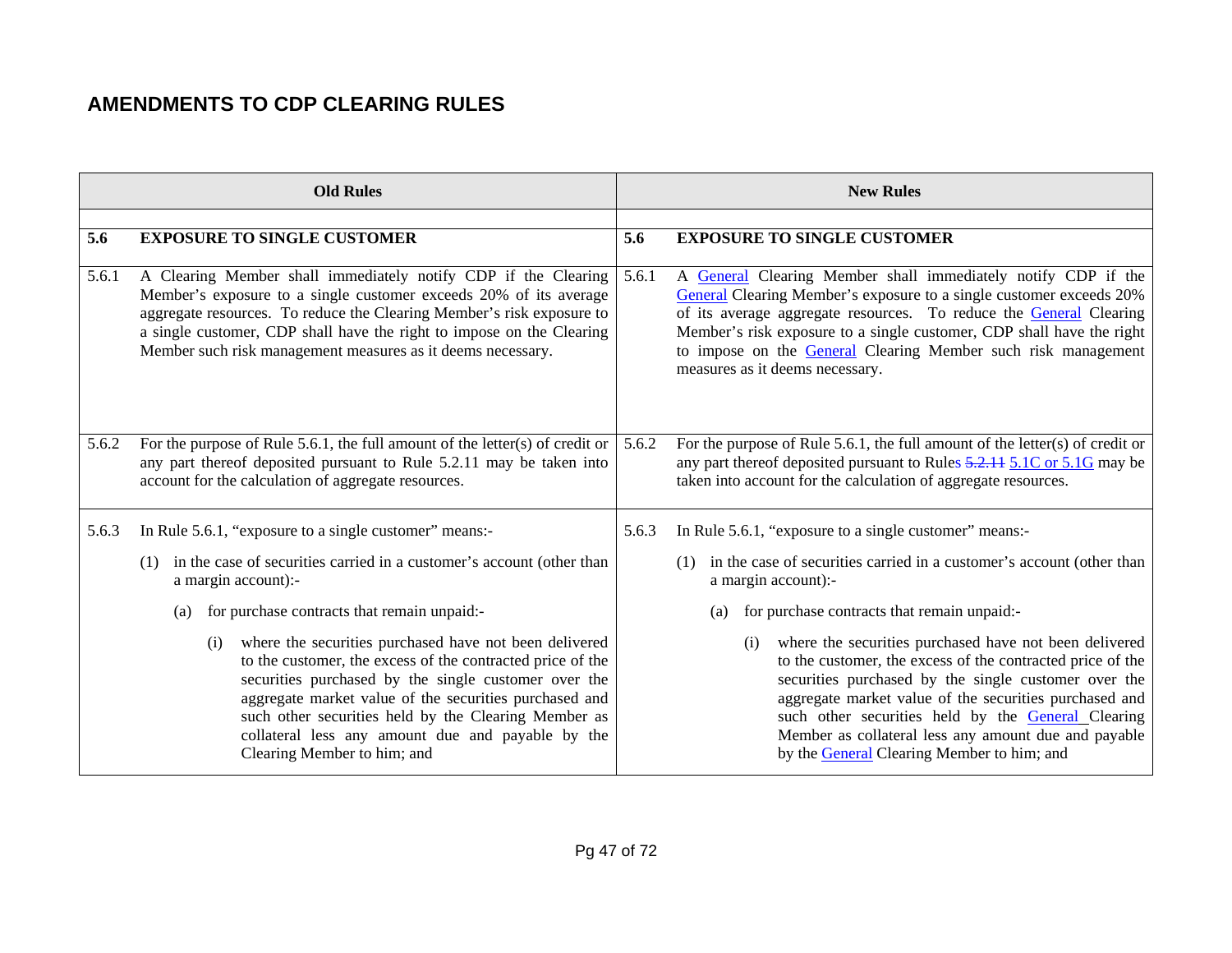| <b>Old Rules</b>                                                                                                                                                                                                                                                                                                                                                                                                                                            | <b>New Rules</b>                                                                                                                                                                                                                                                                                                                                                                                                                                        |
|-------------------------------------------------------------------------------------------------------------------------------------------------------------------------------------------------------------------------------------------------------------------------------------------------------------------------------------------------------------------------------------------------------------------------------------------------------------|---------------------------------------------------------------------------------------------------------------------------------------------------------------------------------------------------------------------------------------------------------------------------------------------------------------------------------------------------------------------------------------------------------------------------------------------------------|
| where the securities purchased have been delivered to<br>(ii)<br>the customer, the excess of the contracted price of the<br>securities purchased over the aggregate market value of<br>all his securities held by the Clearing Member as<br>collateral less any amount due and payable by the<br>Clearing Member to him;                                                                                                                                    | where the securities purchased have been delivered to<br>(ii)<br>the customer, the excess of the contracted price of the<br>securities purchased over the aggregate market value of<br>all his securities held by the General Clearing Member<br>as collateral less any amount due and payable by the<br><b>General</b> Clearing Member to him;                                                                                                         |
| (b) for sale contracts for which delivery has not been made, the<br>excess of the amount of the market value of the securities<br>sold by the single customer over the aggregate of the market<br>value of any of his securities held by the Clearing Member as<br>collateral and the contracted sale price less any amount due<br>and payable by the Clearing Member to him;<br>where the contracts referred to in Rule $5.6.3(1)(a)$ or (b) have<br>(c)   | for sale contracts for which delivery has not been made, the<br>(b)<br>excess of the amount of the market value of the securities<br>sold by the single customer over the aggregate of the market<br>value of any of his securities held by the General Clearing<br>Member as collateral and the contracted sale price less any<br>amount due and payable by the General Clearing Member to<br>him;                                                     |
| been offset by a contra transaction on or before the due date,<br>the exposure shall not include those amounts specified in<br>Rule $5.6.3(1)(a)$ or (b) in respect of such contracts but shall<br>instead include the amount of the contra loss, if any, on the<br>date on which the contra transaction takes effect; and<br>where the contracts referred to in Rule $5.6.3(1)(a)$ or (b) have<br>(d)                                                      | where the contracts referred to in Rule $5.6.3(1)(a)$ or (b) have<br>(c)<br>been offset by a contra transaction on or before the due date,<br>the exposure shall not include those amounts specified in<br>Rule $5.6.3(1)(a)$ or (b) in respect of such contracts but shall<br>instead include the amount of the contra loss, if any, on the<br>date on which the contra transaction takes effect; and                                                  |
| been offset by a force-sale or buying-in transaction after the<br>due date, the exposure shall not include those amounts<br>specified in Rule $5.6.3(1)(a)$ or (b) in respect of such<br>contracts but shall instead include the amount of the loss, if<br>any, arising from the force-sale or buying-in transaction, on<br>the date on which the transaction takes effect;<br>$(1A)$ for the purposes of Rule 5.6.3 $(1)$ "securities" includes structured | where the contracts referred to in Rule $5.6.3(1)(a)$ or (b) have<br>(d)<br>been offset by a force-sale or buying-in transaction after the<br>due date, the exposure shall not include those amounts<br>specified in Rule $5.6.3(1)(a)$ or (b) in respect of such<br>contracts but shall instead include the amount of the loss, if<br>any, arising from the force-sale or buying-in transaction, on<br>the date on which the transaction takes effect; |
| warrants listed on foreign exchanges;                                                                                                                                                                                                                                                                                                                                                                                                                       | $(1A)$ for the purposes of Rule 5.6.3 $(1)$ "securities" includes structured                                                                                                                                                                                                                                                                                                                                                                            |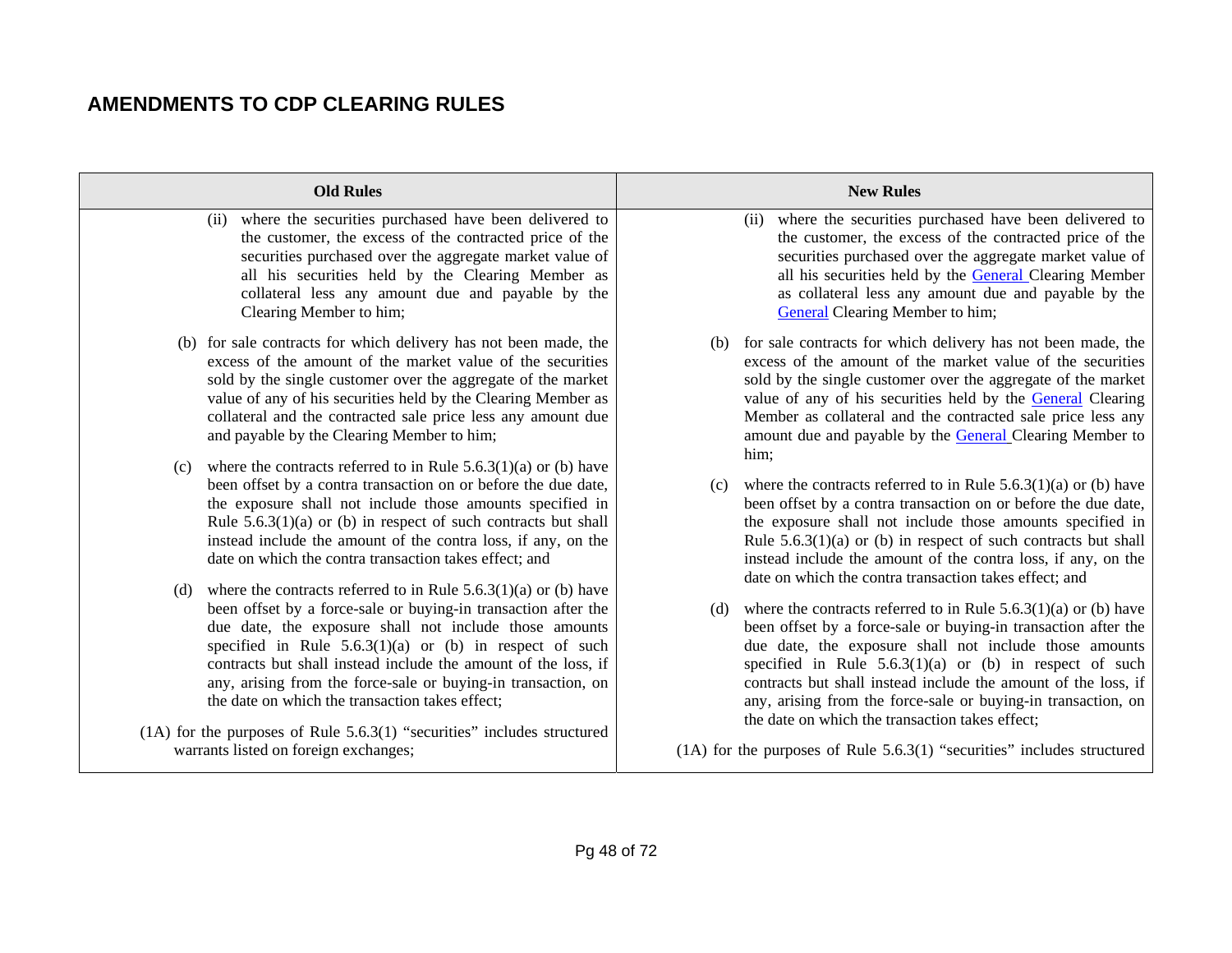| <b>Old Rules</b> |     | <b>New Rules</b>                                                                                                                                                                                                                                                                                                      |            |                                                                                                                                                                                                                                                                                                                                                                                                                                                                             |
|------------------|-----|-----------------------------------------------------------------------------------------------------------------------------------------------------------------------------------------------------------------------------------------------------------------------------------------------------------------------|------------|-----------------------------------------------------------------------------------------------------------------------------------------------------------------------------------------------------------------------------------------------------------------------------------------------------------------------------------------------------------------------------------------------------------------------------------------------------------------------------|
|                  |     |                                                                                                                                                                                                                                                                                                                       |            |                                                                                                                                                                                                                                                                                                                                                                                                                                                                             |
|                  |     | (2) the amount of margin deficiency in the single customer's margin<br>account as determined in accordance with the margin requirements<br>specified by SGX-ST;                                                                                                                                                       |            | warrants listed on foreign exchanges;<br>(2) the amount of margin deficiency in the single customer's margin<br>account as determined in accordance with the margin requirements                                                                                                                                                                                                                                                                                            |
|                  | (3) | the amount of margin deficiency in the single customer's futures<br>account as determined in accordance with the margin requirements<br>specified by SGX-DC;                                                                                                                                                          | (3)        | specified by SGX-ST;<br>the amount of margin deficiency in the single customer's futures<br>account as determined in accordance with the margin requirements                                                                                                                                                                                                                                                                                                                |
|                  | (4) | the excess of the amount owed by the single customer in his<br>options trading account over the market value of options held;                                                                                                                                                                                         | (4)        | specified by SGX-DC;<br>the excess of the amount owed by the single customer in his                                                                                                                                                                                                                                                                                                                                                                                         |
|                  | (5) | the amount of any unsecured interest owed by the single customer;                                                                                                                                                                                                                                                     |            | options trading account over the market value of options held;                                                                                                                                                                                                                                                                                                                                                                                                              |
|                  | (6) | the amount of any unsecured loan, advance and credit facility<br>granted to the single customer;                                                                                                                                                                                                                      | (5)<br>(6) | the amount of any unsecured interest owed by the single customer;<br>the amount of any unsecured loan, advance and credit facility                                                                                                                                                                                                                                                                                                                                          |
|                  | (7) | where the Clearing Member has lent securities to the single<br>customer or is acting as guarantor for the return of securities lent to                                                                                                                                                                                |            | granted to the single customer;                                                                                                                                                                                                                                                                                                                                                                                                                                             |
|                  |     | the single customer, the excess of the amount of the market value<br>of the securities lent to the single customer over the amount of the<br>market value of collateral and cash deposited by the single<br>customer; and                                                                                             | (7)        | where the <b>General</b> Clearing Member has lent securities to the<br>single customer or is acting as guarantor for the return of securities<br>lent to the single customer, the excess of the amount of the market<br>value of the securities lent to the single customer over the amount<br>of the market value of collateral and cash deposited by the single                                                                                                           |
|                  | (8) | where the Clearing Member has deposited collateral with the<br>single customer in respect of securities lent by the single customer                                                                                                                                                                                   |            | customer; and                                                                                                                                                                                                                                                                                                                                                                                                                                                               |
|                  |     | or is acting as guarantor for the return of collateral deposited with<br>the single customer in respect of any securities lent by him, the<br>excess of the amount of the market value of collateral and cash<br>deposited with the single customer over the amount of the market<br>value of securities lent by him. | (8)        | where the <b>General</b> Clearing Member has deposited collateral with<br>the single customer in respect of securities lent by the single<br>customer or is acting as guarantor for the return of collateral<br>deposited with the single customer in respect of any securities lent<br>by him, the excess of the amount of the market value of collateral<br>and cash deposited with the single customer over the amount of the<br>market value of securities lent by him. |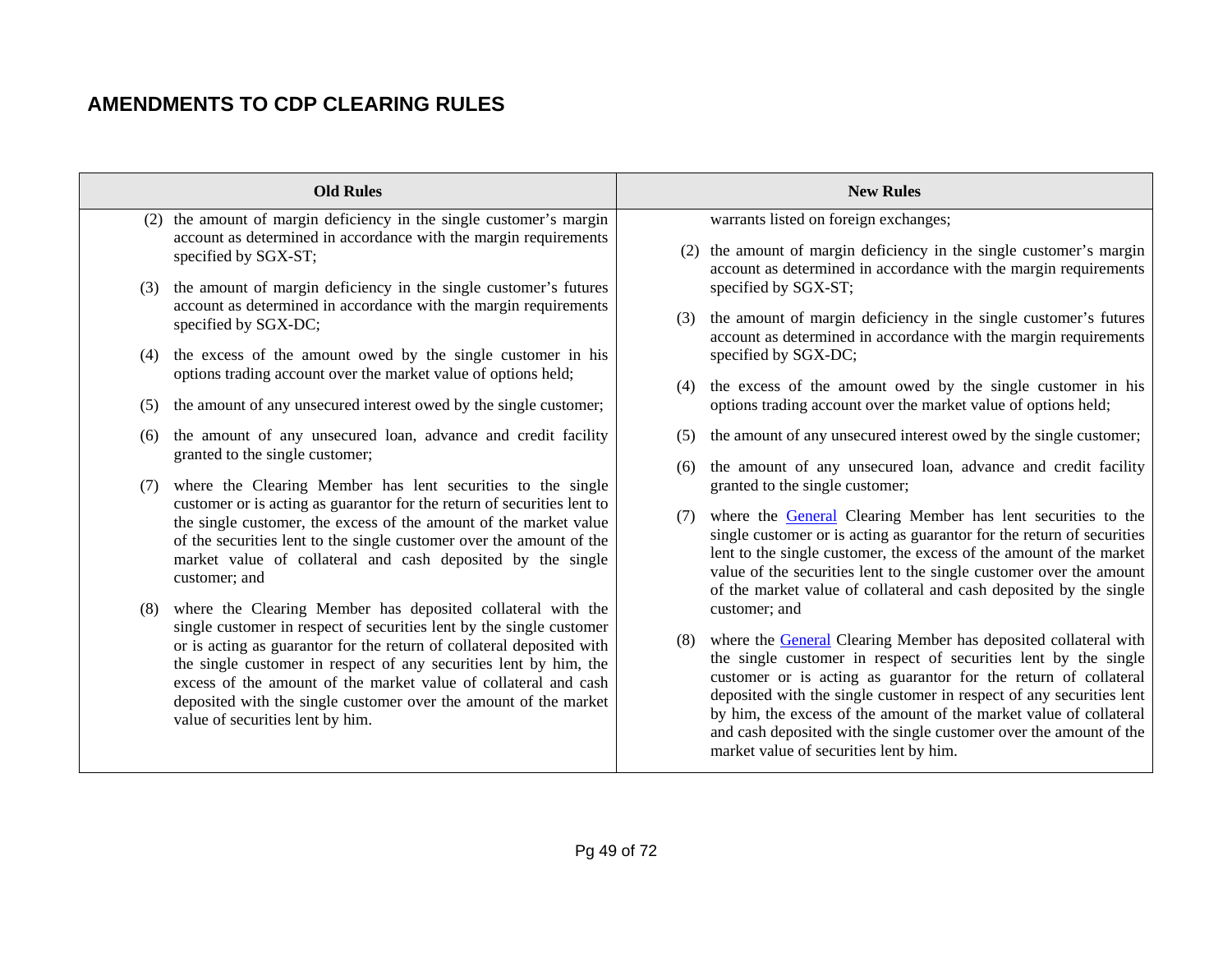|       |     |         | <b>Old Rules</b>                                                                                                                                                                                                                                                                                                                                                                                                                                               |       |     |         | <b>New Rules</b>                                                                                                                                                                                                                                                                                                                                                                                                                                               |
|-------|-----|---------|----------------------------------------------------------------------------------------------------------------------------------------------------------------------------------------------------------------------------------------------------------------------------------------------------------------------------------------------------------------------------------------------------------------------------------------------------------------|-------|-----|---------|----------------------------------------------------------------------------------------------------------------------------------------------------------------------------------------------------------------------------------------------------------------------------------------------------------------------------------------------------------------------------------------------------------------------------------------------------------------|
|       |     |         |                                                                                                                                                                                                                                                                                                                                                                                                                                                                |       |     |         |                                                                                                                                                                                                                                                                                                                                                                                                                                                                |
| 5.6.4 |     |         | For the purposes of Rule 5.6.2, a security is deemed to be carried in a<br>customer's account (other than a margin account) on the contract date<br>specified in the contract note in respect of the transaction in that security<br>or on the exercise date specified in the exercise notice in respect of an<br>option in that security which has been exercised.                                                                                            | 5.6.4 |     |         | For the purpose of Rule $5.6.\overline{23}$ , a security is deemed to be carried in a<br>customer's account (other than a margin account) on the contract date<br>specified in the contract note in respect of the transaction in that security<br>or on the exercise date specified in the exercise notice in respect of an<br>option in that security which has been exercised.                                                                              |
| 5.6.5 |     |         | In Rule 5.6, "single customer" means, in relation to a customer who is:-                                                                                                                                                                                                                                                                                                                                                                                       | 5.6.5 |     |         | In Rule 5.6, "single customer" means, in relation to a customer who is:-                                                                                                                                                                                                                                                                                                                                                                                       |
|       | (1) |         | a person, that person and such group of persons whom the first-<br>mentioned person is able to control or influence;                                                                                                                                                                                                                                                                                                                                           |       |     |         | (1) a person, that person and such group of persons whom the first-<br>mentioned person is able to control or influence;                                                                                                                                                                                                                                                                                                                                       |
|       |     | Act; or | a corporation, that corporation and any other corporation or group<br>of corporations which is or are deemed to be related to the first-<br>mentioned corporation pursuant to section $4(1)$ of the Companies                                                                                                                                                                                                                                                  |       |     | Act; or | a corporation, that corporation and any other corporation or group<br>of corporations which is or are deemed to be related to the first-<br>mentioned corporation pursuant to section $4(1)$ of the Companies                                                                                                                                                                                                                                                  |
|       |     |         | a person, that person                                                                                                                                                                                                                                                                                                                                                                                                                                          |       | (3) |         | a person, that person                                                                                                                                                                                                                                                                                                                                                                                                                                          |
|       |     | (a)     | and any corporation whose issued share capital is 50% or<br>more owned by those persons mentioned in Rule $5.6.5(1)$ or<br>those corporations mentioned in Rule $5.6.5(2)$ ; or                                                                                                                                                                                                                                                                                |       |     | (a)     | and any corporation whose issued share capital is 50% or<br>more owned by those persons mentioned in Rule $5.6.5(1)$ or<br>those corporations mentioned in Rule $5.6.5(2)$ ; or                                                                                                                                                                                                                                                                                |
|       |     | (b)     | and any corporation whose composition of board of directors<br>is controlled by those persons mentioned in Rule $5.6.5(1)$ ;<br>and for this purpose the composition of the board of directors<br>shall be deemed to be controlled by those persons, if they, by<br>the exercise of some power exercisable by them without the<br>consent or concurrence or any other person, can appoint or<br>remove all or a majority of the directors of that corporation, |       |     | (b)     | and any corporation whose composition of board of directors<br>is controlled by those persons mentioned in Rule $5.6.5(1)$ ;<br>and for this purpose the composition of the board of directors<br>shall be deemed to be controlled by those persons, if they, by<br>the exercise of some power exercisable by them without the<br>consent or concurrence or any other person, can appoint or<br>remove all or a majority of the directors of that corporation, |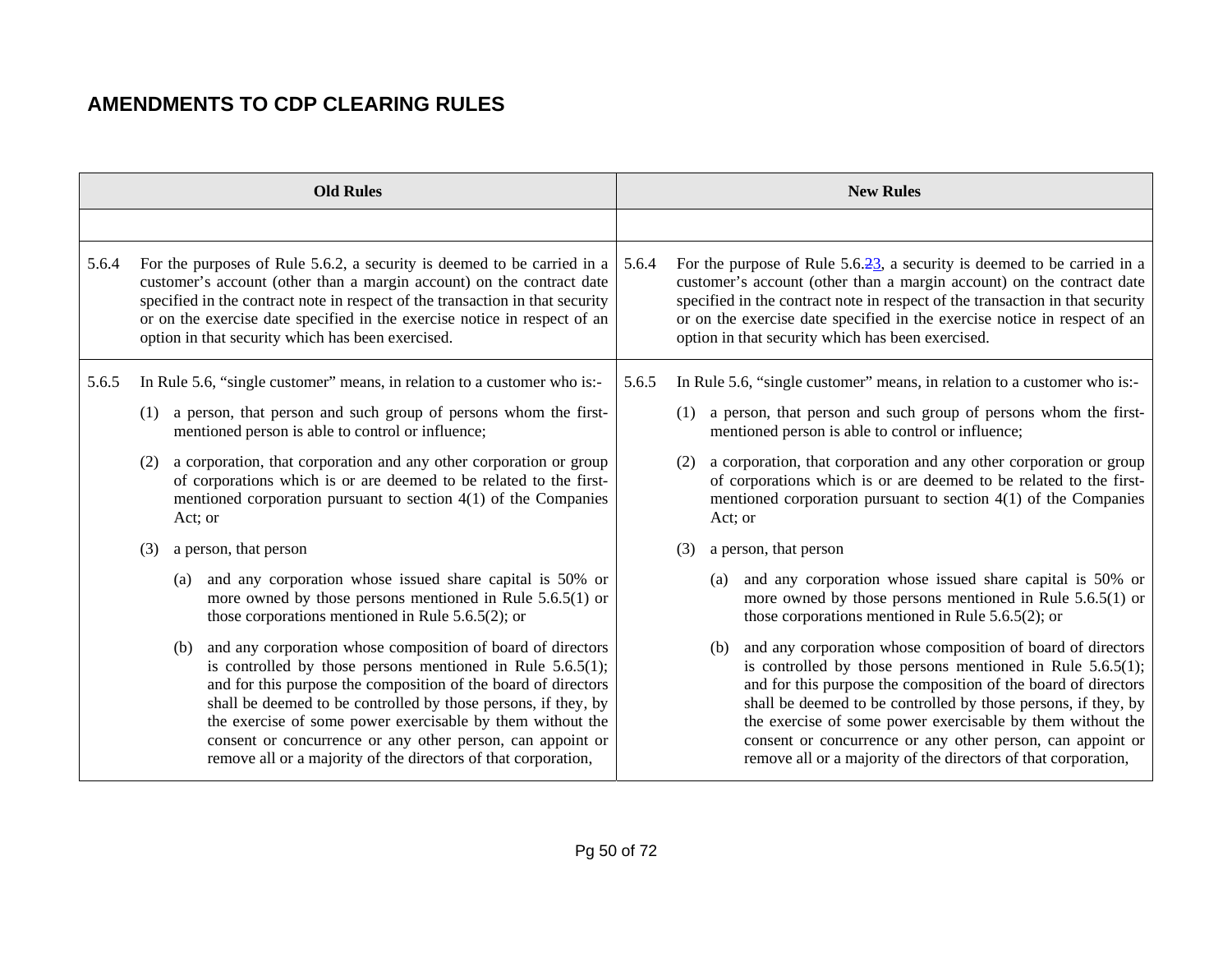|       | <b>Old Rules</b>                                                                                                                                                                                                             | <b>New Rules</b>                                                                                                                                                                                                                                                     |  |
|-------|------------------------------------------------------------------------------------------------------------------------------------------------------------------------------------------------------------------------------|----------------------------------------------------------------------------------------------------------------------------------------------------------------------------------------------------------------------------------------------------------------------|--|
|       | but shall not include the Clearing Member itself.                                                                                                                                                                            | but shall not include the General Clearing Member itself.                                                                                                                                                                                                            |  |
|       | Provided always that a single customer of a Clearing Member shall<br>not include the end customers of any Trading Member who is<br>qualified by the Clearing Member.                                                         | Provided always that a single customer of a General Clearing<br>Member shall not include the end customers of any Trading<br>Member who is qualified by the General Clearing Member.                                                                                 |  |
| 5.7   | <b>EXPOSURE TO SINGLE SECURITY</b>                                                                                                                                                                                           | 5.7<br><b>EXPOSURE TO SINGLE SECURITY</b>                                                                                                                                                                                                                            |  |
| 5.7.1 | A Clearing Member shall immediately notify CDP if the Clearing<br>Member's exposure to a single security (including in respect of any<br>Exchange Trade of any Trading Member qualified by the Clearing<br>Member) exceeds:- | 5.7.1<br>A General Clearing Member shall immediately notify CDP if the<br>General Clearing Member's exposure to a single security (including in<br>respect of any Exchange Trade of any Trading Member qualified by the<br><b>General Clearing Member) exceeds:-</b> |  |
|       | in the case where the security is quoted on SGX-ST or any<br>(1)<br>recognised group A securities exchange, 300% of its average<br>aggregate resources;                                                                      | in the case where the security is quoted on SGX-ST or any<br>(1)<br>recognised group A securities exchange specified in the SFR<br>(Financial and Margin Requirements), 300% of its average<br>aggregate resources;                                                  |  |
|       | in all where the security is quoted other than as specified in Rule<br>(2)<br>5.7.1(1), 100% of its average aggregate resources;                                                                                             | in all where the security is quoted other than as specified in Rule<br>(2)<br>5.7.1(1), 100% of its average aggregate resources;                                                                                                                                     |  |
|       | in the case where the security is approved for quotation on SGX-<br>(3)<br>ST or any recognised group A securities exchange but has not, as<br>yet, been so quoted:-                                                         | in the case where the security is approved for quotation on SGX-<br>(3)<br>ST or any recognised group A securities exchange but has not, as<br>yet, been so quoted:-                                                                                                 |  |
|       | (a) 100% of the average aggregate resources of the Clearing<br>Member if its aggregate resources is less than \$75 million; or                                                                                               | (a) 100% of the average aggregate resources of the General<br>Clearing Member if its aggregate resources is less than \$75                                                                                                                                           |  |
|       | (b) 150% of the average aggregate resources of the Clearing                                                                                                                                                                  | million; or                                                                                                                                                                                                                                                          |  |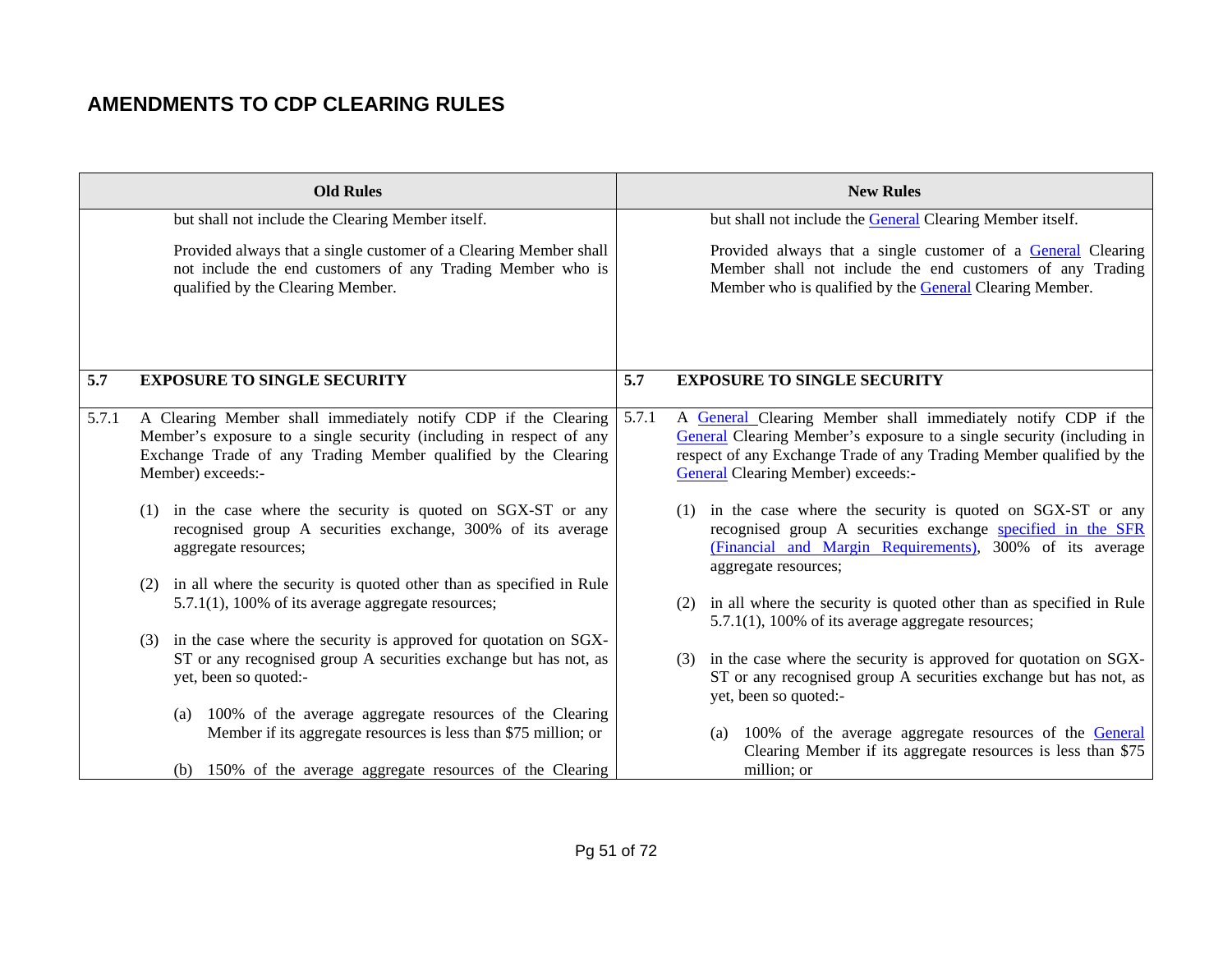| <b>Old Rules</b>                                                                                                                                                                                                                                                                                                                                                                                                                                                                                                                                                                                         | <b>New Rules</b>                                                                                                                                                                                                                                                                                                                                                                                                                                                                                                                                                                                                                               |
|----------------------------------------------------------------------------------------------------------------------------------------------------------------------------------------------------------------------------------------------------------------------------------------------------------------------------------------------------------------------------------------------------------------------------------------------------------------------------------------------------------------------------------------------------------------------------------------------------------|------------------------------------------------------------------------------------------------------------------------------------------------------------------------------------------------------------------------------------------------------------------------------------------------------------------------------------------------------------------------------------------------------------------------------------------------------------------------------------------------------------------------------------------------------------------------------------------------------------------------------------------------|
|                                                                                                                                                                                                                                                                                                                                                                                                                                                                                                                                                                                                          |                                                                                                                                                                                                                                                                                                                                                                                                                                                                                                                                                                                                                                                |
| Member if its aggregate resources is \$75 million or more,<br>provided that the exposure under Rule $5.7.1(3)$ together with the<br>exposure, if any, to securities already quoted, shall not exceed the limit<br>specified in Rule $5.7.1(1)$ ; and<br>(4) 10% of its average aggregate resources if the security is unquoted,<br>but shall not include any security issued by:-<br>any subsidiary of the Clearing Member which is established<br>(a)<br>solely for the purpose of providing research, nominee,<br>custodian or trustee services; or<br>any other company which CDP may approve.<br>(b) | (b) 150% of the average aggregate resources of the General<br>Clearing Member if its aggregate resources is \$75 million or<br>more,<br>provided that the exposure under Rule $5.7.1(3)$ together with the<br>exposure, if any, to securities already quoted, shall not exceed the limit<br>specified in Rule $5.7.1(1)$ ; and<br>(4) 10% of its average aggregate resources if the security is unquoted,<br>but shall not include any security issued by:-<br>any subsidiary of the <b>General</b> Clearing Member which is<br>(a)<br>established solely for the purpose of providing research,<br>nominee, custodian or trustee services; or |
|                                                                                                                                                                                                                                                                                                                                                                                                                                                                                                                                                                                                          | any other company which CDP may approve.<br>(b)                                                                                                                                                                                                                                                                                                                                                                                                                                                                                                                                                                                                |
| 5.7.2 To reduce the Clearing Member's risk exposure to a single security, CDP<br>shall have the right to impose on the Clearing Member such risk<br>management requirements as it thinks fit.                                                                                                                                                                                                                                                                                                                                                                                                            | 5.7.2 To reduce the General Clearing Member's risk exposure to a single<br>security, CDP shall have the right to impose on the General Clearing<br>Member such risk management measures as it thinks fit deems necessary.                                                                                                                                                                                                                                                                                                                                                                                                                      |
| For the purpose of Rule $5.7.1$ , the full amount of the letter(s) of credit or<br>5.7.3<br>any part thereof deposited pursuant to Rule 5.2.11 may be taken into<br>account for the calculation of aggregate resources.                                                                                                                                                                                                                                                                                                                                                                                  | 5.7.3<br>For the purpose of Rule 5.7.1, the full amount of the letter(s) of credit or<br>any part thereof deposited pursuant to Rules 5.2.11 5.1C or 5.1G may be<br>taken into account for the calculation of aggregate resources.                                                                                                                                                                                                                                                                                                                                                                                                             |
| For the purpose of Rule 5.7.1, "exposure to a single security" means:-<br>5.7.4<br>the amount of the single security underwritten or sub-underwritten<br>(1)<br>by or placed with the Clearing Member, after deducting the                                                                                                                                                                                                                                                                                                                                                                               | For the purpose of Rule 5.7.1, "exposure to a single security" means:-<br>5.7.4<br>(1) the amount of the single security underwritten or sub-underwritten<br>by or placed with the General Clearing Member, after deducting                                                                                                                                                                                                                                                                                                                                                                                                                    |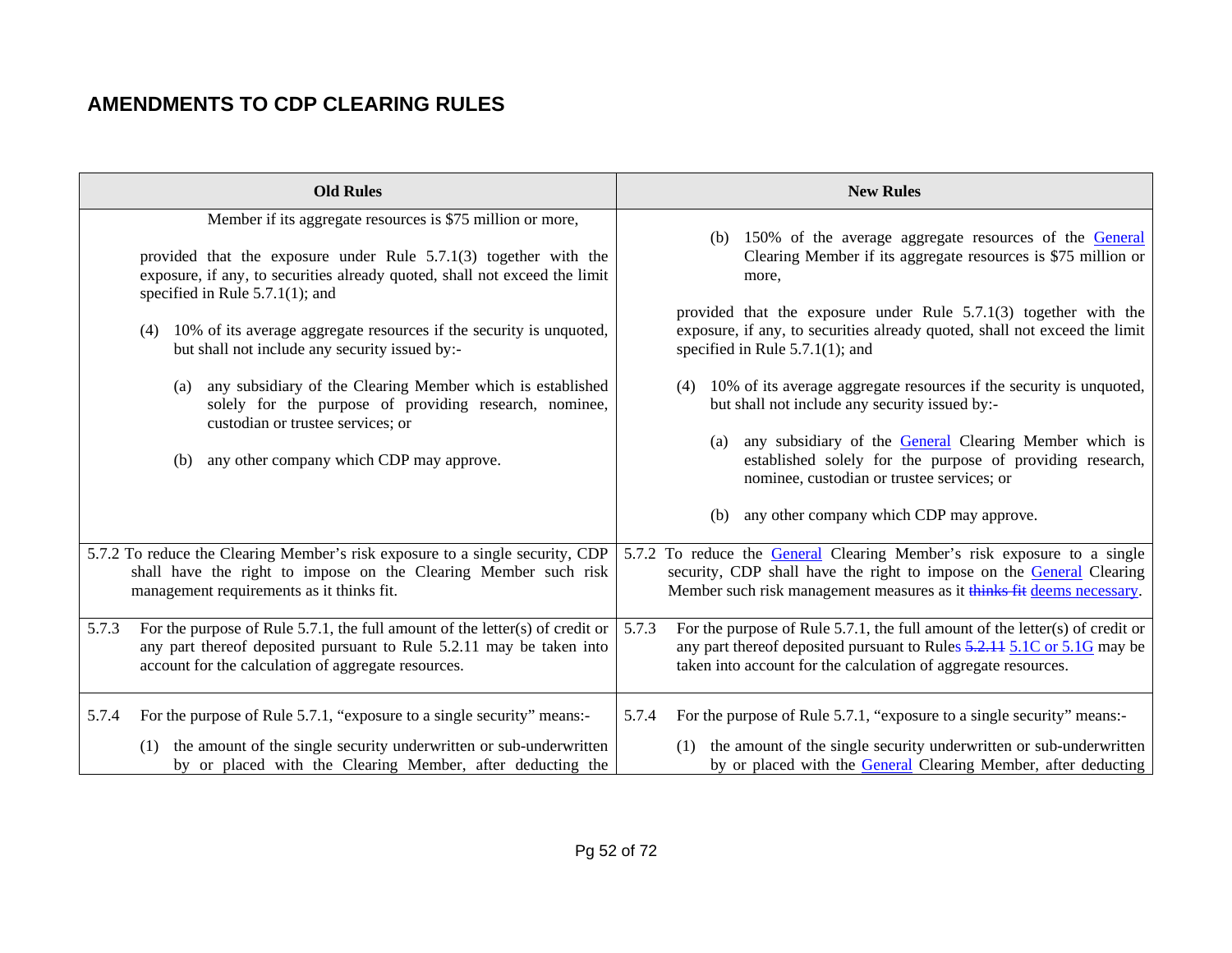| <b>Old Rules</b>                                                                                                                                                                                                                           | <b>New Rules</b>                                                                                                                                                        |
|--------------------------------------------------------------------------------------------------------------------------------------------------------------------------------------------------------------------------------------------|-------------------------------------------------------------------------------------------------------------------------------------------------------------------------|
| amount which the Clearing Member has sub-underwritten or<br>placed with:-                                                                                                                                                                  | the amount which the General<br>Clearing Member has sub-<br>underwritten or placed with:-                                                                               |
| a bank licensed under the Banking Act (Cap. 19);                                                                                                                                                                                           | a bank licensed under the Banking Act ( $\overline{\text{Cap.}}$ Chapter 19);                                                                                           |
| (a)                                                                                                                                                                                                                                        | (a)                                                                                                                                                                     |
| a merchant bank approved as a financial institution under the                                                                                                                                                                              | a merchant bank approved as a financial institution under the                                                                                                           |
| (b)                                                                                                                                                                                                                                        | (b)                                                                                                                                                                     |
| Monetary Authority of Singapore Act (Cap. 186);                                                                                                                                                                                            | Monetary Authority of Singapore Act (Cap. Chapter 186);                                                                                                                 |
| a finance company licensed under the Finance Companies                                                                                                                                                                                     | a finance company licensed under the Finance Companies                                                                                                                  |
| (c)                                                                                                                                                                                                                                        | (c)                                                                                                                                                                     |
| Act (Cap. 108);                                                                                                                                                                                                                            | Act (Cap. Chapter 108);                                                                                                                                                 |
| a company or society registered under the Insurance Act                                                                                                                                                                                    | a company or society registered under the Insurance Act                                                                                                                 |
| (d)                                                                                                                                                                                                                                        | (d)                                                                                                                                                                     |
| (Cap. 142) to carry on insurance business as an insurer;                                                                                                                                                                                   | $(Cap. Chapter 142)$ to carry on insurance business as an                                                                                                               |
| the holder of a Capital Markets Services Licence under the<br>(e)<br>SFA to deal in securities, or trade in futures contracts or for<br>fund management;                                                                                   | insurer:<br>the holder of a Capital Markets Services Licence under the<br>(e)<br>SFA to deal in securities, or trade in futures contracts or for<br>fund management;    |
| a financial institution outside Singapore which is licensed or                                                                                                                                                                             | a financial institution outside Singapore which is licensed or                                                                                                          |
| (f)                                                                                                                                                                                                                                        | (f)                                                                                                                                                                     |
| regulated by a financial services regulatory authority in the                                                                                                                                                                              | regulated by a financial services regulatory authority in the                                                                                                           |
| country in which it is domiciled, and has a long-term credit                                                                                                                                                                               | country in which it is domiciled, and has a long-term credit                                                                                                            |
| rating of investment grade; and                                                                                                                                                                                                            | rating of investment grade; and                                                                                                                                         |
| any other person, provided that:-                                                                                                                                                                                                          | any other person, provided that:-                                                                                                                                       |
| (g)                                                                                                                                                                                                                                        | (g)                                                                                                                                                                     |
| full payment has been received by the Clearing Member                                                                                                                                                                                      | full payment has been received by the <b>General</b> Clearing                                                                                                           |
| (i)                                                                                                                                                                                                                                        | (i)                                                                                                                                                                     |
| for the sub-underwritten, placed, sold or allotted                                                                                                                                                                                         | Member for the sub-underwritten, placed, sold or                                                                                                                        |
| amount; or                                                                                                                                                                                                                                 | allotted amount; or                                                                                                                                                     |
| the sub-underwritten, placed, sold or allotted amount<br>(ii)<br>can be offset against collateral received by the Clearing<br>Member under a netting agreement.<br>the book value of the single security carried long or the market<br>(2) | the sub-underwritten, placed, sold or allotted amount<br>(ii)<br>can be offset against collateral received by the General<br>Clearing Member under a netting agreement. |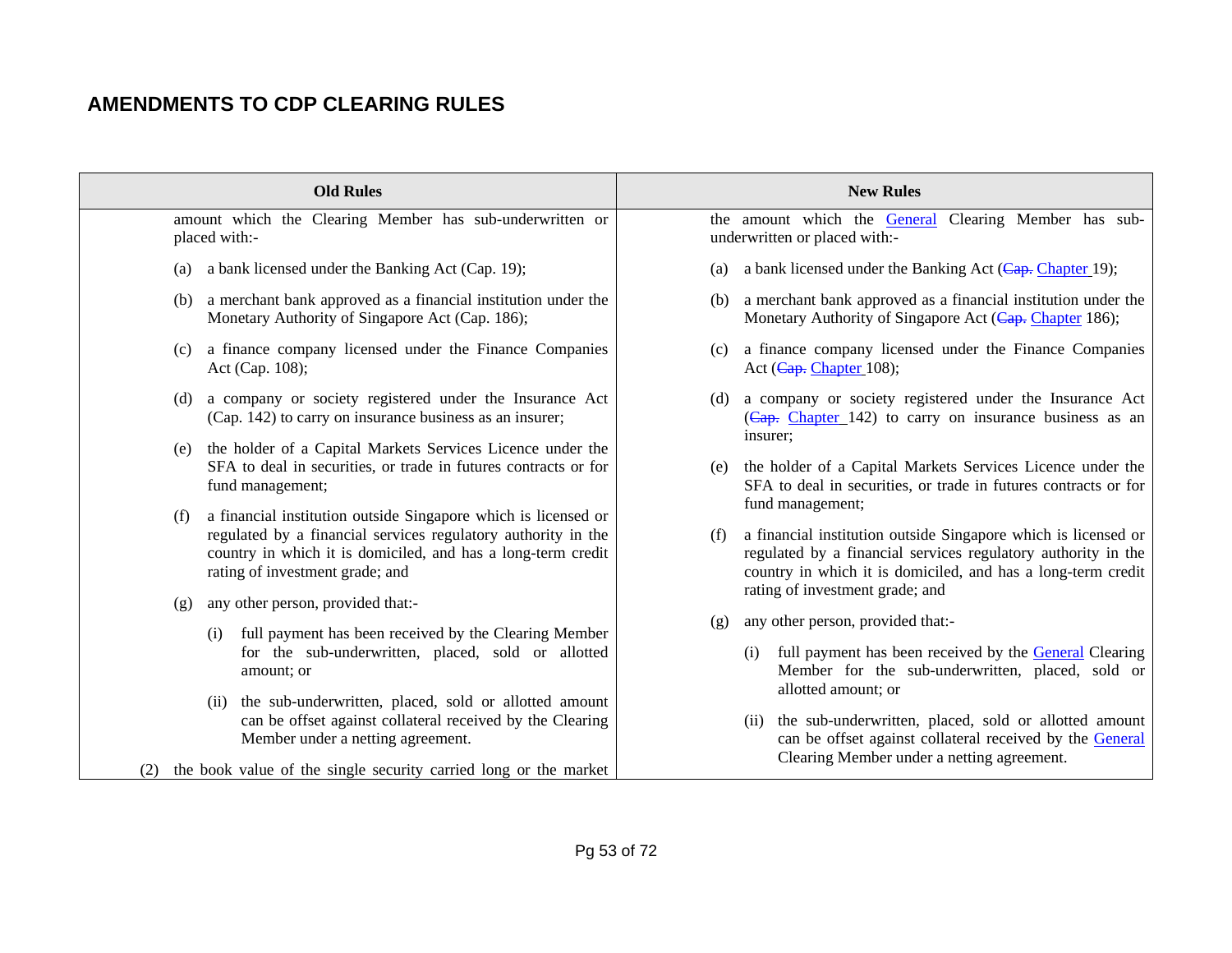|     | <b>Old Rules</b>                                                                                                                                                                                                                                                                                                            | <b>New Rules</b>                                                                                                                                                                                                                                                                        |
|-----|-----------------------------------------------------------------------------------------------------------------------------------------------------------------------------------------------------------------------------------------------------------------------------------------------------------------------------|-----------------------------------------------------------------------------------------------------------------------------------------------------------------------------------------------------------------------------------------------------------------------------------------|
|     | value of the single security carried short in the Clearing Member's<br>own account;<br>(3) for outstanding options in the single security carried in the                                                                                                                                                                    | (2) the book value of the single security carried long or the market<br>value of the single security carried short in the General Clearing<br>Member's own account;                                                                                                                     |
|     | Clearing Member's own options trading account:-<br>the book value of options bought for the account;<br>(a)                                                                                                                                                                                                                 | for outstanding options in the single security carried in the General<br>(3)<br>Clearing Member's own options trading account:-                                                                                                                                                         |
|     | (b) the excess of the market value of the underlying security over                                                                                                                                                                                                                                                          | the book value of options bought for the account;<br>(a)                                                                                                                                                                                                                                |
|     | the exercise price of uncovered call options written for the<br>account; and                                                                                                                                                                                                                                                | the excess of the market value of the underlying security over<br>(b)<br>the exercise price of uncovered call options written for the<br>account; and                                                                                                                                   |
|     | the excess of the exercise price of put options written for the<br>(c)<br>account over the market value of the underlying security;                                                                                                                                                                                         | the excess of the exercise price of put options written for the<br>(c)<br>account over the market value of the underlying security;                                                                                                                                                     |
|     | (4) in relation to the single security carried in a customer's cash<br>accounts, the contract value of the single security to the extent that<br>such amounts have not been paid for, or the market value of the<br>single security to the extent that such securities have not been<br>delivered, whichever is the higher; | in relation to the single security carried in a customer's cash<br>(4)<br>accounts, the contract value of the single security to the extent that<br>such amounts have not been paid for, or the market value of the<br>single security to the extent that such securities have not been |
| (5) | for outstanding options in the single security carried in the                                                                                                                                                                                                                                                               | delivered, whichever is the higher;                                                                                                                                                                                                                                                     |
|     | customer's options trading accounts:-                                                                                                                                                                                                                                                                                       | for outstanding options in the single security carried in the<br>(5)<br>customer's options trading accounts:-                                                                                                                                                                           |
|     | (a) the contract value of the options bought by the customer to<br>the extent that such amounts have not been paid for;                                                                                                                                                                                                     | the contract value of the options bought by the customer to<br>(a)<br>the extent that such amounts have not been paid for;                                                                                                                                                              |
|     | (b) the excess of the market value of the underlying security over<br>the exercise price of uncovered call options written by the<br>customer; and                                                                                                                                                                          | the excess of the market value of the underlying security over<br>(b)<br>the exercise price of uncovered call options written by the<br>customer; and                                                                                                                                   |
|     | the excess of the exercise price of put options written by the<br>(c)<br>customer over the market value of the underlying security;                                                                                                                                                                                         | the excess of the exercise price of put options written by the<br>(c)                                                                                                                                                                                                                   |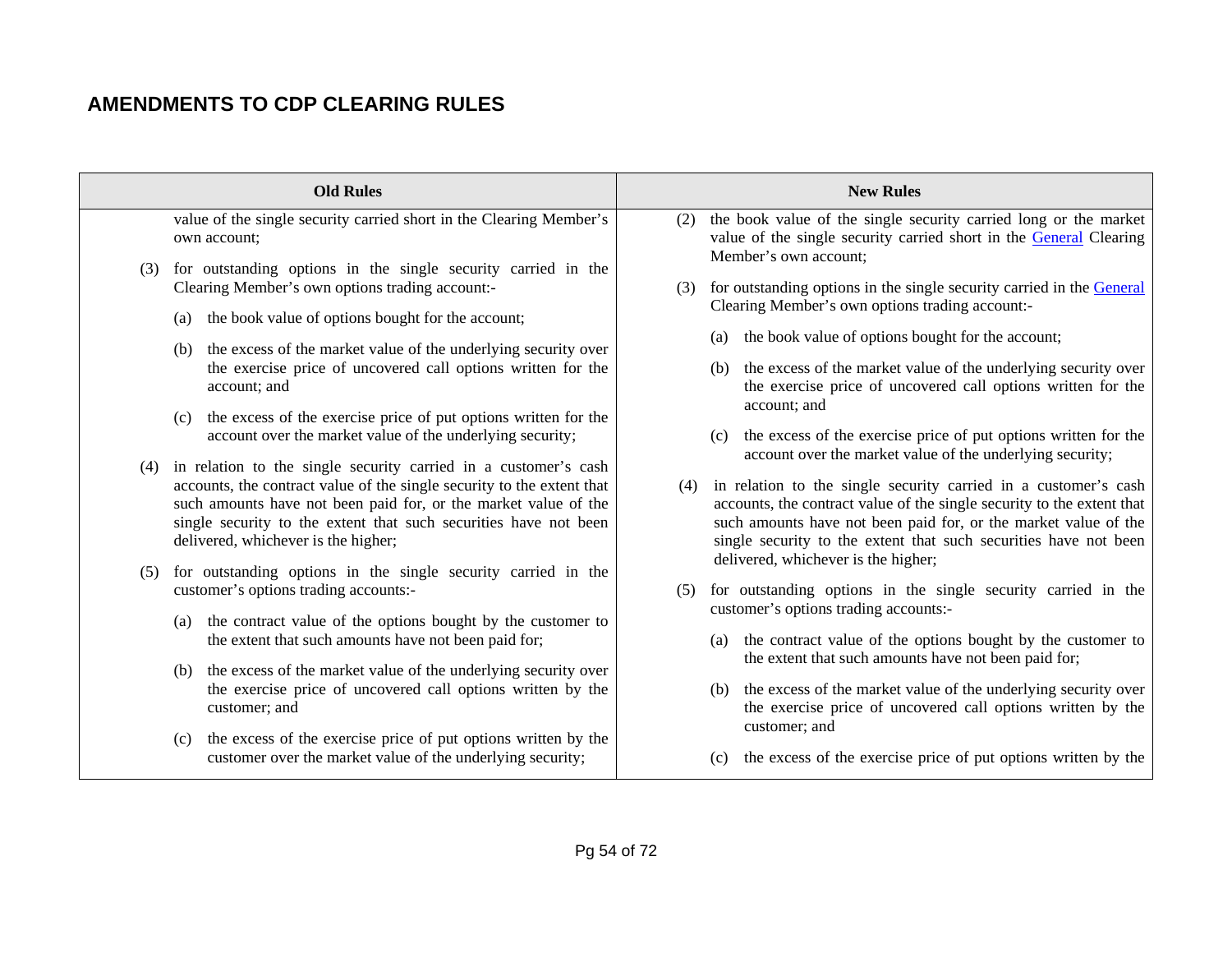|       |     | <b>Old Rules</b>                                                                                                                                                                                                                                     |       | <b>New Rules</b>                                                                                                                                                                                                                                                                |
|-------|-----|------------------------------------------------------------------------------------------------------------------------------------------------------------------------------------------------------------------------------------------------------|-------|---------------------------------------------------------------------------------------------------------------------------------------------------------------------------------------------------------------------------------------------------------------------------------|
|       | (6) | the net amount of the single security borrowed or lent, as the case<br>may be, by the Clearing Member;                                                                                                                                               |       | customer over the market value of the underlying security;<br>the net amount of the single security borrowed or lent, as the case<br>(6)                                                                                                                                        |
|       |     | in relation to a single security bought or carried, or deposited as<br>collateral in the margin accounts, the margin exposure of the                                                                                                                 |       | may be, by the <b>General</b> Clearing Member;                                                                                                                                                                                                                                  |
|       |     | Clearing Member to the single security as determined in<br>accordance with the margin requirements prescribed by SGX-ST;                                                                                                                             |       | in relation to a single security bought or carried, or deposited as<br>(7)<br>collateral in the margin accounts, the margin exposure of the<br>General Clearing Member to the single security as determined in<br>accordance with the margin requirements prescribed by SGX-ST; |
|       | (8) | the amount of interest receivable secured by the single security;                                                                                                                                                                                    |       | the amount of interest receivable secured by the single security;<br>(8)                                                                                                                                                                                                        |
|       | (9) | the amount of loans and advances secured by the single security;<br>and                                                                                                                                                                              |       | the amount of loans and advances secured by the single security;<br>(9)<br>and                                                                                                                                                                                                  |
|       |     | (10) the amount under subscription by the Clearing Member for its own<br>account in relation to a single security which is approved for<br>quotation on SGX-ST or any recognised group A securities<br>exchange but has not, as yet, been so quoted. |       | $(10)$ the amount under subscription by the General Clearing Member<br>for its own account in relation to a single security which is<br>approved for quotation on SGX-ST or any recognised group A<br>securities exchange but has not, as yet, been so quoted.                  |
| 5.7.5 |     | For the purposes of Rule 5.7.4, a security is deemed to be carried in a<br>customer's cash account or a Clearing Member's own account on the<br>contract date specified in the contract note in respect of the transaction                           | 5.7.5 | For the purpose of Rule 5.7.4, a security is deemed to be carried in a<br>customer's cash account or a General Clearing Member's own account<br>on the contract date specified in the contract note in respect of the                                                           |
|       |     | in that security or on the exercise date specified in the exercise notice in<br>respect of an option in that security which has been exercised.                                                                                                      |       | transaction in that security or on the exercise date specified in the<br>exercise notice in respect of an option in that security which has been<br>exercised.                                                                                                                  |
| 5.7.7 |     | Rule 5.7 shall not apply to:-                                                                                                                                                                                                                        | 5.7.7 | Rule 5.7 shall not apply to:-                                                                                                                                                                                                                                                   |
|       | (1) | securities issued by the Singapore Government or any public<br>authority in Singapore and                                                                                                                                                            |       | securities issued by the Singapore Government or any public<br>(1)<br>authority in Singapore and                                                                                                                                                                                |
|       | (2) | the Clearing Member's arbitrage transactions.                                                                                                                                                                                                        |       | the General Clearing Member's arbitrage transactions.<br>(2)                                                                                                                                                                                                                    |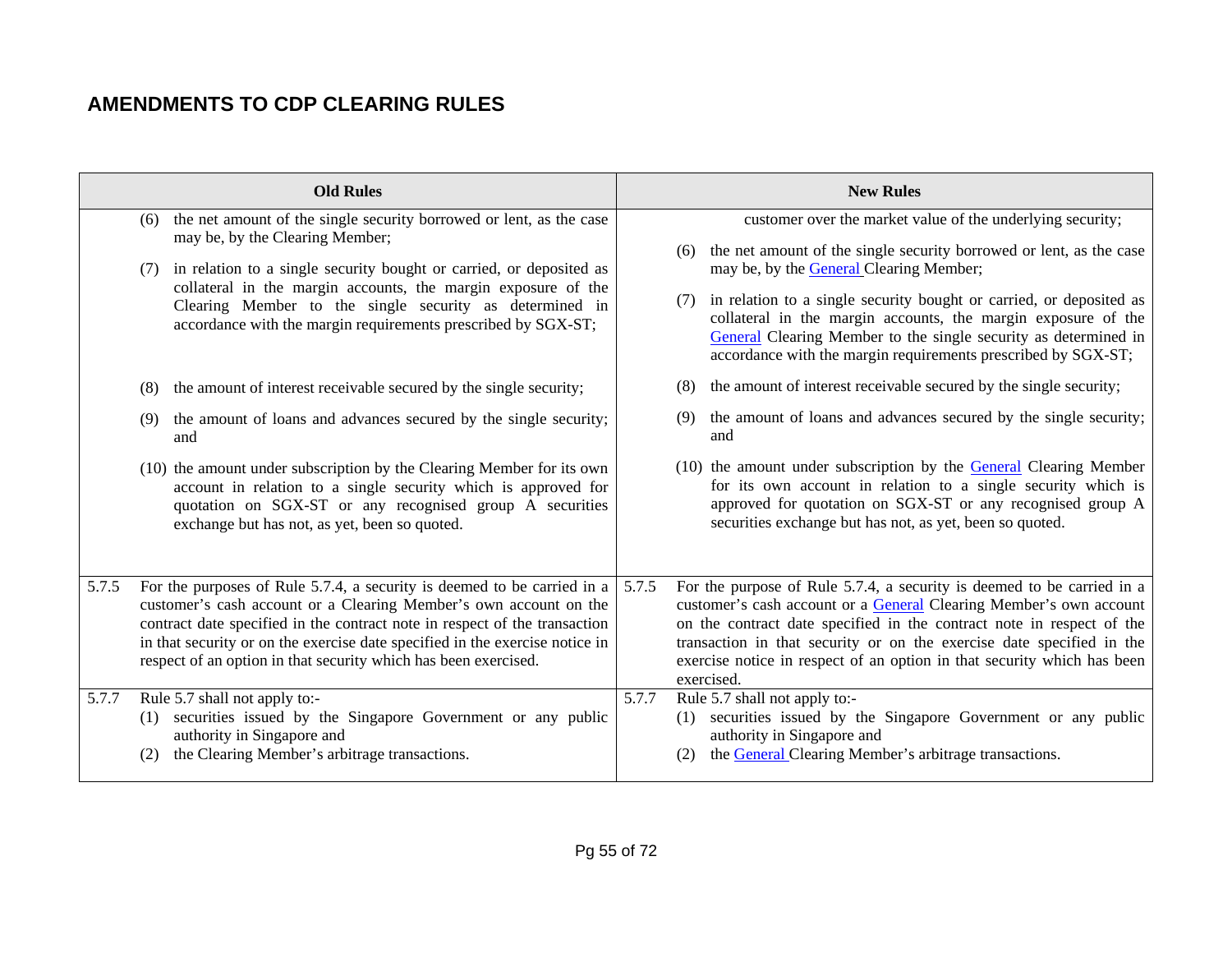|       | <b>Old Rules</b>                                                                                                                                                                                                                                                                                                                                                                                           |       | <b>New Rules</b>                                                                                                                                                                                                                                                                                                                                                                                                                                                                                                                                                                                                                                                                                                                                                                                                                                                       |
|-------|------------------------------------------------------------------------------------------------------------------------------------------------------------------------------------------------------------------------------------------------------------------------------------------------------------------------------------------------------------------------------------------------------------|-------|------------------------------------------------------------------------------------------------------------------------------------------------------------------------------------------------------------------------------------------------------------------------------------------------------------------------------------------------------------------------------------------------------------------------------------------------------------------------------------------------------------------------------------------------------------------------------------------------------------------------------------------------------------------------------------------------------------------------------------------------------------------------------------------------------------------------------------------------------------------------|
| 5.7.8 | For the purposes of Rule 5.7, where a security quoted on SGX-ST or<br>any recognised group A securities exchange has been suspended for<br>more than 30 consecutive days, a Clearing Member shall not permit its<br>exposure to the security to increase in monetary value above the level<br>subsisting on the 30th consecutive day of suspension until such time<br>that the suspension has been lifted. | 5.7.8 | For the purpose of Rule 5.7, where a security quoted on SGX-ST or any<br>recognised group A securities exchange has been suspended for more<br>than thirty (30) consecutive days, a General Clearing Member shall not<br>permit its exposure to the security to increase in monetary value above<br>the level subsisting on the 30th consecutive day of suspension until such<br>time that the suspension has been lifted.                                                                                                                                                                                                                                                                                                                                                                                                                                             |
| 5.8   | <b>MONTHLY RETURNS</b>                                                                                                                                                                                                                                                                                                                                                                                     | 5.8   | <b>MONTHLY RETURNS</b>                                                                                                                                                                                                                                                                                                                                                                                                                                                                                                                                                                                                                                                                                                                                                                                                                                                 |
| 5.8.1 | The Clearing Member shall submit to CDP by the 14th calendar day of<br>each month statements of assets and liabilities, base capital, financial<br>resources, total risk requirement, aggregate indebtedness, and such other<br>statements as CDP may from time to time require in the format<br>specified by CDP.                                                                                         | 5.8.1 | The Each Clearing Member shall submit to CDP by the 14th calendar<br>day of each month statements of assets and liabilities, base capital,<br>financial resources, total risk requirement, aggregate indebtedness,<br>such other statements as CDP may from time to time require in the<br>format specified by CDP must make and keep as a record formal<br>computations of its capital and financial requirements pursuant to:-<br>in the case of a General Clearing Member, Rules 5.1, 5.1A,<br>(1)<br>5.1B, 5.1C, 5.1D, 5.1E, 5.1F, 5.1G, 5.1H, 5.4, 5.5, 5.6 and 5.7;<br><b>or</b><br>in the case of a Bank Clearing Member, Rules 5.1, 5.1A, 5.1B,<br>(2)<br>5.1C, 5.1D, 5.1E, 5.1F, 5.1G, 5.1H and 5.4.<br>The computations must be in such form as CDP may prescribe and<br>submitted to CDP within fourteen (14) calendar days after the end of<br>each month. |
| 5.9   | <b>ANNUAL FINANCIAL AUDIT</b>                                                                                                                                                                                                                                                                                                                                                                              | 5.9   | APPOINTMENT OF AUDITORS AND ANNUAL FINANCIAL<br><b>AUDIT REQUIREMENTS</b>                                                                                                                                                                                                                                                                                                                                                                                                                                                                                                                                                                                                                                                                                                                                                                                              |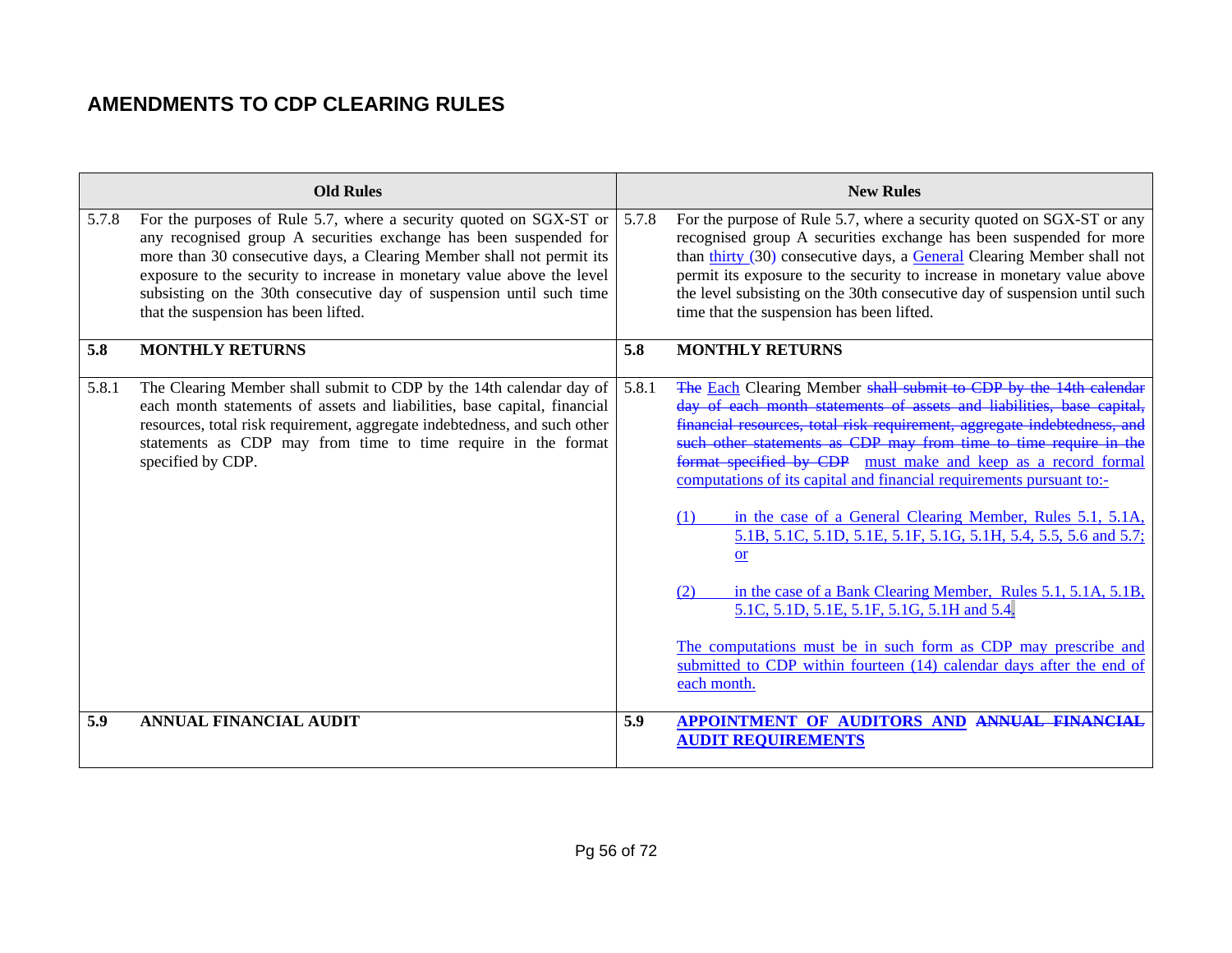| <b>Old Rules</b>                                                                                                                                                                                                                                                                                                                                                                                                                                                                                                                     | <b>New Rules</b>                                                                                                                                                                                                                                                                                                                                                                                                                                                                                                                                                                                                                                                                                                                                                                                                                                                                                                                                                                                                                                                                                                                                                                                                                                                                                                                                                                                                      |
|--------------------------------------------------------------------------------------------------------------------------------------------------------------------------------------------------------------------------------------------------------------------------------------------------------------------------------------------------------------------------------------------------------------------------------------------------------------------------------------------------------------------------------------|-----------------------------------------------------------------------------------------------------------------------------------------------------------------------------------------------------------------------------------------------------------------------------------------------------------------------------------------------------------------------------------------------------------------------------------------------------------------------------------------------------------------------------------------------------------------------------------------------------------------------------------------------------------------------------------------------------------------------------------------------------------------------------------------------------------------------------------------------------------------------------------------------------------------------------------------------------------------------------------------------------------------------------------------------------------------------------------------------------------------------------------------------------------------------------------------------------------------------------------------------------------------------------------------------------------------------------------------------------------------------------------------------------------------------|
| The appointment of the Clearing Member's auditors shall be subject to<br>5.9.1<br>the prior approval of CDP.                                                                                                                                                                                                                                                                                                                                                                                                                         | The appointment of the Clearing Member's auditors shall be subject to<br>5.9.1<br>the prior approval of CDP. A Clearing Member, except for a Bank<br>Clearing Member, shall seek the approval of CDP prior to any<br>appointment of new auditors.                                                                                                                                                                                                                                                                                                                                                                                                                                                                                                                                                                                                                                                                                                                                                                                                                                                                                                                                                                                                                                                                                                                                                                     |
|                                                                                                                                                                                                                                                                                                                                                                                                                                                                                                                                      | 5.9.1A A Bank Clearing Member shall inform CDP of the appointment of any<br>new auditors within seven (7) days of such appointment.                                                                                                                                                                                                                                                                                                                                                                                                                                                                                                                                                                                                                                                                                                                                                                                                                                                                                                                                                                                                                                                                                                                                                                                                                                                                                   |
| The Clearing Member shall, within 5 months after the close of the<br>5.9.2<br>financial year, furnish to CDP the relevant forms which a Clearing<br>Member is required to lodge in the prescribed format under Regulation<br>$27(9)$ <sup>1</sup> of the SFR (Financial and Margin Requirements), audited<br>accounts of the Clearing Member and its subsidiaries and a Certificate,<br>signed by the auditor appointed by the Clearing Member to carry out an<br>annual financial audit, stating, at a minimum:-<br>(CDPCR004/2005) | 5.9.2<br><b>Statutory Audit Report For General Clearing Members</b><br>The Clearing Member shall, within 5 months after the close of the<br>financial year, furnish to CDP the relevant forms which a Clearing<br>Member is required to lodge in the prescribed format under Regulation<br>$27(9)$ <sup>2</sup> of the SFR (Financial and Margin Requirements), audited<br>accounts of the Clearing Member and its subsidiaries and a Certificate,<br>signed by the auditor appointed by the Clearing Member to carry out an<br>annual financial audit, stating, at a minimum:-<br>Without prejudice to such audit and/or reporting requirements as may be<br>imposed by CDP from time to time, a General Clearing Member shall<br>furnish to CDP, within five (5) months of the end of its financial year or<br>within such longer period as may be permitted in writing by CDP, the<br>relevant forms which a General Clearing Member is required to lodge in<br>the prescribed format under Regulation $27(9)^3$ of the SFR (Financial and<br>Margin Requirements), the annual accounts duly audited by, and the<br>certificate of, its auditor or auditors who shall be a public accountant or<br>a firm of public accountants approved by CDP. The certificate shall<br>pertain to the audit conducted by such auditor or auditors in respect of<br>the financial year aforesaid and shall state, at a minimum:- |

 $^{\rm 1}$  Revised, effective 12 October 2005. Circular CDPMC/26/2005 (12 October 2005).

 $^2$  Revised, effective 12 October 2005. Circular CDPMC/26/2005 (12 October 2005).

 $3$  Revised, effective 12 October 2005. Circular CDPMC/26/2005 (12 October 2005).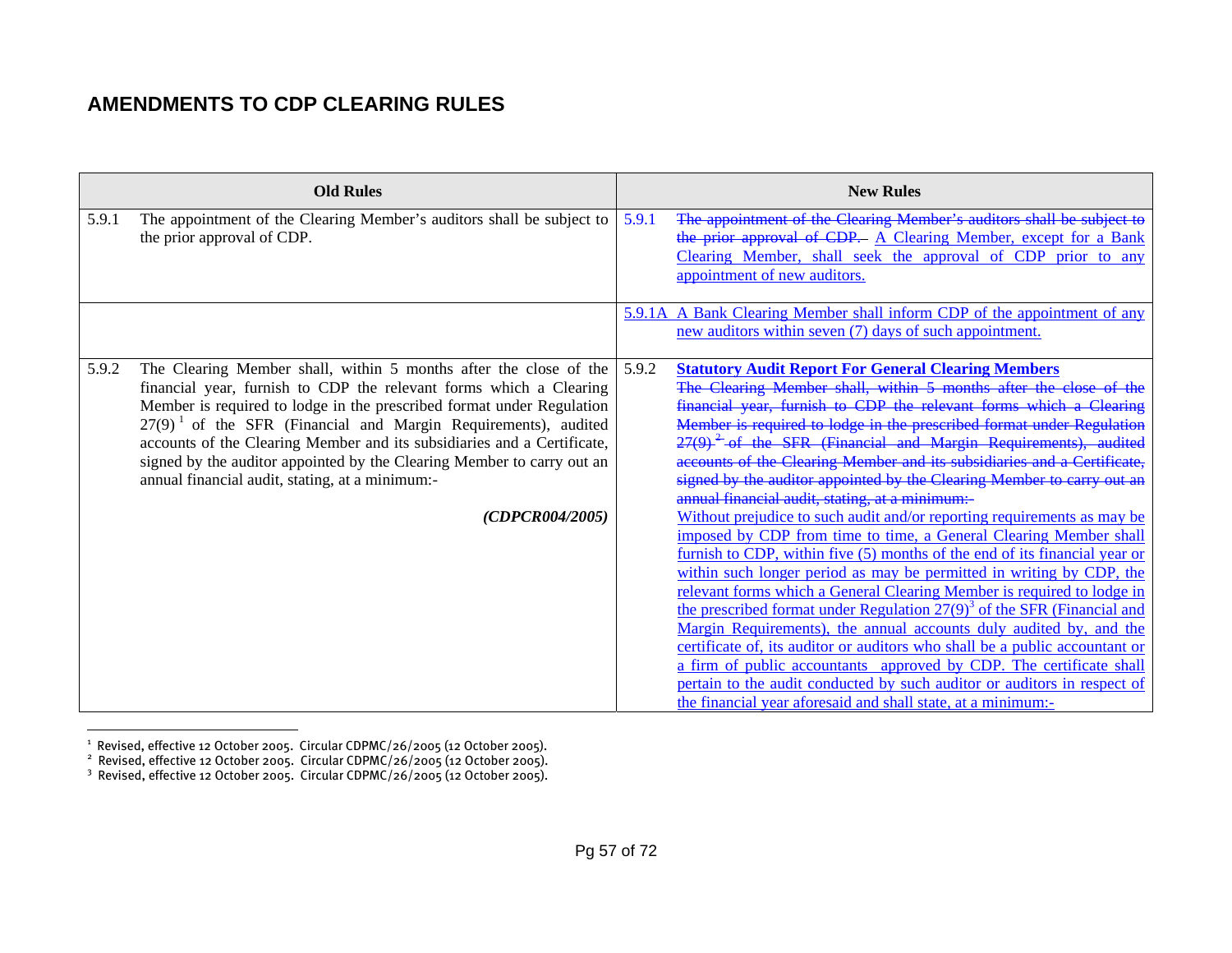|       |     | <b>Old Rules</b>                                                                                                                                                                                                                                                                                                      |       |     | <b>New Rules</b>                                                                                                                                                                                                                                                                                                                                     |
|-------|-----|-----------------------------------------------------------------------------------------------------------------------------------------------------------------------------------------------------------------------------------------------------------------------------------------------------------------------|-------|-----|------------------------------------------------------------------------------------------------------------------------------------------------------------------------------------------------------------------------------------------------------------------------------------------------------------------------------------------------------|
|       |     |                                                                                                                                                                                                                                                                                                                       |       |     | (CDPCR004/2005)                                                                                                                                                                                                                                                                                                                                      |
|       | (1) | whether, in the opinion of the auditor, the Clearing Member has<br>complied with the financial requirements as set out in the Clearing<br>Rules and SFR (Financial and Margin Requirements), and                                                                                                                      |       | (1) | whether, in the opinion of the auditor or auditors, the General<br>Clearing Member has complied with the capital and financial<br>requirements as set out in the this Clearing Rules and the SFR<br>(Financial and Margin Requirements); and                                                                                                         |
|       | (2) | whether, in the opinion of the auditor, the Clearing Member's<br>books of accounts and records are those usual in a business of that<br>nature and appear to have been kept in a proper manner in<br>accordance with the provisions of the Clearing Rules and the SFA,<br>and                                         |       | (2) | whether, in the opinion of the auditor or auditors, the General<br>Clearing Member's books of accounts and records are those<br>usual in a business of that nature and appear to have been kept<br>in a proper manner in accordance with the provisions of the this<br>Clearing Rules and the SFA;                                                   |
|       | (3) | whether, in the opinion of the auditor, the financial position of the<br>Clearing Member is such as to enable it to conduct its business on<br>sound lines, having regard to the nature and volume of the<br>business transacted during its past financial year as shown by its<br>books of accounts and records, and |       | (3) | whether, in the opinion of the auditor or auditors, the financial<br>position of the General Clearing Member is such as to enable it<br>to conduct its business on sound lines grounds, having regard to<br>the nature and volume of the business transacted during its past<br>financial year as shown by its books of accounts and records;<br>and |
|       | (4) | whether he has obtained all the necessary information and<br>explanations for the proper conduct of the audit and to enable him<br>to furnish his Certificate.                                                                                                                                                        |       | (4) | whether he the auditor or auditors has or have obtained all the<br>necessary information and explanations for the proper conduct<br>of the audit and to enable him or them to furnish his or their<br>Certificate.                                                                                                                                   |
| 5.9.3 |     | Where, in the performance of his duties, the Clearing Member's auditor<br>becomes aware:-                                                                                                                                                                                                                             | 5.9.3 |     | Where, in the performance of his or their duties, the General Clearing<br>Member's auditor or auditors becomes or become aware:-                                                                                                                                                                                                                     |
|       | (1) | of any matter which in his opinion adversely affects or may                                                                                                                                                                                                                                                           |       | (1) | of any matter which in his or their opinion adversely affects or<br>may adversely affect the financial position of the General                                                                                                                                                                                                                       |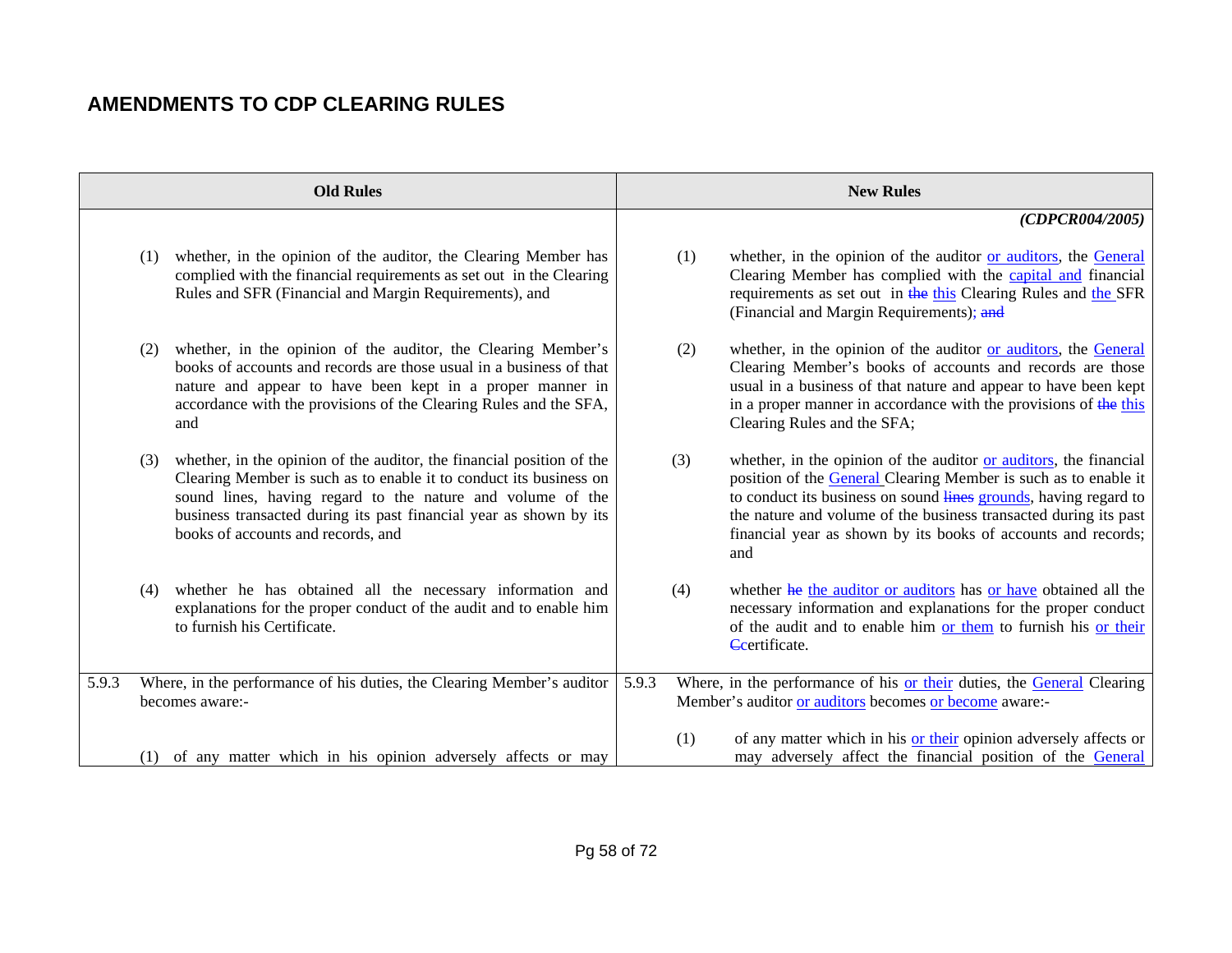| <b>Old Rules</b>                                                                                                                                                                                                                                                                                                                                                                                                                                                                                                                                                                                                                                                                                                                                     | <b>New Rules</b>                                                                                                                                                                                                                                                                                                                                                                                                                                                                                                                                                                                                                                                                                                                                                                                            |
|------------------------------------------------------------------------------------------------------------------------------------------------------------------------------------------------------------------------------------------------------------------------------------------------------------------------------------------------------------------------------------------------------------------------------------------------------------------------------------------------------------------------------------------------------------------------------------------------------------------------------------------------------------------------------------------------------------------------------------------------------|-------------------------------------------------------------------------------------------------------------------------------------------------------------------------------------------------------------------------------------------------------------------------------------------------------------------------------------------------------------------------------------------------------------------------------------------------------------------------------------------------------------------------------------------------------------------------------------------------------------------------------------------------------------------------------------------------------------------------------------------------------------------------------------------------------------|
| adversely affect the financial position of the Clearing Member to a<br>material extent,<br>of any matter which in his opinion constitutes or may constitute a<br>(2)<br>contravention of any provision of the SFA or an offence involving<br>fraud or dishonesty,<br>of any irregularity that has or may have a material effect upon the<br>(3)<br>accounts, including irregularities that jeopardise the moneys or<br>other assets of any customer of the Clearing Member, or<br>that the accounting system, internal accounting control and<br>(4)<br>procedures for safeguarding moneys or other assets are inadequate<br>and the inadequacies have a material effect on the accounts,<br>the auditor shall immediately report the matter to CDP. | Clearing Member to a material extent,<br>(2)<br>of any matter which in his or their opinion constitutes or may<br>constitute a contravention of any provision of the SFA or this<br>Clearing Rules, or an offence involving fraud or dishonesty,<br>of any irregularity that has or may have a material effect upon<br>(3)<br>the accounts, including irregularities that jeopardise the<br>moneys or other assets of any eCustomer of the General<br>Clearing Member; or<br>that the accounting system, internal accounting control and<br>(4)<br>procedures for safeguarding moneys or other assets are<br>inadequate and the inadequacies have a material effect on the<br>accounts,<br>the auditor or auditors shall immediately report the matter to CDP.                                              |
|                                                                                                                                                                                                                                                                                                                                                                                                                                                                                                                                                                                                                                                                                                                                                      | <b>Audit Report For Bank Clearing Members</b><br>5.9.5<br>Without prejudice to such audit and/or reporting requirements as may be<br>imposed by CDP from time to time, a Bank Clearing Member shall<br>furnish to CDP within five (5) months of the end of its financial year or<br>within such longer period as may be permitted in writing by CDP, the<br>relevant forms which a Bank Clearing Member is required to lodge in<br>the prescribed format under Rule 5.8.1, the annual accounts duly<br>audited by, and the certificate of its auditor or auditors. The certificate<br>shall pertain to the audit conducted by such auditor or auditors in<br>respect of the financial year aforesaid and shall state, at a minimum:-<br>whether, in the opinion of the auditor or auditors, the Bank<br>(1) |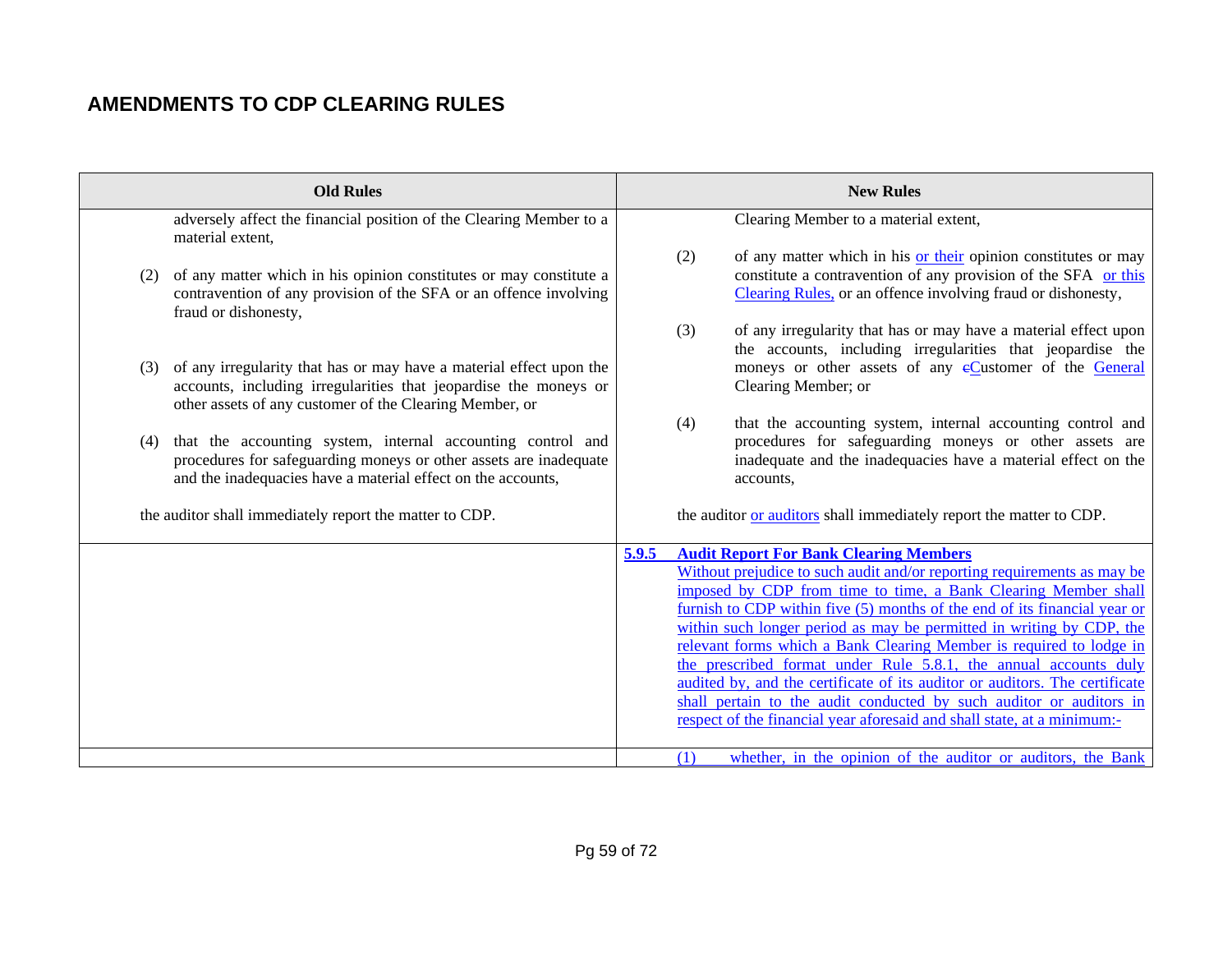| <b>Old Rules</b> | <b>New Rules</b>                                                                                                                                                                                                                                                                                                                                                                    |
|------------------|-------------------------------------------------------------------------------------------------------------------------------------------------------------------------------------------------------------------------------------------------------------------------------------------------------------------------------------------------------------------------------------|
|                  | Clearing Member has complied with the capital and financial<br>requirements set out in this Clearing Rules;                                                                                                                                                                                                                                                                         |
|                  | whether, in the opinion of the auditor or auditors, the Bank<br>(2)<br>Clearing Member's books of accounts and records are those<br>usual in a business of that nature and appear to have been kept<br>in a proper manner in accordance with the provisions of this<br><b>Clearing Rules;</b>                                                                                       |
|                  | whether, in the opinion of the auditor or auditors, the financial<br>(3)<br>position of the Bank Clearing Member is such as to enable it to<br>conduct its business governed by this Clearing Rules, on sound<br>grounds, having regard to the nature and volume of the business<br>transacted during its past financial year as shown by its books<br>of accounts and records; and |
|                  | whether the auditor or auditors has or have obtained all the<br>(4)<br>necessary information and explanations for the proper conduct<br>of the audit and to enable him or them to furnish his or their<br>certificate.                                                                                                                                                              |
|                  | Where, in the performance of his or their duties, the Bank Clearing<br>5.9.6<br>Member's auditor or auditors becomes or become aware:-                                                                                                                                                                                                                                              |
|                  | of any matter in relation to the Bank Clearing Member's<br>(1)<br>business governed by this Clearing Rules, which in his or their<br>opinion adversely affects or may adversely affect the financial<br>position of the Bank Clearing Member to a material extent,                                                                                                                  |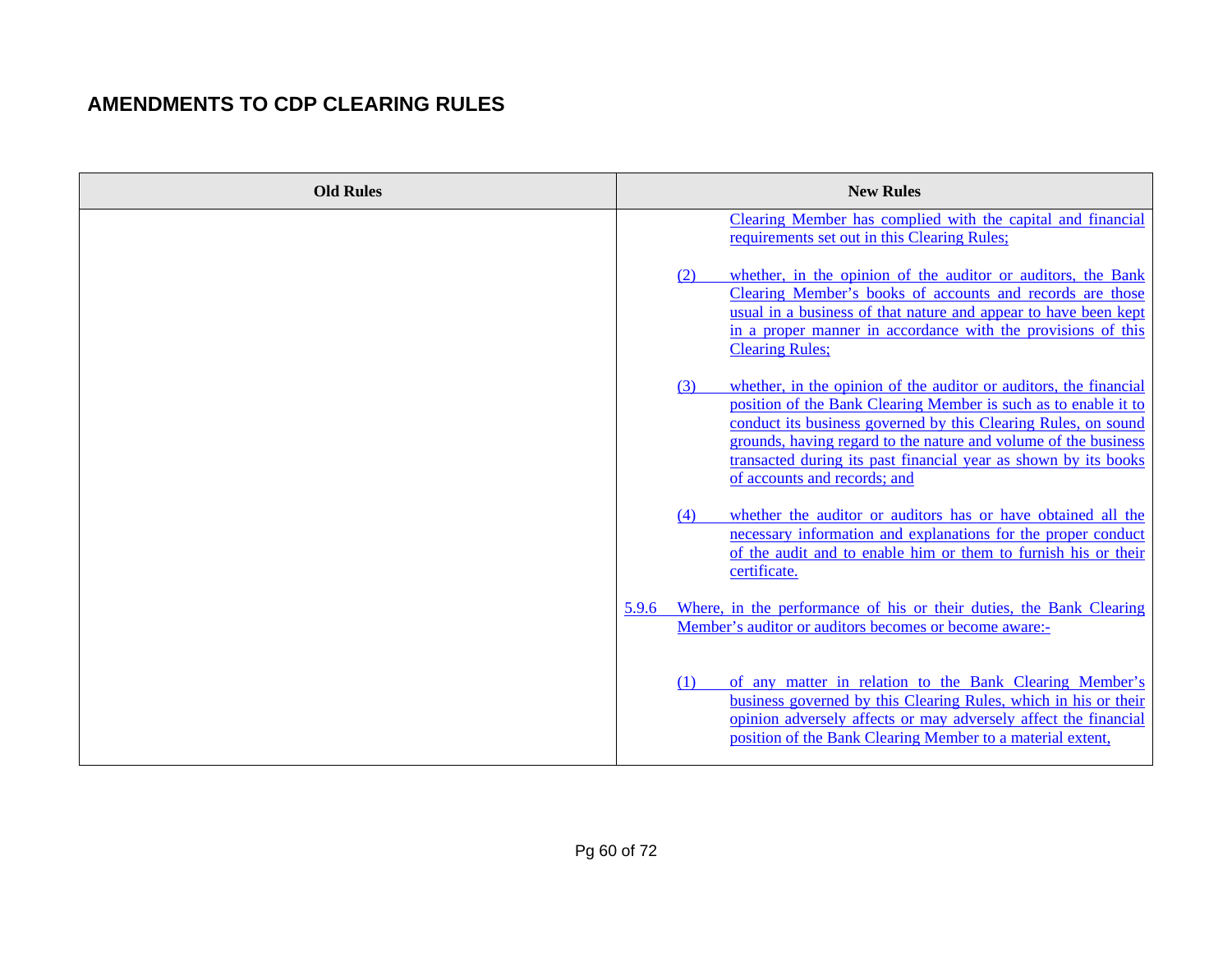| <b>Old Rules</b>                                                                                                                                            | <b>New Rules</b><br>of any matter which in his or their opinion constitutes or may<br>(2)<br>constitute a contravention of any applicable provision of the<br>SFA or this Clearing Rules or an offence involving fraud or<br>dishonesty in relation to the Bank Clearing Member's business<br>governed by this Clearing Rules,<br>of any irregularity in the Bank Clearing Member's business<br>(3)<br>governed by this Clearing Rules, that has or may have a<br>material effect upon the accounts, including irregularities that<br>jeopardise the moneys or other assets of any customer of the<br><b>Bank Clearing Member, or</b><br>that the accounting system, internal accounting control and<br>(4)<br>procedures for safeguarding moneys or other assets, in relation<br>to the Bank Clearing Member's business governed by this<br>Clearing Rules, are inadequate and the inadequacies have a<br>material effect on the accounts, |
|-------------------------------------------------------------------------------------------------------------------------------------------------------------|---------------------------------------------------------------------------------------------------------------------------------------------------------------------------------------------------------------------------------------------------------------------------------------------------------------------------------------------------------------------------------------------------------------------------------------------------------------------------------------------------------------------------------------------------------------------------------------------------------------------------------------------------------------------------------------------------------------------------------------------------------------------------------------------------------------------------------------------------------------------------------------------------------------------------------------------|
|                                                                                                                                                             | the auditor or auditors shall immediately report the matter to CDP.                                                                                                                                                                                                                                                                                                                                                                                                                                                                                                                                                                                                                                                                                                                                                                                                                                                                         |
| PROVISION IN ANNUAL ACCOUNTS<br>5.10                                                                                                                        | To delete.                                                                                                                                                                                                                                                                                                                                                                                                                                                                                                                                                                                                                                                                                                                                                                                                                                                                                                                                  |
| 5.10.1 A Clearing Member which is incorporated in Singapore shall make such<br>provisions in their annual accounts as CDP may from time to time<br>require. | To delete.                                                                                                                                                                                                                                                                                                                                                                                                                                                                                                                                                                                                                                                                                                                                                                                                                                                                                                                                  |
| 5.11<br>OTHER FINANCIAL REQUIREMENTS                                                                                                                        | OTHER FINANCIAL REQUIREMENTS<br>5.11                                                                                                                                                                                                                                                                                                                                                                                                                                                                                                                                                                                                                                                                                                                                                                                                                                                                                                        |
| <b>Reduction in Paid-Up Ordinary Share Capital or Share Premium</b><br>5.11.1<br>Account                                                                    | Reduction in Paid-Up Ordinary Share Capital or Share Premium<br>5.11.1<br><b>Account</b>                                                                                                                                                                                                                                                                                                                                                                                                                                                                                                                                                                                                                                                                                                                                                                                                                                                    |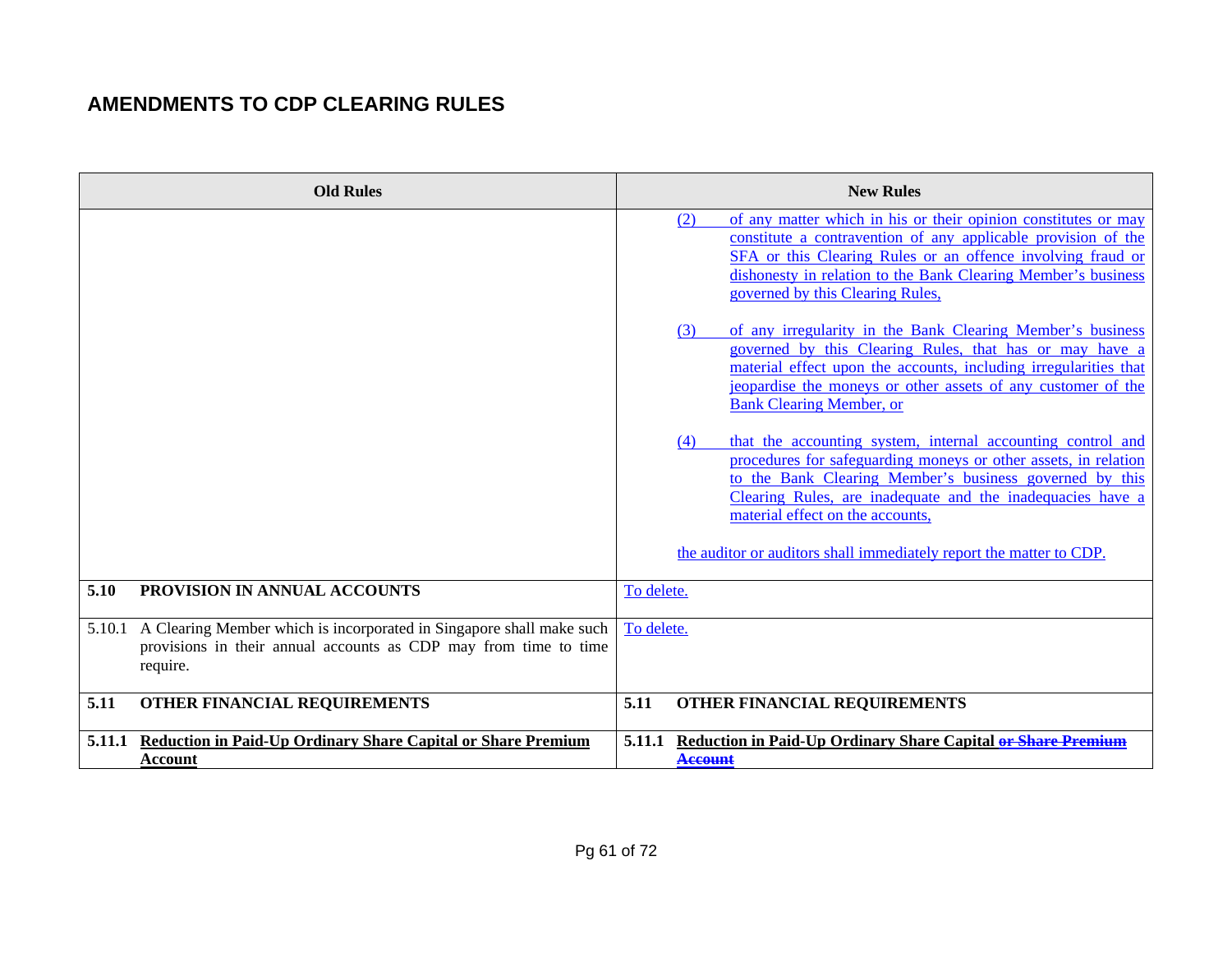|                          |     |     |      | <b>Old Rules</b>                                                                                                                                                                   |     |                          |                   | <b>New Rules</b>                                                                                                                                                                                             |
|--------------------------|-----|-----|------|------------------------------------------------------------------------------------------------------------------------------------------------------------------------------------|-----|--------------------------|-------------------|--------------------------------------------------------------------------------------------------------------------------------------------------------------------------------------------------------------|
|                          |     |     |      | A Clearing Member which is incorporated in Singapore shall not reduce<br>its paid-up ordinary share capital or share premium account without the<br>prior written approval of CDP. |     |                          |                   | Each General Clearing Member incorporated in Singapore shall not<br>reduce its paid-up ordinary share capital or share premium account<br>without the prior written approval of CDP.                         |
| 5.11.2 Preference Shares |     |     |      |                                                                                                                                                                                    |     | 5.11.2 Preference Shares |                   |                                                                                                                                                                                                              |
|                          | (1) |     |      | A Clearing Member which is incorporated in Singapore shall<br>immediately notify CDP prior to the issue of any preference share.                                                   | (1) |                          | preference share. | A Each General Clearing Member incorporated in Singapore<br>shall immediately notify CDP prior to the date of issue of any                                                                                   |
|                          | (2) |     |      | A Clearing Member which is incorporated in Singapore shall not<br>redeem any redeemable preference share:-                                                                         | (2) |                          |                   | A General Clearing Member incorporated in Singapore shall<br>not redeem any redeemable preference share that is computed<br>as part of its financial resources:-                                             |
|                          |     | (a) |      | unless the Clearing Member notifies CDP at least 1 year<br>before the proposed date of redemption;                                                                                 |     | (a)                      |                   | unless the General Clearing Member notifies CDP at<br>least 1 year-within such time before the proposed date<br>of redemption as prescribed by the SFR (Financial and<br><b>Margin Requirements</b> );       |
|                          |     | (b) |      | if at the date of redemption:-                                                                                                                                                     |     |                          |                   |                                                                                                                                                                                                              |
|                          |     |     | (i)  | its financial resources (including qualifying letters of<br>credit referred to in Rule 5.1F is less than 150% of its<br>total risk requirement; or;                                |     | (b)                      | (i)               | if at the date of redemption:-<br>its financial resources (including qualifying<br>letters of credit referred to in Rule $5.1\overline{F-C}$ ) is<br>are less than 150% of its total risk<br>requirement; or |
|                          |     | (c) | (ii) | its aggregate indebtedness exceeds 600% of its<br>aggregate resources;<br>if such redemption will cause an event in Rule $5.11.2(2)(b)$ to                                         |     |                          | (ii)              | its aggregate indebtedness exceeds 600% of its<br>aggregate resources;                                                                                                                                       |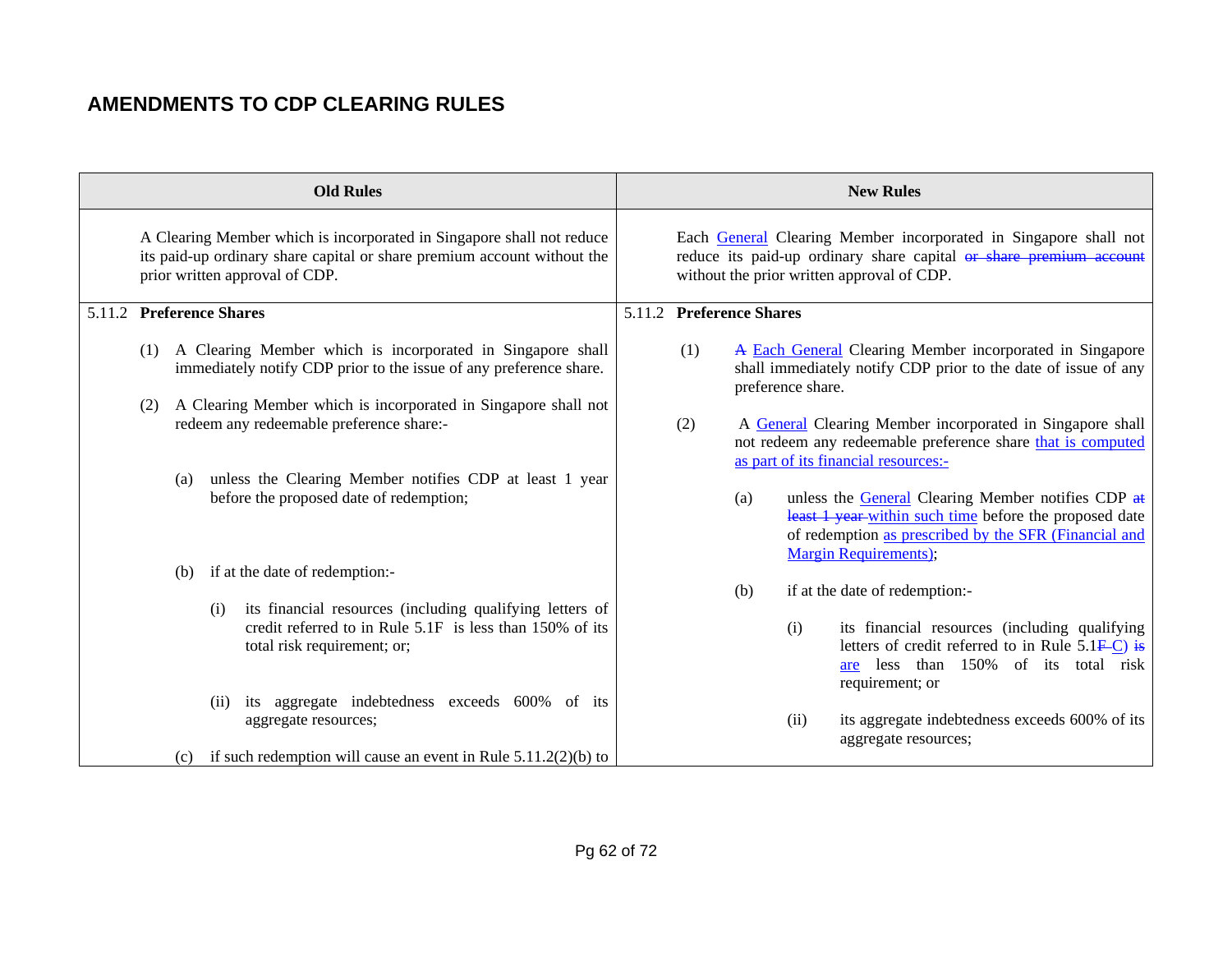|        |     | <b>Old Rules</b>                                                                                                                                                                       |        |     |            | <b>New Rules</b>                                                                                                                                                                                                                                                     |
|--------|-----|----------------------------------------------------------------------------------------------------------------------------------------------------------------------------------------|--------|-----|------------|----------------------------------------------------------------------------------------------------------------------------------------------------------------------------------------------------------------------------------------------------------------------|
|        |     | occur; or<br>if CDP has prohibited in writing such a redemption.<br>(d)                                                                                                                |        |     | (c)<br>(d) | if such redemption will cause an event in Rule<br>5.11.2(2)(b) to occur; or<br>if CDP has prohibited in writing such a redemption.                                                                                                                                   |
| 5.11.3 |     | <b>Qualifying Subordinated Loan</b>                                                                                                                                                    | 5.11.3 |     |            | <b>Qualifying Subordinated Loan</b>                                                                                                                                                                                                                                  |
|        | (1) | A Clearing Member shall obtain the prior approval of CDP if it<br>enters a subordinated loan agreement in a format other than the<br>format prescribed by CDP from time to time.       |        | (1) |            | A Clearing Member shall obtain the prior approval of CDP if<br>it enters a subordinated loan agreement in a format other than<br>the format prescribed by CDP from time to time.                                                                                     |
|        | (2) | Where a Clearing Member draws down a qualifying subordinated<br>loan, the Clearing Member shall notify CDP no later than the date<br>of draw down of the qualifying subordinated loan. |        | (2) | $1 1 1$    | Where a Each Clearing Member incorporated in Singapore,<br>shall immediately notify CDP when it draws down a qualifying<br>subordinated loan <del>, the Clearing Member shall notify CDP</del> no<br>later than the date of draw down of the qualifying subordinated |
|        | (3) | A Clearing Member shall not repay, whether in part or in full, any<br>subordinated loan principal before the maturity date without the<br>prior approval of CDP.                       |        | (3) | (a)        | A Clearing Member incorporated in Singapore:-<br>shall not repay, whether in part or in full, any<br>subordinated loan principal before the maturity date                                                                                                            |
|        | (4) | A Clearing Member shall not repay, whether in part or in full, any<br>subordinated loan principal that has matured:-                                                                   |        |     |            | without the prior approval of CDP;<br><b>A Clearing Member</b>                                                                                                                                                                                                       |
|        |     | unless the Clearing Member notifies CDP at least 1 Market<br>(a)<br>Day before the date of repayment;                                                                                  |        |     | (b)        | shall not repay, whether in part or in full, any<br>subordinated loan principal that has matured:-                                                                                                                                                                   |
|        |     | (b) if its financial resources (including qualifying letters of credit                                                                                                                 |        |     |            | unless the Clearing Member notifies CDP at<br>$\left(\text{a}\right)$ (i)<br>least one (1) Market Day before the date of                                                                                                                                             |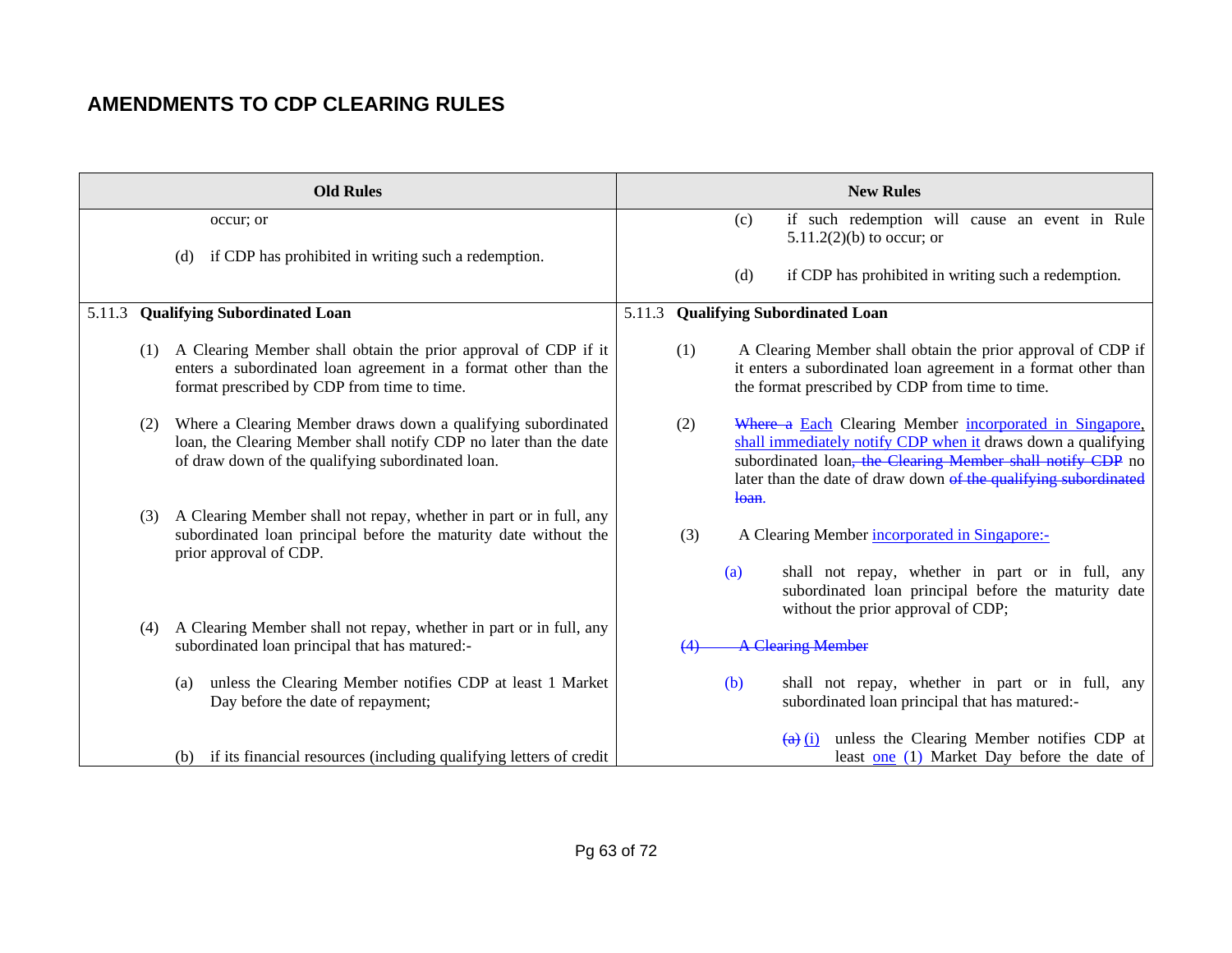| <b>Old Rules</b>                                                                                                                                                                                   | <b>New Rules</b>                                                                                                                                                                                                         |
|----------------------------------------------------------------------------------------------------------------------------------------------------------------------------------------------------|--------------------------------------------------------------------------------------------------------------------------------------------------------------------------------------------------------------------------|
| referred to in Rule 5.2.11) is less than 150% of its total risk<br>requirement;                                                                                                                    | repayment;<br>$\overline{(b)}$ (ii) if the financial resources (including qualifying<br>letters of credit referred to in Rule 5.2.11 5.1C)<br>of the Clearing Member, is are less than 150%                              |
| (c) if its aggregate indebtedness exceeds 600% of its aggregate<br>resources;                                                                                                                      | of its total risk requirement;<br>(e) (iii) in the case of a General Clearing Member, if its<br>aggregate indebtedness exceeds 600% of its<br>aggregate resources;                                                       |
| (d) if such a repayment will cause an event in Rule $5.11.3(4)(b)$<br>or $(c)$ to occur; or<br>if CDP has prohibited in writing such a repayment.<br>(e)                                           | $\overline{(d)}$ (iv) if such a repayment will cause an event in<br>Rules 5.11.3 $(4)(b)$ or $(e)$ $(2)(b)(ii)$ or $(iii)$ to<br>occur; or<br>$\overline{(e)}$ (v) if CDP has prohibited in writing such a<br>repayment. |
| 5.11.4 Making of Unsecured Loan or Advance, Payment of Dividend or<br><b>Director's Fees or Increase in Director's Remuneration</b>                                                                | 5.11.4 Making of Unsecured Loan or Advance, Payment of Dividend or<br>Director's Fees or Increase in Director's Remuneration by General<br><b>Clearing Member</b>                                                        |
| A Clearing Member shall not, without the prior written approval of<br>CDP, make any unsecured loan or advance, pay any dividend or<br>director's fees or increase any director's remuneration if:- | A Each General Clearing Member shall not, without the prior written<br>approval of CDP, make any unsecured loan or advance, pay any<br>dividend or director's fees or increase any director's remuneration if:-          |
| in the case where the Clearing Member is incorporated in<br>(1)<br>Singapore:-                                                                                                                     | in the case where the <b>General Clearing Member</b> is incorporated<br>(1)<br>in Singapore:-                                                                                                                            |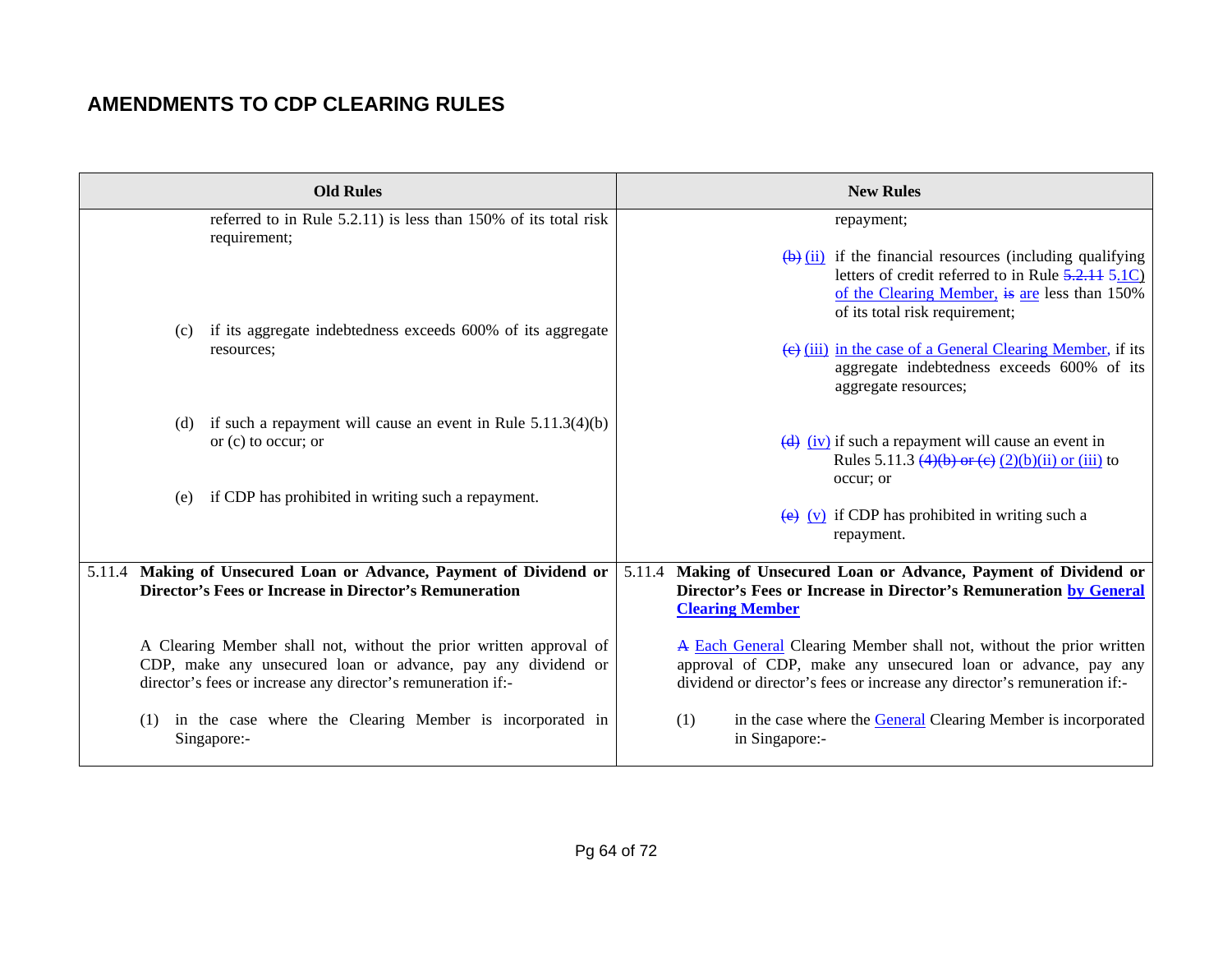|     | <b>Old Rules</b>                                                                                                                                                      | <b>New Rules</b>                                                                                                                                                                                                    |
|-----|-----------------------------------------------------------------------------------------------------------------------------------------------------------------------|---------------------------------------------------------------------------------------------------------------------------------------------------------------------------------------------------------------------|
|     | its base capital is less than the base capital requirement as<br>(a)<br>prescribed in Rules 5.1 and 5.4;                                                              | its the base capital of the General Clearing Member is<br>(a)<br>less than the base capital requirement as prescribed in<br>Rules $5.1.1(1)$ and $5.4$ ;                                                            |
|     | its financial resources (including qualifying letters of credit<br>(b)<br>referred to in Rule 5.2.11) is less than 150% of its total risk<br>requirement;             | its the financial resources (including qualifying letters)<br>(b)<br>of credit referred to in Rule 5.2.11 5.1C) of the General<br>Clearing Member is are less than 150% of its total risk<br>requirement;           |
|     | its aggregate indebtedness exceeds 600% of its aggregate<br>(c)<br>resources;                                                                                         | its the aggregate indebtedness of the General Clearing<br>(c)<br>Member exceeds 600% of its aggregate resources; or                                                                                                 |
|     | such a loan, advance, payment or increase will cause an event<br>(d)<br>in Rule $5.11.4(1)(a)$ , (b) or (c) to occur; or                                              | (d)<br>such a loan, advance, payment or increase will cause<br>an event in Rules $5.11.4(1)(a)$ , (b) or (c) to occur; or                                                                                           |
| (2) | in the case where the Clearing Member is incorporated outside<br>Singapore:-                                                                                          | (2)<br>in the case where the <b>General Clearing Member</b> is incorporated<br>outside Singapore :-                                                                                                                 |
|     | its net head office funds is less than the base capital<br>(a)<br>requirement as prescribed in Rules 5.1 and 5.4;                                                     | its the net head office funds of the General Clearing<br>(a)<br>Member is are less than the base capital requirement<br>the net head office funds requirement as prescribed in<br>Rules $5.1D.1(1)$ and $5.4$ ;     |
|     | its adjusted net head office funds (including qualifying letters)<br>(b)<br>of credit referred to in Rule 5.2.11) is less than 150% of its<br>total risk requirement; | its the adjusted net head office funds (including<br>(b)<br>qualifying letters of credit referred to in Rule 5.2.11<br>5.1G) of the General Clearing Member is are less than<br>150% of its total risk requirement; |
|     | its aggregate indebtedness exceeds 600% of its aggregate<br>(c)<br>resources:                                                                                         | its the aggregate indebtedness of the General Clearing<br>(c)<br>Member exceeds 600% of its aggregate resources; or                                                                                                 |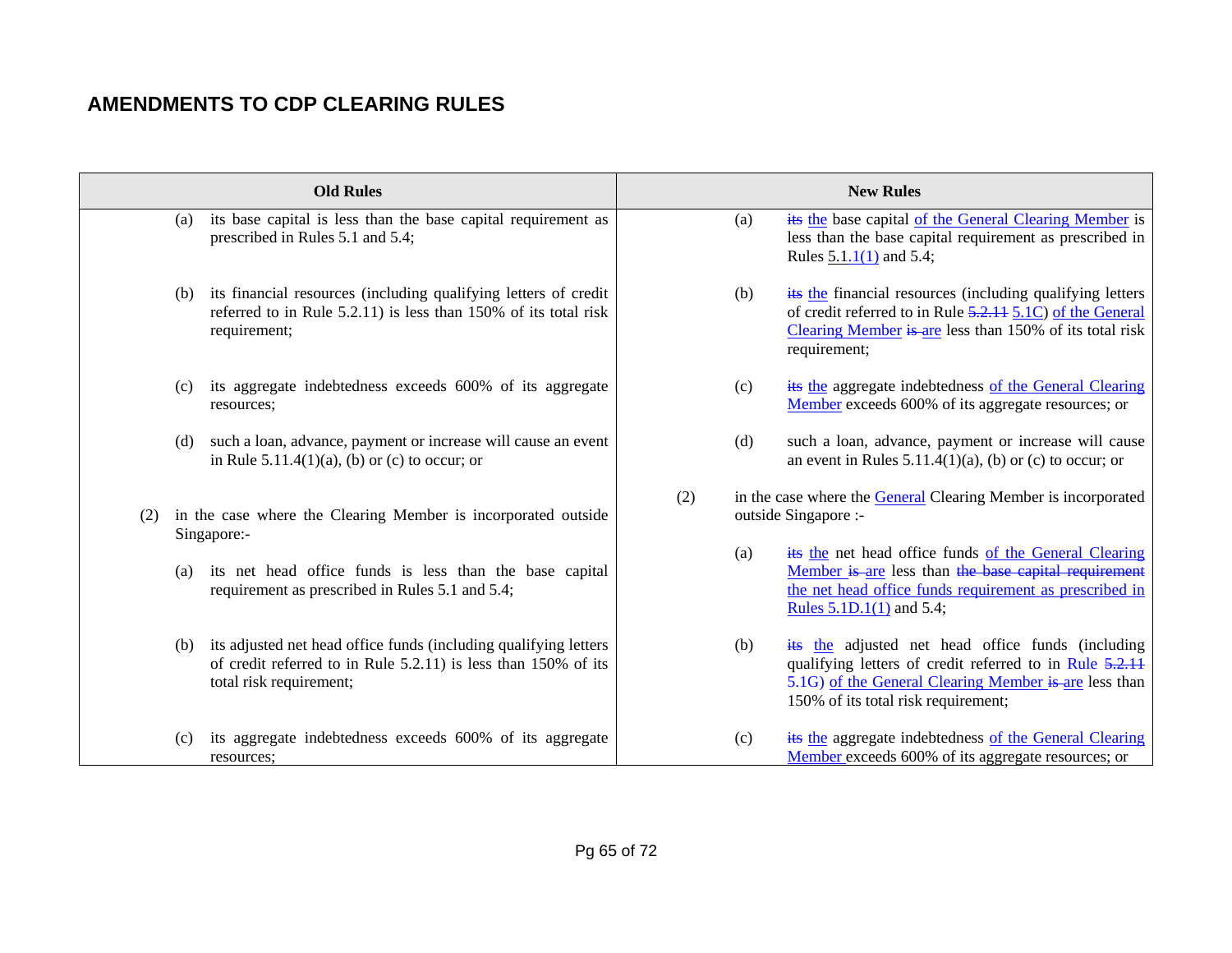|       | <b>Old Rules</b>                                                                                                                                                                                                                                                                                                                                                                                                                                                                                                                                                        |       | <b>New Rules</b>                                                                                                                                                                                                                                                                                                                                                                                                                                                                                                                                                                                         |
|-------|-------------------------------------------------------------------------------------------------------------------------------------------------------------------------------------------------------------------------------------------------------------------------------------------------------------------------------------------------------------------------------------------------------------------------------------------------------------------------------------------------------------------------------------------------------------------------|-------|----------------------------------------------------------------------------------------------------------------------------------------------------------------------------------------------------------------------------------------------------------------------------------------------------------------------------------------------------------------------------------------------------------------------------------------------------------------------------------------------------------------------------------------------------------------------------------------------------------|
|       | such a loan, advance, payment or increase will cause an event<br>(d)<br>in Rule $5.11.4(2)(a)$ , (b) or (c) to occur.                                                                                                                                                                                                                                                                                                                                                                                                                                                   |       | (d)<br>such a loan, advance, payment or increase will cause an<br>event in Rules $5.11.4(2)(a)$ , (b) or (c) to occur.                                                                                                                                                                                                                                                                                                                                                                                                                                                                                   |
| 7.2   | <b>CONTRIBUTIONS BY CLEARING MEMBERS</b>                                                                                                                                                                                                                                                                                                                                                                                                                                                                                                                                | 7.2   | <b>CONTRIBUTIONS BY CLEARING MEMBERS</b>                                                                                                                                                                                                                                                                                                                                                                                                                                                                                                                                                                 |
| 7.2.1 | Except as otherwise provided in the Clearing Rules or as determined by<br>CDP, each Clearing Member shall pay to CDP such amounts as may be<br>determined under the Clearing Rules or as determined by CDP in its<br>absolute discretion (the "Contribution") in respect of every Exchange<br>Trade cleared and/or settled by the Clearing Member herein. Each<br>Clearing Member shall pay to CDP its Contribution to the Clearing<br>Fund by such time or times as stipulated by CDP. The Contribution<br>shall consist of the Base Deposit and the Variable Deposit. | 7.2.1 | Except as otherwise provided in this Clearing Rules or as determined by<br>CDP, each Clearing Member shall pay to CDP such amounts as may be<br>determined under the this Clearing Rules or as determined by CDP in its<br>absolute discretion (the "Contribution") in respect of every Exchange<br>Trade cleared and/or settled by the Clearing Member herein.<br>Each<br>Clearing Member shall pay to CDP its Contribution to the Clearing<br>Fund by such time or times as stipulated by CDP. The Contribution of a<br>Clearing Member shall consist of the Base Deposit and the Variable<br>Deposit. |
| 7.3   | <b>FORM OF CONTRIBUTIONS</b>                                                                                                                                                                                                                                                                                                                                                                                                                                                                                                                                            | 7.3   | <b>FORM OF CONTRIBUTIONS</b>                                                                                                                                                                                                                                                                                                                                                                                                                                                                                                                                                                             |
| 7.3.1 | Each Clearing Member shall provide its Contribution in cash or by way<br>of bank guarantees from such bank as may be acceptable to CDP or in<br>such other form as may be acceptable to CDP. Such Contribution shall<br>form part of the assets of the Clearing Fund.                                                                                                                                                                                                                                                                                                   | 7.3.1 | Each Clearing Member shall provide its Contribution in cash or by way<br>of bank guarantees from such bank as may be acceptable to CDP or in<br>such other forms as may be acceptable to prescribed by CDP from time<br>to time. Such Contribution shall form part of the assets of the Clearing<br>Fund.                                                                                                                                                                                                                                                                                                |
| 7.10  | TOP-UP OF CONTRIBUTIONS IN AN EVENT OF DEFAULT                                                                                                                                                                                                                                                                                                                                                                                                                                                                                                                          | 7.10  | TOP-UP OF CONTRIBUTIONS IN AN EVENT OF DEFAULT                                                                                                                                                                                                                                                                                                                                                                                                                                                                                                                                                           |
|       | 7.10.3 If any amount is paid out of a Clearing Member's Contributions pursuant<br>to the third Stage of the Order in Rule 7.9.1(3) the Clearing Member<br>shall, upon demand by CDP, top-up the deficiency in his Contribution                                                                                                                                                                                                                                                                                                                                          |       | 7.10.3 If any amount is paid out of a Clearing Member's Contributions pursuant<br>to the third Stage of the Order in Rule 7.9.1(3) the Clearing Member<br>shall, upon demand by CDP, top-up the deficiency in his its                                                                                                                                                                                                                                                                                                                                                                                    |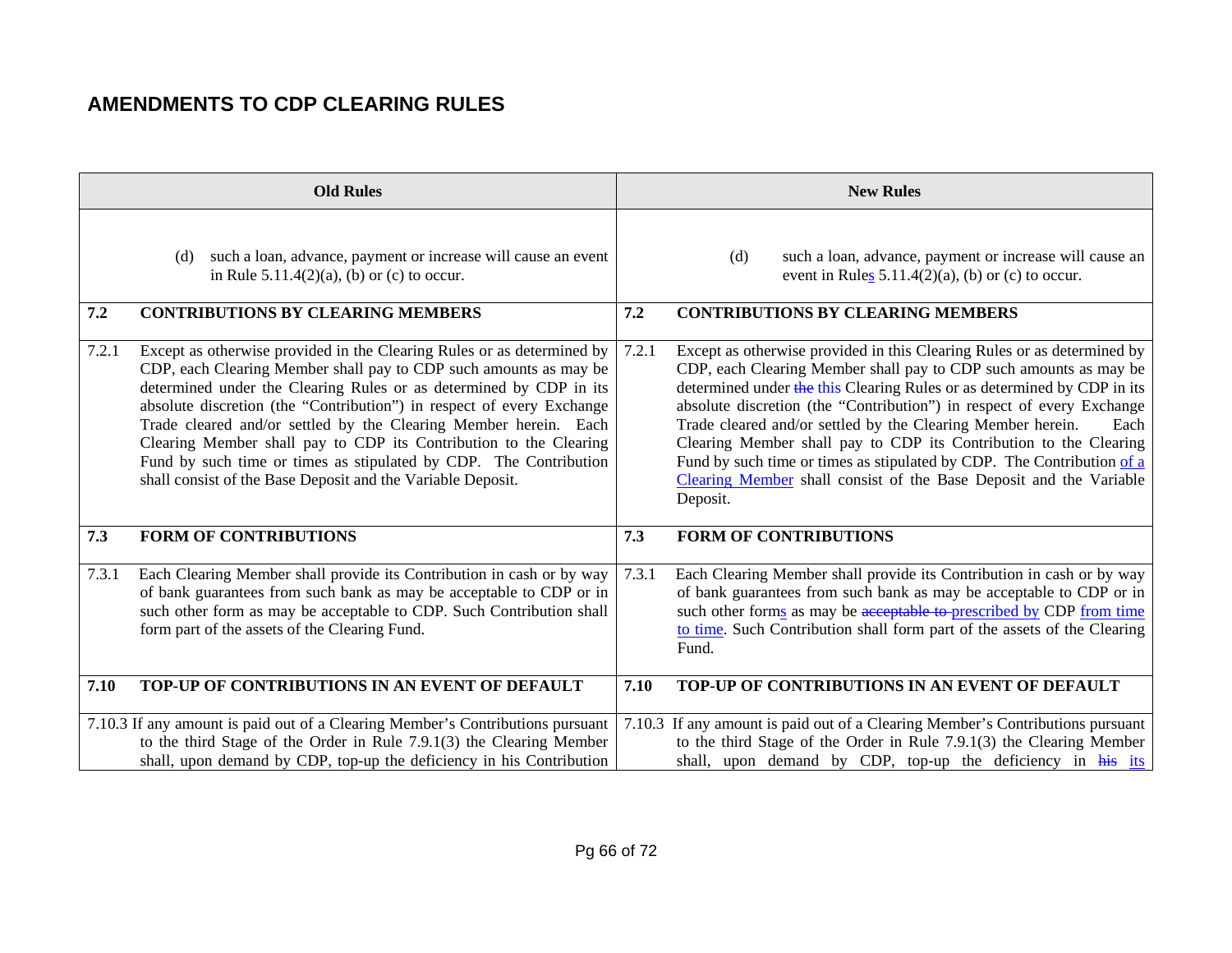| <b>Old Rules</b>                 |                                                                                                                                                |                                   | <b>New Rules</b>                                                                                                                                                                                                                                                |
|----------------------------------|------------------------------------------------------------------------------------------------------------------------------------------------|-----------------------------------|-----------------------------------------------------------------------------------------------------------------------------------------------------------------------------------------------------------------------------------------------------------------|
|                                  | arising from the said payment. CDP shall notify each of the Clearing<br>Members in writing of the amount payable by it to CDP under this Rule. |                                   | Contribution arising from the said payment. CDP shall notify each of<br>the Clearing Members in writing of the amount payable by it to CDP<br>under this Rule.                                                                                                  |
| 8.1                              | <b>EVENTS OF DEFAULT</b>                                                                                                                       | 8.1                               | <b>EVENTS OF DEFAULT</b>                                                                                                                                                                                                                                        |
| 8.1.1<br>$\left[ \ldots \right]$ | In the event that:-                                                                                                                            | 8.1.1<br>$\lfloor \cdots \rfloor$ | In the event that:-                                                                                                                                                                                                                                             |
| <b></b>                          | a Clearing Member, not being an Exempt Person, ceases to hold a<br>(2)<br>valid Capital Markets Services Licence under the SFA;                |                                   | a Clearing Member, not being an Exempt Person, ceases to hold a<br>(2)<br>valid Capital Markets Services Licence under the SFA or ceases to<br>be authorised to conduct banking business in Singapore pursuant<br>to section 4 of the Banking Act (Chapter 19); |
|                                  |                                                                                                                                                | $\cdot \cdot \cdot$               |                                                                                                                                                                                                                                                                 |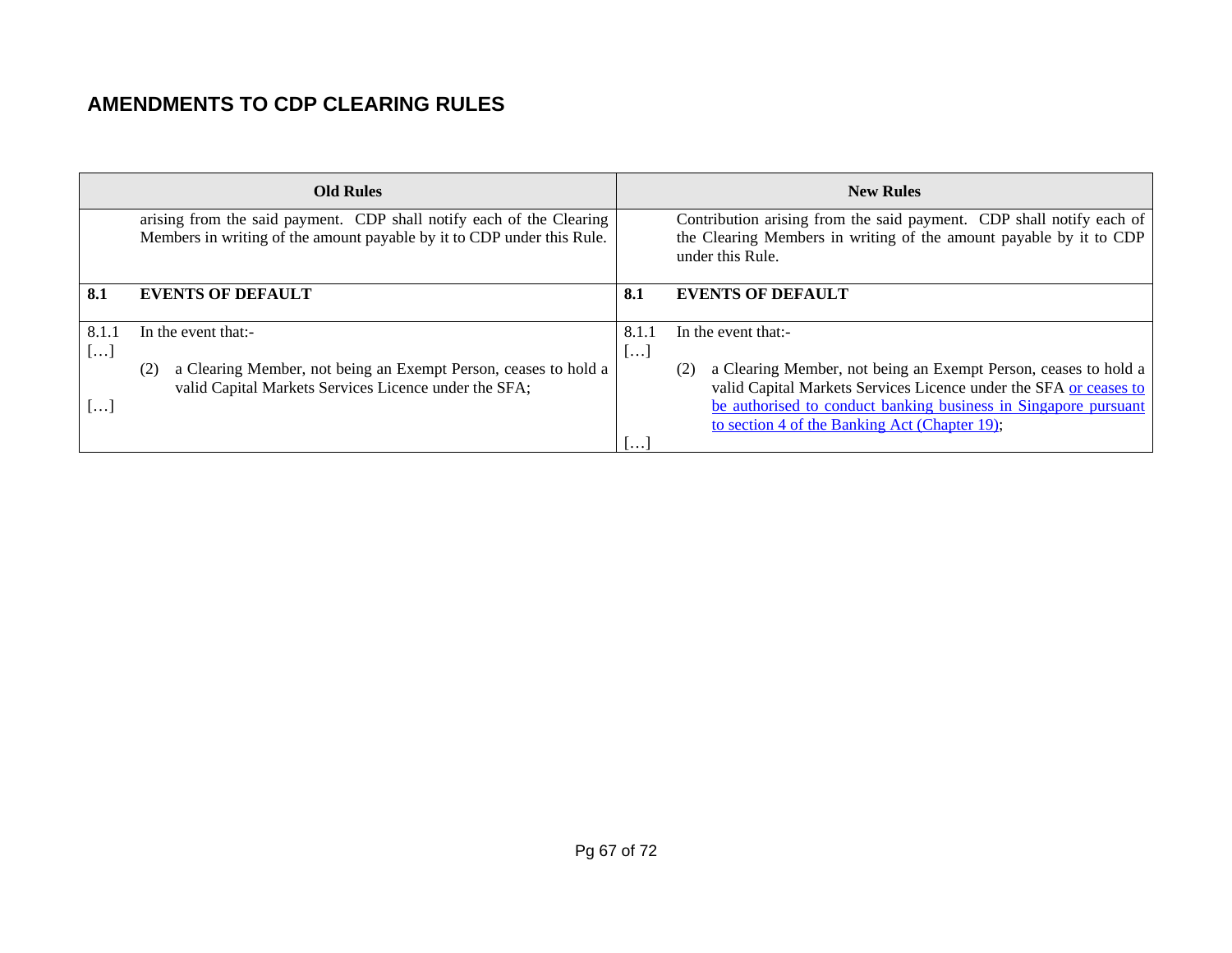|       | <b>Old Rules</b>                                                                                                                                                                                                                                                                                                                                                                                                                                                                                                                                                                                      |       | <b>New Rules</b>                                                                                                                                                                                                                                                                                                                                                                                                                                                                                                                                                                                                                                                    |
|-------|-------------------------------------------------------------------------------------------------------------------------------------------------------------------------------------------------------------------------------------------------------------------------------------------------------------------------------------------------------------------------------------------------------------------------------------------------------------------------------------------------------------------------------------------------------------------------------------------------------|-------|---------------------------------------------------------------------------------------------------------------------------------------------------------------------------------------------------------------------------------------------------------------------------------------------------------------------------------------------------------------------------------------------------------------------------------------------------------------------------------------------------------------------------------------------------------------------------------------------------------------------------------------------------------------------|
|       |                                                                                                                                                                                                                                                                                                                                                                                                                                                                                                                                                                                                       | 8.8   | <b>APPLICATION OF CASH AND GOVERNMENT SECURITIES</b><br><b>CLEARING</b><br><b>DEPOSITED</b><br><b>BY</b><br><b>BANK</b><br><b>MEMBERS</b><br><b>INCORPORATED OUTSIDE SINGAPORE</b>                                                                                                                                                                                                                                                                                                                                                                                                                                                                                  |
|       |                                                                                                                                                                                                                                                                                                                                                                                                                                                                                                                                                                                                       | 8.8.1 | Where a Bank Clearing Member incorporated outside Singapore has<br>failed promptly to discharge any of its obligations to CDP or where<br>CDP has declared an Event of Default in respect of that Bank Clearing<br>Member:                                                                                                                                                                                                                                                                                                                                                                                                                                          |
|       |                                                                                                                                                                                                                                                                                                                                                                                                                                                                                                                                                                                                       |       | (1) CDP shall apply the cash and/or acceptable government securities<br>deposited by that Bank Clearing Member pursuant to Rule<br>5.1D.2(1),                                                                                                                                                                                                                                                                                                                                                                                                                                                                                                                       |
|       |                                                                                                                                                                                                                                                                                                                                                                                                                                                                                                                                                                                                       |       | thereafter, apply the Clearing Fund in the order specified in Rule<br>7.9.1.                                                                                                                                                                                                                                                                                                                                                                                                                                                                                                                                                                                        |
|       |                                                                                                                                                                                                                                                                                                                                                                                                                                                                                                                                                                                                       |       | to satisfy the obligations of such Bank Clearing Member to CDP.                                                                                                                                                                                                                                                                                                                                                                                                                                                                                                                                                                                                     |
| 9.1   | CDP MAY SUSPEND OR RESTRICT CLEARING AND<br><b>SETTLEMENT</b>                                                                                                                                                                                                                                                                                                                                                                                                                                                                                                                                         | 9.1   | CDP MAY SUSPEND OR RESTRICT CLEARING AND<br><b>SETTLEMENT</b>                                                                                                                                                                                                                                                                                                                                                                                                                                                                                                                                                                                                       |
| 9.1.4 | If any Clearing Member shall be ordered to wind up, or proceedings for<br>the voluntary or involuntary liquidation of the affairs of the Clearing<br>Member be commenced, or a composition with the creditors of the<br>Clearing Member under the provisions of any law or regulation relating<br>to bankruptcy or insolvency be entered into under the laws of any<br>jurisdiction, or if the Clearing Member, not being an Exempt Person,<br>ceases to hold a valid Capital Markets Services Licence under the SFA,<br>the Clearing Member shall be deemed to have been automatically<br>suspended. | 9.1.4 | If any Clearing Member shall be ordered to wind up, or proceedings for<br>the voluntary or involuntary liquidation of the affairs of the Clearing<br>Member be commenced, or a composition with the creditors of the<br>Clearing Member under the provisions of any law or regulation relating<br>to bankruptcy or insolvency be entered into under the laws of any<br>jurisdiction, or if the Clearing Member, not being an Exempt Person,<br>ceases to hold a valid Capital Markets Services Licence under the SFA,<br>or ceases to be authorized to conduct banking business in Singapore<br>pursuant to section 4 of the Banking Act (Chapter 19), the Clearing |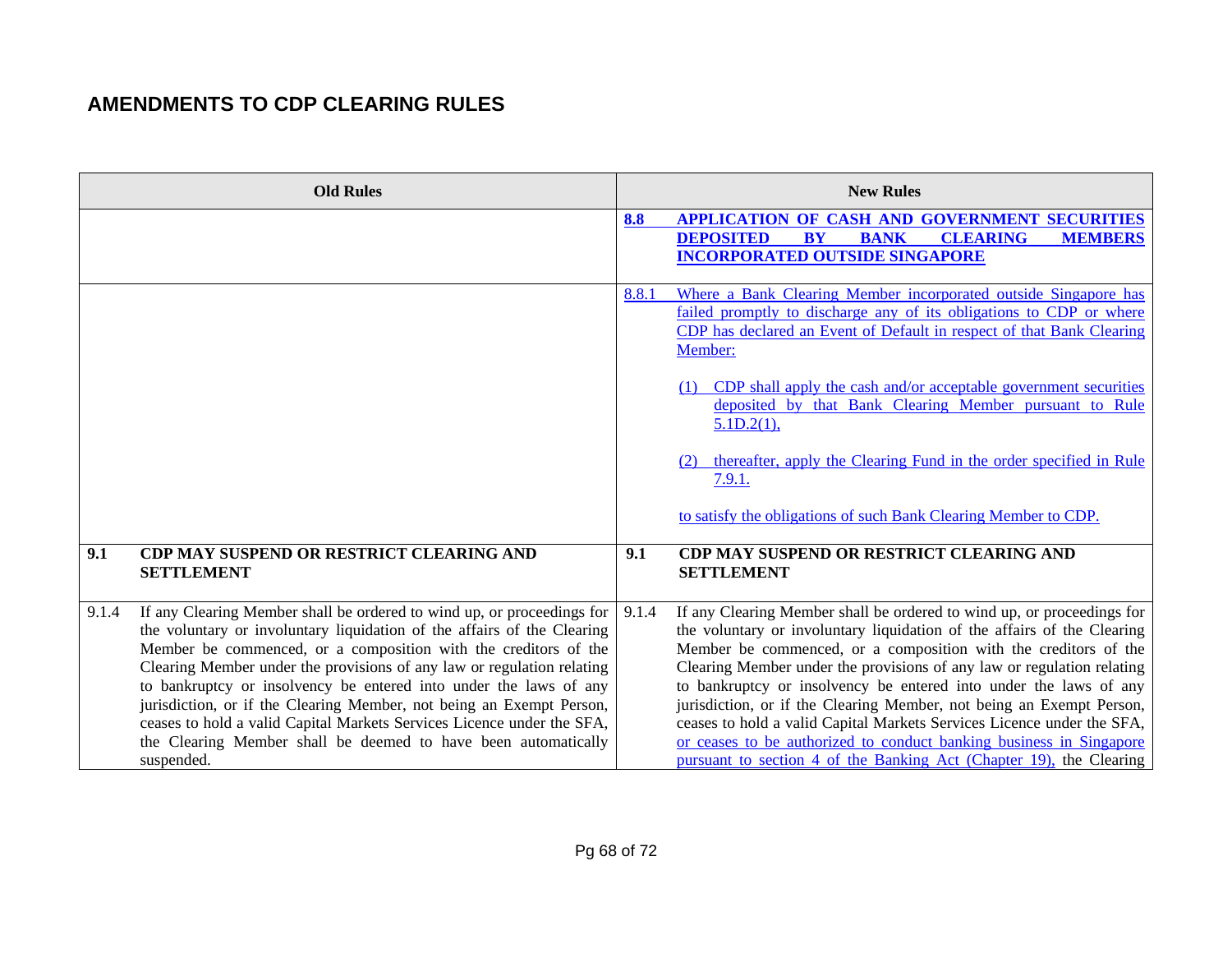|      |               | <b>Old Rules</b>                                                                                                                                       |      |     | <b>New Rules</b>                                                                                                                                                                                                                                                                                                                                                                                                                   |
|------|---------------|--------------------------------------------------------------------------------------------------------------------------------------------------------|------|-----|------------------------------------------------------------------------------------------------------------------------------------------------------------------------------------------------------------------------------------------------------------------------------------------------------------------------------------------------------------------------------------------------------------------------------------|
|      |               |                                                                                                                                                        |      |     | Member shall be deemed to have been automatically suspended.                                                                                                                                                                                                                                                                                                                                                                       |
| 11.2 |               | <b>CLEARING HOUSE INSPECTIONS</b>                                                                                                                      | 11.2 |     | <b>CLEARING HOUSE INSPECTIONS</b>                                                                                                                                                                                                                                                                                                                                                                                                  |
|      | as requested. | 11.2.3 A Clearing Member, director, officer, employee or agent shall give the<br>Clearing House Inspector access to all information, books and records |      |     | 11.2.3 A Clearing Member, director, officer, employee or agent shall give the<br>Clearing House Inspector access to all information, books and records<br>as requested. For the avoidance of doubt, reference to "information,<br>books and records" in relation to a Bank Clearing Member shall refer to<br>information, books and records falling within the Bank Clearing<br>Member's business governed by this Clearing Rules. |
| 11.5 |               | DISCIPLINARY COMMITTEE POWERS                                                                                                                          | 11.5 |     | <b>DISCIPLINARY COMMITTEE POWERS</b>                                                                                                                                                                                                                                                                                                                                                                                               |
|      |               | 11.5.4 The powers of the Disciplinary Committee include:-                                                                                              |      |     | 11.5.4 The powers of the Disciplinary Committee include:-                                                                                                                                                                                                                                                                                                                                                                          |
|      | (1)           | expelling a Clearing Member. The Disciplinary Committee may<br>order a Clearing Member to be expelled notwithstanding that it<br>has resigned;         |      | (1) | expelling a Clearing Member. The Disciplinary Committee may<br>order a Clearing Member to be expelled notwithstanding that it<br>has resigned;                                                                                                                                                                                                                                                                                     |
|      | (2)           | suspending a Clearing Member;                                                                                                                          |      | (2) | suspending a Clearing Member;                                                                                                                                                                                                                                                                                                                                                                                                      |
|      | (3)           | imposing a fine not exceeding \$250,000 on a Clearing Member;                                                                                          |      | (3) | imposing a fine not exceeding \$250,000 on a Clearing Member;                                                                                                                                                                                                                                                                                                                                                                      |
|      | (4)           | reprimanding (publicly or privately) a Clearing Member;                                                                                                |      | (4) | reprimanding (publicly or privately) a Clearing Member;                                                                                                                                                                                                                                                                                                                                                                            |
|      | (5)           | requiring an education program to be undertaken;                                                                                                       |      | (5) | requiring an education program to be undertaken;                                                                                                                                                                                                                                                                                                                                                                                   |
|      | (6)           | requiring a compliance program to be undertaken;                                                                                                       |      | (6) | requiring a compliance program to be undertaken;                                                                                                                                                                                                                                                                                                                                                                                   |
|      | (7)           | imposing any restrictions or conditions on activities that a                                                                                           |      | (7) | imposing any restrictions or conditions on activities that a                                                                                                                                                                                                                                                                                                                                                                       |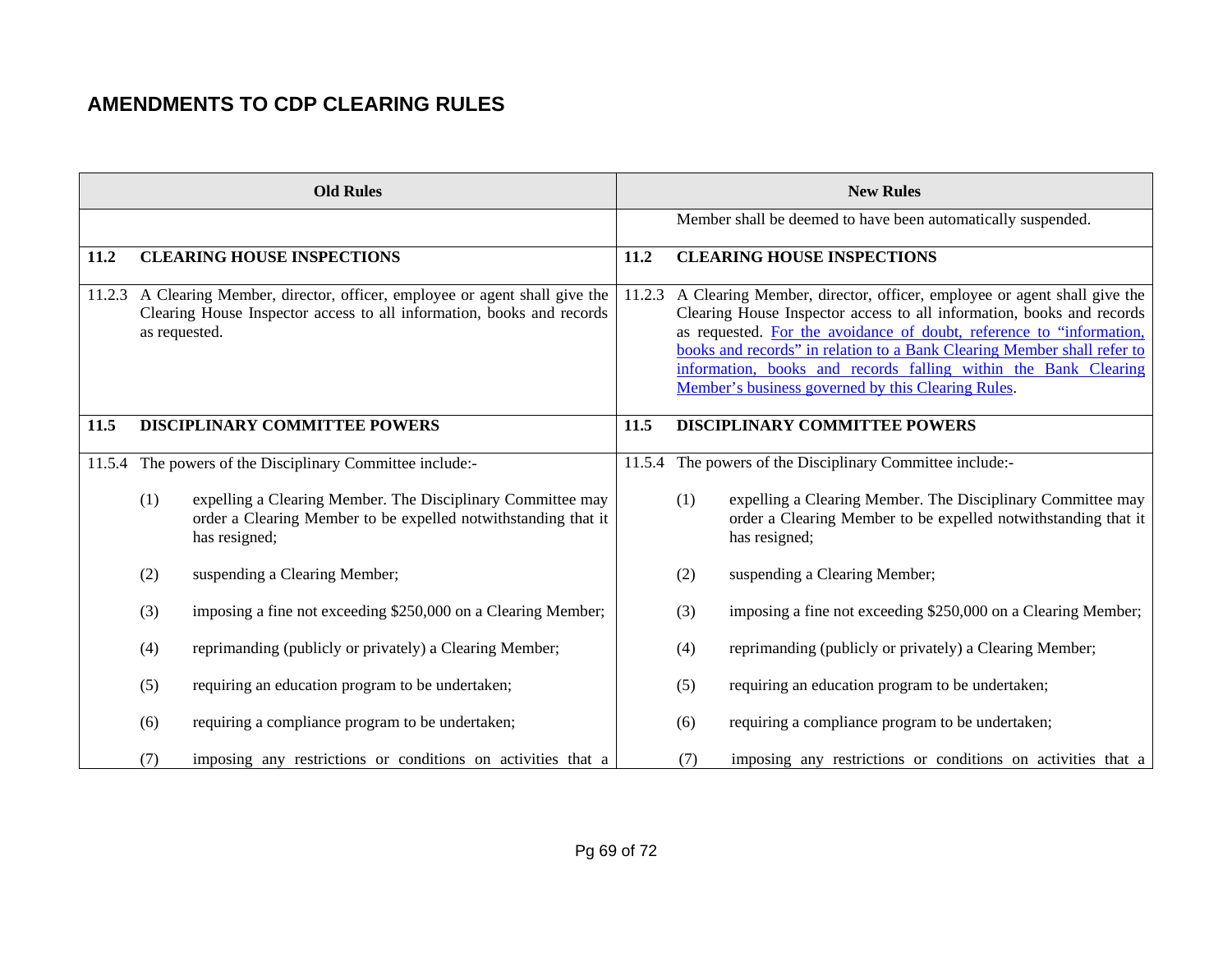|      | <b>Old Rules</b>                                                 |      | <b>New Rules</b>                                                                       |
|------|------------------------------------------------------------------|------|----------------------------------------------------------------------------------------|
|      | Clearing Member undertakes;                                      |      | Clearing Member undertakes or in the case of a Bank Clearing                           |
|      |                                                                  |      | Member, its business governed by this Clearing Rules;                                  |
| (8)  | requiring compensation to be paid;                               |      |                                                                                        |
|      |                                                                  | (8)  | requiring compensation to be paid;                                                     |
| (9)  | ordering payment of fine by instalments;                         |      |                                                                                        |
|      |                                                                  | (9)  | ordering payment of fine by instalments;                                               |
| (10) | ordering a stay of the penalty imposed, pending an appeal to the |      |                                                                                        |
|      | Appeals Committee;                                               | (10) | ordering a stay of the penalty imposed, pending an appeal to the<br>Appeals Committee; |
| (11) | requiring any director to step down from the day-to-day conduct  |      |                                                                                        |
|      | of business affairs of the Clearing Member; and                  | (11) | requiring any director or in the case of a Bank Clearing                               |
|      |                                                                  |      | Member, any director or person in a senior management                                  |
| (12) | confirming, changing or discharging the appointment of a         |      | position who is responsible for its business governed by this                          |
|      | Manager under Rule 11.12.2(4).                                   |      | Clearing Rules, to step down from the day-to-day conduct of                            |
|      |                                                                  |      | business affairs of the Clearing Member; and                                           |
|      |                                                                  |      |                                                                                        |
|      |                                                                  | (12) | confirming, changing or discharging the appointment of a                               |
|      |                                                                  |      | Manager under Rule 11.12.2(4).                                                         |
|      |                                                                  |      |                                                                                        |
|      | 11.12 INTERIM POWERS OF CDP                                      |      | 11.12 INTERIM POWERS OF CDP                                                            |
|      | 11.12.2 If CDP is of the opinion that:-                          |      | 11.12.2 If CDP is of the opinion that:-                                                |
|      |                                                                  |      |                                                                                        |
| (1)  | a Clearing member has, or may have, insufficient capital for the | (1)  | a Clearing member has, or may have, insufficient capital for the                       |
|      | conduct of its business, or                                      |      | conduct of its business, or                                                            |
|      |                                                                  |      |                                                                                        |
| (2)  | a review should be carried out in respect of a Clearing          | (2)  | a review should be carried out in respect of a Clearing                                |
|      | Member's management policies or business conduct in the          |      | Member's management policies or business conduct in the                                |
|      | interests of the Clearing Member, CDP, other Clearing            |      | interests of the Clearing Member, CDP, other Clearing                                  |
|      | Members or the investing public,                                 |      | Members or the investing public,                                                       |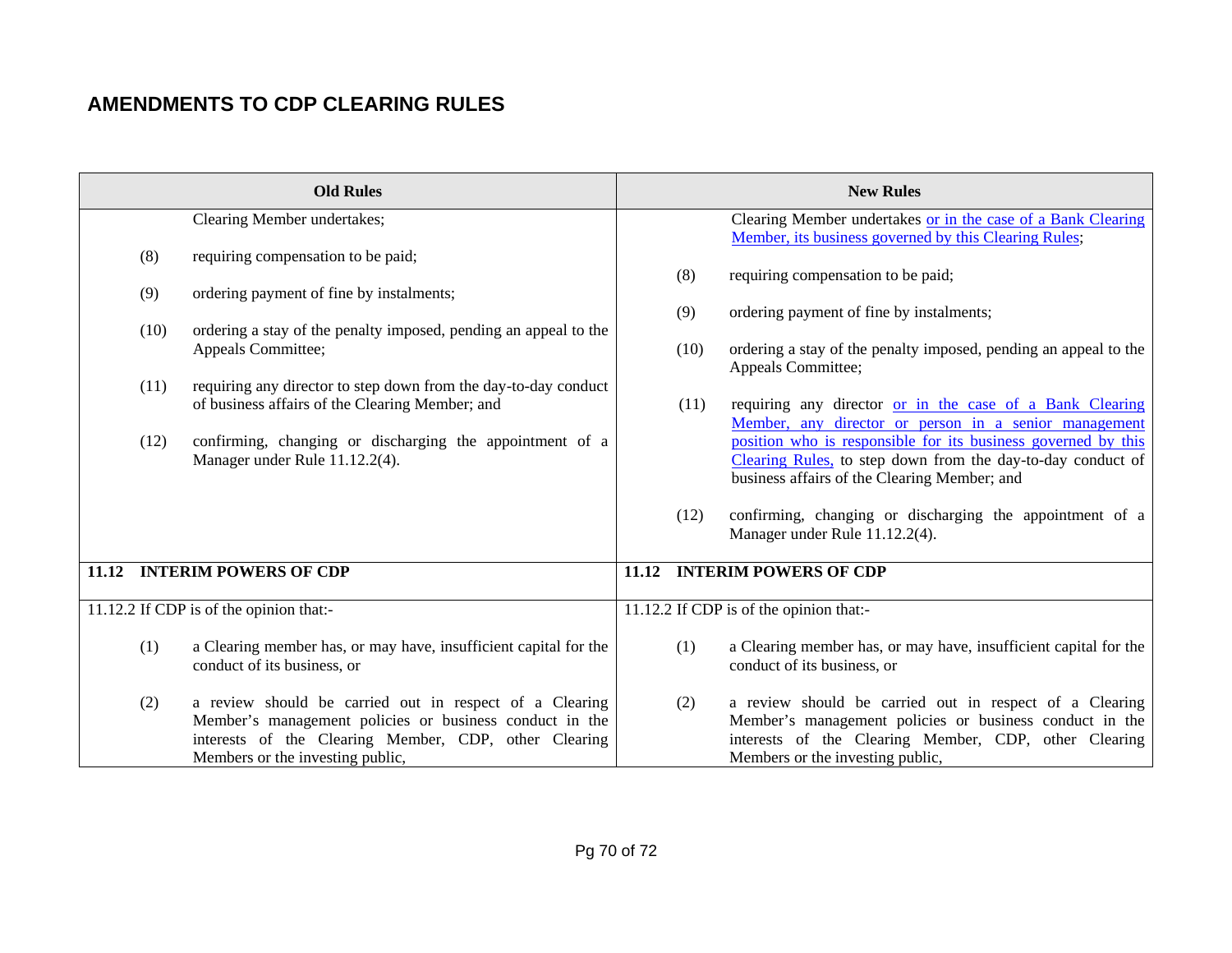|     | <b>Old Rules</b>                                                                                                                                                                                                                                        | <b>New Rules</b>                                                                                                                                                                                                                                                                                       |
|-----|---------------------------------------------------------------------------------------------------------------------------------------------------------------------------------------------------------------------------------------------------------|--------------------------------------------------------------------------------------------------------------------------------------------------------------------------------------------------------------------------------------------------------------------------------------------------------|
|     | CDP may do any or all of the following:-                                                                                                                                                                                                                | CDP may do any or all of the following:-                                                                                                                                                                                                                                                               |
| (1) | require the Clearing Member to operate its business subject to<br>such restrictions or conditions as CDP decides.                                                                                                                                       | require the Clearing Member to operate its business or in the<br>(1)<br>case of a Bank Clearing Member, its business governed by this<br>Clearing Rules, subject to such restrictions or conditions as                                                                                                 |
| (2) | suspend the Clearing Member for a period CDP decides. The<br>suspension shall be announced to all Clearing Members. During<br>the suspension, the Clearing Member:-                                                                                     | CDP decides.<br>suspend the Clearing Member for a period CDP decides. The<br>(2)<br>suspension shall be announced to all Clearing Members. During                                                                                                                                                      |
|     | shall not clear new transactions without the approval<br>(a)<br>of CDP.                                                                                                                                                                                 | the suspension, the Clearing Member:-<br>shall not clear new transactions without the approval of<br>(a)                                                                                                                                                                                               |
|     | remains liable to complete all contracts outstanding at<br>(b)<br>the time of suspension. However, it shall not deliver<br>any securities or settle any transaction without the                                                                         | CDP.<br>remains liable to complete all contracts outstanding at the<br>(b)                                                                                                                                                                                                                             |
|     | approval of CDP.                                                                                                                                                                                                                                        | time of suspension. However, it shall not deliver any<br>securities or settle any transaction without the approval of<br>CDP.                                                                                                                                                                          |
| (3) | require any director to step down from day-to-day conduct of<br>the business affairs of the Clearing Member; and                                                                                                                                        | require any director or in the case of a Bank Clearing Member,<br>(3)<br>any director or person in a senior management position who is<br>responsible for its business governed by this Clearing Rules, to<br>step down from day-to-day conduct of the business affairs of<br>the Clearing Member; and |
| (4) | appoint a Manager to manage the business of the Clearing<br>Member. CDP shall fix the remuneration of the Manager, which<br>shall be paid by the Clearing Member. The Clearing Member is<br>solely responsible for the Manager's acts and defaults. The | appoint a Manager to manage the business of the Clearing<br>(4)<br>Member or in the case of a Bank Clearing Member, its business<br>governed by this Clearing Rules. CDP shall fix the<br>remuneration of the Manager, which shall be paid by the                                                      |